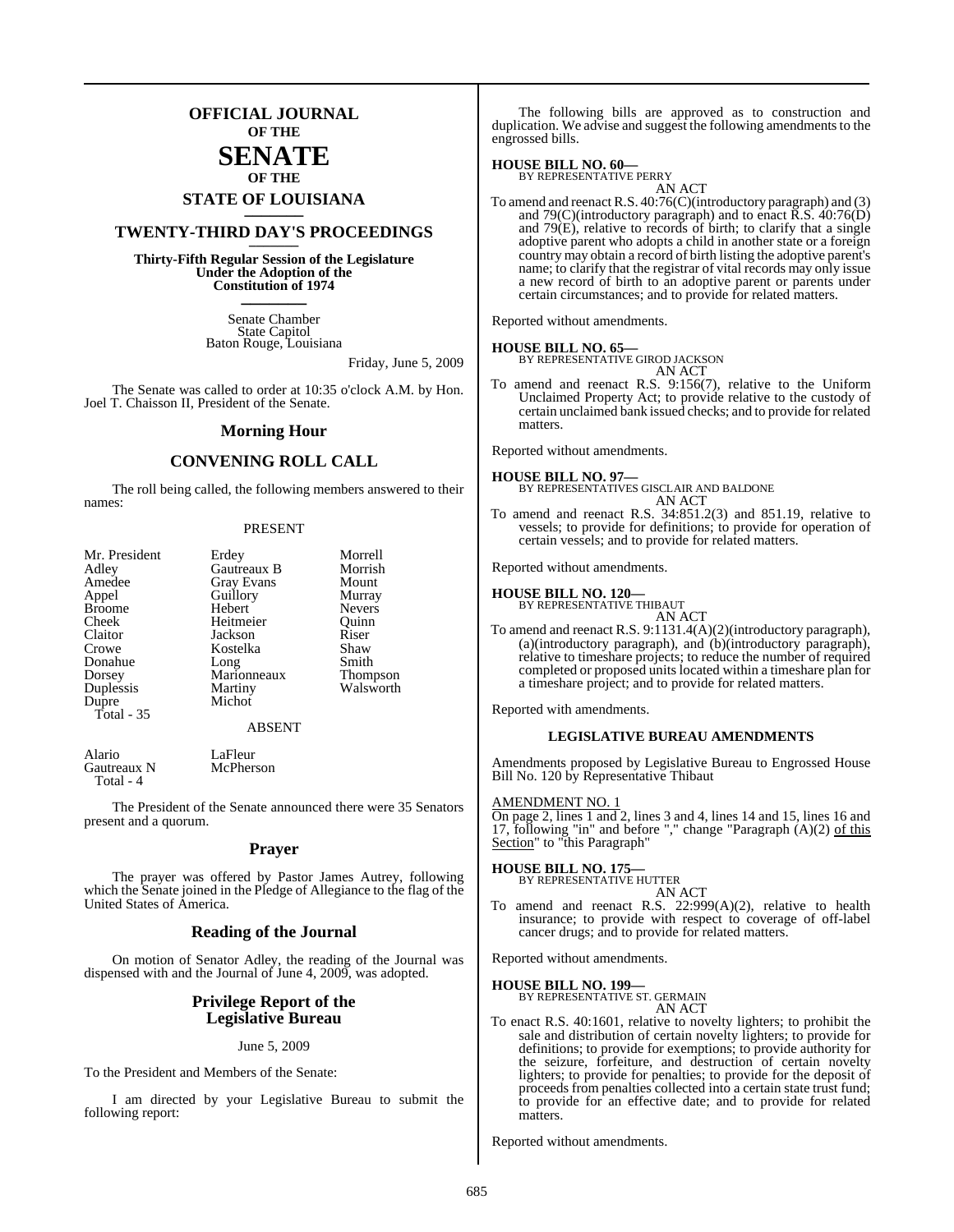# **23rd DAY'S PROCEEDINGS Page 1 SENATE**

# June 5, 2009

**HOUSE BILL NO. 201—** BY REPRESENTATIVE THIBAUT

AN ACT

To amend and reenact R.S. 22:1266(B)(2), relative to automobile, property, casualty, and liability insurance policies; to provide for the nonrenewal of any policy in effect for less than sixty days at time of notice of cancellation; and to provide for related matters.

Reported without amendments.

**HOUSE BILL NO. 208—** BY REPRESENTATIVE MONICA

AN ACT To amend and reenact R.S. 22:1282, relative to automobile liability insurance; to provide for prohibitions on limitations of coverage under certain circumstances; and to provide for related matters.

Reported without amendments.

**HOUSE BILL NO. 228—** BY REPRESENTATIVE ST. GERMAIN AN ACT

To amend and reenact R.S. 40:1574.1(B)(4)(c) and to enact R.S. 40:1563(K), 1563.1(E), and 1646(D),relative to the powers and duties of the state fire marshal; to authorize the fire marshal to perform duties required by the state emergency operations plan; to authorize the fire marshal to commission a multijurisdictional arson task force; to require the installing contractor to be on-site during the final inspection by the fire marshal; and to provide for related matters.

Reported without amendments.

#### **HOUSE BILL NO. 257—**

BY REPRESENTATIVE SAM JONES AN ACT

To amend and reenact R.S. 37:2465, relative to the sale of hearing aids; to provide that any person who owns, maintains, or operates a business which employs or contracts with a person who practices the selling and fitting of hearing aids is considered to be practicing the selling and fitting of hearing aids and is required to be licensed; to specify which persons shall be licensed; to provide the procedure for submitting to the board a list of those licensed under an organization to practice the selling and fitting of hearing aids; to provide for exemptions for physicians and audiologists; and to provide for related matters.

Reported with amendments.

#### **LEGISLATIVE BUREAU AMENDMENTS**

Amendments proposed by Legislative Bureau to Engrossed House Bill No. 257 by Representative Sam Jones

#### AMENDMENT NO. 1

On page 2, line 20, before "R.S. 37:2453" change "violation on any of the provisions of" to "committing any of the acts listed as causes for revocation or suspension in"

# **HOUSE BILL NO. 351—** BY REPRESENTATIVE RICHARDSON

AN ACT

To amend and reenact R.S. 40:1730.35(C), and to enact R.S. 40:1730.24(C), relative to building code enforcement; to provide for the documentation of compliance with the energy efficiency provisions of the state uniform construction code; to establish a period of validity for provisional certificates of registration; to provide for certificates of registration for building code enforcement officers with ten years of experience; and to provide for related matters.

Reported without amendments.

## **HOUSE BILL NO. 369—**

BY REPRESENTATIVE LIGI

AN ACT To amend and reenact R.S. 22:47(2) through (6), (8), (10), (12), (13), (16)(a), 81, 82, 111, 112, 165, 851(A), 861(A)(1), 864(D), 1460(D)(2), 1594(1), 2053(A), 2322(5), and 2336(5), to enact R.S. 22:47(18) and (19), and to repeal R.S. 22:47(7), relative to kinds of insurance; to define kinds of insurance for purposes of the Louisiana Insurance Code, including capital and surplus requirements; to change references to kinds of insurance; and to provide for related matters.

Reported with amendments.

#### **LEGISLATIVE BUREAU AMENDMENTS**

Amendments proposed by Legislative Bureau to Reengrossed House Bill No. 369 by Representative Ligi

#### AMENDMENT NO. 1

On page 7, line 2, following "Deposit Insurance Corporation," delete "the remainder of the line"

#### **HOUSE BILL NO. 384—**

BY REPRESENTATIVE LIGI AN ACT

To amend and reenact R.S. 37:1474(B) and R.S. 40:600.4(A)(3)(b), relative to boards and commissions; to provide for the membership of the Louisiana Mortgage Lenders Association on the Louisiana State Board of Home Inspectors; to provide for the membership ofthe Louisiana Mortgage Lenders Association on the board of commissioners of the Louisiana Housing Finance Agency; and to provide for related matters.

Reported without amendments.

**HOUSE BILL NO. 385—**

BY REPRESENTATIVE CORTEZ AN ACT

To amend and reenact R.S. 22:1091(B)(13), relative to health insurance; to define a small employer for the purposes of the rate limitation provisions for health benefit plans providing coverage for small employers; and to provide for related matters.

Reported without amendments.

# **HOUSE BILL NO. 386—** BY REPRESENTATIVE MONICA

AN ACT

To amend and reenact R.S. 22:821(B)(3)(e), relative to fees collected by the commissioner of insurance; to provide relative to fees collected for renewal of surplus lines broker licenses; and to provide for related matters.

Reported without amendments.

## **HOUSE BILL NO. 394—**

BY REPRESENTATIVE MONICA AN ACT

To amend and reenact R.S. 22:821(B)(6), relative to fees collected by the commissioner of insurance; to provide relative to fees collected for registration of securities; to provide relative to fees collected for registration of securities dealers and salesmen; and to provide for related matters.

Reported without amendments.

# **HOUSE BILL NO. 404—** BY REPRESENTATIVE KLECKLEY

AN ACT

To amend and reenact R.S. 22:2, 3, 11, 12, 14(A)(introductory paragraph) and (4) and (B), 16, 18, 19, 21, 23(A), (B), (C), and  $(D)(\bar{2}), \bar{2}4, 31, 32(A)$ (introductory paragraph) and (1)(f) and (j),  $(B)$ ,  $(C)$ , and  $(E)$ ,  $33(A)$ (introductory paragraph),  $41(6)$  and  $(13)$ ,  $43(B)(2), 46(1), (4), (5), (7), (8), (9)(b), (c), and (d), (11), (12),$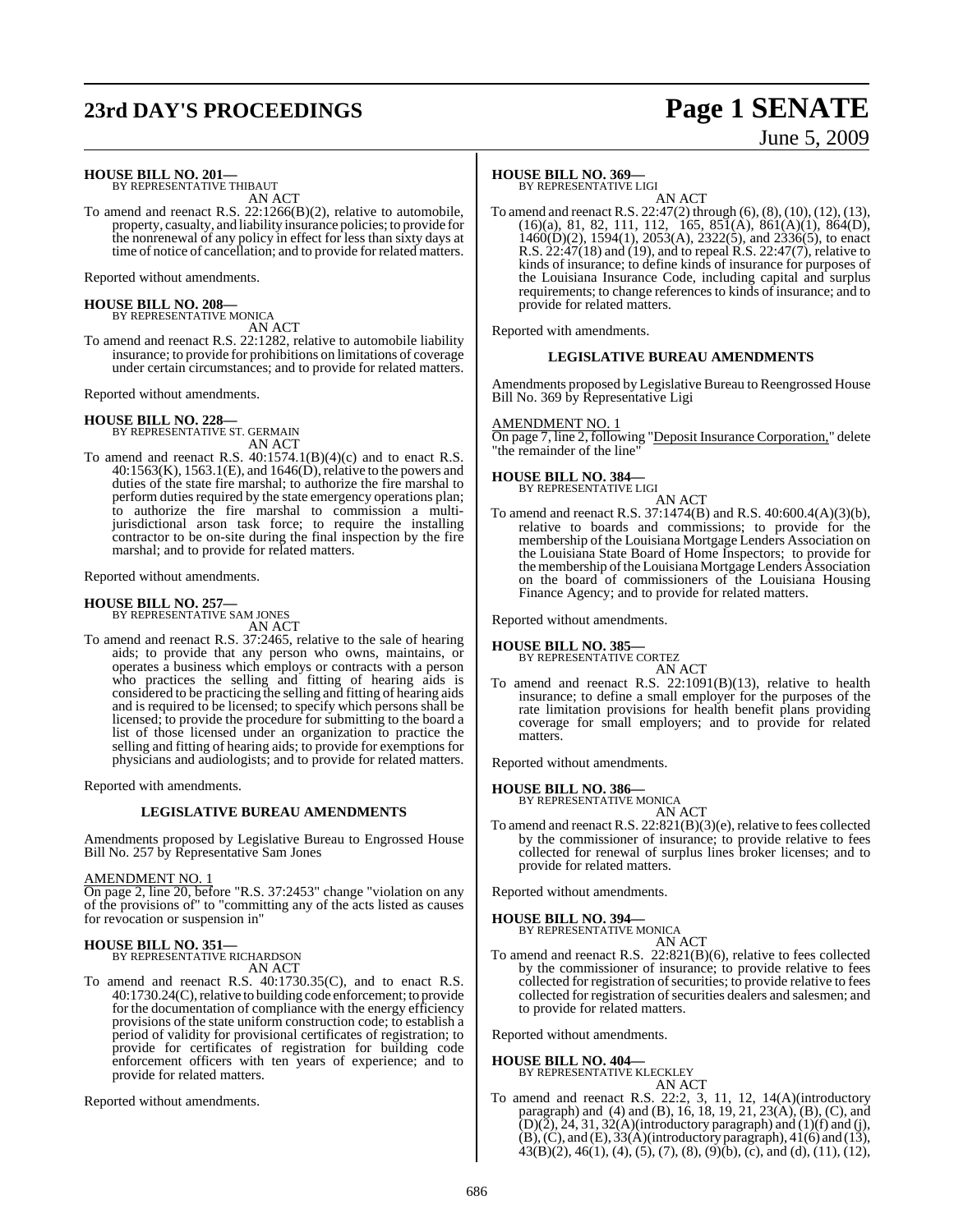June 5, 2009

(13), and (15), 47(2), (3), (6), (8), (10)(b), (12), and (13)(a), 48(A), 61, 62(7) and (11), 63, 65(11)(c), 67(C), 68(C)(1), 69, 71, 72(C), 73, 81, 82(B), (C)(1)(a) and (b), and (D), 86, 88, 91, 94, 96(A), 111, 112(B) and (D), 116, 117, 119, 120(6), 124, 132(A),(B), and (D), 133, 135, 141, 142(C), 143(A)(4), 146(B), 148, 149, 150, 161(B), 165, 168, 171, 172, 175(introductory paragraph), 176, 177(B), 183, the title of Subpart G of Part I of Chapter 2 of Title 22 of the Louisiana Revised Statutes of 1950, R.S. 22:191 through 194, 195(A) and (B)(1) and (2), 196, 197(A), 198 through 202, 204, 206, 208, 210(introductory paragraph), 211 through 215, 216(A) and (B), 236(11),  $236.\overline{3}(\hat{A}),$   $(B),$  and  $(D), 236.4(A), 242(3),$   $(6),$  and  $(7), 243(D)(1)$ and (E)(3), 247, 249, 250(B), 252(C)(3) and (4), 254(C)(1), 255, 256(A), 260(A), 262(C), 266, 270(A), 272(F), 290(introductory paragraph) and  $(6)$ ,  $310(A)(2)$ ,  $(B)$ , and  $(D)$ ,  $313$ ,  $331$ ,  $332(A)(4)$ ,  $333(B)$  and  $(C)$ ,  $337(A)(18)$  and  $(B)$ , 340(A)(introductory paragraph), 347(D)(1), 361(4) and (5), 364(introductory paragraph) and (1), 365(A) and (C) through (F), 369(2) and (4), 371(A), 381(3), 384(introductory paragraph) and (1), 385(C), (D), and (E), 388.1, 393(A), 409, 413, 432, 433(A), 434, 435(B)(1)(a) and (b), (D), and (H)(1)(introductory paragraph) and (2), 436(A), (D)(2), and (G), 437, 438(A),  $439(B)$  and (C),  $440$ ,  $441(A)(3)$ , (B), (C), and (D),  $442(A)$ , 443(A)(introductory paragraph) and (B), 445, the Title of Subpart P of Part I of Title 22 of the Louisiana Revised Statutes of 1950, 451, 453(A), 455, 456, 457, 460(B) and (C), 461(A), (F), (G), (H), and (I), 465, 466, 467, 469(A), 481,  $482(3)(\text{introducing paragnah})$  and  $(12)(g)(ii)$ ,  $483(A)$ ,  $484(B)(1)$  and  $(2), (D)(1)$  and  $(2)$ (introductory paragraph), (H), and (K),  $485$ (introductory paragraph),  $490$ ,  $491(A)$  and (C),  $492$ , 493, 494, 498(B), 511(B), 512(5), (6), (7), (8), (14), (16), and (17)(b)(introductory paragraph), 513, 515(C)(1)(introductory paragraph) and  $(b)$ , 517, 518, 519, 520 $(A)$ (introductory paragraph) and (7) and (B), 521(A)(introductory paragraph), (B), and (D), 522, 523, 524, 525, 526(A), 527, 528(1) and (2), 529, 530, 531(A), 532(A)(introductory paragraph), (1)(introductory paragraph) and (a) and (3)(b) and  $(\hat{B})(2)$ ,  $(\hat{3})(\hat{b})$ , (d), and (k)(introductory paragraph) and (ii), 533, 534, 536(A)(introductory paragraph) and (2), (B), and (D), the Title of Part II of Chapter 2 of the Louisiana Revised Statutes of 1950, R.S. 22:551, 552(2), (4), and (5), 553, 554(A), (B), and  $(D), 555, and 556(A), (B), (C), and (D), 571, 572, 574(B)(1)$  and (D), 583, 584(A)(4), (5)(a)(i), (b)(introductory paragraph), and (h), (6), (9), (13), and (18)(b), (B), (D)(1)(b), (G)(2), (3), and  $(6)$ ,  $(L)(2)$ , and  $(N)$ , 586 $(B)$ (introductory paragraph), 588 $(A)(5)$ , 589(A) and (B), 590(A), 593, 596, 598(introductory paragraph) and (8), 599(5), 601(F)(1), 611(4) and (11)(b), 613(A)(2) and (B)(1), 615(B), 616(B), 617(introductory paragraph), 618(A), 619(A), 620(C), 631(4) and (6), 634(A)(introductory paragraph) and (1), (B)(introductory paragraph) and (1) and (2), and  $\overline{C}$ ) $\overline{(1)}$ ,  $635(A)$ (introductory paragraph) and (1), (6)(b), and (8), (B)(introductory paragraph), and (C)(1), 636(A)(introductory paragraph) and (1) and (B), 637(A)(introductory paragraph) and (1) and (B),  $638(2)(b)$  and (3),  $651(D)(1)$ ,  $654(A)(1)$ ,  $661$ ,  $672$ , 673, 674(A)(3) and (B), 693(B)(2)(introductory paragraph),  $694(D)(1)(introductory)$  paragraph),  $696(C)$ ,  $699$ ,  $701$ ,  $703(A)(1)(b)$ ,  $704(B)(2)(a)(introducing the maximum  $0.703(A)(1)(b)$ ,$ 709(B), 710, 714, 715, 722, 723, 731(A)(3), 751(E)(introductory paragraph) and (F), 752(A), (B)(1), and (D)(1), 753(B)(1)(a),  $(b)$ ,  $(e)$ , and  $(f)$ , $(2)$ (introductory paragraph) and (ii), (iii), and  $(v)$ ,  $(3)(a)$ ,  $(b)(i)$  and  $(ii)$ ,  $(c)(introductory$  paragraph) and  $(iii)$ ,  $(d)(iii)$  and  $(iv)$ ,  $(4)(a)(introductory paragraph)$ ,  $(b)$ , and  $(c)$ , (6)(a), (8)(b), (9), and (10), 754, 763, 768, 769, 770, 771,  $781(C)$ , (I)(3), and (J), 791 through 796, 802, 809(A), 821, 831, 832(A) and (B), 833(A), (B), and (C)(1), 834(B)(1) and (2), 835(A) and (C), 838, 839, 840, 842, 844, 845, and 846(A) and (B); to enact R.S. 22:46(19), (20), and (21), 74, and 971.1; and to repeal R.S. 22:15, 22, 32(A)(1)(h), 49, 64(C), 65(5) and (7), 169, 246(D), 261, 435(B)(5), 454(E), 469(D), 487, 497, 554(E), 584(A)(16), 595, 724, 751(E)(5), 753(B)(2)(b), and Chapter 14 of Title 22 of the Louisiana Revised Statutes of 1950, comprised of R.S. 2271 through 2277; all relative to technical recodification of the Louisiana Insurance Code, including correction of citations, updates of terms and language,

reorganization of provisions, elimination of obsolete or ineffective provisions, and harmonizing of inconsistent provisions; and to provide for related matters.

Reported with amendments.

#### **LEGISLATIVE BUREAU AMENDMENTS**

Amendments proposed by Legislative Bureau to Reengrossed House Bill No. 404 by Representative Kleckley

#### AMENDMENT NO. 1

On page 10, line 7, change "Committees on Insurance" to "committees on insurance"

#### AMENDMENT NO. 2

On page  $28$ , line  $22$ , following "buying" and before " $or$  selling" delete ","

#### AMENDMENT NO. 3

On page 73, line 24, following "or" change "by-laws" to "bylaws"

#### AMENDMENT NO. 4

On page 91, line 1, following "R.S. 22:" and before "and" change "674" to "<u>673</u>"

### AMENDMENT NO. 5

On page 131, line 11, change "Paragraph (B)(3)" to "Paragraph (3)"

# AMENDMENT NO. 6

On page 173, line 19, following "after" delete the remainder of the line and on line 20, delete "22:168(G)" and insert "January 1, 1989"

**HOUSE BILL NO. 405—** BY REPRESENTATIVE KATZ

- AN ACT
- To amend and reenact R.S. 40:2120.2(5) and 2120.3(A), relative to home- and community-based service providers; to provide for clarification of the definition of home- and community-based service provider; to provide for exclusions from the definition; to provide for reimbursement from Medicaid; and to provide for related matters.

Reported without amendments.

#### **HOUSE BILL NO. 441—**

BY REPRESENTATIVE PONTI AN ACT

To enact Part IV-E of Chapter 8 of Title 40 of the Louisiana Revised Statutes of 1950, to be comprised ofR.S. 40:1730.71, relative to modular housing; to provide for definitions; to provide for installation standards; to provide for licensing requirements; to provide for an effective date; and to provide for related matters.

Reported without amendments.

**HOUSE BILL NO. 572—** BY REPRESENTATIVE ARNOLD

AN ACT To amend and reenact R.S. 22:1624(C), relative to insurance-related activities of financial institutions; to require that funds be held

by certain banks; and to provide for related matters.

Reported without amendments.

# **HOUSE BILL NO. 580—** BY REPRESENTATIVE ROY

AN ACT

To amend and reenact R.S. 22:887(A)(introductory paragraph) and (4) and to enact R.S.  $22:887(A)(5)$ , relative to homeowner's insurance policies; to require all homeowner's insurance companies to notify certain individuals of a cancellation or substitution on a policy; and to provide for related matters.

Reported without amendments.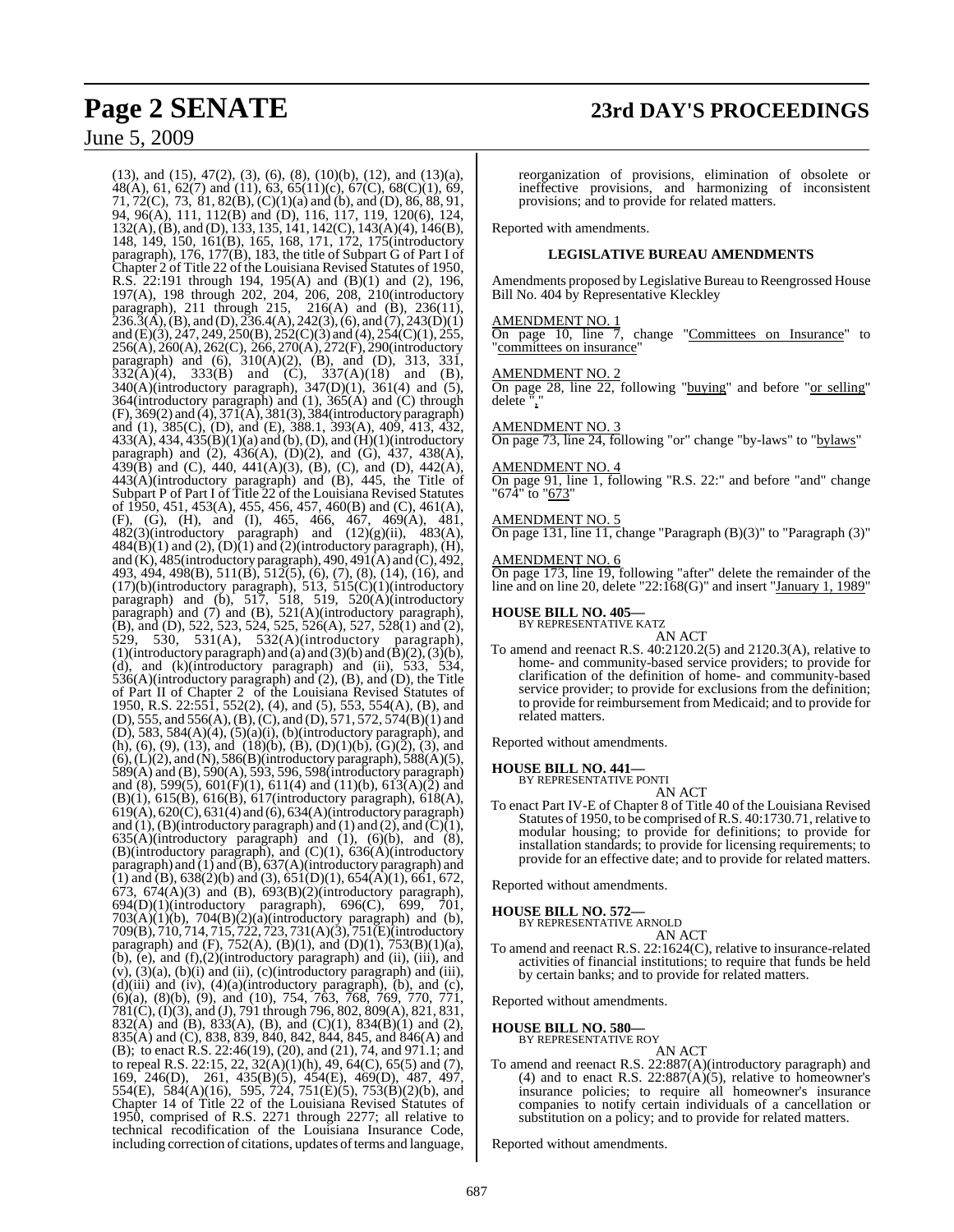# **23rd DAY'S PROCEEDINGS Page 3 SENATE**

# **HOUSE BILL NO. 623—** BY REPRESENTATIVE BALDONE

AN ACT

To enact R.S. 22:881.1, relative to insurance policies; to define certificates of insurance and otherwise provide with respect to their issuance; and to provide for related matters.

Reported with amendments.

#### **LEGISLATIVE BUREAU AMENDMENTS**

Amendments proposed by Legislative Bureau to Reengrossed House Bill No. 623 by Representative Baldone

#### AMENDMENT NO. 1

On page 2, line 2, following "shall" and before "the" change "only be authorized to use" to "be authorized to use only"

**HOUSE BILL NO. 669—** BY REPRESENTATIVE TALBOT

- AN ACT
- To amend and reenact R.S. 22:1641(1), 1651(F), (H), and (I), and 1656 and to repeal R.S. 22:1651(G), relative to third-party administrators; to provide for the definition of third-party administrator; to delete certain insurers and adjusters from the list of exclusions from the definition of third-party administrator; to provide for the requirements for licensure and exceptions to licensure of third-party administrators; to provide for the confidentiality of contracts between a third-party administrator and an insurer; and to provide for related matters.

Reported without amendments.

# **HOUSE BILL NO. 704—** BY REPRESENTATIVE BALDONE

AN ACT

To enact R.S. 22:821(B)(28) and Part X of Chapter 5 of Title 22 of the Louisiana Revised Statutes of 1950, to be comprised of R.S. 22:1806.1 through 1806.9, relative to home service contracts; to provide for scope and purpose; to provide for definitions; to provide for regulation by the commissioner of insurance, including the requirement for registration by home service contract providers; to provide for the application for registration; to provide for expiration and renewal of registration; to provide for required disclosures in contracts; to provide relative to cancellation by the consumer; to provide for required recordkeeping; to provide for fees; to provide for enforcement, including authorizing examination of providers by the commissioner; to provide relative to prohibited acts; to provide for suspension or revocation of registration; to provide for penalties; and to provide for related matters.

Reported without amendments.

#### **HOUSE BILL NO. 834—** BY REPRESENTATIVE STIAES

AN ACT

To amend and reenact R.S. 37:1103(12) and 1116(C)(1), relative to licensed marriage and family therapists; to provide for a change in definitions; to provide for graduate level coursework that is equivalent to a master's degree in marriage and family therapy; and to provide for related matters.

Reported with amendments.

#### **LEGISLATIVE BUREAU AMENDMENTS**

Amendments proposed by Legislative Bureau to Reengrossed House Bill No. 834 by Representative Stiaes

## AMENDMENT NO. 1

On page 2, line 25, before "to obtain" change "only required" to required only"

> Respectfully submitted, ROB MARIONNEAUX Chairman

## **Adoption of Legislative Bureau Report**

On motion of Senator Marionneaux, the Legislative Bureau amendments were adopted and the Bills and Joint Resolutions were read by title and passed to a third reading.

### **Introduction of Senate Concurrent Resolutions**

Senator Adley asked for and obtained a suspension of the rules to read Senate Concurrent Resolutions a first and second time.

#### **SENATE CONCURRENT RESOLUTION NO. 105—** BY SENATOR ADLEY

A CONCURRENT RESOLUTION

To authorize and direct the Department of Economic Development to make public all service contracts entered into by the department.

The resolution was read by title and referred by the President to the Committee on Senate and Governmental Affairs.

#### **SENATE CONCURRENT RESOLUTION NO. 106—** BY SENATOR THOMPSON

A CONCURRENT RESOLUTION

To memorialize the Congress of the United States to consider appropriate legislation that would require the Federal Communications Commission to prescribe auditory volume standards for commercial advertisements broadcast on television.

The resolution was read by title and referred by the President to the Committee on Commerce, Consumer Protection, and International Affairs.

## **Senate Concurrent Resolutions on Second Reading**

#### **SENATE CONCURRENT RESOLUTION NO. 100—** BY SENATOR BROOME

A CONCURRENT RESOLUTION

To urge and request the Louisiana State Law Institute to study and make recommendations regarding the awarding of child custody or visitation rights to grandparents.

The resolution was read by title. Senator Broome moved to adopt the Senate Concurrent Resolution.

## **ROLL CALL**

The roll was called with the following result:

#### YEAS

| Mr. President | Erdey               | Morrell               |
|---------------|---------------------|-----------------------|
| Adley         | Gautreaux B         | Morrish               |
| Amedee        | <b>Gray Evans</b>   | Mount                 |
| Appel         | Guillory            | Murray                |
| <b>Broome</b> | Hebert              | <b>Nevers</b>         |
| Cheek         | Heitmeier           | Riser                 |
| Claitor       | Jackson             | Shaw                  |
| Crowe         | Kostelka            | Smith                 |
| Donahue       |                     |                       |
| Dorsey        | Long<br>Marionneaux | Thompson<br>Walsworth |

# June 5, 2009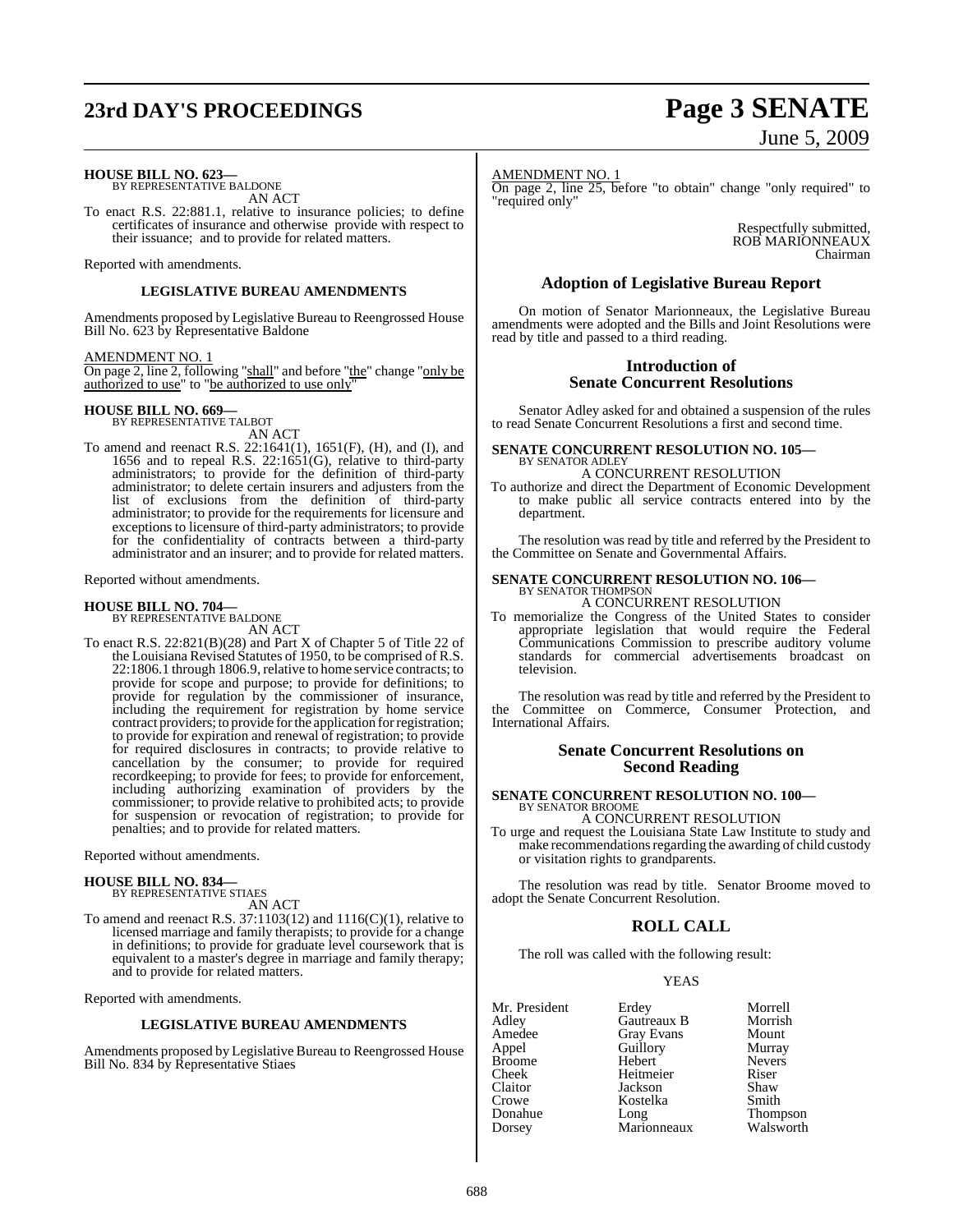## June 5, 2009

| Duplessis<br>Dupre                 | Martiny<br>Michot    |       |
|------------------------------------|----------------------|-------|
| Total - $34$                       | <b>NAYS</b>          |       |
| Total $-0$                         | <b>ABSENT</b>        |       |
| Alario<br>Gautreaux N<br>Total - 5 | LaFleur<br>McPherson | Ouinn |

The Chair declared the Senate adopted the Senate Concurrent Resolution and ordered it sent to the House.

#### **SENATE CONCURRENT RESOLUTION NO. 101—** BY SENATOR BROOME

A CONCURRENT RESOLUTION To memorialize the Congress of the United States to enact legislation to prohibit fetal torture and dismemberment.

The resolution was read by title. Senator Broome moved to adopt the Senate Concurrent Resolution.

## **ROLL CALL**

The roll was called with the following result:

#### YEAS

| Mr. President<br>Adley<br>Amedee<br>Appel<br><b>Broome</b><br>Cheek<br>Claitor<br>Crowe<br>Donahue<br>Dorsey<br>Duplessis<br>Dupre<br>Total $-35$ | Erdey<br>Gautreaux B<br><b>Gray Evans</b><br>Guillory<br>Hebert<br>Heitmeier<br>Jackson<br>Kostelka<br>Long<br>Marionneaux<br>Martiny<br>Michot | Morrell<br>Morrish<br>Mount<br>Murray<br><b>Nevers</b><br>Ouinn<br>Riser<br>Shaw<br>Smith<br>Thompson<br>Walsworth |
|---------------------------------------------------------------------------------------------------------------------------------------------------|-------------------------------------------------------------------------------------------------------------------------------------------------|--------------------------------------------------------------------------------------------------------------------|
|                                                                                                                                                   | <b>NAYS</b>                                                                                                                                     |                                                                                                                    |
| Total - 0                                                                                                                                         | <b>ABSENT</b>                                                                                                                                   |                                                                                                                    |

Alario LaFleur<br>Gautreaux N McPherson Gautreaux N Total - 4

The Chair declared the Senate adopted the Senate Concurrent Resolution and ordered it sent to the House.

## **SENATE CONCURRENT RESOLUTION NO. 102—** BY SENATOR BROOME A CONCURRENT RESOLUTION

To urge and request President Barack Obama to use the full extent of his executive authority and take all executive action necessary to prohibit fetal torture and dismemberment.

The resolution was read by title. Senator Broome moved to adopt the Broome.

## **ROLL CALL**

The roll was called with the following result:

#### YEAS

| Mr. President | Erdey             | Michot  |
|---------------|-------------------|---------|
| Adley         | Gautreaux B       | Morrell |
| Amedee        | <b>Gray Evans</b> | Mount   |

# **Page 4 SENATE 23rd DAY'S PROCEEDINGS**

| Appel<br>Broome<br>Cheek<br>Crowe<br>Donahue<br>Dorsey<br>Duplessis<br>Dupre<br>Total - 33 | Guillory<br>Hebert<br>Heitmeier<br>Jackson<br>Kostelka<br>Long<br>Marionneaux<br>Martiny<br><b>NAYS</b> | Murray<br><b>Nevers</b><br>Ouinn<br>Riser<br>Shaw<br>Smith<br>Thompson<br>Walsworth |
|--------------------------------------------------------------------------------------------|---------------------------------------------------------------------------------------------------------|-------------------------------------------------------------------------------------|
| Total - 0                                                                                  | <b>ABSENT</b>                                                                                           |                                                                                     |
| Alario<br>Claitor<br>Total - 6                                                             | Gautreaux N<br>LaFleur                                                                                  | McPherson<br>Morrish                                                                |

The Chair declared the Senate adopted the Senate Concurrent Resolution and ordered it sent to the House.

#### **SENATE CONCURRENT RESOLUTION NO. 103—** BY SENATOR CHEEK

## A CONCURRENT RESOLUTION

To urge and request the Department of Health and Hospitals to develop a demonstration program to provide continued Medicaid coverage for women who have delivered a premature baby or who have chronic health issues for a two-year period in an effort to address their health issues, do ongoing preconception counseling, assure access to appropriate family planning services, and receive care management services.

The resolution was read by title. Senator Cheek moved to adopt the Senate Concurrent Resolution.

## **ROLL CALL**

The roll was called with the following result:

#### YEAS

| Mr. President<br>Adley<br>Amedee<br>Appel<br>Broome<br>Cheek<br>Claitor<br>Crowe<br>Donahue<br>Dorsey<br>Duplessis<br>Dupre<br>Total - 35 | Erdey<br>Gautreaux B<br>Gray Evans<br>Guillory<br>Hebert<br>Heitmeier<br>Jackson<br>Kostelka<br>Long<br>Marionneaux<br>Martiny<br>Michot<br><b>NAYS</b> | Morrell<br>Morrish<br>Mount<br>Murray<br><b>Nevers</b><br>Ouinn<br>Riser<br>Shaw<br>Smith<br><b>Thompson</b><br>Walsworth |
|-------------------------------------------------------------------------------------------------------------------------------------------|---------------------------------------------------------------------------------------------------------------------------------------------------------|---------------------------------------------------------------------------------------------------------------------------|
| Total - 0                                                                                                                                 | <b>ABSENT</b>                                                                                                                                           |                                                                                                                           |
|                                                                                                                                           |                                                                                                                                                         |                                                                                                                           |

#### Alario LaFleur<br>Gautreaux N McPherson Gautreaux N Total - 4

The Chair declared the Senate adopted the Senate Concurrent Resolution and ordered it sent to the House.

#### **SENATE CONCURRENT RESOLUTION NO. 104—** BY SENATOR MCPHERSON

A CONCURRENT RESOLUTION To urge and request the office of motor vehicles to develop a plan to implement an enhanced driver's license.

On motion of Senator Broome the resolution was read by title and returned to the Calendar, subject to call.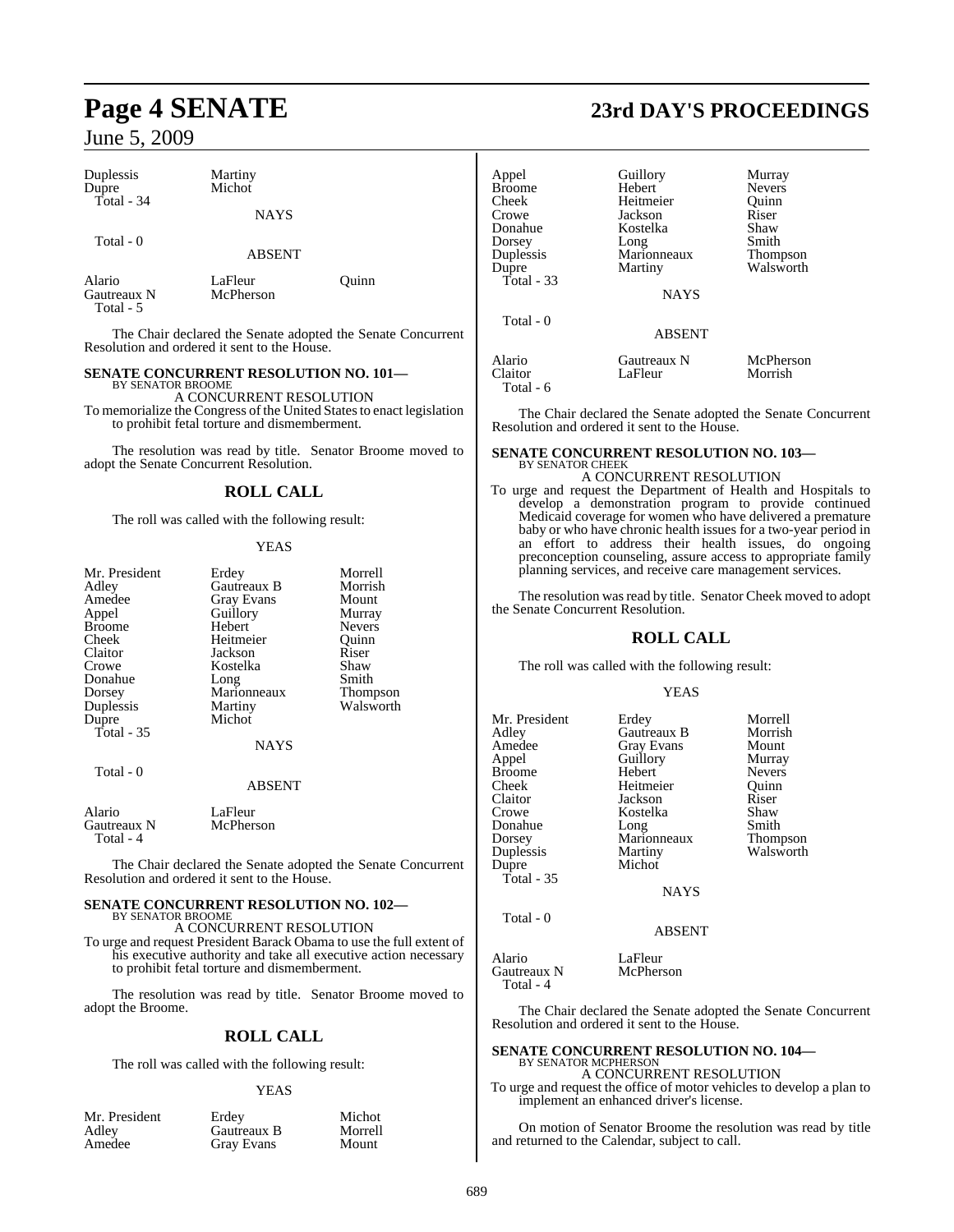# **23rd DAY'S PROCEEDINGS Page 5 SENATE**

# June 5, 2009

## **Message from the House**

**ASKING CONCURRENCE IN HOUSE BILLS AND JOINT RESOLUTIONS**

#### June 4, 2009

To the Honorable President and Members of the Senate:

I am directed to inform your honorable body that the House of Representatives has finally passed and asks your concurrence in the following House Bills and Joint Resolutions:

**HOUSE BILL NO. 5—**<br>BY REPRESENTATIVES GUINN, BALDONE, BARRAS, GISCLAIR<br>HARRISON, HENDERSON, HENRY, JOHNSON, MILLS, MONTOUCET,<br>PERRY, RICHARD, RITCHIE, JANE SMITH, PATRICIA SMITH, ST.<br>GERMAIN, AND WOOTON AND SENATOR GUILLO

AN ACT

To amend and reenact R.S. 47:305(A)(5) and to enact R.S.  $47:302(T)$ ,  $321(J)$ , and  $331(R)$ , relative to exemptions to sales and use tax; to provide with respect to exemptions for crawfish bait and feed; and to provide for related matters.

#### **HOUSE BILL NO. 26—**

BY REPRESENTATIVES LAMBERT, WHITE, BURFORD, HENRY<br>BURNS,CROMER,GEYMANN,GREENE,GUINN,HENRY,HOFFMANN,<br>LIGI, LITTLE, MCVEA, MONICA, MORRIS, POPE, RICHARDSON,<br>SCHRODER,SMILEY,JANE SMITH,AND ST.GERMAIN AN ACT

To amend and reenact R.S. 48:77(C), relative to deposits into the Transportation Trust Fund from the collection of state sales tax on motor vehicles; to modify provisions reducing such deposits if a deficit is projected; and to provide for an effective date.

**HOUSE BILL NO. 106—** BY REPRESENTATIVES GREENE, BALDONE, BARRAS, CARTER, HENRY, HOFFMANN, GIROD JACKSON, NOWLIN, RICHARD, RITCHIE, ROBIDEAUX, AND JANE SMITH AND SENATORS DONAHUE AND **MICHOT** 

AN ACT

To amend and reenact R.S. 47:293(10) and to enact R.S.  $47:293(9)(a)(xvii)$ , relative to the individual income tax; to provide for a deduction for net capital gains; to provide for an effective date; and to provide for related matters.

#### **HOUSE BILL NO. 251—**

BY REPRESENTATIVES GREENE, BALDONE, BARRAS, HENRY, HOFFMANN, HONEY, RICHARD, RICHMOND, RITCHIE, AND JANE SMITH

AN ACT

To amend and reenact R.S. 47:301(16)(g), relative to sales and use tax on factory built homes; to clarify references to manufactured, mobile, modular, and factory built homes; to provide for an effective date; and to provide for related matters.

**HOUSE BILL NO. 389—** BY REPRESENTATIVES GREENE, BALDONE, BARRAS, CARTER, HENRY, NOWLIN, RICHARD, AND ROBIDEAUX AN ACT

To amend and reenact Section 2 of Act No. 15 of the 1996 Regular Session of the Legislature, as amended by Act No. 47 of the 1998 Regular Session of the Legislature, Act No. 33 of the 2000 Regular Session of the Legislature, Act No. 141 of the 2003 Regular Session of the Legislature, and Act No. 357 of the 2005 Regular Session of the Legislature; to delete the termination date regarding certain transactions involving certain private and parochial elementary and secondary schools; to provide for an effective date; and to provide for related matters.

**HOUSE BILL NO. 457—**<br>BY REPRESENTATIVES HENRY, BALDONE, BARRAS, HENRY BURNS, BURRELL, CHAMPAGNE, FOIL, HOFFMANN, HONEY, LITTLE, MILLS,<br>BERRY, PUGH, RICHARD, RICHMOND, RITCHIE, ROBIDEAUX, SIMON,<br>SMILEY, JANE SMITH, TEMPLET

To amend and reenact R.S.  $47:6022(B)(2)(a)$ ,  $(C)(4)$ ,  $(6)$ ,  $(7)$ , and  $(8)$ , To amend and reenact R.S.  $47:6022(B)(2)(a)$ ,  $(C)(4)$ ,  $(6)$ ,  $(7)$ , and  $(8)$ ,  $(D)(introductory paragraph), (E)(1), (I), and (J)$  and to enact R.S.  $47:6022(\overrightarrow{C})(9)$  and  $(10)$ , relative to tax credits; to provide relative to the digital interactive media producer tax credit; to provide for certain definitions; to remove certain limitations for issuance of the digital interactive media producer tax credit; to provide forthe promulgation ofrules and regulations; to provide relative to the display of the state brand or logo under certain circumstances; and to provide for related matters.

**HOUSE BILL NO. 618—** BY REPRESENTATIVES GREENE, BALDONE, HENRY, HOFFMANN, HONEY, RICHMOND, RITCHIE, AND JANE SMITH AN ACT

To amend and reenact R.S. 47:601(A)(introductory paragraph) and 611, relative to corporation franchise tax; to exempt a certain amount of taxable capital from the tax; to eliminate the minimum amount of the tax; to provide relative to the initial franchise tax on newly taxable corporations; to provide for an effective date; and to provide for related matters.

**HOUSE BILL NO. 659—**<br>BY REPRESENTATIVES SIMON, BALDONE, HONEY, GIROD JACKSON,<br>NOWLIN, PERRY, RICHARD, RICHMOND, RITCHIE, ROBIDEAUX, AND<br>JANE SMITH

#### AN ACT

To enact R.S. 47:297(P), relative to authorizing a credit against the individual income tax for the construction, acquisition, or renovation of a residential structure having certain accessible and barrier free design elements; to provide for eligibility; to provide for the amount of the credit; to authorize rulemaking; and to provide for related matters.

## **HOUSE BILL NO. 693—**

BY REPRESENTATIVES GREENE, BALDONE, HONEY, RICHMOND, AND RITCHIE

AN ACT

To amend and reenact Section 3(C) of Act No. 456 of the 2007 Regular Session of the Legislature, relative to motion picture investor tax credits; to provide relative to the amount of the tax credit for certain state-certified infrastructure projects; to provide relative to certain requirements and limitations; to provide relative to the payment of tax credits; to provide for an effective date; and to provide for related matters.

#### **HOUSE BILL NO. 878—**

BY REPRESENTATIVE TUCKER AN ACT

To appropriate federal funds from the Community Development Block Grant for Fiscal Year 2009-2010 for paying off debt incurred by governments and infrastructure improvements as a result of hurricanes; to provide for an effective date; and to provide for related matters.

**HOUSE BILL NO. 83—** BY REPRESENTATIVES TIM BURNS, ARNOLD, CARMODY, GREENE, HENRY, HOFFMANN, KATZ, LIGI, PEARSON, RICHARD, SCHRODER, SIMON, SMILEY, JANE SMITH, TALBOT, TUCKER, AND WADDELL AN ACT

To amend and reenact R.S.  $47:1705(B)(2)(c)(i)$ , (ii), and (vi) and to enact R.S. 47:1705(B)(2)(c)(vii) and (f), relative to the requirements for public hearings on proposals to increase millage rates without voter approval; to require public notice and publication of certain information related to such millage increases; to require notification of certain elected officials; and to provide for related matters.

HOUSE BILL NO. 110—<br>
BY REPRESENTATIVES JANE SMITH, ABRAMSON, ANDERS, ARMES, ARNOLD, BALDONE, BILLIOT, BURFORD, HENRY BURNS, TIM<br>
BURNS, BURRELL, CARMODY, CARTER, CHAMPAGNE, CONNICK,<br>
CORTEZ, DANAHAY, DOERGE, DOVE, DOWNS,

To enact R.S. 47:6035 and to repeal R.S. 47:38 and 287.757 and R.S. 51:2458(2), relative to individual income and corporate income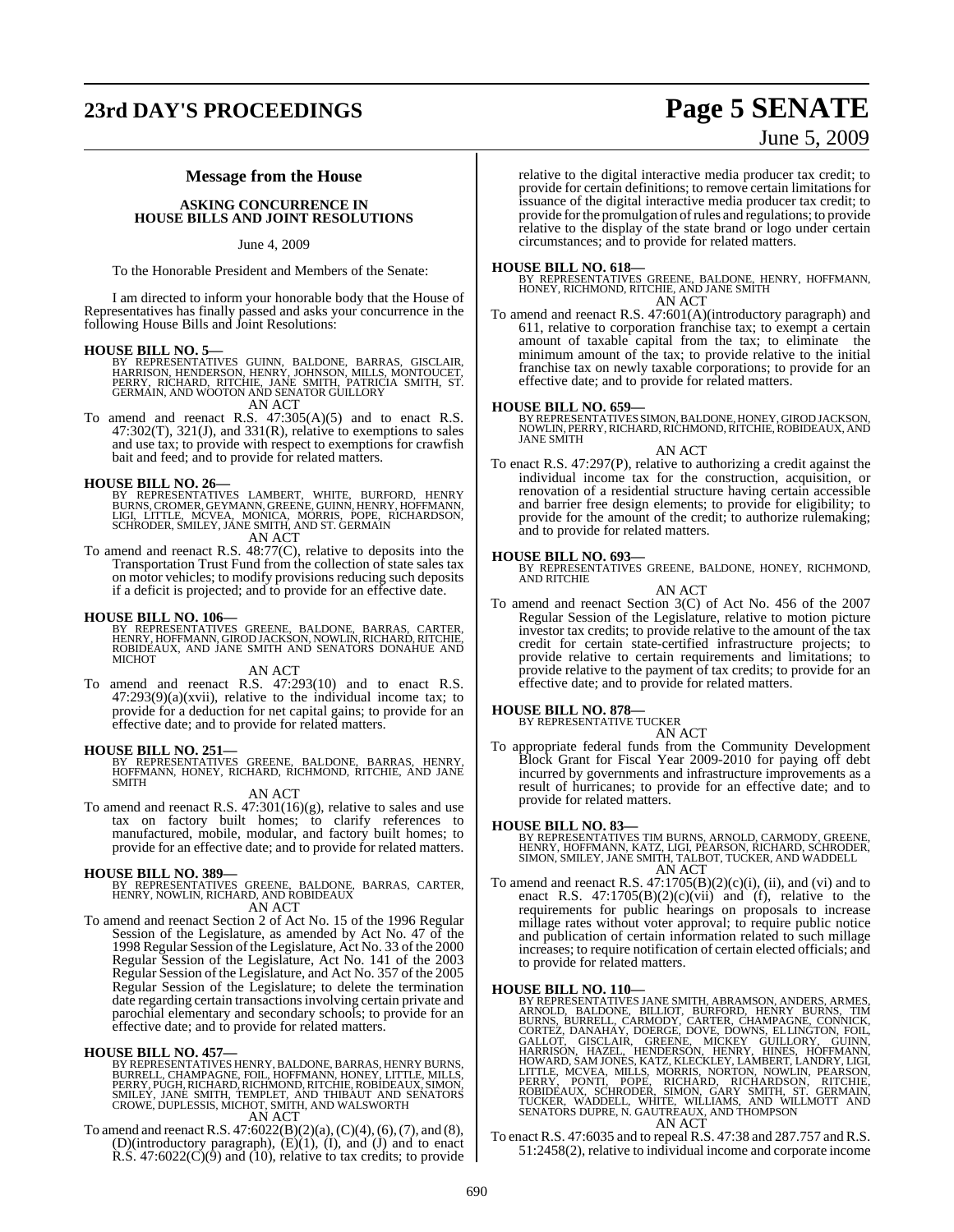# **Page 6 SENATE 23rd DAY'S PROCEEDINGS**

## June 5, 2009

tax credits; to increase the tax credit for the cost of qualified clean-burning motor vehicle fuel property; to increase the tax credit for the purchase of a motor vehicle with qualified cleanburning motor vehicle fuel property installed by the vehicle's manufacturer; to provide relative to certain definitions; to provide for the refund of the tax credit under certain circumstances; to authorize the promulgation of rules and regulations under certain circumstances; to authorize a qualified employer who receives a rebate in the Louisiana Quality Jobs Program to also claim the tax credit for the conversion of vehicles to alternative fuel usage; to provide for an effective date; and to provide for related matters.

#### **HOUSE BILL NO. 189—**

BY REPRESENTATIVE GREENE AN ACT

To amend and reenact R.S. 47:305(D)(2) and to enact R.S.  $47:302(R)(3), 321(H)(3),$  and  $331(P)(4)$ , relative to the sales and use tax; to provide for the effectiveness and applicability of the exemption for the sale of meals by certain institutions and organizations; to provide for the exemption of the meal plans of certain educational institutions; to provide for an effective date; and to provide for related matters.

# **HOUSE BILL NO. 276—** BY REPRESENTATIVE FANNIN

- AN ACT To amend and reenact R.S. 40:1730.26(2), relative to the state uniform construction code; to provide for oversight by the
- legislature with regards to the updated state uniform construction code; and to provide for related matters.

- **HOUSE BILL NO. 328—** BY REPRESENTATIVES GREENE, BALDONE, HENRY, HOFFMANN, HONEY, RICHMOND, RITCHIE, AND JANE SMITH AN ACT
	-
- To amend and reenact R.S.  $51:2353(C)(1)(c)$ , relative to the Technology Commercialization Credit; to provide relative to qualifications of applicants for the technology commercialization tax credit; to provide for an effective date; and to provide for related matters.

#### **HOUSE BILL NO. 420—** BY REPRESENTATIVE RICHARD

AN ACT

To amend and reenact R.S. 18:59(A), 103(A), 109, 115(A)(1) and (F)(2)(d), 151(B), 152(C)(1), 175, 196(A)(1), 423(E), 427(A),  $\overline{428(A)}$ , (B), and (C),  $\overline{431(B)}(5)$ ,  $\overline{433(A)}(3)$ , (B)(4), (G)(1) and (2)(introductory paragraph), (H)(1)(introductory paragraph), (I), and (J),  $465(E)(1)$ ,  $562(A)(2)$ ,  $566.2(C)$ ,  $1253(E)$ ,  $1254(A)$  and (C), 1255(A), 1272(A), 1275.1(B), 1275.8, 1306(A)(2) and (3) and (B)(1), 1307(B)(2), 1308(C), 1309(A)(3), (B)(1), (C), (D)(1), (E)(2), (I), and (J), 1315(C)(2) and (3)(a), 1363(A), 1373, 1400.3(D), 1505.1(D), and 1505.2(H)(6)(a)(introductory paragraph),  $(Q)(3)(a)(ii)$ , and  $(R)(3)(a)(ii)$ , to enact R.S. 18:1253(F), 1254(E), 1309(K), and 1363(H), and to repeal R.S. 18:433(A)(2) and 1372, relative to the Louisiana Election Code; to revise the system of laws comprising the Louisiana Election Code; to provide relative to deputy registrars of voters; to provide relative to the registration of voters; to provide relative to changes in registrations; to provide relative to records used for the conduct of the registrar's office; to provide relative to the duties of registrars; to provide relative to reports and lists produced by the Department of State; to provide relative to the inactive list of voters; to provide relative to allocation of voting machines for precincts; to provide relative to parish boards of election supervisors; to provide relative to watchers; to provide relative to law enforcement officers; to provide relative to courses ofinstruction conducted by the clerk; to provide relative to election commissioners; to provide relative to nominating petitions; to provide relative to procedures and requirements for voting; to provide relative to provisional voting; to provide relative to nominations for candidates for presidential electors; to provide relative to application for voting and voting absentee by mail; to provide relative to early voting; to provide relative to election expenses; to provide relative to congressional elections; to provide relative to early voting commissioners; to provide relative to challenges of absentee by mail and early voting ballots; to provide relative to the preparation and testing of voting machines; and to provide for related matters.

#### **HOUSE BILL NO. 458—**

BY REPRESENTATIVES TALBOT, BALDONE, HENRY BURNS, CARTER,<br>CHAMPAGNE, FOIL, HENRY, HOFFMANN, HONEY, LITTLE, MILLS,<br>PERRY, PUGH, RICHARD, RICHMOND, ROBIDEAUX, SIMON, SMILEY,<br>JANE SMITH, TEMPLET, AND THIBAUT AND SENATORS CROWE

AN ACT

To amend and reenact R.S. 47:6023, relative to tax credits; to provide relative to the sound recording investor tax credit; to provide relative to certain definitions; to remove certain limitations of the sound recording investor tax credit; to provide relative to the promulgation of rules and regulations; to provide relative to the certification and payment of the tax credit; to provide relative to the display of the state brand or logo under certain circumstances; and to provide for related matters.

**HOUSE BILL NO. 473—** BY REPRESENTATIVES LITTLE, BALDONE, HENRY, HOFFMANN, HONEY, NOWLIN, PERRY, RICHARD, RICHMOND, RITCHIE, AND JANE SMITH

#### AN ACT

To enact R.S.  $47:305.62$  and  $321(H)(3)$ , relative to the sales and use tax; to authorize a state sales and use tax exemption for certain commercial farm irrigation equipment; to provide for the effectiveness and applicability of the state sales and use tax exemption; to provide for an effective date; and to provide for related matters.

#### **HOUSE BILL NO. 569—**

BY REPRESENTATIVES WHITE, ARMES, BOBBY BADON, BALDONE,<br>BILLIOT, BROSSETT, BURRELL, CHANDLER, CHANEY, CONNICK,<br>DIXON, DOERGE, DOVE, DOWNS, EDWARDS, EL LINGTON, GALLOT,<br>GISCLAIR, MICKEY GUILLORY, GUINN, HARDY, HARRISON, HAZE

#### AN ACT

To enact R.S. 45:860, relative to the Internet Crimes Investigation Fund; to create the Internet Crimes Investigation Fund; to impose a fee on Internet accounts; to provide for use of the monies in the Internet Crimes Investigation Fund; to provide for exemptions; and to provide for related matters.

**HOUSE BILL NO. 578—**<br>BY REPRESENTATIVES RICHMOND, ABRAMSON, ARNOLD,<br>BALDONE, BARRAS, BARROW, BILLIOT, BURRELL, DANAHAY,<br>DIXON, GALLOT, HARDY, HENDERSON, HINES, HOFFMANN, HONEY,<br>GIROD JACKSON, MICHAEL JACKSON, ROSALIND JON

AN ACT

To amend and reenact R.S. 47:297(K) and (O) and 287.752, to enact R.S. 47:287.786, and to repeal R.S. 47:287.748, relative to state income tax credits to reduce recidivism of persons released from custody in Louisiana; to provide for and increase the individual and corporation income tax credits for the employment of certain persons convicted of certain crimes; and to provide for related matters.

#### **HOUSE BILL NO. 661—** BY REPRESENTATIVE MORRIS

AN ACT

To enact R.S. 19:2(12) and Chapter 11 of Title 30 of the Louisiana Revised Statutes of 1950, to be comprised of R.S. 30:1101 through 1111, relative to the storage of carbon dioxide; to provide for expropriation; to provide for the duties and powers of the commissioner of conservation; to provide for definitions; to provide for public hearings; to provide for enforcement; to provide for compliance orders; to provide for penalties; to provide for certificates of public convenience and necessity; to provide for certificates of completion; to provide for liability; to provide for the Geologic Storage Trust Fund; to provide for fees; to provide for uses of the fund; to provide for accounting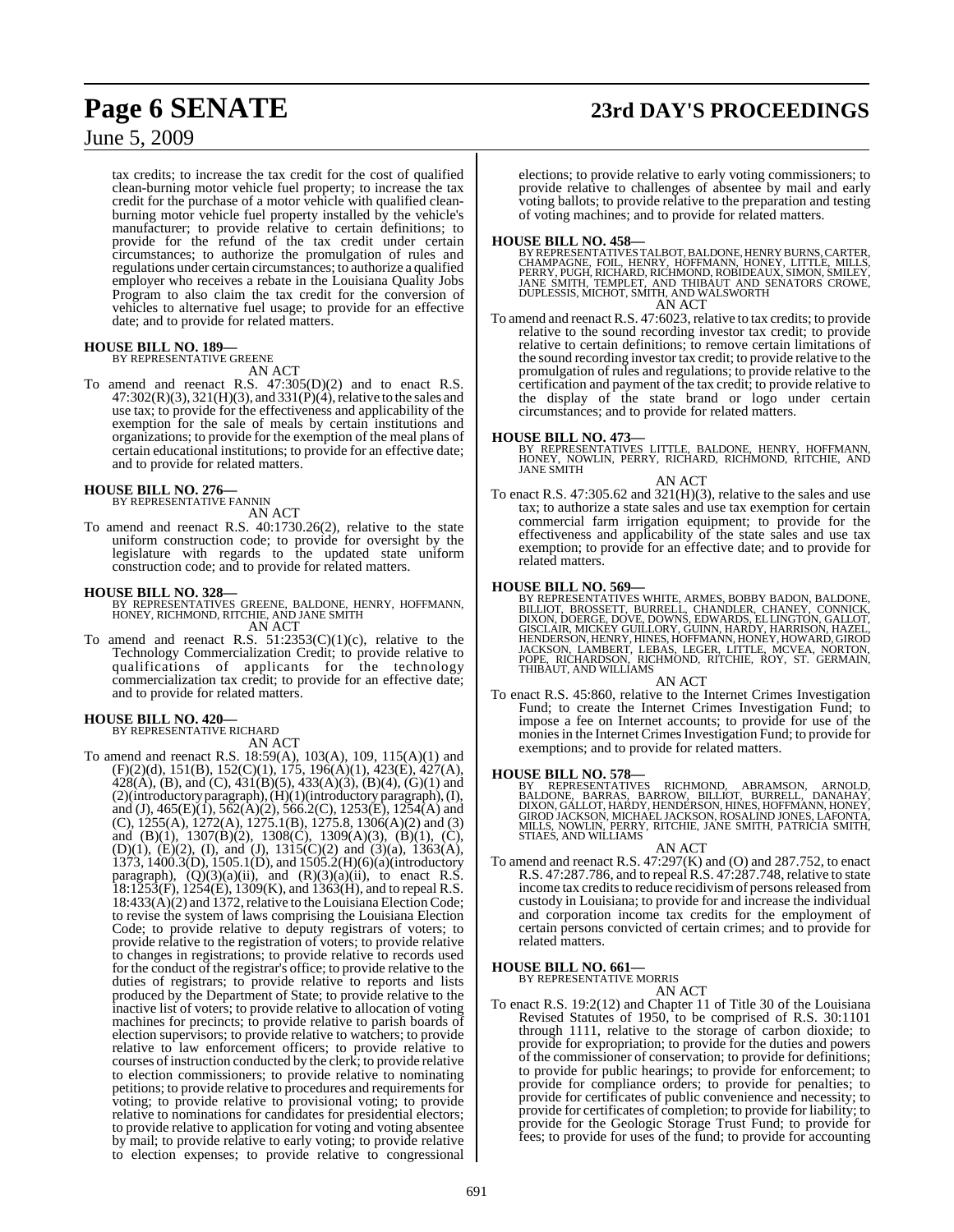# **23rd DAY'S PROCEEDINGS Page 7 SENATE**

# June 5, 2009

and reports of the fund; to provide for site-specific trust accounts; and to provide for related matters.

- **HOUSE BILL NO. 662—** BY REPRESENTATIVES LAMBERT, ARMES, HENRY BURNS, DOERGE, GREENE, GUINN, HARDY, HARRISON, POPE, RICHARD, AND WHITE AN ACT
- To enact R.S. 48:77(D), relative to dedication of certain state sales and use taxes on levied materials related to highway construction; to provide for deposits of certain sales and use tax collectionsinto the Transportation Trust Fund; to provide for an effective date; and to provide for related matters.

#### **HOUSE BILL NO. 683—**

BY REPRESENTATIVES MONICA, ABRAMSON, ARMES, ARNOLD,<br>BOBBY BADON, BALDONE, BARRAS, BARROW, BILLIOT, BROSSETT,<br>TIM BURNS, BURRELL, CARMODY, CARTER, CHAMPAGNE, DOVE,<br>GISCLAIR, GUINN, HARDY, HARRISON, HENDERSON, HENRY, HINES, HOFFMANN, HUTTER, GIROD JACKSON, SAM JONES, KATZ, LEGER, PERRY, RICHARD, RICHMOND, ROBIDEAUX, SIMON, ST. GERMAIN, TEMPLET, WADDELL, WHITE, WILLIAMS, AND WILLMOTT AND SENATOR AMEDEE

AN ACT

To enact R.S. 30:127.2, relative to incentives for deep oil and gas drilling; to provide an offset set to royalty payments for deep oil and gas drilling in a proportionate amount of ad valorem taxes paid; and to provide for related matters.

**HOUSE BILL NO. 687—** BY REPRESENTATIVES PEARSON AND TUCKER AN ACT

To enact R.S. 37:796, 796.1, and 796.2, relative to the practice of dentistry; to authorize the Louisiana State Board of Dentistry to adopt rules to provide for the issuance of a permit to dentists who wish to provide dental services at locations other than the dental office; to provide for the adoption of rules to establish criteria and standards for providing dental services at locations other than the dental office; to provide for time periods for the adoption of the rules; to require that dentists providing dental services at locations other than the dental office shall be licensed to practice dentistry in Louisiana; to provide for minimum coverage of malpractice insurance; to provide for the removal of board members for the failure to timely adopt rules; and to provide for related matters.

**HOUSE BILL NO. 734—** BY REPRESENTATIVES CARTER, BALDONE, BARRAS, HONEY, RICHARD, RICHMOND, RITCHIE, ROBIDEAUX, JANE SMITH, AND TEMPLET

#### AN ACT

To enact R.S. 47:305.62, 321(H)(3), and 337.9(D)(30), relative to state and local sales and use taxes; to authorize a state sales and use tax exemption for the purchase, lease, or repair of certain equipment by qualifying radiation therapy treatment centers; to authorize political subdivisions to grant a sales and use tax exemption under certain circumstances; to provide for certain definitions; to provide for certain requirements; to authorize the promulgation of rules and regulations; to provide for an effective date; and to provide for related matters.

## **HOUSE BILL NO. 759—**

BY REPRESENTATIVES GREENE, BALDONE, HONEY, RICHMOND, RITCHIE, AND JANE SMITH AN ACT

To enact R.S. 47:6035, relative to state tax credits; to establish the Venture Fund Tax Credit Program; to authorize Louisiana public retirement systems and plans to participate in the program; to provide forthe participation of Louisiana university endowments in the program; to provide for certain tax benefits for such systems, plans, and endowments; to provide for definitions; to require reporting; to authorize rulemaking; and to provide for related matters.

#### **HOUSE BILL NO. 790—**

BY REPRESENTATIVES GREENE, BALDONE, HOFFMANN, HONEY, RICHMOND, RITCHIE, AND JANE SMITH AN ACT

To amend and reenact R.S. 47:6015, and Section 2 of Act No. 9 of the 2002 First Extraordinary Session of the Legislature, relative to the research and development tax credit; to authorize the issuance of tax credits for certain research and development activities; to provide for the amount of the tax credit; to authorize the refundability of the tax credits; to provide for a sunset date for issuance of the tax credit; to provide for an effective date; and to provide for related matters.

#### **HOUSE BILL NO. 818—**

BY REPRESENTATIVES ELLINGTON, BALDONE, HENRY, HOFFMANN,<br>HONEY, NOWLIN, RICHMOND, RITCHIE, AND JANE SMITH<br>AN ACT

To enact R.S. 47:301(3)(k), relative to the sales and use tax; to phasein an exclusion from state sales and use taxes for certain tangible property related to the manufacturing process; to provide for certain limitations; to provide for certain definitions; and to provide for related matters.

**HOUSE BILL NO. 833—**<br>BY REPRESENTATIVES DOVE, BOBBY BADON, BILLIOT, HENRY<br>BURNS, CHAMPAGNE, FOIL, HENDERSON, LAMBERT, LANDRY,<br>LITTLE, MONTOUCET, AND MORRIS AND SENATORS DUPRE AND MORRISH<sup>1</sup>

#### AN ACT

To amend and reenact R.S. 36:4(Z), 351(C)(1), 358(B), 501(B) and  $(C)(1)$ , 502(A) and (B), and 508.3(A), (B), (C), (F), and (G), R.S. 38:81, 100(introductory paragraph), 101(A) and (B), 102, 103(A) and (B), 106(A)(1) and (2)(introductory paragraph) and (B), 107(A), 108, and 109, R.S. 49:214.1 and 214.2, R.S.  $56:421(B)$ (introductory paragraph) and (1), (C), and (E)(4), 424(H),  $425(E)$ ,  $427.1(C)$ ,  $432.1(A)$ ,  $(B)$ (introductory paragraph) and  $(1)(a)$ ,  $(2)$ ,  $(3)$ , and  $(4)$ ,  $(C)(introducing$ paragraph) and  $(1)$ ,  $(D)(1)$ , and  $432.2$ , to enact R.S. 35:410, R.S. 49:214.3.1, 214.4.1 and 214.4.2, 214.5.1 through 214.5.8, and 214.6.1 through 214.6.11, andR.S. 56:421(B)(13), and to repeal R.S. 36:4(J), R.S. 38:84, Chapter 3-A of Title 38 of the Louisiana Revised Statutes of 1950, comprised of R.S. 38:241 through 251, Subpart A of Part II of Chapter 2 of Title 49 of the Louisiana Revised Statutes of 1950, comprised ofR.S. 49:213.1 through 213.12, and 49:214.3 through 214.16, relative to hurricane protection, flood control, and coastal restoration; to create the Office of Coastal Protection and Restoration in the office of the governor; to consolidate functions relative to hurricane protection, flood control, and coastal restoration under the authority of that office; to provide relative to the powers, duties, functions, and responsibilities of that office; provides for the interrelations between the governor's executive assistant for coastal activities, the Coastal Protection and Restoration Authority, the Governor's Advisory Commission on Coastal Protection, Restoration, and Conservation, and the Office of Coastal Protection and Restoration. and to provide for related matters.

#### **HOUSE BILL NO. 860—**

BY REPRESENTATIVES PERRY, BALDONE, BARRAS, DANAHAY,<br>HONEY,GIROD JACKSON,NOWLIN,RICHARD,RICHMOND,RITCHIE,<br>ROBIDEAUX,JANE SMITH,AND TEMPLET AN ACT

To enact R.S. 47:297.13, relative to the individual income tax; to provide for a deduction from state income taxes for certain educational support workers having certain credentials or certificates; to provide for certain limitations; to provide for an effective date; and to provide for related matters.

## **HOUSE BILL NO. 896— (Substitute for House Bill No. 49 by Representative Richard)**<br>BY REPRESENTATIVE RICHARD

AN ACT

To amend and reenact R.S. 42:1124.3(A) and to enact R.S. 42:1124.2(G)(4) and (J) and 1124.3(D)(3), relative to financial disclosure; to require certain disclosures by certain public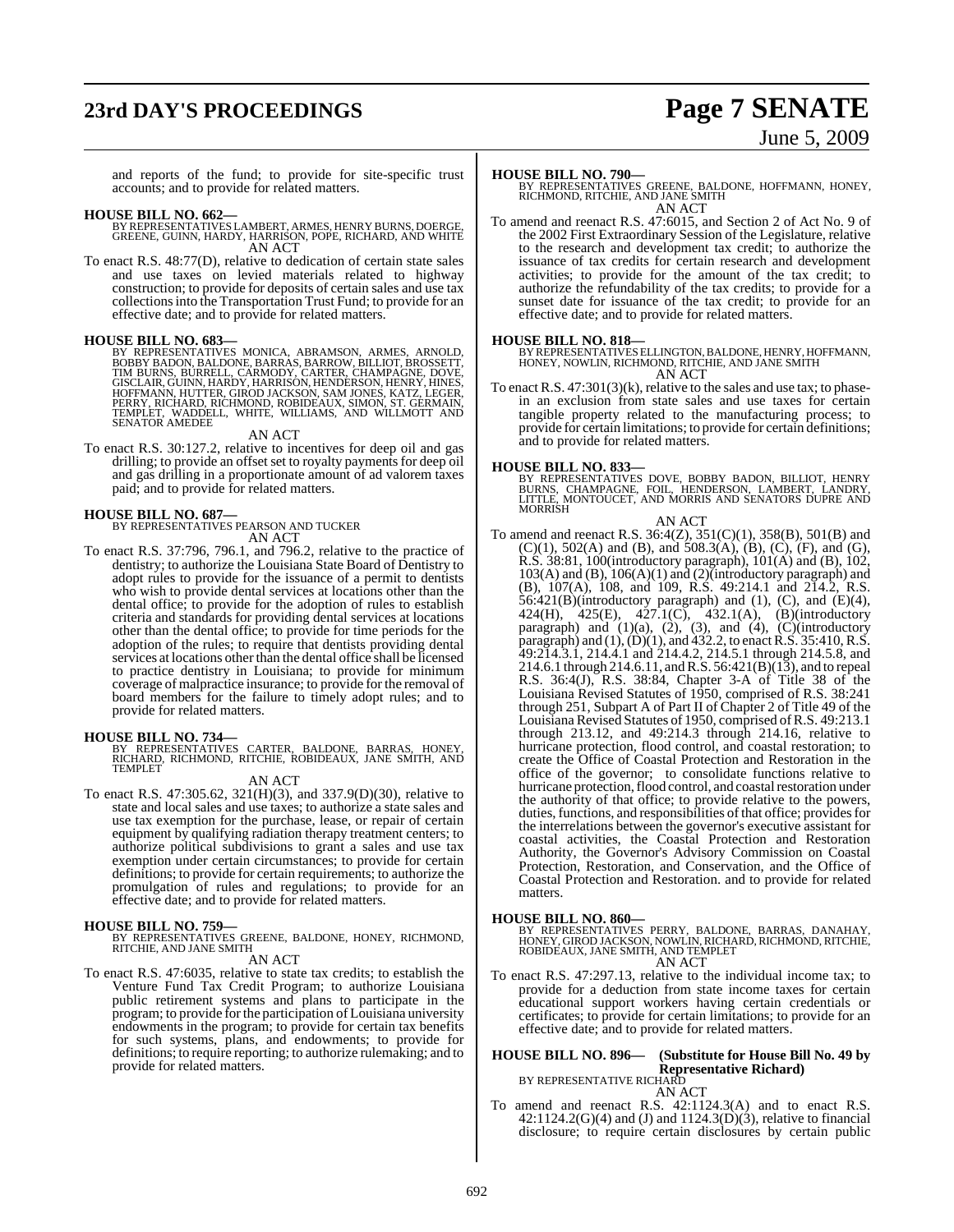# **Page 8 SENATE 23rd DAY'S PROCEEDINGS**

## June 5, 2009

servants; to provide for the content of such disclosures; to provide for effectiveness; and to provide for related matters.

> Respectfully submitted, ALFRED W. SPEER Clerk of the House of Representatives

#### **House Bills and Joint Resolutions on First Reading**

Senator Mount asked for and obtained a suspension of the rules to read House Bills and Joint Resolutions a first and second time by title and refer them to Committee.

#### **HOUSE BILL NO. 5—**

BY REPRESENTATIVES GUINN, BALDONE, BARRAS, GISCLAIR,<br>HARRISON, HENDERSON, HENRY, JOHNSON, MILLS, MONTOUCET,<br>PERRY, RICHARD, RITCHIE, JANE SMITH, PATRICIA SMITH, ST.<br>GERMAIN, AND WOOTON AND SENATOR GUILLORY AN ACT

To amend and reenact R.S. 47:305(A)(5) and to enact R.S.  $47:302(T)$ ,  $321(J)$ , and  $331(R)$ , relative to exemptions to sales and use tax; to provide with respect to exemptions for crawfish bait and feed; and to provide for related matters.

The bill was read by title and referred by the President to the Committee on Revenue and Fiscal Affairs.

**HOUSE BILL NO. 26—**<br>BY REPRESENTATIVES LAMBERT, WHITE, BURFORD, HENRY<br>BURNS, CROMER, GEYMANN, GREENE, GUINN, HENRY, HOFFMANN,<br>LIGI, LITTLE, MCVEA, MONICA, MORRIS, POPE, RICHARDSON,<br>SCHRODER, SMILEY, JANE SMITH, AND ST. GE AN ACT

To amend and reenact R.S. 48:77(C), relative to deposits into the Transportation Trust Fund from the collection of state sales tax on motor vehicles; to modify provisions reducing such deposits if a deficit is projected; and to provide for an effective date.

The bill was read by title and referred by the President to the Committee on Revenue and Fiscal Affairs.

- **HOUSE BILL NO. 83—** BY REPRESENTATIVES TIM BURNS, ARNOLD, CARMODY, GREENE, HENRY, HOFFMANN, KATZ, LIGI, PEARSON, RICHARD, SCHRODER, SIMON, SMILEY, JANE SMITH, TALBOT, TUCKER, AND WADDELL AN ACT
- To amend and reenact R.S. 47:1705(B)(2)(c)(i), (ii), and (vi) and to enact R.S.  $47:1705(B)(2)(c)(vii)$  and (f), relative to the requirements for public hearings on proposals to increase millage rates without voter approval; to require public notice and publication of certain information related to such millage increases; to require notification of certain elected officials; and to provide for related matters.

The bill was read by title and referred by the President to the Committee on Revenue and Fiscal Affairs.

#### **HOUSE BILL NO. 106—**

BY REPRESENTATIVES GREENE, BALDONE, BARRAS, CARTER,<br>HENRY,HOFFMANN,GIROD JACKSON,NOWLIN,RICHARD,RITCHIE,<br>ROBIDEAUX, AND JANE SMITH AND SENATORS DONAHUE AND **MICHOT** 

#### AN ACT

To amend and reenact R.S. 47:293(10) and to enact R.S.  $47:293(9)(a)(xvii)$ , relative to the individual income tax; to provide for a deduction for net capital gains; to provide for an effective date; and to provide for related matters.

The bill was read by title and referred by the President to the Committee on Revenue and Fiscal Affairs.

**HOUSE BILL NO. 110—**<br>BY REPRESENTATIVES JANE SMITH, ABRAMSON, ANDERS, ARMES,<br>ARNOLD, BALDONE, BILLIOT, BURFORD, HENRY BURNS, TIM<br>BURNS, BURRELL, CARMODY, CARTER, CHAMPAGNE, CONNICK,<br>CORTEZ, DANAHAY, DOERGE, DOVE, DOWNS, E

HOWARD, SAM JONES, KATZ, KLECKLEY, LAMBERT, LANDRY, LIGI, ILITILE, MCVEA, MILLS, MORRIS, NORTON, NOWLIN, PEARSON, ETCHIE, ROBIDÉAUX, SCHRODER, SIMON, GARY SMITH, ST. GERMAIN, TUCKER, WADDELL, WHITH, MADELL, WHITH, ST. GERM

To enact R.S. 47:6035 and to repeal R.S. 47:38 and 287.757 and R.S. 51:2458(2), relative to individual income and corporate income tax credits; to increase the tax credit for the cost of qualified clean-burning motor vehicle fuel property; to increase the tax credit for the purchase of a motor vehicle with qualified cleanburning motor vehicle fuel property installed by the vehicle's manufacturer; to provide relative to certain definitions; to provide for the refund of the tax credit under certain circumstances; to authorize the promulgation of rules and regulations under certain circumstances; to authorize a qualified employer who receives a rebate in the Louisiana Quality Jobs Program to also claim the tax credit for the conversion of vehicles to alternative fuel usage; to provide for an effective date; and to provide for related matters.

The bill was read by title and referred by the President to the Committee on Revenue and Fiscal Affairs.

#### **HOUSE BILL NO. 189—**

BY REPRESENTATIVE GREENE

AN ACT To amend and reenact R.S. 47:305(D)(2) and to enact R.S.  $47:302(R)(3), 321(H)(3),$  and  $331(P)(4)$ , relative to the sales and use tax; to provide for the effectiveness and applicability of the exemption for the sale of meals by certain institutions and organizations; to provide for the exemption of the meal plans of certain educational institutions; to provide for an effective date; and to provide for related matters.

The bill was read by title and referred by the President to the Committee on Revenue and Fiscal Affairs.

#### **HOUSE BILL NO. 251—**

BY REPRESENTATIVES GREENE, BALDONE, BARRAS, HENRY,<br>HOFFMANN, HONEY, RICHARD, RICHMOND, RITCHIE, AND JANE<br>SMITH

#### AN ACT

To amend and reenact R.S. 47:301(16)(g), relative to sales and use tax on factory built homes; to clarify references to manufactured, mobile, modular, and factory built homes; to provide for an effective date; and to provide for related matters.

The bill was read by title and referred by the President to the Committee on Revenue and Fiscal Affairs.

#### **HOUSE BILL NO. 276—**

BY REPRESENTATIVE FANNIN AN ACT

To amend and reenact R.S. 40:1730.26(2), relative to the state uniform construction code; to provide for oversight by the legislature with regards to the updated state uniform construction code; and to provide for related matters.

The bill was read by title and referred by the President to the Committee on Commerce, Consumer Protection, and International Affairs.

**HOUSE BILL NO. 328—** BY REPRESENTATIVES GREENE, BALDONE, HENRY, HOFFMANN, HONEY, RICHMOND, RITCHIE, AND JANE SMITH AN ACT

To amend and reenact R.S.  $51:2353(C)(1)(c)$ , relative to the Technology Commercialization Credit; to provide relative to qualifications of applicants for the technology commercialization tax credit; to provide for an effective date; and to provide for related matters.

The bill was read by title and referred by the President to the Committee on Revenue and Fiscal Affairs.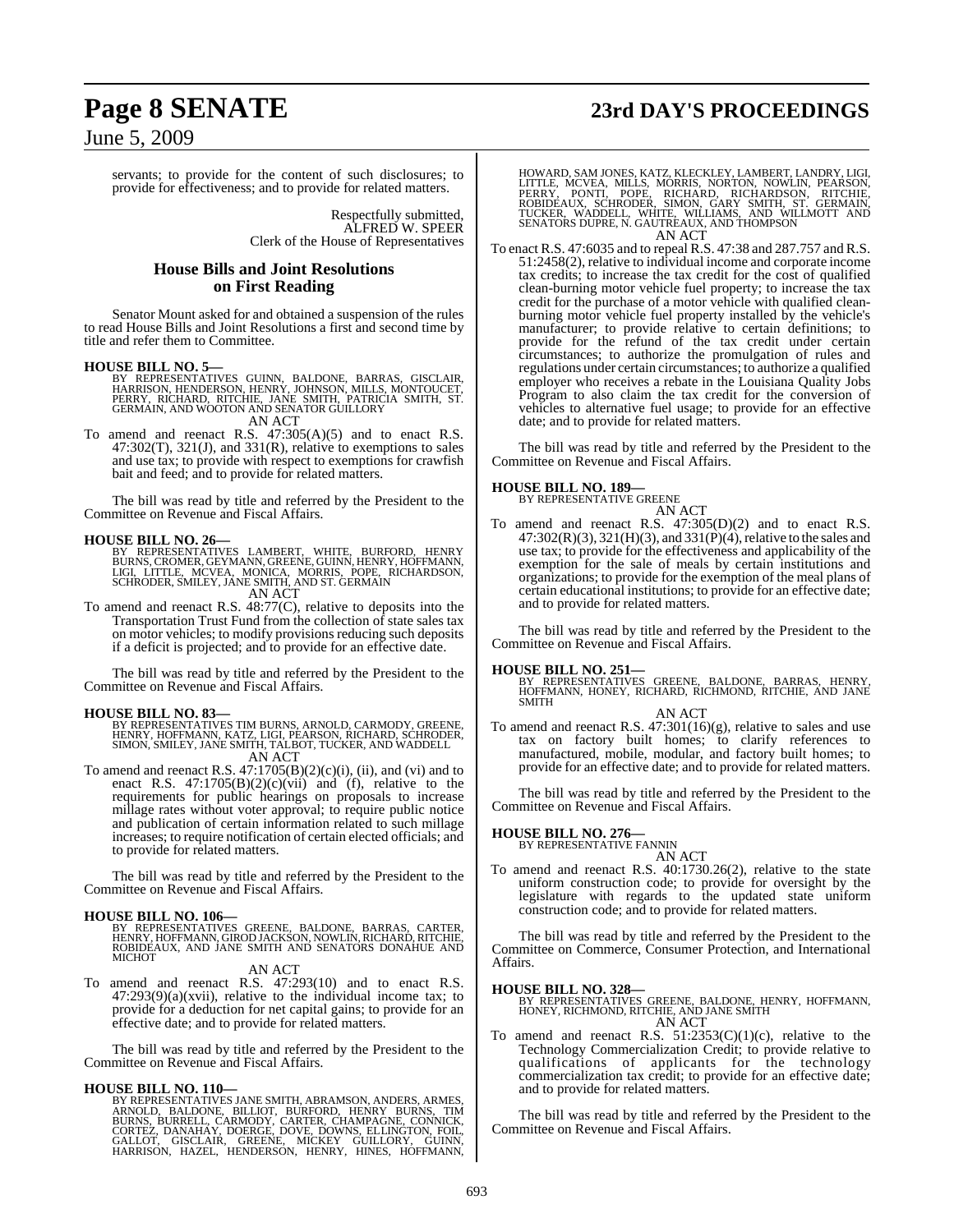# **23rd DAY'S PROCEEDINGS Page 9 SENATE**

# June 5, 2009

**HOUSE BILL NO. 389—**

BY REPRESENTATIVES GREENE, BALDONE, BARRAS, CARTER, HENRY, NOWLIN, RICHARD, AND ROBIDEAUX AN ACT

To amend and reenact Section 2 of Act No. 15 of the 1996 Regular Session of the Legislature, as amended by Act No. 47 of the 1998 Regular Session of the Legislature, Act No. 33 of the 2000 Regular Session of the Legislature, Act No. 141 of the 2003 Regular Session of the Legislature, and Act No. 357 of the 2005 Regular Session of the Legislature; to delete the termination date regarding certain transactionsinvolving certain private and parochial elementary and secondary schools; to provide for an effective date; and to provide for related matters.

The bill was read by title and referred by the President to the Committee on Revenue and Fiscal Affairs.

#### **HOUSE BILL NO. 420—**

BY REPRESENTATIVE RICHARD

AN ACT To amend and reenact R.S. 18:59(A), 103(A), 109, 115(A)(1) and (F)(2)(d), 151(B), 152(C)(1), 175, 196(A)(1), 423(E), 427(A),  $428(A)$ , (B), and (C),  $431(B)(5)$ ,  $433(A)(3)$ , (B)(4), (G)(1) and (2)(introductory paragraph), (H)(1)(introductory paragraph), (I), and (J),  $465(E)(1)$ ,  $562(A)(2)$ ,  $566.2(C)$ ,  $1253(E)$ ,  $1254(A)$  and (C), 1255(A), 1272(A), 1275.1(B), 1275.8, 1306(A)(2) and (3) and (B)(1), 1307(B)(2), 1308(C), 1309(A)(3), (B)(1), (C), (D)(1), (E)(2), (I), and (J), 1315(C)(2) and (3)(a), 1363(A),  $1373, 1400.3(D), 1505.1(D),$  and  $1505.2(H)(6)(a)$ (introductory paragraph),  $(Q)(3)(a)(ii)$ , and  $(R)(3)(a)(ii)$ , to enact R.S. 18:1253(F), 1254(E), 1309(K), and 1363(H), and to repeal R.S. 18:433(A)(2) and 1372, relative to the Louisiana ElectionCode; to revise the system of laws comprising the Louisiana Election Code; to provide relative to deputy registrars of voters; to provide relative to the registration of voters; to provide relative to changes in registrations; to provide relative to records used for the conduct of the registrar's office; to provide relative to the duties of registrars; to provide relative to reports and lists produced by the Department of State; to provide relative to the inactive list of voters; to provide relative to allocation of voting machines for precincts; to provide relative to parish boards of election supervisors; to provide relative to watchers; to provide relative to law enforcement officers; to provide relative to courses of instruction conducted by the clerk; to provide relative to election commissioners; to provide relative to nominating petitions; to provide relative to procedures and requirements for voting; to provide relative to provisional voting; to provide relative to nominations for candidates for presidential electors; to provide relative to application for voting and voting absentee by mail; to provide relative to early voting; to provide relative to election expenses; to provide relative to congressional elections; to provide relative to early voting commissioners; to provide relative to challenges of absentee by mail and early voting ballots; to provide relative to the preparation and testing of voting machines; and to provide for related matters.

The bill was read by title and referred by the President to the Committee on Senate and Governmental Affairs.

#### **HOUSE BILL NO. 457—**

BY REPRESENTATIVES HENRY, BALDONE, BARRAS, HENRY BURNS,<br>BURRELL, CHAMPAGNE, FOIL, HOFFMANN, HONEY, LITTLE, MILLS,<br>PERRY, PUGH, RICHARD, RICHMOND, RITCHIE, ROBIDEAUX, SIMON,<br>SMILEY, JANE SMITH, TEMPLET, AND THIBAUT AND SENA AN ACT

To amend and reenact R.S.  $47:6022(B)(2)(a)$ , (C)(4), (6), (7), and (8), (D)(introductory paragraph),  $(E)(1)$ ,  $(I)$ , and  $(J)$  and to enact  $R.S. 47:6022(C)(9)$  and  $(10)$ , relative to tax credits; to provide relative to the digital interactive media producer tax credit; to provide for certain definitions; to remove certain limitations for issuance of the digital interactive media producer tax credit; to provide forthe promulgation ofrules and regulations; to provide relative to the display of the state brand or logo under certain circumstances; and to provide for related matters.

The bill was read by title and referred by the President to the Committee on Revenue and Fiscal Affairs.

**HOUSE BILL NO. 458—** BY REPRESENTATIVES TALBOT, BALDONE, HENRY BURNS, CARTER, CHAMPAGNE, FOIL, HENRY, HOFFMANN, HONEY, LITTLE, MILLS,<br>PERRY, PUGH, RICHARD, RICHMOND, ROBIDEAUX, SIMON, SMILEY,<br>JANE SMITH, TEMPLET, AND THIBAUT AND SENATORS CROWE,<br>DUPLESSIS, MICHOT, SMITH, AND WALSWORTH AN ACT

To amend and reenact R.S. 47:6023, relative to tax credits; to provide relative to the sound recording investor tax credit; to provide relative to certain definitions; to remove certain limitations of the sound recording investor tax credit; to provide relative to the promulgation of rules and regulations; to provide relative to the certification and payment of the tax credit; to provide relative to the display of the state brand or logo under certain circumstances; and to provide for related matters.

The bill was read by title and referred by the President to the Committee on Revenue and Fiscal Affairs.

**HOUSE BILL NO. 473—** BY REPRESENTATIVES LITTLE, BALDONE, HENRY, HOFFMANN, HONEY, NOWLIN, PERRY, RICHARD, RICHMOND, RITCHIE, AND JANE SMITH AN ACT

To enact R.S.  $47:305.62$  and  $321(H)(3)$ , relative to the sales and use tax; to authorize a state sales and use tax exemption for certain commercial farm irrigation equipment; to provide for the effectiveness and applicability of the state sales and use tax exemption; to provide for an effective date; and to provide for related matters.

The bill was read by title and referred by the President to the Committee on Revenue and Fiscal Affairs.

#### **HOUSE BILL NO. 569—**

BY REPRESENTATIVES WHITE, ARMES, BOBBY BADON, BALDONE,<br>BILLIOT, BROSSETT, BURRELL, CHANDLER, CHANEY, CONNICK,<br>DIXON, DOERGE, DOVE, DOWNS, EDWARDS, ELLINGTON, GALLOT,<br>GISCLAIR, MICKEY GUILLORY, GUINN, HARDY, HARRISON, HAZEL THIBAUT, AND WILLIAMS

#### AN ACT

To enact R.S. 45:860, relative to the Internet Crimes Investigation Fund; to create the Internet Crimes Investigation Fund; to impose a fee on Internet accounts; to provide for use of the monies in the Internet Crimes Investigation Fund; to provide for exemptions; and to provide for related matters.

The bill was read by title and referred by the President to the Committee on Commerce, Consumer Protection, and International Affairs.

**HOUSE BILL NO. 578—**<br>BY REPRESENTATIVES RICHMOND, ABRAMSON, ARNOLD,<br>BALDONE, BARRAS, BARROW, BILLIOT, BURRELL, DANAHAY,<br>DIXON, GALLOT, HARDY, HENDERSON, HINES, HOFFMANN, HONEY,<br>GIROD JACKSON, MICHAEL JACKSON, ROSALIND JON

#### AN ACT

To amend and reenact R.S. 47:297(K) and (O) and 287.752, to enact R.S. 47:287.786, and to repeal R.S. 47:287.748, relative to state income tax credits to reduce recidivism of persons released from custody in Louisiana; to provide for and increase the individual and corporation income tax credits for the employment of certain persons convicted of certain crimes; and to provide for related matters.

The bill was read by title and referred by the President to the Committee on Revenue and Fiscal Affairs.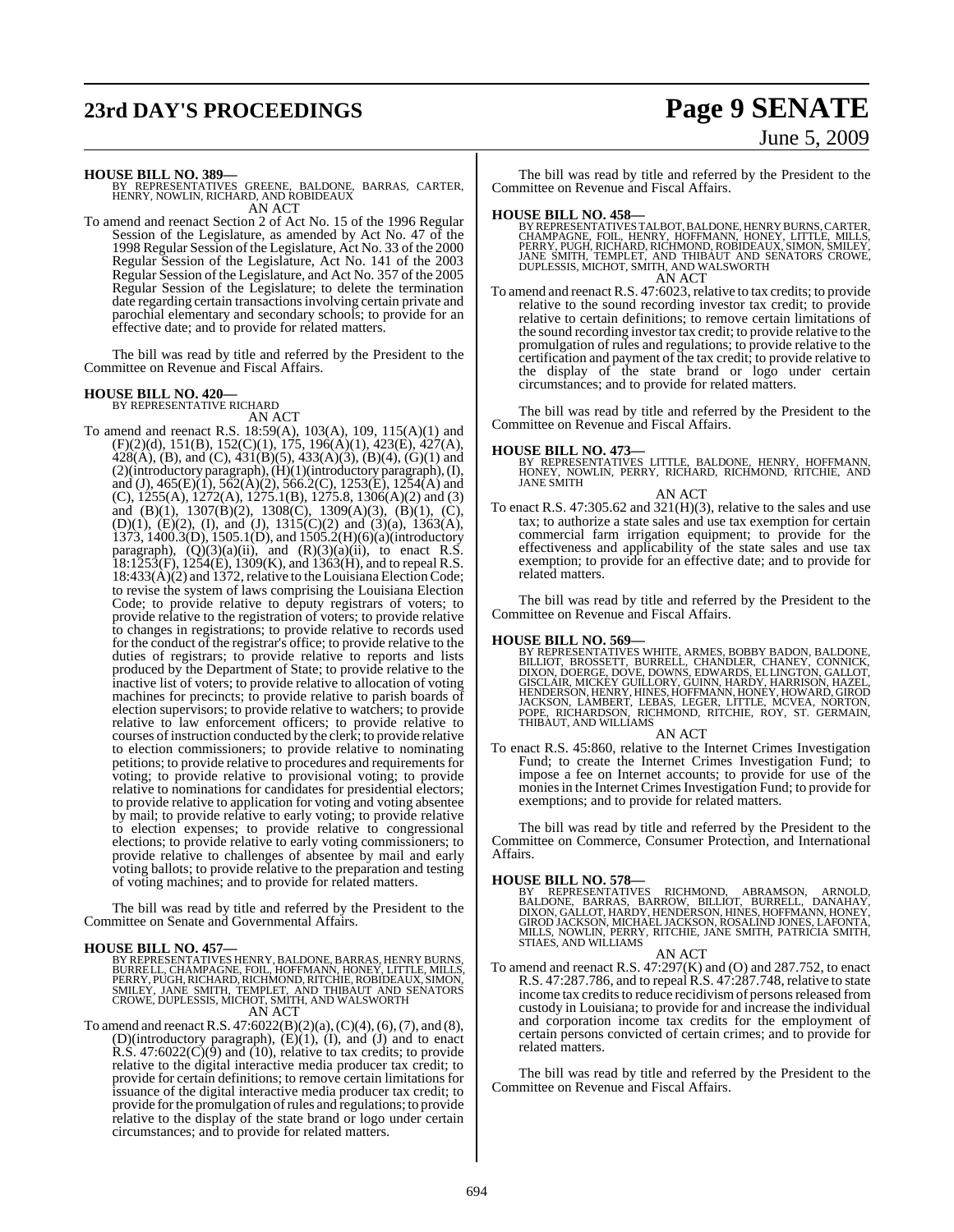# **Page 10 SENATE 23rd DAY'S PROCEEDINGS**

June 5, 2009

#### **HOUSE BILL NO. 618—**

BY REPRESENTATIVES GREENE, BALDONE, HENRY, HOFFMANN, HONEY, RICHMOND, RITCHIE, AND JANE SMITH AN ACT

To amend and reenact R.S. 47:601(A)(introductory paragraph) and 611, relative to corporation franchise tax; to exempt a certain amount of taxable capital from the tax; to eliminate the minimum amount of the tax; to provide relative to the initial franchise tax on newly taxable corporations; to provide for an effective date; and to provide for related matters.

The bill was read by title and referred by the President to the Committee on Revenue and Fiscal Affairs.

#### **HOUSE BILL NO. 659—**

BY REPRESENTATIVES SIMON, BALDONE, HONEY, GIROD JACKSON,<br>NOWLIN, PERRY, RICHARD, RICHMOND, RITCHIE, ROBIDEAUX, AND JANE SMITH

AN ACT To enact R.S. 47:297(P), relative to authorizing a credit against the individual income tax for the construction, acquisition, or renovation of a residential structure having certain accessible and barrier free design elements; to provide for eligibility; to provide for the amount of the credit; to authorize rulemaking; and to provide for related matters.

The bill was read by title and referred by the President to the Committee on Revenue and Fiscal Affairs.

# **HOUSE BILL NO. 661—** BY REPRESENTATIVE MORRIS

- AN ACT
- To enact R.S. 19:2(12) and Chapter 11 of Title 30 of the Louisiana Revised Statutes of 1950, to be comprised of R.S. 30:1101 through 1111, relative to the storage of carbon dioxide; to provide for expropriation; to provide for the duties and powers of the commissioner of conservation; to provide for definitions; to provide for public hearings; to provide for enforcement; to provide for compliance orders; to provide for penalties; to provide for certificates of public convenience and necessity; to provide for certificates of completion; to provide for liability; to provide for the Geologic Storage Trust Fund; to provide for fees; to provide for uses of the fund; to provide for accounting and reports of the fund; to provide for site-specific trust accounts; and to provide for related matters.

The bill was read by title and referred by the President to the Committee on Natural Resources.

- **HOUSE BILL NO. 662—** BY REPRESENTATIVESLAMBERT, ARMES, HENRY BURNS, DOERGE, GREENE, GUINN, HARDY, HARRISON, POPE, RICHARD, AND WHITE AN ACT
- To enact R.S. 48:77(D), relative to dedication of certain state sales and use taxes on levied materials related to highway construction; to provide for deposits of certain sales and use tax collectionsinto the Transportation Trust Fund; to provide for an effective date; and to provide for related matters.

The bill was read by title and referred by the President to the Committee on Revenue and Fiscal Affairs.

**HOUSE BILL NO. 683—**<br>BY REPRESENTATIVES MONICA, ABRAMSON, ARMES, ARNOLD,<br>BOBBY BADON, BALDONE, BARRAS, BARROW, BILLIOT, BROSSETT,<br>TIM BURNS, BURRELL, CARMODY, CARTER, CHAMPAGNE, DOVE,<br>GISCLAIR, GUINN, HARDY, HARRISON, HEN

AN ACT

To enact R.S. 30:127.2, relative to incentives for deep oil and gas drilling; to provide an offset set to royalty payments for deep oil and gas drilling in a proportionate amount of ad valorem taxes paid; and to provide for related matters.

The bill was read by title and referred by the President to the Committee on Revenue and Fiscal Affairs.

**HOUSE BILL NO. 687—** BY REPRESENTATIVES PEARSON AND TUCKER

AN ACT To enact R.S. 37:796, 796.1, and 796.2, relative to the practice of dentistry; to authorize the Louisiana State Board of Dentistry to adopt rules to provide for the issuance of a permit to dentists who wish to provide dental services at locations other than the dental office; to provide for the adoption of rules to establish criteria and standards for providing dental services at locations other than the dental office; to provide for time periods for the adoption of the rules; to require that dentists providing dental services at locations other than the dental office shall be licensed to practice dentistry in Louisiana; to provide for minimum coverage of malpractice insurance; to provide for the removal of board members for the failure to timely adopt rules; and to provide for related matters.

The bill was read by title and referred by the President to the Committee on Health and Welfare.

#### **HOUSE BILL NO. 693—**

BY REPRESENTATIVES GREENE, BALDONE, HONEY, RICHMOND, AND RITCHIE

AN ACT To amend and reenact Section 3(C) of Act No. 456 of the 2007 Regular Session of the Legislature, relative to motion picture investor tax credits; to provide relative to the amount of the tax credit for certain state-certified infrastructure projects; to provide relative to certain requirements and limitations; to provide relative to the payment of tax credits; to provide for an effective date; and to provide for related matters.

The bill was read by title and referred by the President to the Committee on Revenue and Fiscal Affairs.

#### **HOUSE BILL NO. 734—**

BY REPRESENTATIVES CARTER, BALDONE, BARRAS, HONEY, RICHARD, RICHMOND, RITCHIE, ROBIDEAUX, JANE SMITH, AND TEMPLET

AN ACT To enact R.S. 47:305.62, 321(H)(3), and 337.9(D)(30), relative to state and local sales and use taxes; to authorize a state sales and use tax exemption for the purchase, lease, or repair of certain equipment by qualifying radiation therapy treatment centers; to authorize political subdivisions to grant a sales and use tax exemption under certain circumstances; to provide for certain definitions; to provide for certain requirements; to authorize the promulgation of rules and regulations; to provide for an effective date; and to provide for related matters.

The bill was read by title and referred by the President to the Committee on Revenue and Fiscal Affairs.

#### **HOUSE BILL NO. 759—**

BY REPRESENTATIVES GREENE, BALDONE, HONEY, RICHMOND, RITCHIE, AND JANE SMITH AN ACT

To enact R.S. 47:6035, relative to state tax credits; to establish the Venture Fund Tax Credit Program; to authorize Louisiana public retirement systems and plans to participate in the program; to provide for the participation ofLouisiana university endowments in the program; to provide for certain tax benefits for such systems, plans, and endowments; to provide for definitions; to require reporting; to authorize rulemaking; and to provide for related matters.

The bill was read by title and referred by the President to the Committee on Retirement.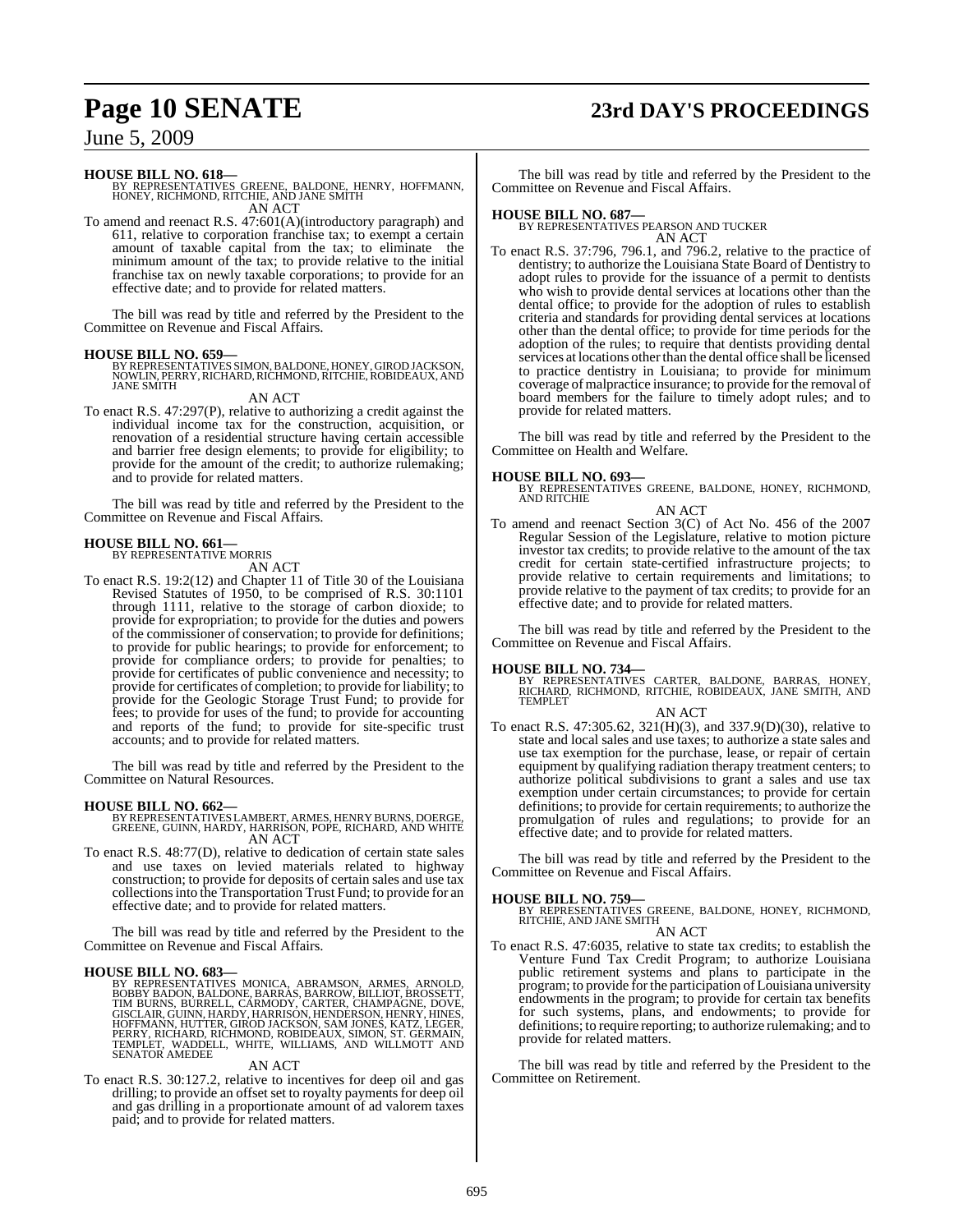# **23rd DAY'S PROCEEDINGS Page 11 SENATE** June 5, 2009

#### **HOUSE BILL NO. 790—**

BY REPRESENTATIVES GREENE, BALDONE, HOFFMANN, HONEY, RICHMOND, RITCHIE, AND JANE SMITH AN ACT

To amend and reenact R.S. 47:6015, and Section 2 of Act No. 9 of the 2002 First Extraordinary Session of the Legislature, relative to the research and development tax credit; to authorize the issuance of tax credits for certain research and development activities; to provide for the amount of the tax credit; to authorize the refundability of the tax credits; to provide for a sunset date for issuance of the tax credit; to provide for an effective date; and to provide for related matters.

The bill was read by title and referred by the President to the Committee on Revenue and Fiscal Affairs.

#### **HOUSE BILL NO. 818—**

BY REPRESENTATIVES ELLINGTON, BALDONE, HENRY, HOFFMANN,<br>HONEY, NOWLIN, RICHMOND, RITCHIE, AND JANE SMITH AN ACT

To enact R.S. 47:301(3)(k), relative to the sales and use tax; to phasein an exclusion from state sales and use taxes for certain tangible property related to the manufacturing process; to provide for certain limitations; to provide for certain definitions; and to provide for related matters.

The bill was read by title and referred by the President to the Committee on Revenue and Fiscal Affairs.

**HOUSE BILL NO. 833—**<br>BY REPRESENTATIVES DOVE, BOBBY BADON, BILLIOT, HENRY<br>BURNS, CHAMPAGNE, FOIL, HENDERSON, LAMBERT, LANDRY,<br>LITTLE, MONTOUCET, AND MORRIS AND SENATORS DUPRE AND<br>MORRISH

AN ACT To amend and reenact R.S. 36:4(Z), 351(C)(1), 358(B), 501(B) and (C)(1), 502(A) and (B), and 508.3(A), (B), (C), (F), and (G), R.S. 38:81, 100(introductory paragraph),  $101(A)$  and (B),  $102$ . 103(A) and (B), 106(A)(1) and (2)(introductory paragraph) and (B), 107(A), 108, and 109, R.S. 49:214.1 and 214.2, R.S. 56:421(B)(introductory paragraph) and (1), (C), and (E)(4), 424(H), 425(E), 427.1(C), 432.1(A), (B)(introductory paragraph) and  $(1)(a)$ ,  $(2)$ ,  $(3)$ , and  $(4)$ ,  $(C)(introducing$ paragraph) and  $(1)$ ,  $(D)(1)$ , and  $432.2$ , to enact R.S. 35:410, R.S. 49:214.3.1, 214.4.1 and 214.4.2, 214.5.1 through 214.5.8, and 214.6.1 through 214.6.11, and R.S. 56:421(B)(13), and to repeal R.S. 36:4(J), R.S. 38:84, Chapter 3-A of Title 38 of the Louisiana Revised Statutes of 1950, comprised of R.S. 38:241 through 251, Subpart A of Part II of Chapter 2 of Title 49 of the Louisiana Revised Statutes of 1950, comprised ofR.S. 49:213.1 through 213.12, and 49:214.3 through 214.16, relative to hurricane protection, flood control, and coastal restoration; to create the Office of Coastal Protection and Restoration in the office of the governor; to consolidate functions relative to hurricane protection, flood control, and coastal restoration under the authority of that office; to provide relative to the powers, duties, functions, and responsibilities of that office; provides for the interrelations between the governor's executive assistant for coastal activities, the Coastal Protection and Restoration Authority, the Governor's Advisory Commission on Coastal Protection, Restoration, and Conservation, and the Office of Coastal Protection and Restoration. and to provide for related matters.

The bill was read by title and referred by the President to the Committee on Natural Resources.

#### **HOUSE BILL NO. 860—**

BY REPRESENTATIVES PERRY, BALDONE, BARRAS, DANAHAY,<br>HONEY,GIROD JACKSON,NOWLIN,RICHARD,RICHMOND,RITCHIE,<br>ROBIDEAUX,JANE SMITH,AND TEMPLET AN ACT

To enact R.S. 47:297.13, relative to the individual income tax; to provide for a deduction from state income taxes for certain educational support workers having certain credentials or certificates; to provide for certain limitations; to provide for an effective date; and to provide for related matters.

The bill was read by title and referred by the President to the Committee on Revenue and Fiscal Affairs.

# **HOUSE BILL NO. 878—** BY REPRESENTATIVE TUCKER

AN ACT

To appropriate federal funds from the Community Development Block Grant for Fiscal Year 2009-2010 for paying off debt incurred by governments and infrastructure improvements as a result of hurricanes; to provide for an effective date; and to provide for related matters.

The bill was read by title and referred by the President to the Committee on Finance.

#### **HOUSE BILL NO. 896— (Substitute for House Bill No. 49 by Representative Richard)** BY REPRESENTATIVE RICHARD

AN ACT

To amend and reenact R.S. 42:1124.3(A) and to enact R.S.  $42:1124.2(G)(4)$  and (J) and  $1124.3(D)(3)$ , relative to financial disclosure; to require certain disclosures by certain public servants; to provide for the content of such disclosures; to provide for effectiveness; and to provide for related matters.

The bill was read by title and referred by the President to the Committee on Senate and Governmental Affairs.

#### **Message from the House**

#### **ASKING CONCURRENCE IN HOUSE CONCURRENT RESOLUTIONS**

June 4, 2009

To the Honorable President and Members of the Senate:

I am directed to inform your honorable body that the House of Representatives has finally passed and asks your concurrence in the following House Concurrent Resolutions:

# **HOUSE CONCURRENT RESOLUTION NO. 187—** BY REPRESENTATIVE GARY SMITH

A CONCURRENT RESOLUTION

To urge and request the Department of Health and Hospitals to create a pilot screening program for the detection of Severe Combined Immunodeficiency Disorder (SCID) in newborns, to develop the pilot program in consultation with the Centers for Disease Control, the American College of Medical Genetics, and other relevant experts to be chosen at the discretion of the secretary of the Department of Health and Hospitals, and to urge that the program utilize a testing procedure paid for by the parents of the newborn that screens for the presence of the genetic mutation causing SCID, and, if there is a positive screening result, develop a test to confirm the result and follow up with the affected parents of the newborn, and to report on the results of the pilot program to the House Committee on Health and Welfare and the Senate Committee on Health and Welfare no later than April 1, 2011.

## **HOUSE CONCURRENT RESOLUTION NO. 188—** BY REPRESENTATIVE HINES A CONCURRENT RESOLUTION

of the Legislature.

To urge and request the Department of Health and Hospitals to study the effects on human health and the environment by the operations of the Lafarge Cement Factory in Gert Town, New Orleans,Louisiana, and to reportfindings and recommendations to the House Committee on Health and Welfare and the Senate Committee on Health and Welfare prior to 2010 Regular Session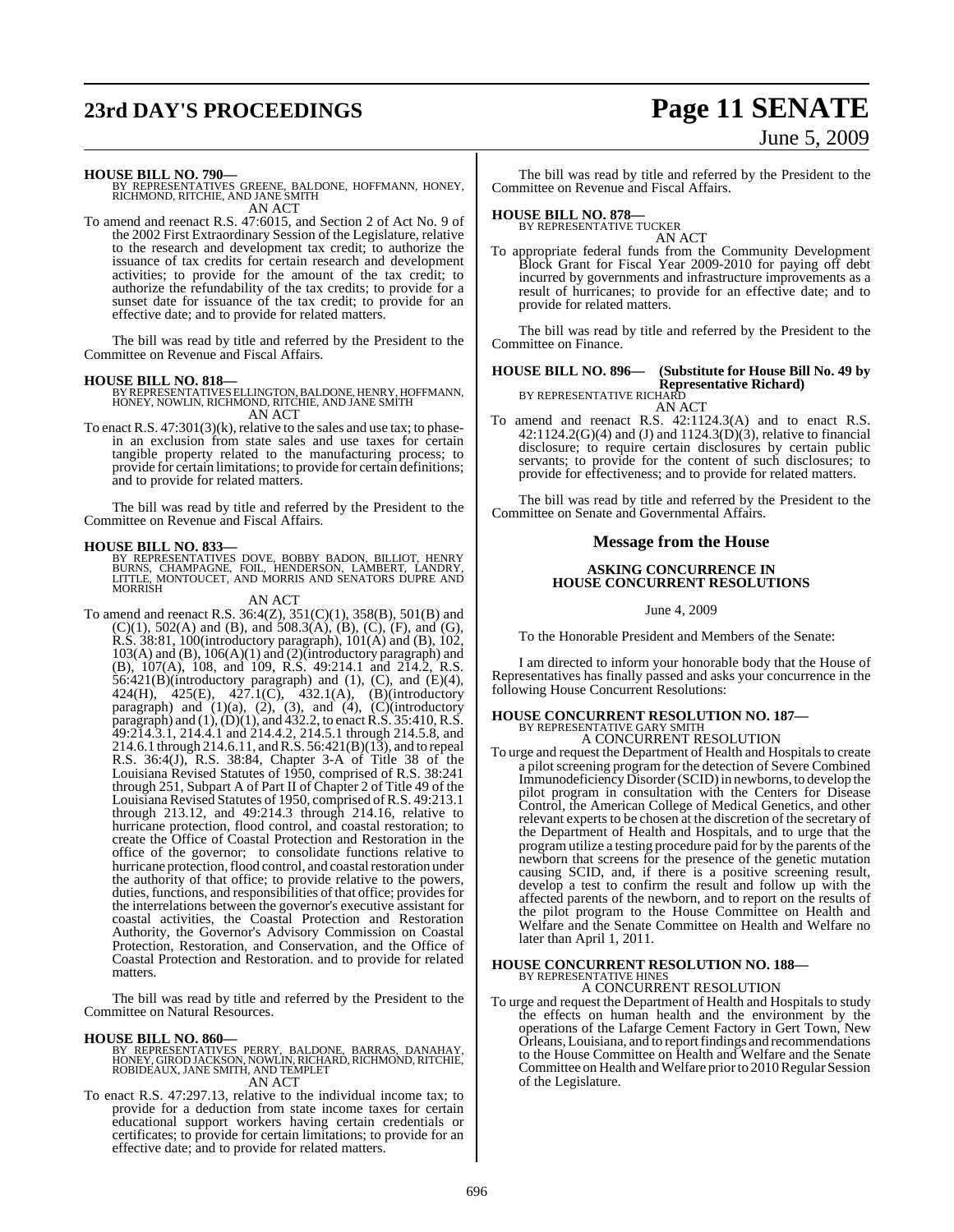# **Page 12 SENATE 23rd DAY'S PROCEEDINGS**

June 5, 2009

## **HOUSE CONCURRENT RESOLUTION NO. 192—**

BY REPRESENTATIVE CARMODY A CONCURRENT RESOLUTION

To urge and request the State Board of Elementary and Secondary Education to study all issues relative to placing advertisements on the exterior of school buses, including but not limited to the advantages and disadvantages of such advertising, the potential impact such advertising could have on local school system budgets, limitations necessary as to the content of such advertising, and any possible legal challenges and safety concerns associated with such advertising, and to submit a written report on study findings and recommendations.

> Respectfully submitted, ALFRED W. SPEER Clerk of the House of Representatives

#### **House Concurrent Resolutions**

Senator Chaisson asked for and obtained a suspension of the rules to read House Concurrent Resolutions a first and second time.

**HOUSE CONCURRENT RESOLUTION NO. 187—** BY REPRESENTATIVE GARY SMITH A CONCURRENT RESOLUTION

To urge and request the Department of Health and Hospitals to create a pilot screening program for the detection of Severe Combined ImmunodeficiencyDisorder(SCID)in newborns, to develop the pilot program in consultation with the Centers for Disease Control, the American College of Medical Genetics, and other relevant experts to be chosen at the discretion of the secretary of the Department of Health and Hospitals, and to urge that the program utilize a testing procedure paid for by the parents of the newborn that screens for the presence of the genetic mutation causing SCID, and, if there is a positive screening result, develop a test to confirm the result and follow up with the affected parents of the newborn, and to report on the results of the pilot program to the House Committee on Health and Welfare and the Senate Committee on Health and Welfare no later than April 1, 2011.

The resolution was read by title. Senator Chaisson moved to concur in the House Concurrent Resolution.

## **ROLL CALL**

The roll was called with the following result:

#### YEAS

| Mr. President<br>Adley<br>Amedee<br>Appel<br><b>Broome</b><br>Cheek<br>Claitor<br>Crowe<br>Donahue<br>Dorsey<br>Duplessis<br>Dupre<br>Total - 34<br>Total - 0 | Erdey<br>Gautreaux B<br><b>Gray Evans</b><br>Hebert<br>Heitmeier<br>Jackson<br>Kostelka<br>Long<br>Marionneaux<br>Martiny<br>Michot<br>Morrell<br><b>NAYS</b><br><b>ABSENT</b> | Morrish<br>Mount<br>Murray<br><b>Nevers</b><br>Ouinn<br>Riser<br>Shaw<br>Smith<br>Thompson<br>Walsworth |  |
|---------------------------------------------------------------------------------------------------------------------------------------------------------------|--------------------------------------------------------------------------------------------------------------------------------------------------------------------------------|---------------------------------------------------------------------------------------------------------|--|
|                                                                                                                                                               |                                                                                                                                                                                |                                                                                                         |  |
| Alario<br>Gautreaux N                                                                                                                                         | Guillory<br>LaFleur                                                                                                                                                            | McPherson                                                                                               |  |

Total - 5

The Chair declared the Senate had concurred in the House Concurrent Resolution and ordered it returned to the House.

#### **HOUSE CONCURRENT RESOLUTION NO. 188—** BY REPRESENTATIVE HINE

A CONCURRENT RESOLUTION

To urge and request the Department of Health and Hospitals to study the effects on human health and the environment by the operations of the Lafarge Cement Factory in Gert Town, New Orleans, Louisiana, and to report findings and recommendations to the House Committee on Health and Welfare and the Senate Committee on Health and Welfare priorto 2010Regular Session of the Legislature.

The resolution was read by title and referred by the President to the Committee on Health and Welfare.

# **HOUSE CONCURRENT RESOLUTION NO. 192—** BY REPRESENTATIVE CARMODY

A CONCURRENT RESOLUTION

To urge and request the State Board of Elementary and Secondary Education to study all issues relative to placing advertisements on the exterior of school buses, including but not limited to the advantages and disadvantages of such advertising, the potential impact such advertising could have on local school system budgets, limitations necessary as to the content of such advertising, and any possible legal challenges and safety concerns associated with such advertising, and to submit a written report on study findings and recommendations.

The resolution was read by title and referred by the President to the Committee on Education.

## **Reports of Committees**

The following reports of committees were received and read:

#### **REPORT OF COMMITTEE ON**

#### **LOCAL AND MUNICIPAL AFFAIRS**

Senator Cheryl Gray Evans, Chairman on behalf of the Committee on Local and Municipal Affairs, submitted the following report:

#### June 4, 2009

To the President and Members of the Senate:

I am directed by your Committee on Local and Municipal Affairs to submit the following report:

# **HOUSE BILL NO. 143—** BY REPRESENTATIVE TALBOT

AN ACT

To amend and reenact R.S. 47:1992(A)(1)(a) and (2), (B), and (F), relative to the inspection period for tax assessment lists in Jefferson Parish; to provide for the time period during which assessment lists shall be open for inspection; and to provide for related matters.

Reported with amendments.

**HOUSE BILL NO. 168—** BY REPRESENTATIVE MICKEY GUILLORY

- AN ACT
- To amend and reenact R.S. 40:384(16), relative to local housing authorities; to provide relative to the scope and nature of local housing authorities; and to provide for related matters.

Reported favorably.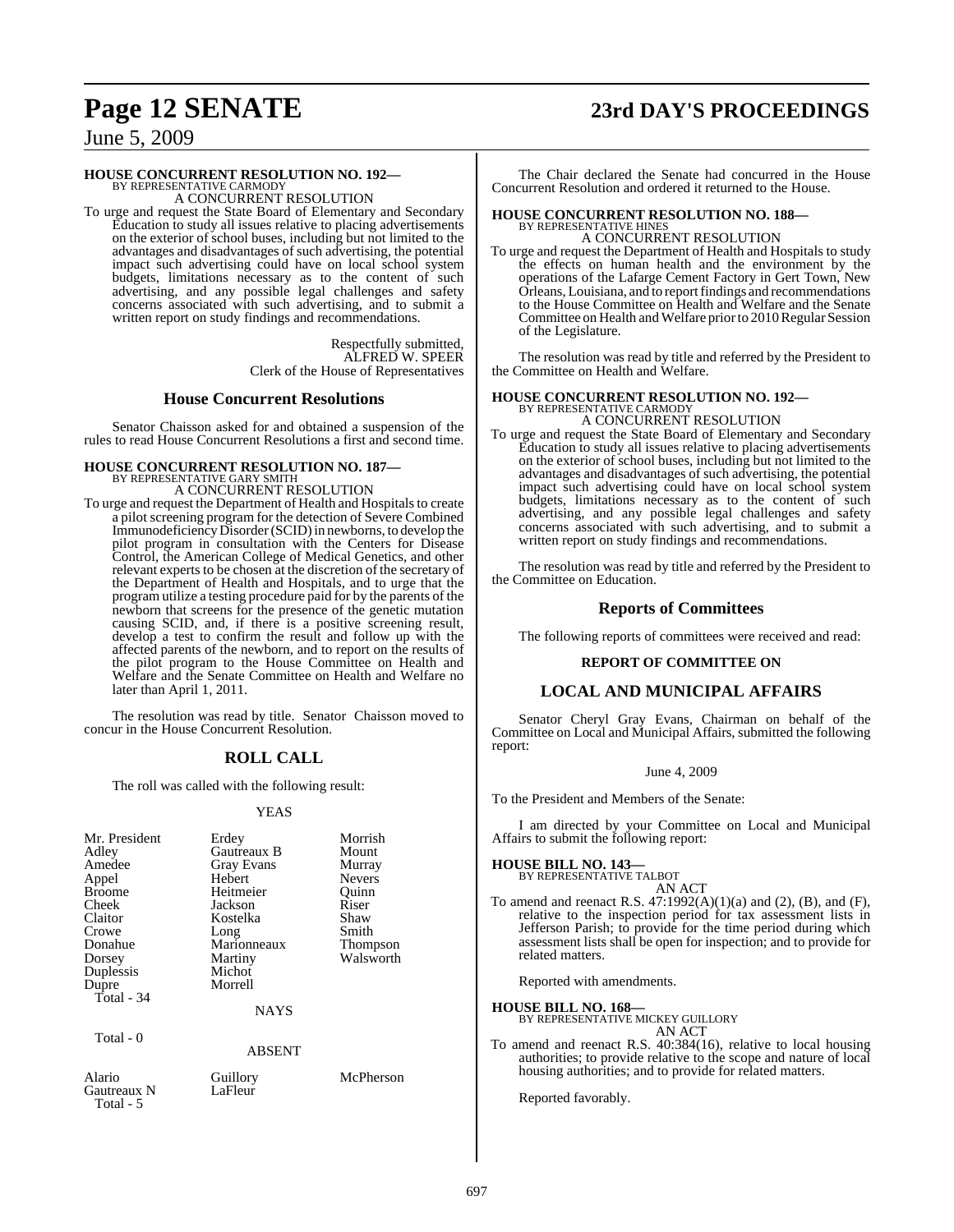# **23rd DAY'S PROCEEDINGS Page 13 SENATE**

# June 5, 2009

#### **HOUSE BILL NO. 288—**

BY REPRESENTATIVE HAZEL AN ACT

To enact R.S. 33:2212(I), relative to the salaries of certain members of the Pineville police department; to require an increase in salary for certain members; to provide for the calculation of such increases; and to provide for related matters.

Reported favorably.

**HOUSE BILL NO. 468—** BY REPRESENTATIVE MICHAEL JACKSON AN ACT

To enact R.S. 33:9097.5, relative to East Baton Rouge Parish; to create the Melrose East Crime Prevention District within the parish; to provide relative to the purpose, governance, powers, and duties of the district; to provide for the imposition of a parcel fee and for the use thereof; and to provide for related matters.

Reported favorably.

**HOUSE BILL NO. 604—** BY REPRESENTATIVE AUBERT

AN ACT To amend and reenact R.S. 33:4711, relative to surplus property of police juries; to provide for the exchange of surplus property to private persons; and to provide for related matters.

Reported favorably.

**HOUSE BILL NO. 609—** BY REPRESENTATIVES ROSALIND JONES AND KATZ AN ACT

To enact Subpart D of Part IV of Chapter 5 of Subtitle III of Title 47 of the Louisiana Revised Statutes of 1950, to be comprised of R.S. 47:2238.1 through 2238.8, relative to property adjudicated to the city of Monroe; to provide for the authorization of the city of Monroe to sell or transfer adjudicated property; to provide for notice to the owner and other interested parties; to provide for a deposit of monies sufficient to cover the expenses of the sale, advertisement, taxes due, and other costs associated with the sale; to provide for applicability; to provide for an effective date; and to provide for related matters.

Reported favorably.

#### **HOUSE BILL NO. 699—** BY REPRESENTATIVE ERNST

AN ACT

To amend and reenact R.S. 33:9091.1(F)(2)(a), relative to the Lakeview Crime Prevention District; to provide relative to the parcel fee imposed within the district; to require the governing authority of the city of New Orleans to impose the fee on all parcels located within the district, subject to voter approval; and to provide for related matters.

Reported favorably.

# **HOUSE BILL NO. 766—** BY REPRESENTATIVE ABRAMSON

AN ACT

To amend and reenact R.S. 33:9091.6, relative to the Upper Hurstville Security District; to provide relative to the purpose, governance, powers, and duties of the district; to provide relative to the funding of the district, including the levy of a parcel fee; to provide for the merger of the district or a part thereof with another district or a part thereof; to provide for indemnification and exculpation of board members; and to provide for related matters.

Reported favorably.

#### **HOUSE BILL NO. 785—**

BY REPRESENTATIVE SAM JONES AN ACT

To enact Chapter 10-E of Title 33 of the Louisiana Revised Statutes of 1950, to be comprised of R.S. 33:4550.1 through 4550.12, relative to St. Mary Parish; to create and provide for the St. Mary Hydroelectric Authority as a political subdivision within such parish; to provide for the boundaries, governance, and powers and duties of the district; to provide for district funding, including the issuance of bonds and the use of district funds; and to provide for related matters.

Reported favorably.

Respectfully submitted, CHERYL GRAY EVANS Chairman

## **REPORT OF COMMITTEE ON**

## **EDUCATION**

Senator Ben W. Nevers, Chairman on behalf of the Committee on Education, submitted the following report:

June 4, 2009

To the President and Members of the Senate:

I am directed by your Committee on Education to submit the following report:

#### **SENATE CONCURRENT RESOLUTION NO. 17—** BY SENATOR NEVERS

A CONCURRENT RESOLUTION

To provide for legislative approval of the formula to determine the cost of a minimum foundation program of education in all public elementary and secondary schools as well as to equitably allocate the funds to parish and city school systems as developed by the State Board of Elementary and Secondary Education and adopted by the board on March 12, 2009.

Reported favorably.

#### **SENATE CONCURRENT RESOLUTION NO. 83—** BY SENATOR DUPLESSIS

A CONCURRENT RESOLUTION

To urge and request the State Board of Elementary and Secondary Education to adopt a policy relative to appropriate and acceptable administrative overhead costs for which fees may be charged to a charter school by the chartering authority.

Reported favorably.

#### **SENATE BILL NO. 87—**

BY SENATOR LONG

AN ACT To amend and reenact R.S.  $17:3882(6)(a)$  and  $3891(A)$ , relative to the Teacher Assistance and Assessment Program; to provide relative to the definition of "teacher" for program purposes; to provide relative to exemption of teachers with out-of-state experience from program participation; to provide for program rules and regulations; and to provide for related matters.

Reported with amendments.

#### **HOUSE CONCURRENT RESOLUTION NO. 149—** BY REPRESENTATIVE BALDONE A CONCURRENT RESOLUTION

To urge and request the governing authority of each public elementary and secondary school which has not yet done so to develop and implement a comprehensive anti-harassment, intimidation, and bullying program, which includes training of all school employees on addressing aggressive student behavior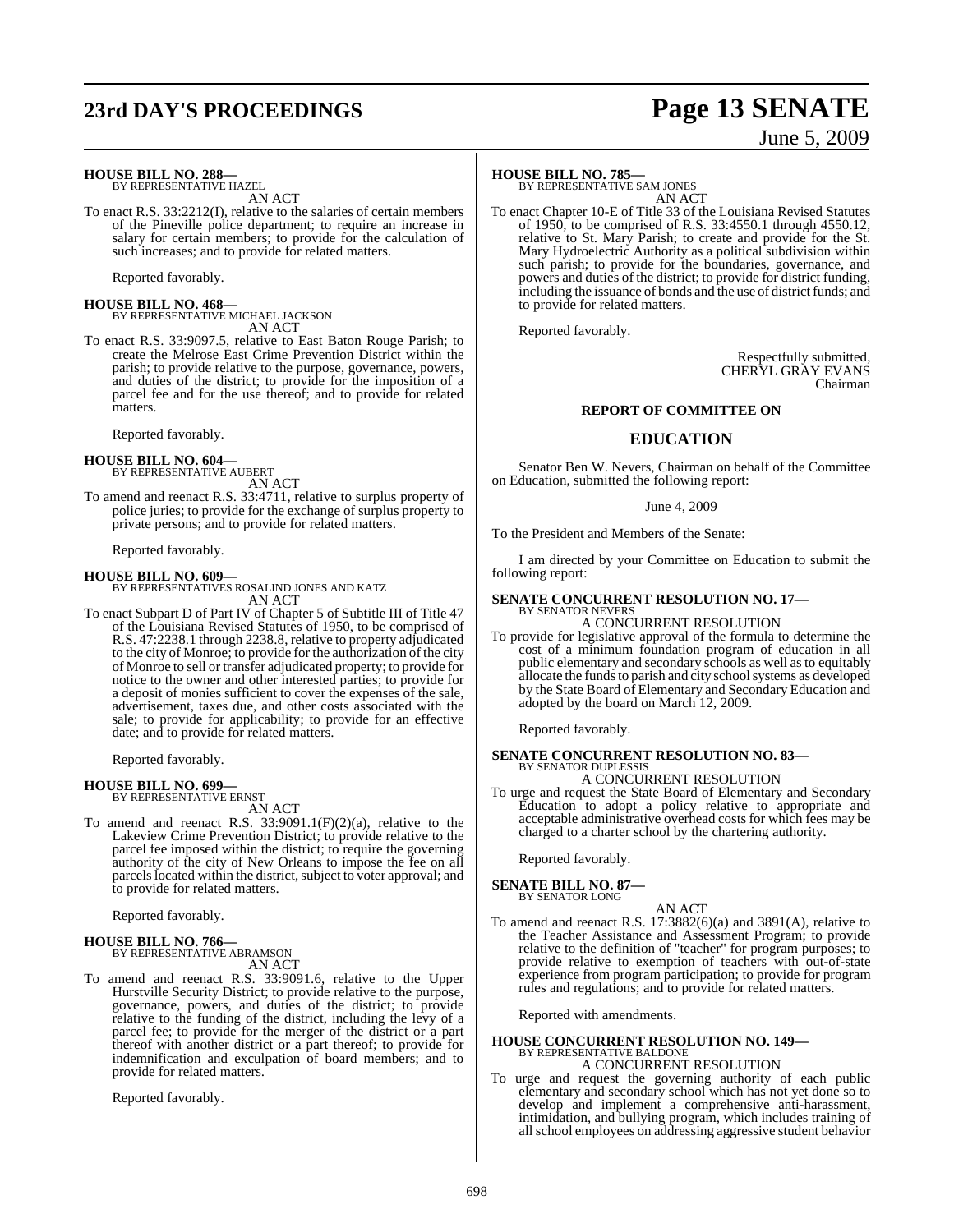## June 5, 2009

and the formation of a task force that includes parents, students, counselors, and school personnel to address related issues.

Reported favorably.

#### **HOUSE BILL NO. 187—** BY REPRESENTATIVE PATRICIA SMITH

AN ACT

To amend and reenact R.S. 17:3973(2)(b)(iii) and (iv), relative to the creation of Type 3 and Type 4 charter schools; to provide relative to the approval by certain persons of a proposal to create a Type 3 or Type 4 charter school by means of converting a preexisting public school; to provide relative to attendance at such schools; to provide an effective date; and to provide for related matters.

Reported with amendments.

#### **HOUSE BILL NO. 504—**

- BY REPRESENTATIVES LIGI, BILLIOT, CONNICK, GISCLAIR, HENRY, LABRUZZO, SCHRODER, TALBOT, AND WILLMOTT AND SENATORS APPEL, MARTINY, AND QUINN AN ACT
- To enact R.S. 17:60.3, relative to term limits for the Jefferson Parish School Board; to provide that a person who will have served as a member of the board for more than two and one-half terms in three consecutive terms shall not be elected to the board for the succeeding term; and to provide for related matters.

Reported favorably.

# **HOUSE BILL NO. 545—** BY REPRESENTATIVE RITCHIE

AN ACT

To amend and reenact R.S. 17:112(A)(1) and (B), relative to student education records; to require principals of certain schools to provide for the transfer of certain student education records; to require that such records include certain information relative to the suspension of students; and to provide for related matters.

Reported favorably.

**HOUSE BILL NO. 570—**<br>BY REPRESENTATIVES HOFFMANN, HENRY BURNS, CHAMPAGNE,<br>CORTEZ, DOVE, FOIL, LITTLE, PERRY, PUGH, ROBIDEAUX, SIMON,<br>SMILEY, JANE SMITH, AND THIBAUT AND SENATORS APPEL,<br>CROWE, DUPLESSIS, KOSTELKA, MICHOT,

#### AN ACT

To enact R.S.  $17:81(Q)$  and  $3996(B)(21)$ , to require the governing authority of a public elementary or secondary school to formulate, develop, adopt, and implement policies, procedures, and practices applicable to school employees relative to electronic communications by an employee at a school to a student at that school; to provide policy guidelines and requirements; to provide limitations and exceptions; to provide that the occurrence of certain electronic communications be reported by the school employee; to provide for immunity from civil liability; to provide an effective date; and to provide for related matters.

Reported with amendments.

#### **HOUSE BILL NO. 576—**

BY REPRESENTATIVE JOHNSON AN ACT

To enact R.S. 17:24.3, relative to the state superintendent of education; to authorize the superintendent to set certain rates and fees for the Cecil J. Picard Educational and Recreational Center; to provide that the setting of such rates and fees by the superintendent shall be subject to approval by the State Board of Elementary and Secondary Education; and to provide forrelated matters.

Reported favorably.

# **Page 14 SENATE 23rd DAY'S PROCEEDINGS**

#### **HOUSE BILL NO. 602—**

BY REPRESENTATIVE LEBAS AND SENATOR LAFLEUR AN ACT

To enact R.S. 17:436.1(J), relative to the administration of medication to public school students; to require public school governing authorities to permit students with certain conditions to self-administer certain medications; to provide relative to authorization and documentation; to provide a limitation of liability and indemnification of schools and school employees; to provide for definitions; to provide for duration of permission granted to self-administer medications; to provide relative to disciplinary actions for misuse of permitted medications; and to provide for related matters.

Reported favorably.

- **HOUSE BILL NO. 612—** BY REPRESENTATIVES FANNIN, ANDERS, CHAMPAGNE, CHANDLER,<br>CHANEY, ELLINGTON, GALLOT, GEYMANN, HOFFMANN, SAM<br>JONES, LAMBERT, LEBAS, LEGER, LITTLE, MCVEA, MORRIS,<br>NOWLIN, AND SENATORS
- AN ACT To amend and reenact R.S. 17:183.1, 183.2, and 183.3 and to repeal R.S. 17:183.4, 183.6, 183.7, 183.8, and 183.9, relative to curricula; to provide relative to high school career option programs; to provide relative to career major programs; to provide relative to a career diploma; to provide relative to program, course, and curriculum approval; to provide for waivers; to provide relative to program participation eligibility criteria; to provide relative to individual graduation plans; to provide for an effective date; and to provide for related matters.

Reported with amendments.

#### **HOUSE BILL NO. 686—**

BY REPRESENTATIVE CARMODY

AN ACT To amend and reenact R.S. 17:3981(4) and 3982(A)(1)(a), relative to the review of proposed school charters by authorizing entities; to provide for an application review process that complies with specified principles and standards; to provide for an independent evaluation of a charter proposal by a qualified third party; to provide an effective date; and to provide for related matters.

Reported with amendments.

#### **HOUSE BILL NO. 771—**

BY REPRESENTATIVE HUTTER AN ACT

To enact R.S. 17:1871(C), relative to the Board of Supervisors of Community and Technical Colleges; to authorize the board to set a uniform tuition amount for online courses offered by public postsecondary education institutions under its jurisdiction; to provide for effectiveness; and to provide for related matters.

Reported with amendments.

**HOUSE BILL NO. 821—** BY REPRESENTATIVES CARTER, HENRY BURNS, CHAMPAGNE, CORTEZ, FOIL, LITTLE, PUGH, ROBIDEAUX, SIMON, SMILEY, AND JANE SMITH AND SENATORS CROWE, DUPLESSIS, MICHOT, SMITH, AND WALSWORTH

AN ACT

To enact R.S. 17:7(2)(f), relative to the duties, functions, and responsibilities of the State Board of Elementary and Secondary Education; to provide for the use of certain funding by public school boards provided through the minimum foundation program formula; to provide reporting requirements; to provide guidelines and standards for such reports; to provide for effectiveness; and to provide for related matters.

Reported with amendments.

Respectfully submitted, BEN W. NEVERS Chairman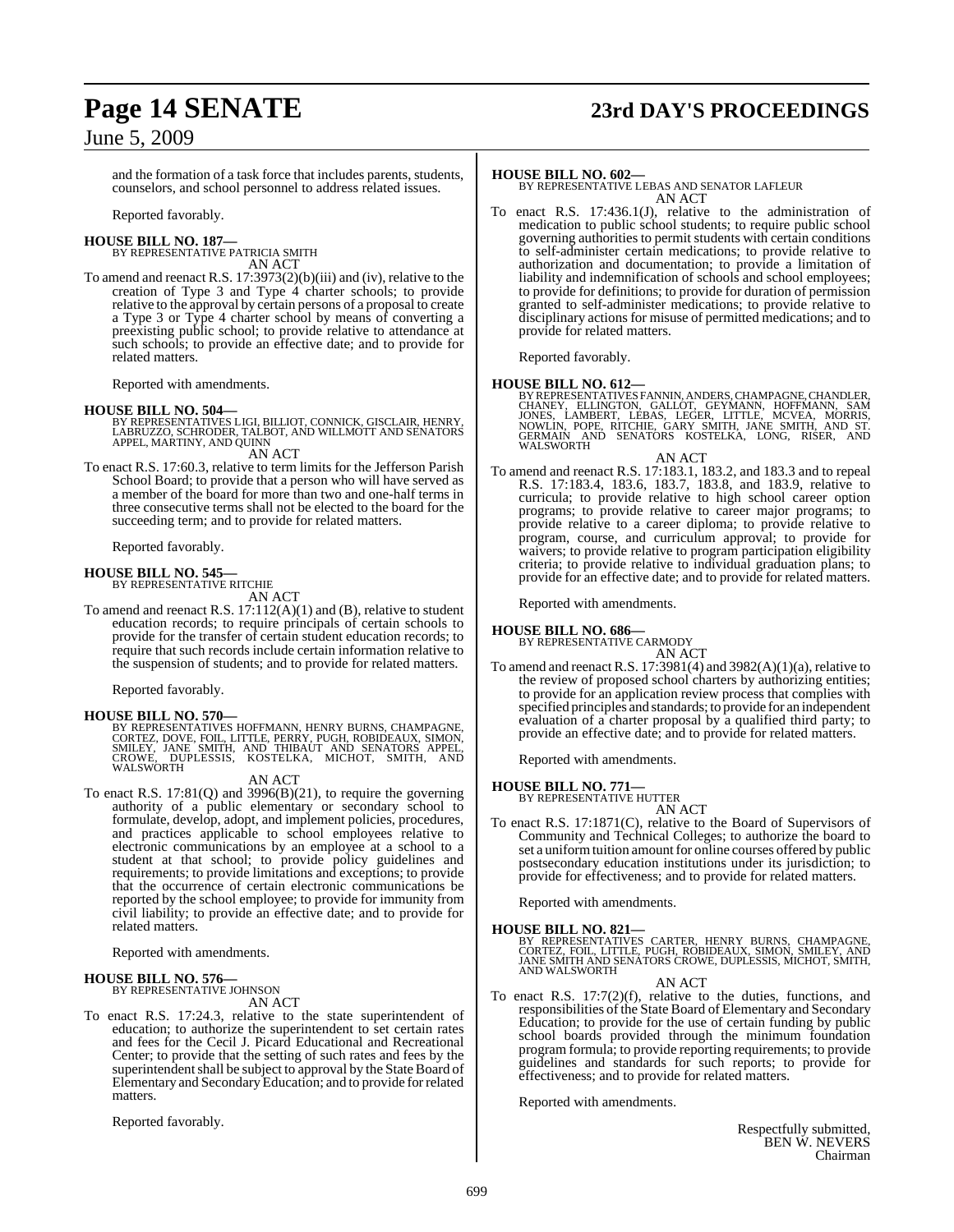# **23rd DAY'S PROCEEDINGS Page 15 SENATE**

# June 5, 2009

#### **REPORT OF COMMITTEE ON**

#### **TRANSPORTATION, HIGHWAYS AND PUBLIC WORKS**

Senator William Joseph McPherson, Jr., Chairman on behalf of the Committee on Transportation, Highways and Public Works, submitted the following report:

June 4, 2009

To the President and Members of the Senate:

I am directed by your Committee on Transportation, Highways and Public Works to submit the following report:

#### **SENATE CONCURRENT RESOLUTION NO. 35—** BY SENATOR MCPHERSON

A CONCURRENT RESOLUTION To direct the Department of Transportation and Development to conduct a pilot study on alternative truck-trailer configurations to support the bio-fuels industry.

Reported with amendments.

# **HOUSE CONCURRENT RESOLUTION NO. 133—** BY REPRESENTATIVE MONTOUCET

A CONCURRENT RESOLUTION

To urge and request the Department of Transportation and Development to provide members of the legislature the opportunity to have increased input in the implementation of the annual Highway Priority Program.

Reported favorably.

# **HOUSE CONCURRENT RESOLUTION NO. 136—** BY REPRESENTATIVE MILLS

A CONCURRENT RESOLUTION

To urge and request the Department of Transportation and Development to repair and make improvements to the drawbridge in the city of Breaux Bridge located on Louisiana Highway 336-1 in the parish of St. Martin.

Reported favorably.

# **HOUSE BILL NO. 55—** BY REPRESENTATIVE LAFONTA

AN ACT

To enact R.S. 32:378.3, relative to motor vehicles; to prohibit installation of sound amplification systems on the exterior of a vehicle; to provide for penalties; and to provide for related matters.

Reported favorably.

## **HOUSE BILL NO. 349—**

BY REPRESENTATIVE HAZEL AN ACT

To amend and reenact R.S. 32:663(A) and (C), relative to chemical lab analyses; to authorize the use of out-of-state chemical labs; and to provide for related matters.

Reported with amendments.

#### **HOUSE BILL NO. 453—** BY REPRESENTATIVE PUGH

AN ACT

To enact R.S. 32:361.2(E), relative to tinting of motor vehicle windows; to provide for a decal to be issued to persons with medical exemptions; to provide for a fee to be imposed; and to provide for related matters.

Reported with amendments.

# **HOUSE BILL NO. 718—** BY REPRESENTATIVE HENRY BURNS

AN ACT

To enact R.S. 38:214.1, relative to drainage systems; to authorize governing authorities to adopt ordinances with respect to blocking of drainage systems under certain circumstances; and to provide for related matters.

Reported with amendments.

**HOUSE BILL NO. 725—** BY REPRESENTATIVES MICHAELJACKSON, GEYMANN, HINES, AND LEGER

AN ACT

To enact R.S. 32:76.1 and 201, relative to bicycles; to provide a method by which drivers of vehicles shall pass bicyclists; to provide for penalties; to provide for publications, signage, and a public awareness campaign; to prohibit certain actions against bicyclists; to provide for penalties; and to provide for related matters.

Reported favorably.

**HOUSE BILL NO. 779—**

BY REPRESENTATIVE TUCKER

AN ACT To amend and reenact R.S. 34:1(A) through (H) and 21(A), relative to the Board of Commissioners of the Port of New Orleans; to provide relative to the members of the Board of Commissioners; to provide for their appointment and term of office; to provide relative to the territorial jurisdiction of the Port of New Orleans; to provide for financial disclosure; and to provide for related matters.

Reported with amendments.

**HOUSE BILL NO. 859—** BY REPRESENTATIVE ST. GERMAIN

AN ACT

To enact R.S. 33:226, relative to the Central Thruway; to grant East Baton Rouge Parish the authority to name a bridge after a living person; and to provide for related matters.

Reported favorably.

Respectfully submitted, JOE MCPHERSON, Chairman

#### **REPORT OF COMMITTEE ON**

#### **NATURAL RESOURCES**

Senator Reggie P. Dupre, Jr., Chairman on behalf of the Committee on Natural Resources, submitted the following report:

June 4, 2009

To the President and Members of the Senate:

I am directed by your Committee on Natural Resources to submit the following report:

**HOUSE CONCURRENT RESOLUTION NO. 38—** BY REPRESENTATIVES HARRISON, BOBBY BADON, BILLIOT, HENRY BURNS, GISCLAIR, HENDERSON, AND ST. GERMAIN A CONCURRENT RESOLUTION

To memorialize the United States Congress to take such actions as

are necessary to preserve and maintain the exemption from the Safe Drinking Water Act for hydraulic fracturing.

Reported favorably.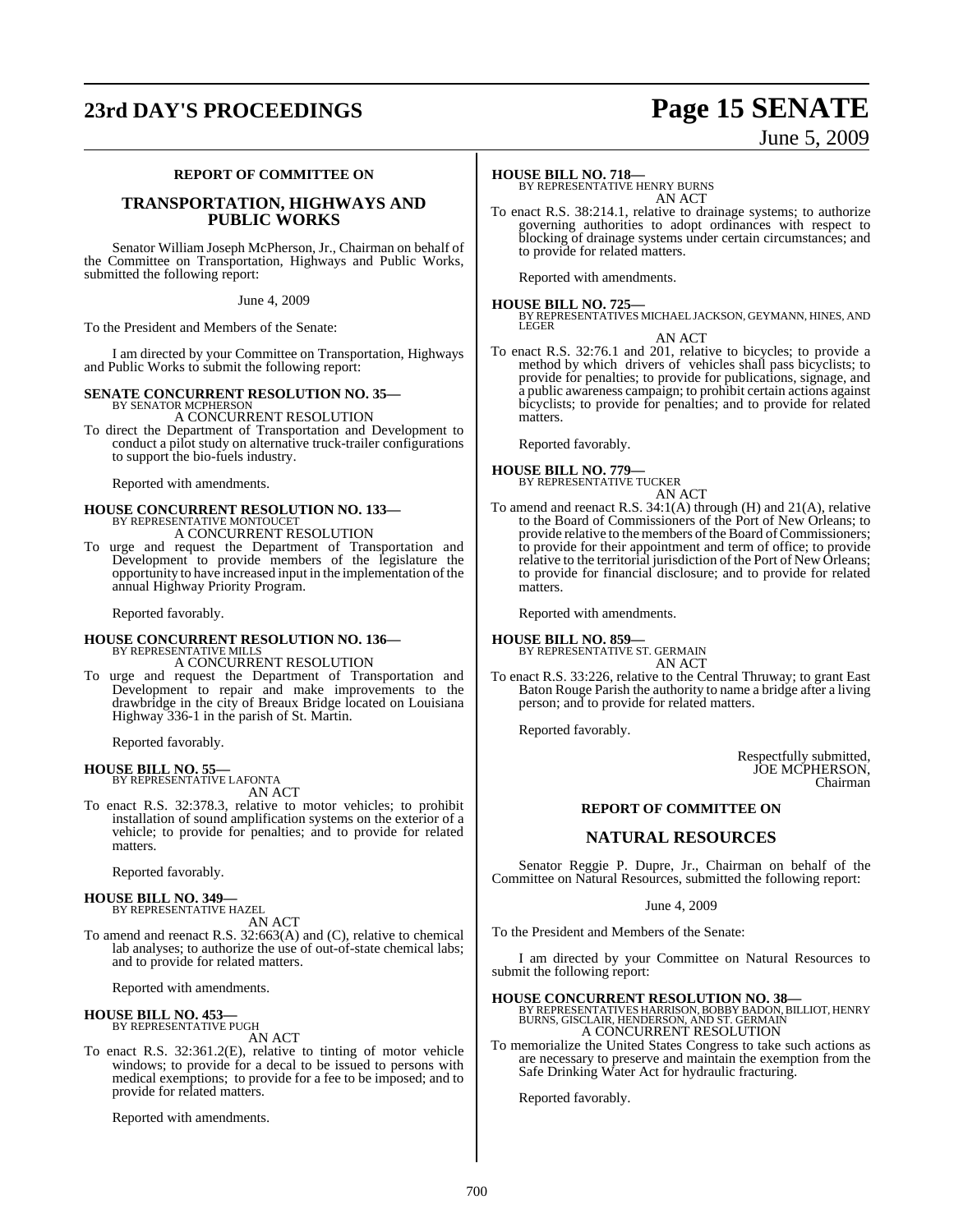# **Page 16 SENATE 23rd DAY'S PROCEEDINGS**

## June 5, 2009

## **HOUSE CONCURRENT RESOLUTION NO. 49—**

BY REPRESENTATIVES RICHARDSON AND ST. GERMAIN A CONCURRENT RESOLUTION To urge and request the Department of Wildlife and Fisheries to study the possibility of requiring all persons aboard a vessel to wear a personal flotation device.

Reported favorably.

## **HOUSE CONCURRENT RESOLUTION NO. 52—** BY REPRESENTATIVE ST. GERMAIN A CONCURRENT RESOLUTION

To approve the Atchafalaya Basin Annual Plan, as adopted by the Atchafalaya Basin Research and Promotion Board.

Reported favorably.

#### **HOUSE CONCURRENT RESOLUTION NO. 93—** BY REPRESENTATIVES PETERSON AND LEGER

A CONCURRENT RESOLUTION

To create the Louisiana Climate Change Policy Commission; to provide for its membership; to provide for its powers, duties, functions, and responsibilities; and to provide for related matters.

Reported favorably.

#### **HOUSE CONCURRENT RESOLUTION NO. 105—** BY REPRESENTATIVE DOVE

A CONCURRENT RESOLUTION

To urge and request the Department of Natural Resources, with assistance and input from the Department of Wildlife and Fisheries, to study the issues involved with the use of articulated concrete mats to protect underwater exposed or shallow pipelines.

Reported favorably.

# **HOUSE CONCURRENT RESOLUTION NO. 109—** BY REPRESENTATIVE CHANDLER

A CONCURRENT RESOLUTION

To urge and request support and assistance in providing funding for the Wood to Electricity Program being developed by the Wood Products Development Foundation.

Reported favorably.

**HOUSE BILL NO. 39—**<br>BY REPRESENTATIVES HENRY BURNS, BOBBY BADON, FOIL,<br>GISCLAIR, GUINN, HARRISON, HENDERSON, LAMBERT, MORRIS,<br>AND ST. GERMAIN

AN ACT

To amend and reenact R.S. 56:116.1(B)(4) and to enact R.S. 56:116.1(A)(8), relative to use of a laser when hunting; to authorize certain persons to use a laser device when hunting; and to provide for related matters.

Reported favorably.

#### **HOUSE BILL NO. 159—**

BY REPRESENTATIVES HENRY BURNS, BOBBY BADON, BILLIOT,<br>BURFORD, CARMODY, CHAMPAGNE, CHANEY, DOWNS, GISCLAIR,<br>GUINN, HENDERSON, HOWARD, LAMBERT, LITTLE, MILLS, MONICA,<br>MONTOUCET, PUGH, AND SIMON AND SENATOR DUPRE AN ACT

To amend and reenact R.S. 30:28(B), relative to drilling permits; to provide for the validity of drilling permits; and to provide for related matters.

Reported favorably.

## **HOUSE BILL NO. 162—**

BY REPRESENTATIVES SAM JONES AND CHAMPAGNE AN ACT

To enact R.S. 30:2000.13 and R.S. 36:359(B) and 917, relative to the Atchafalaya Basin Program; to create an advisory board in the Department of Natural Resources to advise the secretary regarding the Lake Fausse Point and Grand Avoille Cove area;

to provide relative to board composition, meetings, and functions; and to provide for related matters.

Reported favorably.

#### **HOUSE BILL NO. 233—** BY REPRESENTATIVE GALLOT

AN ACT

To amend and reenact R.S. 56:578.2(A)(1), relative to the Louisiana Seafood Promotion and Marketing Board; to place the board under the jurisdiction of the office of fisheries of the Department of Wildlife and Fisheries; and to provide for related matters.

Reported favorably.

### **HOUSE BILL NO. 234—**

BY REPRESENTATIVES DOVE AND ST. GERMAIN AND SENATORS DUPRE AND MORRISH AN ACT

To enact R.S. 56:1849(D), relative to decisions of the Department of Wildlife and Fisheries; to provide for legal proceedings against the department when a permit is denied; and to provide for related matters.

Reported favorably.

# **HOUSE BILL NO. 299—** BY REPRESENTATIVE ST. GERMAIN

AN ACT

To amend and reenact R.S. 56:497(C)(1), relative to bait shrimp; to increase the fee for a bait shrimp permit; to provide for a beginning date for when bait shrimp may be taken; and to provide for related matters.

Reported favorably.

**HOUSE BILL NO. 334—** BY REPRESENTATIVE CROMER

- AN ACT
- To authorize and provide for the sale of certain state property in St. Tammany Parish to the St. Tammany Parish School Board from the division of administration; and to provide forrelatedmatters.

Reported favorably.

# **HOUSE BILL NO. 410—** BY REPRESENTATIVE BOBBY BADON

AN ACT

To amend and reenact R.S. 56:116.1(C)(2)(a) and to enact R.S. 56:116.1(C)(2)(c), relative to nuisance quadrupeds; to provide for the taking of certain quadrupeds destroying crawfish on private ponds or such ponds; to provide relative to the firearms which may be used to take nuisance quadrupeds; and to provide for related matters.

Reported favorably.

#### **HOUSE BILL NO. 423—** BY REPRESENTATIVE LAMBERT

AN ACT

To amend and reenact R.S. 49:214.24(C), relative to the coastal zone boundary; to include Ascension Parish within that zone; and to provide for related matters.

Reported with amendments.

**HOUSE BILL NO. 619—** BY REPRESENTATIVES TIM BURNS AND ANDERS AN ACT

To authorize and provide for the transfer or lease of certain state and other public properties; to provide for the property descriptions; to amend and reenact Section 7(introductory paragraph) of Act No. 264 of the 2007 Regular Session of the Legislature; and to provide for related matters.

Reported favorably.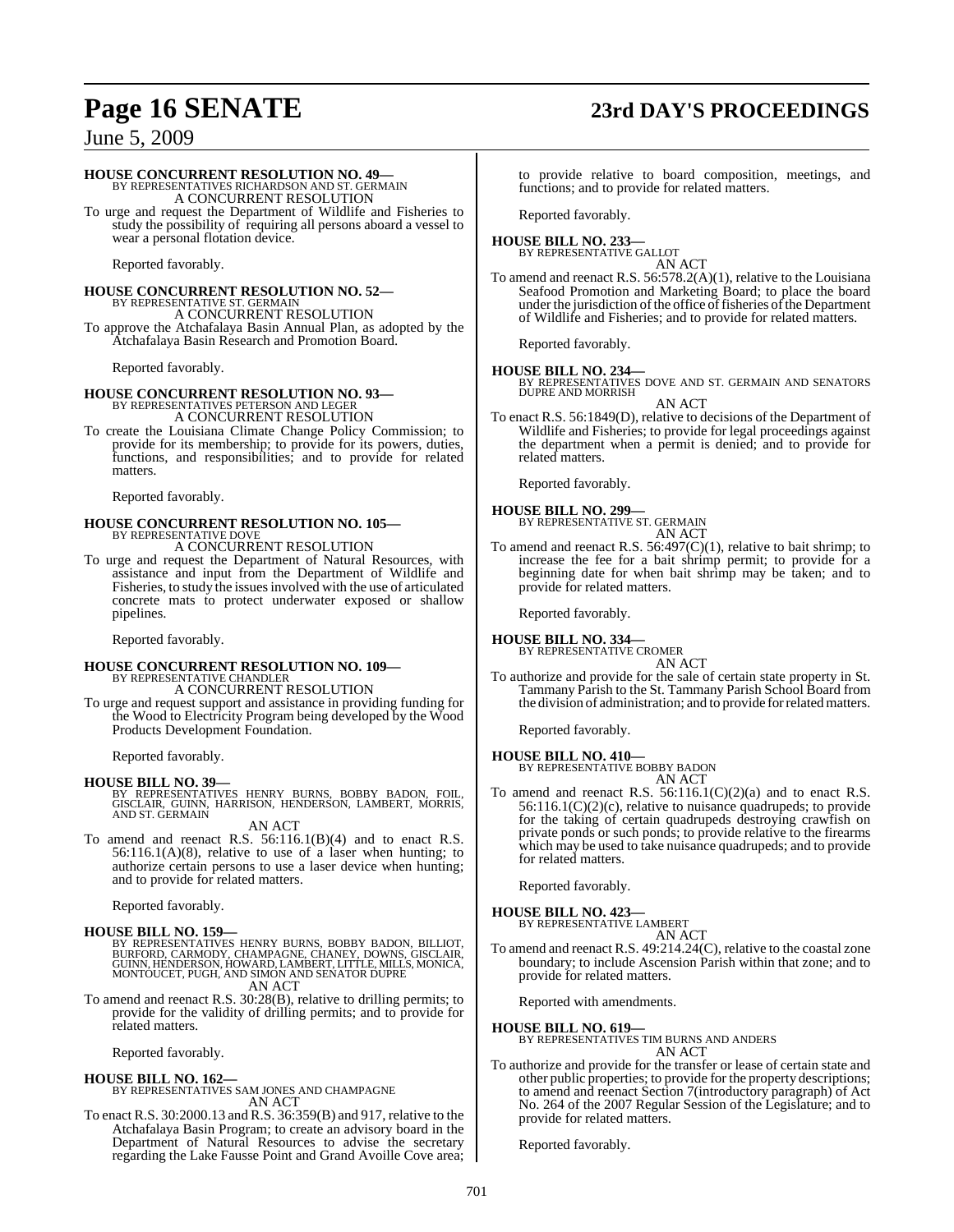# **23rd DAY'S PROCEEDINGS Page 17 SENATE**

June 5, 2009

**HOUSE BILL NO. 624—**<br>BY REPRESENTATIVES GIROD JACKSON, BOBBY BADON, HENRY<br>BURNS, GISCLAIR, GUINN, LAMBERT, MONTOUCET, AND ST.<br>GERMAIN

AN ACT

To enact R.S. 3:4674.1, relative to biodiesel fuel manufacturing; to provide for collection and use of waste fats, oils, and grease; to provide for monitoring; to provide for notices; and to provide for related matters.

Reported favorably.

## **HOUSE BILL NO. 636—**

BY REPRESENTATIVE MONICA AN ACT

To amend and reenact R.S.  $32:415.1(A)(1)(a)$  and (B) and R.S. 34:851.24(F)(2) and 851.36(A) and to enactR.S. 32:414(V) and 667(B)(5) and R.S. 34:851.8 and 851.31(B), relative to boat safety; to provide for suspension of the privilege and prohibition to operate a watercraft upon certain waterways; to provide for suspension of driver's license; to provide for hardship appeal; to provide for boating safety equipment; to provide for boating safety education; and to provide for related matters.

Reported with amendments.

# **HOUSE BILL NO. 682—** BY REPRESENTATIVE CHANDLER

AN ACT

To authorize and provide for the transfer or lease of certain state property in Concordia Parish to Ira and Brenda Fontenot from the division of administration; and to provide forrelated matters.

Reported favorably.

## **HOUSE BILL NO. 829—**

BY REPRESENTATIVE CORTEZ AN ACT

To amend and reenact R.S. 38:3092(6), 3093, 3094(A)(introductory paragraph) and (1) through (5),(B)(introductory paragraph) and  $(7)$ ,  $(C)$ (introductory paragraph) and (1), 3097.3 $(C)$  $(4)$  $(a)$  and (F)(1) and (2)(introductory paragraph), 3098(A)(introductory paragraph) and  $(B)$ ,  $3098.1(4)$ ,  $3098.2(A)$ (introductory paragraph), (2), and (5) and (B), 3098.4(7), 3098.5, 3098.6, and 3098.7(B), to enact R.S. 38:3092(7) and 3097.3(F)(2)(h) and (i) and to repeal R.S. 38:3096, 3097, 3098.3, and 3098.7(C), relative to ground water resources, water wells and drillers; to transfer duties and responsibilities relative to ground water resources, water wells and drillers from the Department of Transportation and Development, office of public works, to the office of conservation, Department of Natural Resources; and to provide for related matters.

Reported with amendments.

Respectfully submitted, REGGIE P. DUPRE, JR. Chairman

## **Senate Bills and Joint Resolutions on Second Reading Reported by Committees**

**SENATE BILL NO. 157—**

BY SENATOR APPEL AND REPRESENTATIVE ELLINGTON AN ACT

To amend and reenact R.S. 18:192(A)(1)(a), relative to primary and general elections; to provide relative to the annual canvassing of registrants; and to provide for related matters.

Reported with amendments by the Committee on Senate and Governmental Affairs.

## **SENATE COMMITTEE AMENDMENTS**

Amendments proposed by Senate Committee on Senate and Governmental Affairs to Original Senate Bill No. 157 by Senator Appel

#### AMENDMENT NO. 1

On page 1, line 8, after "June" insert "**thirtieth**"

On motion of Senator Kostelka, the committee amendment was adopted. The amended bill was read by title, ordered engrossed and passed to a third reading.

## **House Bills and Joint Resolutions on Second Reading Reported by Committees**

#### **HOUSE BILL NO. 309—**

BY REPRESENTATIVE GALLOT AN ACT

To amend and reenact R.S. 13:312(2) and 312.1(B), relative to the courts of appeal; to provide election sections for the election of judges to the second district of the Court of Appeal for the Second Circuit; to provide for the assignment of judgeships for election purposes; to provide for the election of the judges; and to provide for related matters.

Reported favorably by the Committee on Senate and Governmental Affairs. The bill was read by title and referred to the Legislative Bureau.

**HOUSE BILL NO. 729—**<br>BY REPRESENTATIVES BILLIOT, ST. GERMAIN, ARNOLD, AUBERT, BOBBY BADON, BALDONE, BARRAS, HENRY BURNS, TIM BURNS, CHAMPAGNE, CHANDLER, CHANDLER, CONNICK, DIXON, DOERGE, GISCLAIR, GUINN, HARDY, HOFFMANN,

AN ACT

To amend and reenact R.S. 22:347(A)(1) and R.S. 23:1036(A),  $(C)(1)$  and  $(3)$ ,  $(E)$ , and  $(H)$ , to enact R.S. 23:1036 $(C)(4)$  and (L), and to repeal R.S. 23:1036(D)(3), (F), (G), and (J), relative to workers' compensation for firefighters; to provide for the disposition of tax money for the state fire marshal; to require workers' compensation coverage for volunteer firefighters; to provide relative to medical benefits payable; to provide for burial expenses; to require fire companies to furnish certain documents to the fire marshal; and to provide for related matters.

Reported favorably by the Committee on Labor and Industrial Relations. The bill was read by title and referred to the Legislative Bureau.

## **HOUSE BILL NO. 891— (Substitute for HouseBill No. 799 by Representative Michael Jackson)** BY REPRESENTATIVE MICHAEL JACKSON

AN ACT To amend and reenact R.S. 23:1538(A), relative to unemployment compensation; to provide for penalties to an employer for failure to file a payroll report; and to provide for related matters.

Reported favorably by the Committee on Labor and Industrial Relations. The bill was read by title and referred to the Legislative Bureau.

#### **HOUSE BILL NO. 892— (Substitute for House Bill No. 800 by Representative Michael Jackson)** BY REPRESENTATIVE MICHAEL JACKSON AN ACT

To enact R.S. 23:1625.1, relative to unemployment compensation; to provide for the prompt determination of claims; to provide with respect to the abandonment of an employer's right to appeal a determination of claim; to provide for the employer's right to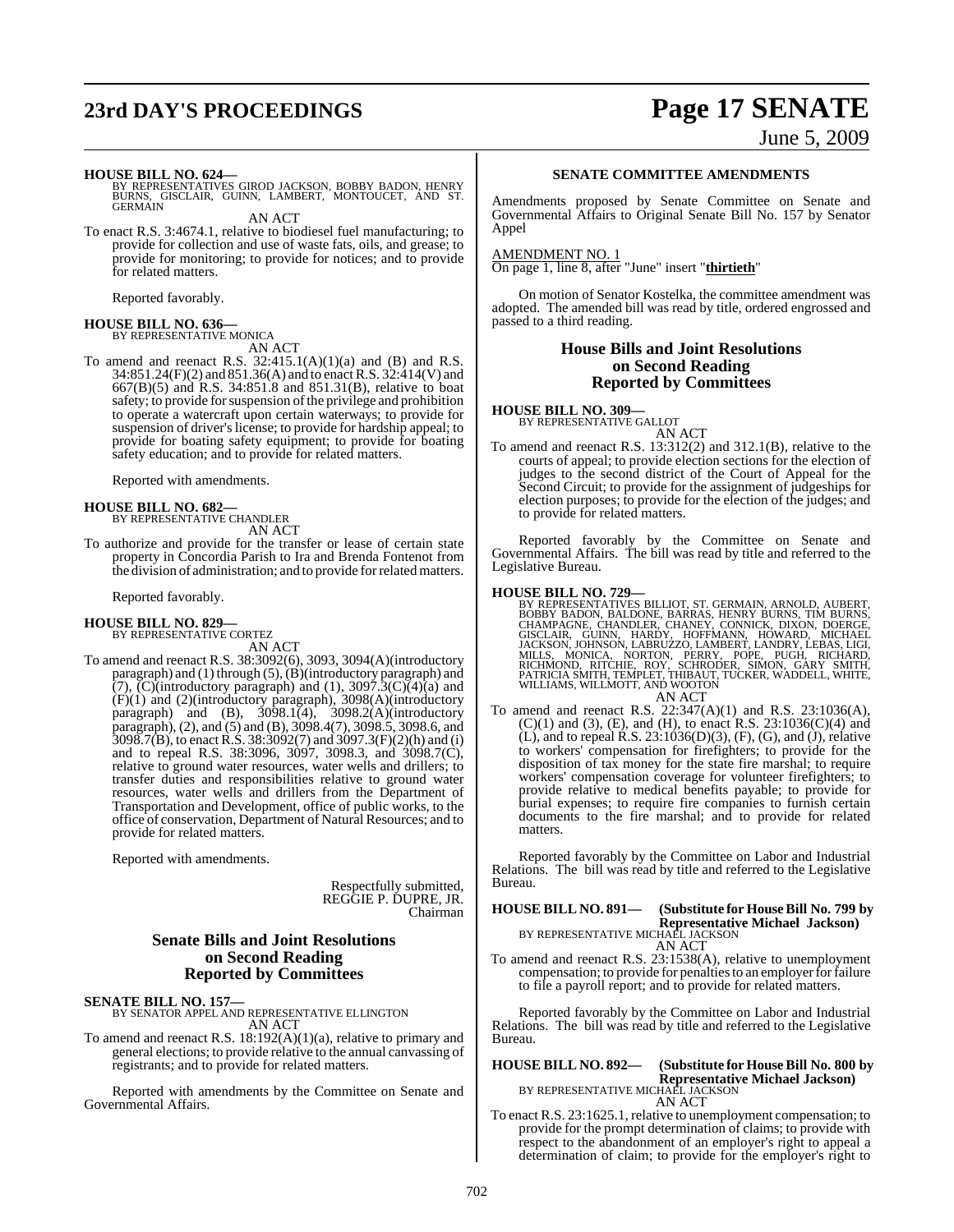# **Page 18 SENATE 23rd DAY'S PROCEEDINGS**

## June 5, 2009

appeal in the event the failure to provide information is due to compelling circumstances; and to provide for related matters.

Reported favorably by the Committee on Labor and Industrial Relations. The bill was read by title and referred to the Legislative Bureau.

## **Rules Suspended**

Senator Broome asked for and obtained a suspension of the rules to advance to the order of:

## **Senate Concurrent Resolutions on Second Reading Reported by Committees**

# **SENATE CONCURRENT RESOLUTION NO. 81—**<br>BY SENATORS CHAISSON, BROOME, MICHOT AND JACKSON<br>A CONCURRENT RESOLUTION

To authorize the Revenue Estimating Conference to incorporate certain monies available for appropriation from the Budget Stabilization Fund into the official forecast for Fiscal Year 2009-2010.

Reported with amendments by the Committee on Finance.

#### **SENATE COMMITTEE AMENDMENTS**

Amendments proposed by Senate Committee on Finance to Original Senate Concurrent Resolution No. 81 by Senator Chaisson

AMENDMENT NO. 1

On page 2, line 9, change "\$11,145,100" to \$11,145,100,000" and change "\$9,361,400" to "\$9,361,400,000"

#### AMENDMENT NO. 2

On page 2, line 13, change "\$9,844,700" to "\$9,844,700,000" and change "\$8,059,900" to "\$8,059,900,000"

#### AMENDMENT NO. 3

On page 2, line 16, change "\$1,300,400" to "\$1,300,400,000" and on page 2, line 17 change "1,301,500" to "\$1,301,500,000"

On motion of Senator Jackson, the committee amendment was adopted.

On motion of Senator Chaisson the amended resolution was read by title and returned to the Calendar, subject to call.

#### **Rules Suspended**

Senator Chaisson asked for and obtained a suspension of the rules to revert to the Morning Hour.

#### **Introduction of Senate Resolutions**

Senator Chaisson asked for and obtained a suspension of the rules to read Senate Resolutions a first and second time.

#### **SENATE RESOLUTION NO. 83—** BY SENATOR CHAISSON

A RESOLUTION

To urge and request the Department of Economic Development and the Department of Natural Resources to promote the clean use of alternative feedstock by the petrochemical industry; to benchmark incentives for companies that could use alternative feedstock; and to provide a report with such benchmarks and recommendations to the appropriate committees of the Legislature of Louisiana at least two months prior to the opening of the 2010 Regular Session.

On motion of Senator Chaisson the resolution was read by title and adopted.

## **Introduction of Senate Concurrent Resolutions**

Senator Hebert asked for and obtained a suspension of the rules to read Senate Concurrent Resolutions a first and second time.

#### **SENATE CONCURRENT RESOLUTION NO. 107—**

BY SENATOR HEBERT A CONCURRENT RESOLUTION To commend Raymond "Coach" Blanco for a long and successful career in education.

The resolution was read by title. Senator Hebert moved to adopt the Senate Concurrent Resolution.

## **ROLL CALL**

The roll was called with the following result:

#### **YEAS**

| Mr. President | Dupre         | Michot          |
|---------------|---------------|-----------------|
| Adley         | Erdey         | Morrish         |
| Alario        | Gautreaux B   | Mount           |
| Amedee        | Gautreaux N   | Murray          |
| Appel         | Guillory      | <b>Nevers</b>   |
| <b>Broome</b> | Hebert        | Ouinn           |
| Cheek         | Heitmeier     | Riser           |
| Claitor       | Jackson       | Shaw            |
| Donahue       | Kostelka      | Smith           |
| Dorsey        | Long          | <b>Thompson</b> |
| Duplessis     | Marionneaux   | Walsworth       |
| Total - 33    |               |                 |
|               | <b>NAYS</b>   |                 |
| Total - 0     |               |                 |
|               | <b>ABSENT</b> |                 |
| Crowe         | LaFleur       | McPherson       |
| Grav Evans    | Martiny       | Morrell         |

The Chair declared the Senate adopted the Senate Concurrent Resolution and ordered it sent to the House.

#### **Rules Suspended**

Senator B. Gautreaux asked for and obtained a suspension of the rules to recall House Bill No. 586 from the Committee on Finance.

#### **HOUSE BILL NO. 586—**

Gray Evans Martiny

Total - 6

BY REPRESENTATIVES DOERGE, CORTEZ, HENDERSON, HOFFMANN, LAFONTA, MONTOUCET, POPE, AND ROBIDEAUX AND SENATORS CROWE, B. GAUTREAUX, AND KOSTELKA AN ACT

To enact R.S. 11:542.1.1 and 883.3, relative to the Louisiana State Employees' Retirement System and the Teachers' Retirement System of Louisiana; to provide a minimum benefit increase to certain retirees, beneficiaries, and survivors; to provide for funding; to provide an effective date; and to provide for related matters.

The bill was read by title and referred to the Legislative Bureau.

#### **Rules Suspended**

Senator B. Gautreaux asked for and obtained a suspension of the rules to recall House Bill No. 649 from the Committee on Revenue and Fiscal Affairs.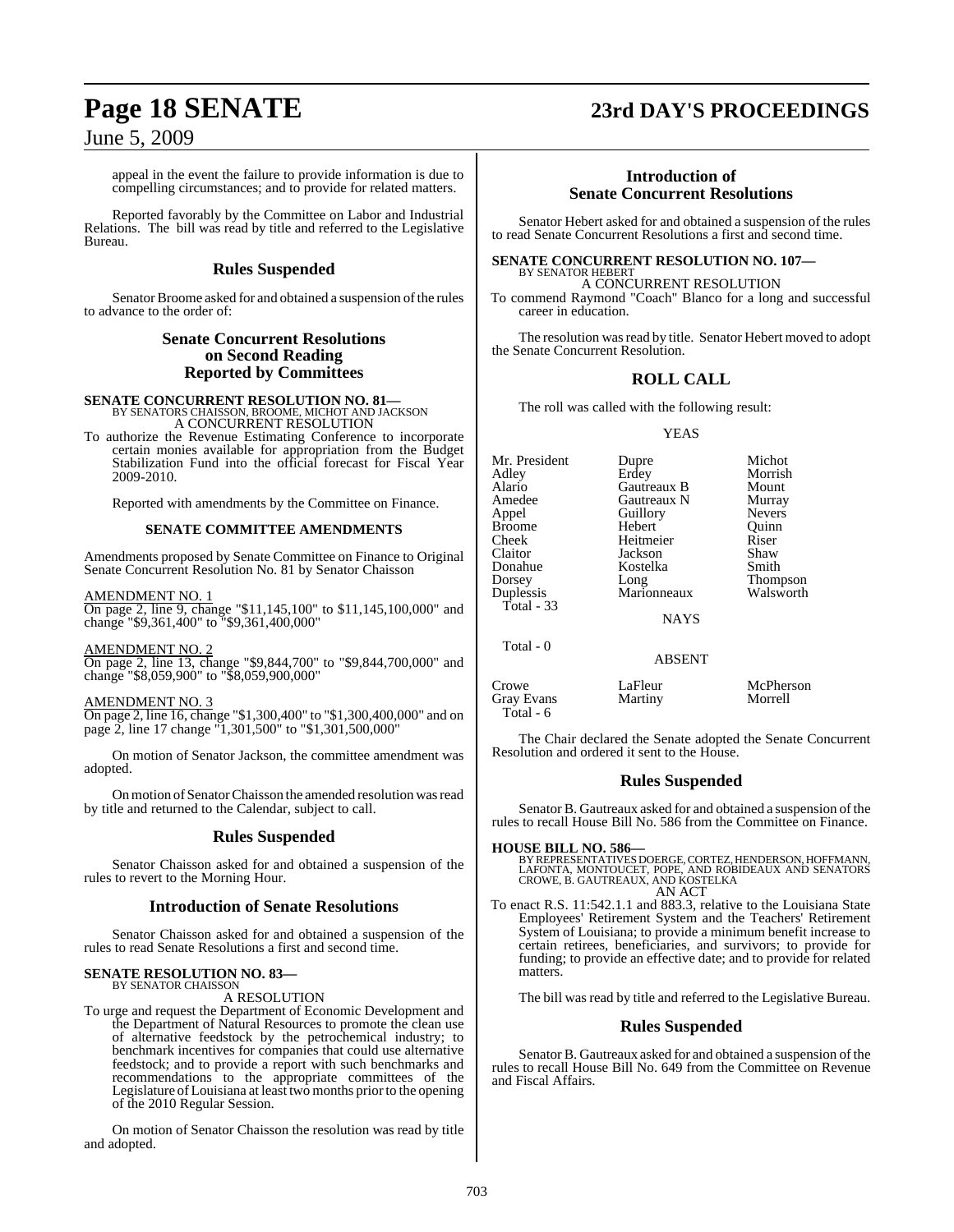# **23rd DAY'S PROCEEDINGS Page 19 SENATE**

#### **HOUSE BILL NO. 649—**

BY REPRESENTATIVES MONTOUCET, BOBBY BADON, BARRAS,<br>DOERGE, GALLOT, GISCLAIR, LAFONTA, MILLS, RICHARD, AND<br>THIBAUT AND SENATORS DUPRE, B. GAUTREAUX, GUILLORY, HEBERT, AND MURRAY AN ACT

To enact R.S. 11:546 and R.S. 15:574.4.2, relative to the Louisiana State Employees' Retirement System; to provide for a probation and parole processing fee; to create a fund for the deposit of funds generated by such fees; to provide for an effective date; and to provide for related matters.

The bill was read by title and referred to the Legislative Bureau.

#### **Rules Suspended**

Senator Michot asked for and obtained a suspension of the rules to allow members of the Division of Administration be on the floor of the Senate.

## **Special Order of the Day No. 1**

**HOUSE BILL NO. 1—** BY REPRESENTATIVE FANNIN

AN ACT

Making appropriations for the ordinary expenses of the executive branch of state government, pensions, public schools, public roads, public charities, and state institutions and providing with respect to the expenditure of said appropriations.

On motion of Senator Michot, the Preamble was considered.

#### **Floor Amendments Sent Up**

Senator Hebert sent up floor amendments.

#### **SENATE FLOOR AMENDMENTS**

Amendments proposed by Senator Hebert to Reengrossed House Bill No. 1 by Representative Fannin

#### AMENDMENT NO. 1

On page 5, between lines 28 and 29, insert the following:

"(8) Notwithstanding any other law to the contrary, for only Fiscal Year 2009-2010, all non-instructional classified or unclassified employees compensated at a salary exceeding \$100,000 annually and paid either entirely or partially from funds appropriated in Schedule 19 - Higher Education shall have their annual salaries reduced by five percent. In the event such salary reductions reduce an employee's salary to below \$100,000, the employee's salary shall be reduced to \$100,000. Provided, such salary reductions shall not apply to those personnel employed under contractual arrangements prohibiting such reductions or those personnel employed in instruction, research and academic support activities as defined by the National Association of College and University Business Officers. Provided, further, that any savings resulting from such salary reductions shall be used to help offset any projected budget deficits in instruction, research and academic support activities during Fiscal Year 2009-2010 at the state's public postsecondary institutions pursuant to a plan developed by the Board of Regents and approved by the Joint Legislative Committee on the Budget no later than December 31, 2009.

Senator Hebert moved adoption of the amendments.

Senator Michot objected.

#### **ROLL CALL**

The roll was called with the following result:

#### YEAS

Total - 6

Amedee Marionneaux Shaw<br>
Hebert Quinn Smith Quinn

## June 5, 2009

#### **NAYS**

Mr. President Duplessis Martiny<br>
Adley Dupre Michot Adley Dupre<br>
Appel Erdey Appel Erdey Morrish Broome Gautreaux N Mount Cheek Gray Evans Murray<br>Claitor Heitmeier Nevers Crowe Jackson Riser Donahue Kostelka Thompson Total - 27

Heitmeier

#### ABSENT

Alario Guillory McPherson Gautreaux B Total - 6

Walsworth

The Chair declared the amendments were rejected.

#### **Floor Amendments Sent Up**

Senator Marionneaux sent up floor amendments.

#### **SENATE FLOOR AMENDMENTS**

Amendments proposed by Senator Marionneaux to Reengrossed House Bill No. 1 by Representative Fannin

#### AMENDMENT NO. 1

On page 5, between lines 28 and 29, insert the following:

"(8) Notwithstanding any other law to the contrary, beginning July 1, 2009 and for the fiscal year of 2009-2010, all statewide elected officials paid either entirely or partially from funds appropriated in Schedule 04 - Elected Officials shall have their annual salaries reduced by twelve percent; all appointees of the Governor's Cabinet shall have their salaries reduced by ten percent, unless their salaries exceed two hundred thousand dollars per year at which level such appointees shall have their salaries reduced by fifteen percent; all members of the Louisiana State Legislature paid under the provisions of R.S.  $24:31.1$  shall have their salaries reduced by ten percent. Provided, further, that any savings resulting from such salary reductions shall be distributed to the Classroom Technology Program in Schedule 19-681 Subgrantee Assistance."

Senator Marionneaux moved adoption of the amendments.

Senator Michot objected.

## **ROLL CALL**

The roll was called with the following result:

#### YEAS

Erdey Murray Total - 14

Total - 21

Amedee Gautreaux B Quinn<br>
Appel Gray Evans Riser Gray Evans Riser<br>
Hebert Shaw Crowe Hebert Shaw Marionneaux

NAYS

Mr. President Duplessis Michot<br>Adley Dupre Morrell Adley Dupre Morrell Alario Heitmeier<br>Broome Jackson Broome Jackson Mount<br>Cheek Kostelka Nevers Cheek Kostelka<br>Claitor Long

Claitor Long Thompson<br>
Dorsey Martiny Walsworth Walsworth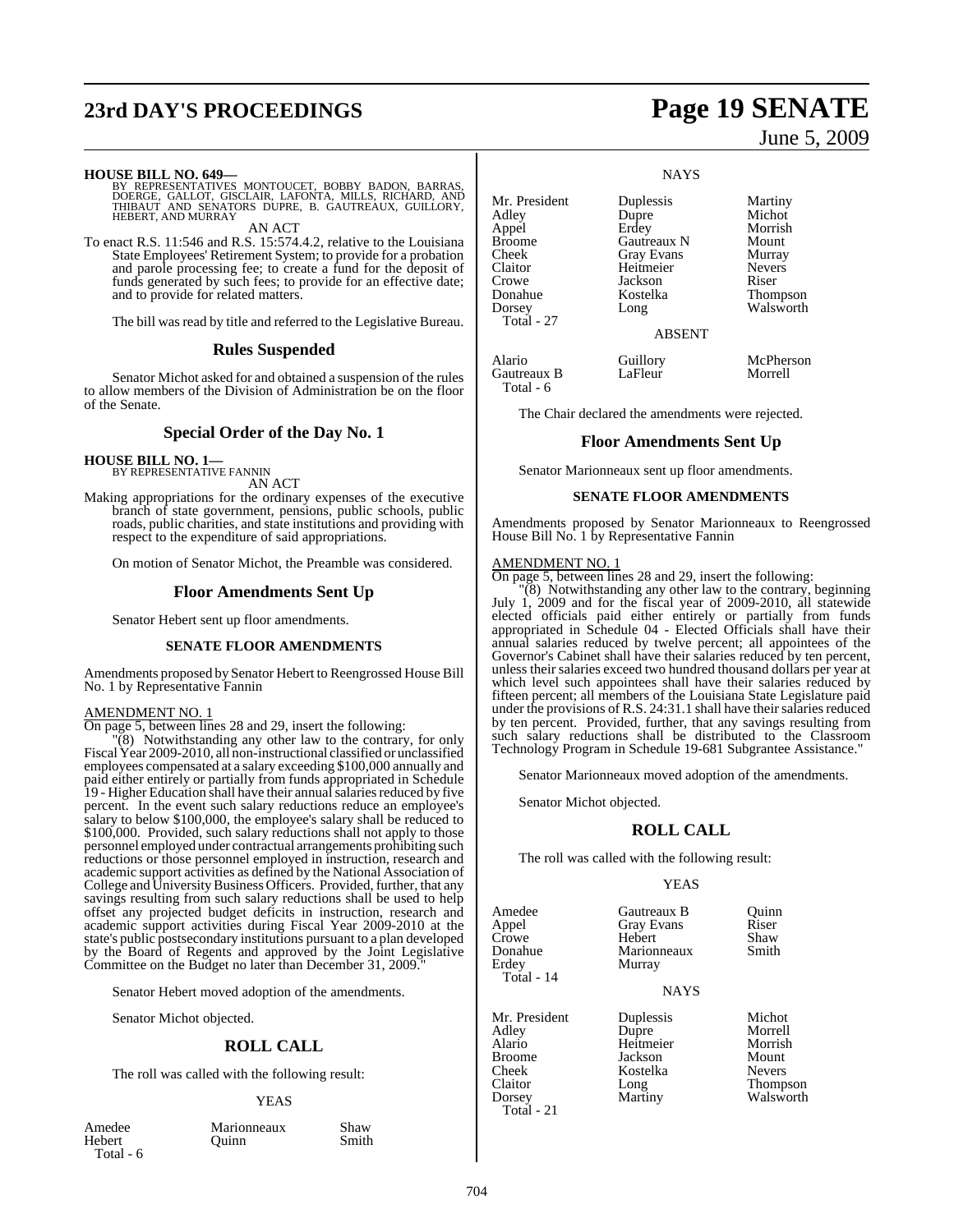June 5, 2009

#### ABSENT

Gautreaux N LaFleur<br>Guillory McPher McPherson Total - 4

The Chair declared the amendments were rejected.

#### **Floor Amendments Sent Up**

Senator B. Gautreaux sent up floor amendments.

#### **SENATE FLOOR AMENDMENTS**

Amendments proposed by Senator B. Gautreaux to Reengrossed House Bill No. 1 by Representative Fannin

#### AMENDMENT NO. 1

On page 5, between lines 28 and 29, insert the following:

"(8) Notwithstanding any other law to the contrary, beginning July 1, 2009, all statewide elected officials paid either entirely or partially from funds appropriated in Schedule 04 - Elected Officials shall have their annual salaries reduced to the level in place on January 1, 2008; all appointees of the Governor's Cabinet shall have their salaries reduced to the level in place on January 1, 2008; all unclassified employees whose salaries exceed \$100,000 paid from funds appropriated in Schedule 01 - Executive Department shall have their salaries reduced to the level in place on January 1, 2008. Provided, however, in the event that the salary associated with a position adjusted herein is less than the salary in place on January 1, 2008, no adjustment shall be made. Provided, further, that one-third of any savings resulting from such salary reductions shall be appropriated to Schedule 18-585 - Louisiana State Employees' Retirement System-Contributions to accelerate payoff of the Unfunded Accrued Liability of this system and the remaining twothirds of any savings resulting from such salary reductions shall be appropriated to Schedule 18-586 - Teachers' Retirement System-Contributions to accelerate payoff of the Unfunded Accrued Liability of thissystem. Provided, further, that the monies appropriated herein shall be invested in separate accounts within the trust. The monies appropriated and any accrued interest thereon shall be used to reamortize the remaining outstanding balance of the system's initial Unfunded Accrued Liability at the point in time at which the remaining level payments will be less than or equal to what the payments would have been without the reamortization. The payment and accrued interest shall be applied to the system's initial Unfunded Accrued Liability, as defined as that unfunded accrued liability of this system existing on June 30, 1988."

Senator B. Gautreaux moved adoption of the amendments.

Senator Michot objected.

#### **ROLL CALL**

The roll was called with the following result:

#### YEAS

| Amedee<br>Donahue<br>Erdey<br>Gautreaux B<br>Total - 12 | Gautreaux N<br>Hebert<br>LaFleur<br>Marionneaux<br><b>NAYS</b> | Ouinn<br>Riser<br>Shaw<br>Walsworth |
|---------------------------------------------------------|----------------------------------------------------------------|-------------------------------------|
| Mr. President                                           | Duplessis                                                      | Morrell                             |
| Adley                                                   | Dupre                                                          | Morrish                             |
| Alario                                                  | <b>Gray Evans</b>                                              | Mount                               |
| Appel                                                   | Heitmeier                                                      | Murray                              |
| <b>Broome</b>                                           | Jackson                                                        | <b>Nevers</b>                       |
| Cheek                                                   | Kostelka                                                       | Smith                               |

# **Page 20 SENATE 23rd DAY'S PROCEEDINGS**

Claitor Long Thompson<br>Crowe Martiny Thompson Crowe Martiny<br>
Dorsey Michot Total - 25

 $Total - 2$ 

Michot

ABSENT

Guillory McPherson

The Chair declared the amendments were rejected.

### **Floor Amendments Sent Up**

Senator Michot sent up floor amendments.

#### **SENATE FLOOR AMENDMENTS**

Amendments proposed by Senator Michot to Reengrossed House Bill No. 1 by Representative Fannin

#### **AMENDMENT NO.**

In Senate Committee Amendment No. 4, proposed by the Senate Committee on Finance and adopted by the Senate on June 4, 2009, on page 1, delete lines 27 through 28, and insert the following:

"limited to delaying the restoration of the full federal excessitemized deduction against individual income tax provided for in the Act which originated as Senate Bill 335 of the 2009 Regular Session of the Legislature or as provided in any other Act enacted during the 2009 Regular Session of the Legislature. In the event that the State General Fund"

#### AMENDMENT NO. 2

In Senate Committee Amendment No. 5, proposed by the Senate Committee on Finance and adopted by the Senate on June 4, 2009, on page 2, delete lines 14 through 17 and insert the following:

"adopted May 21, 2009 to incorporate revenues including but not limited to delaying the restoration of the full federal excess itemized deduction against individual income tax provided for in the Act which originated as Senate Bill 335 of the 2009 Regular Session of the Legislature or as provided in any other Act enacted during the 2009 Regular Session of the Legislature and from any monies made available for appropriation from the Budget Stabilization Fund as provided in Article VII, Section 10.3 of the Constitution."

#### AMENDMENT NO. 3

In Senate Committee Amendment No. 8, proposed by the Senate Committee on Finance and adopted by the Senate on June 4, 2009, on page 3, at the end of line 21, delete "\$117,000" and insert "\$238,000"

#### AMENDMENT NO. 4

In Senate Committee Amendment No. 8, proposed by the Senate Committee on Finance and adopted by the Senate on June 4, 2009, on page 3, delete lines 35 through 38, and insert the following:

"adopted May 21, 2009 to incorporate revenues including but not limited to delaying the restoration of the full federal excess itemized deduction against individual income tax provided for in the Act which originated as Senate Bill 335 of the 2009 Regular Session of the Legislature or as provided in any other Act enacted during the 2009 Regular Session of the Legislature and from any monies made available for appropriation from the Budget Stabilization Fund as provided in Article VII, Section 10.3 of the Constitution."

#### AMENDMENT NO. 5

In Senate Committee Amendment No. 18, proposed by the Senate Committee on Finance and adopted by the Senate on June 4, 2009, on page 4, delete lines 35 through 38, and insert the following:

"adopted May 21, 2009 to incorporate revenues including but not limited to delaying the restoration of the full federal excess itemized deduction against individual income tax provided for in the Act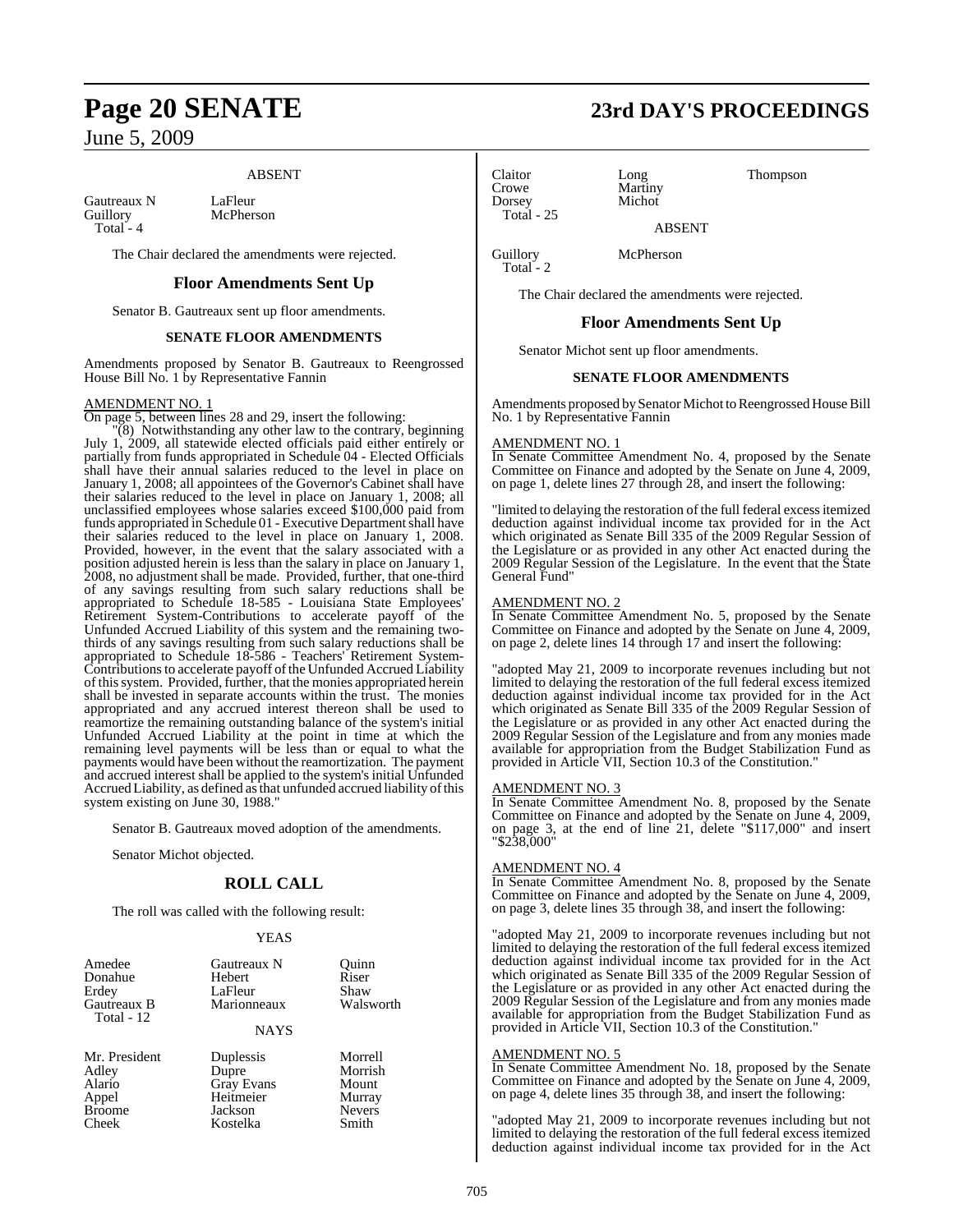# **23rd DAY'S PROCEEDINGS Page 21 SENATE**

# June 5, 2009

which originated as Senate Bill 335 of the 2009 Regular Session of the Legislature or as provided in any other Act enacted during the 2009 Regular Session of the Legislature and from any monies made available for appropriation from the Budget Stabilization Fund as provided in Article VII, Section 10.3 of the Constitution."

#### AMENDMENT NO. 6

In Senate Committee Amendment No. 22, proposed by the Senate Committee on Finance and adopted by the Senate on June 4, 2009, on page 5, delete lines 9 through 12, and insert the following:

"adopted May 21, 2009 to incorporate revenues including but not limited to delaying the restoration of the full federal excess itemized deduction against individual income tax provided for in the Act which originated as Senate Bill 335 of the 2009 Regular Session of the Legislature or as provided in any other Act enacted during the 2009 Regular Session of the Legislature and from any monies made available for appropriation from the Budget Stabilization Fund as provided in Article VII, Section 10.3 of the Constitution."

#### AMENDMENT NO. 7

In Senate Committee Amendment No. 24, proposed by the Senate Committee on Finance and adopted by the Senate on June 4, 2009, on page 5, delete lines 31, through 32, and insert the following:

"adopted May 21, 2009 to incorporate revenues including but not limited to delaying the restoration of the full federal excess itemized deduction against individual income tax provided for in the Act which originated as Senate Bill 335 of the 2009 Regular Session of the Legislature or as provided in any other Act enacted during the 2009 Regular Session of the Legislature and from any monies made available for appropriation from the Budget Stabilization Fund as provided in Article VII, Section 10.3 of the Constitution."

## AMENDMENT NO. 8

In Senate Committee Amendment No. 25, proposed by the Senate Committee on Finance and adopted by the Senate on June 4, 2009, on page 5, delete lines 39 and 40, and insert the following:

"adopted May 21, 2009 to incorporate revenues including but not limited to delaying the restoration of the full federal excess itemized deduction against individual income tax provided for in the Act which originated as Senate Bill 335 of the 2009 Regular Session of the Legislature or as provided in any other Act enacted during the 2009 Regular Session of the Legislature and from any monies made available for appropriation from the Budget Stabilization Fund as provided in Article VII, Section 10.3 of the Constitution."

#### AMENDMENT NO. 9

In Senate Committee Amendment No. 25, proposed by the Senate Committee on Finance and adopted by the Senate on June 4, 2009, on page 6, delete lines 1 and 2

#### AMENDMENT NO. 10

In Senate Committee Amendment No. 26, proposed by the Senate Committee and Finance and adopted by the Senate on June 4, 2009, on page 6, delete lines 7 through 10, and insert the following:

"adopted May 21, 2009 to incorporate revenues including but not limited to delaying the restoration of the full federal excess itemized deduction against individual income tax provided for in the Act which originated as Senate Bill 335 of the 2009 Regular Session of the Legislature or as provided in any other Act enacted during the 2009 Regular Session of the Legislature and from any monies made available for appropriation from the Budget Stabilization Fund as provided in Article VII, Section 10.3 of the Constitution."

#### AMENDMENT NO. 11

In Senate Committee Amendment No. 27, proposed by the Senate Committee on Finance and adopted by the Senate on June 4, 2009, on page 6, delete lines 15 through 18, and insert the following:

"adopted May 21, 2009 to incorporate revenues including but not limited to delaying the restoration of the full federal excess itemized

deduction against individual income tax provided for in the Act which originated as Senate Bill 335 of the 2009 Regular Session of the Legislature or as provided in any other Act enacted during the 2009 Regular Session of the Legislature and from any monies made available for appropriation from the Budget Stabilization Fund as provided in Article VII, Section 10.3 of the Constitution."

#### AMENDMENT NO. 12

In Senate Committee Amendment No. 28, proposed by the Senate Committee on Finance and adopted by the Senate on June 4, 2009, on page 6, delete lines 23 through 26, and insert the following:

"adopted May 21, 2009 to incorporate revenues including but not limited to delaying the restoration of the full federal excess itemized deduction against individual income tax provided for in the Act which originated as Senate Bill 335 of the 2009 Regular Session of the Legislature or as provided in any other Act enacted during the 2009 Regular Session of the Legislature and from any monies made available for appropriation from the Budget Stabilization Fund as provided in Article VII, Section 10.3 of the Constitution."

#### AMENDMENT NO. 13

In Senate Committee Amendment No. 29, proposed by the Senate Committee on Finance and adopted by the Senate on June 4, 2009, on page 6, delete lines 31 through 34, and insert the following:

"adopted May 21, 2009 to incorporate revenues including but not limited to delaying the restoration of the full federal excess itemized deduction against individual income tax provided for in the Act which originated as Senate Bill 335 of the 2009 Regular Session of the Legislature or as provided in any other Act enacted during the 2009 Regular Session of the Legislature and from any monies made available for appropriation from the Budget Stabilization Fund as provided in Article VII, Section 10.3 of the Constitution."

#### AMENDMENT NO. 14

In Senate Committee Amendment No. 30, proposed by the Senate Committee on Finance and adopted by the Senate on June 4, 2009, on page 6, delete lines 39 though 42, and insert the following:

"adopted May 21, 2009 to incorporate revenues including but not limited to delaying the restoration of the full federal excess itemized deduction against individual income tax provided for in the Act which originated as Senate Bill 335 of the 2009 Regular Session of the Legislature or as provided in any other Act enacted during the 2009 Regular Session of the Legislature and from any monies made available for appropriation from the Budget Stabilization Fund as provided in Article VII, Section 10.3 of the Constitution."

#### AMENDMENT NO. 15

In Senate Committee Amendment No. 31, proposed by the Senate Committee on Finance and adopted by the Senate on June 4, 2009, on page 7, delete lines 3 through 6, and insert the following:

"adopted May 21, 2009 to incorporate revenues including but not limited to delaying the restoration of the full federal excess itemized deduction against individual income tax provided for in the Act which originated as Senate Bill 335 of the 2009 Regular Session of the Legislature or as provided in any other Act enacted during the 2009 Regular Session of the Legislature and from any monies made available for appropriation from the Budget Stabilization Fund as provided in Article VII, Section 10.3 of the Constitution."

#### AMENDMENT NO. 16

In Senate Committee Amendment No. 32, proposed by the Senate Committee on Finance and adopted by the Senate on June 4, 2009, on page 7, delete lines 11 through 14, and insert the following:

"adopted May 21, 2009 to incorporate revenues including but not limited to delaying the restoration of the full federal excess itemized deduction against individual income tax provided for in the Act which originated as Senate Bill 335 of the 2009 Regular Session of the Legislature or as provided in any other Act enacted during the 2009 Regular Session of the Legislature and from any monies made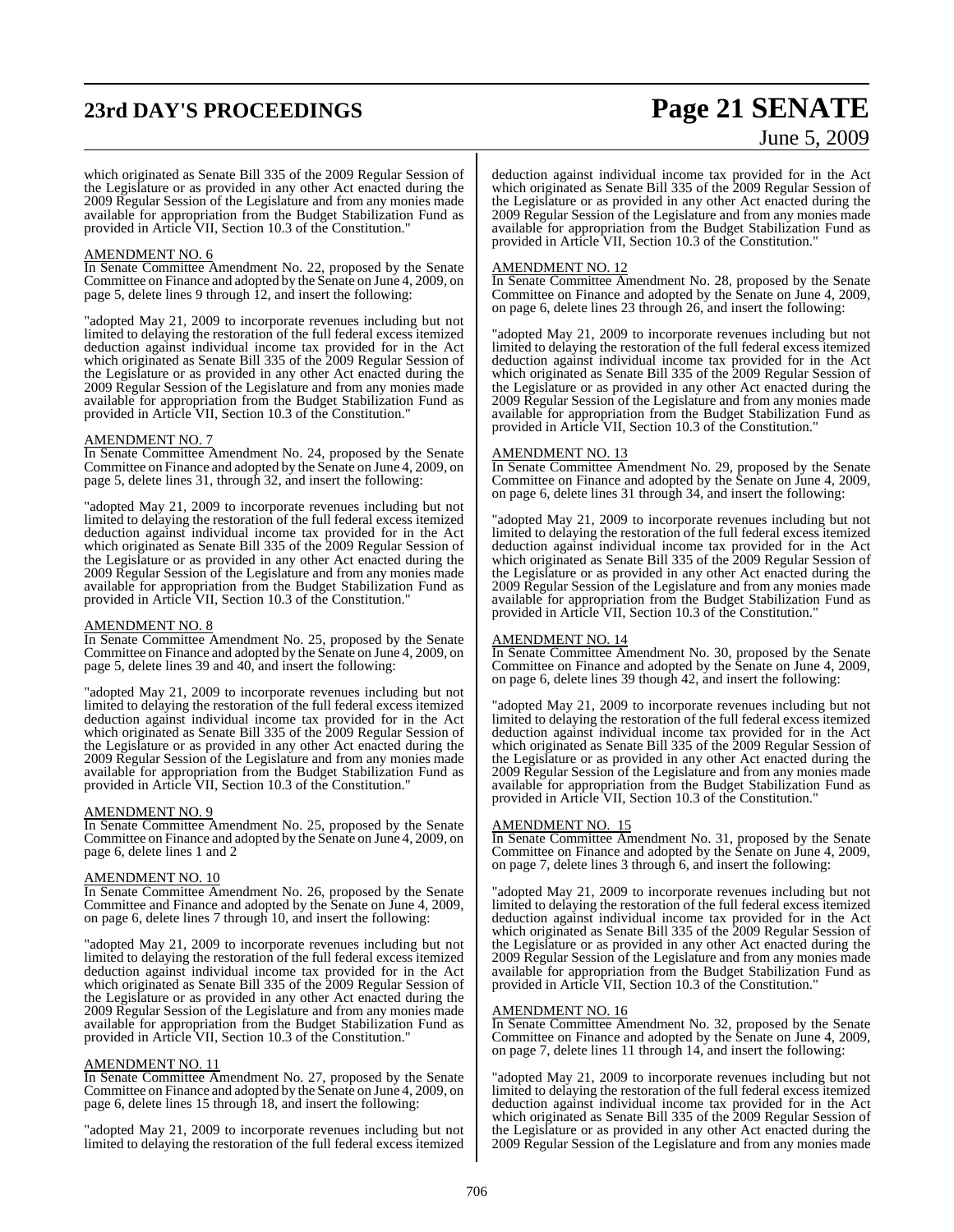# **Page 22 SENATE 23rd DAY'S PROCEEDINGS**

## June 5, 2009

available for appropriation from the Budget Stabilization Fund as provided in Article VII, Section 10.3 of the Constitution."

## AMENDMENT NO. 17

In Senate Committee Amendment No. 33, proposed by the Senate Committee on Finance and adopted by the Senate on June 4, 2009, on page 7, delete lines 19 through 22, and insert the following:

"adopted May 21, 2009 to incorporate revenues including but not limited to delaying the restoration of the full federal excess itemized deduction against individual income tax provided for in the Act which originated as Senate Bill 335 of the 2009 Regular Session of the Legislature or as provided in any other Act enacted during the 2009 Regular Session of the Legislature and from any monies made available for appropriation from the Budget Stabilization Fund as provided in Article VII, Section 10.3 of the Constitution."

#### AMENDMENT NO. 18

In Senate Committee Amendment No. 34, proposed by the Senate Committee on Finance and adopted by the Senate on June 4, 2009, on page 7, delete lines 27 through 30, and insert the following:

"adopted May 21, 2009 to incorporate revenues including but not limited to delaying the restoration of the full federal excess itemized deduction against individual income tax provided for in the Act which originated as Senate Bill 335 of the 2009 Regular Session of the Legislature or as provided in any other Act enacted during the 2009 Regular Session of the Legislature and from any monies made available for appropriation from the Budget Stabilization Fund as provided in Article VII, Section 10.3 of the Constitution."

#### AMENDMENT NO. 19

In Senate Committee Amendment No. 35, proposed by the Senate Committee on Finance and adopted by the Senate on June 4, 2009, on page 7, delete lines 35 through 38, and insert the following:

"adopted May 21, 2009 to incorporate revenues including but not limited to delaying the restoration of the full federal excess itemized deduction against individual income tax provided for in the Act which originated as Senate Bill 335 of the 2009 Regular Session of the Legislature or as provided in any other Act enacted during the 2009 Regular Session of the Legislature and from any monies made available for appropriation from the Budget Stabilization Fund as provided in Article VII, Section 10.3 of the Constitution."

#### AMENDMENT NO. 20

In Senate Committee Amendment No. 36, proposed by the Senate Committee on Finance and adopted by the Senate on June 4, 2009, on page 7, delete lines 43 through 46, and insert the following:

"adopted May 21, 2009 to incorporate revenues including but not limited to delaying the restoration of the full federal excess itemized deduction against individual income tax provided for in the Act which originated as Senate Bill 335 of the 2009 Regular Session of the Legislature or as provided in any other Act enacted during the 2009 Regular Session of the Legislature and from any monies made available for appropriation from the Budget Stabilization Fund as provided in Article VII, Section 10.3 of the Constitution."

## AMENDMENT NO. 21

In Senate Committee Amendment No. 37, proposed by the Senate Committee on Finance and adopted by the Senate on June 4, 2009, on page 8, delete lines 5 through 8, and insert the following:

"adopted May 21, 2009 to incorporate revenues including but not limited to delaying the restoration of the full federal excess itemized deduction against individual income tax provided for in the Act which originated as Senate Bill 335 of the 2009 Regular Session of the Legislature or as provided in any other Act enacted during the 2009 Regular Session of the Legislature and from any monies made available for appropriation from the Budget Stabilization Fund as provided in Article VII, Section 10.3 of the Constitution."

#### AMENDMENT NO. 22

In Senate Committee Amendment No. 37, proposed by the Senate Committee on Finance and adopted by the Senate on June 4, 2009, on page 8, delete lines 20 through 23, and insert the following:

"adopted May 21, 2009 to incorporate revenues including but not limited to delaying the restoration of the full federal excess itemized deduction against individual income tax provided for in the Act which originated as Senate Bill 335 of the 2009 Regular Session of the Legislature or as provided in any other Act enacted during the 2009 Regular Session of the Legislature and from any monies made available for appropriation from the Budget Stabilization Fund as provided in Article VII, Section 10.3 of the Constitution."

#### AMENDMENT NO.

In Senate Committee Amendment No. 37, proposed by the Senate Committee on Finance and adopted by the Senate on June 4, 2009, on page 8, delete lines 35 through 38, and insert the following:

"adopted May 21, 2009 to incorporate revenues including but not limited to delaying the restoration of the full federal excess itemized deduction against individual income tax provided for in the Act which originated as Senate Bill 335 of the 2009 Regular Session of the Legislature or as provided in any other Act enacted during the 2009 Regular Session of the Legislature and from any monies made available for appropriation from the Budget Stabilization Fund as provided in Article VII, Section 10.3 of the Constitution."

#### AMENDMENT NO. 24

In Senate Committee Amendment No. 37, proposed by the Senate Committee on Finance and adopted by the Senate on June 4, 2009, on page 8, delete lines 50 through 53, and insert the following:

"adopted May 21, 2009 to incorporate revenues including but not limited to delaying the restoration of the full federal excess itemized deduction against individual income tax provided for in the Act which originated as Senate Bill 335 of the 2009 Regular Session of the Legislature or as provided in any other Act enacted during the 2009 Regular Session of the Legislature and from any monies made available for appropriation from the Budget Stabilization Fund as provided in Article VII, Section 10.3 of the Constitution."

#### AMENDMENT NO. 25

In Senate Committee Amendment No. 37, proposed by the Senate Committee on Finance and adopted by the Senate on June 4, 2009, on page 9, delete lines 12 through 15 and insert the following:

"adopted May 21, 2009 to incorporate revenues including but not limited to delaying the restoration of the full federal excess itemized deduction against individual income tax provided for in the Act which originated as Senate Bill 335 of the 2009 Regular Session of the Legislature or as provided in any other Act enacted during the 2009 Regular Session of the Legislature and from any monies made available for appropriation from the Budget Stabilization Fund as provided in Article VII, Section 10.3 of the Constitution."

#### AMENDMENT NO. 26

In Senate Committee Amendment No. 37, proposed by the Senate Committee on Finance and adopted by the Senate on June 4, 2009, on page 9, delete lines 30 through 33, and insert the following:

"adopted May 21, 2009 to incorporate revenues including but not limited to delaying the restoration of the full federal excess itemized deduction against individual income tax provided for in the Act which originated as Senate Bill 335 of the 2009 Regular Session of the Legislature or as provided in any other Act enacted during the 2009 Regular Session of the Legislature and from any monies made available for appropriation from the Budget Stabilization Fund as provided in Article VII, Section 10.3 of the Constitution."

#### AMENDMENT NO. 27

In Senate Committee Amendment No. 37, proposed by the Senate Committee on Finance and adopted by the Senate on June 4, 2009, on page 9, delete lines 45 through 48, and insert the following: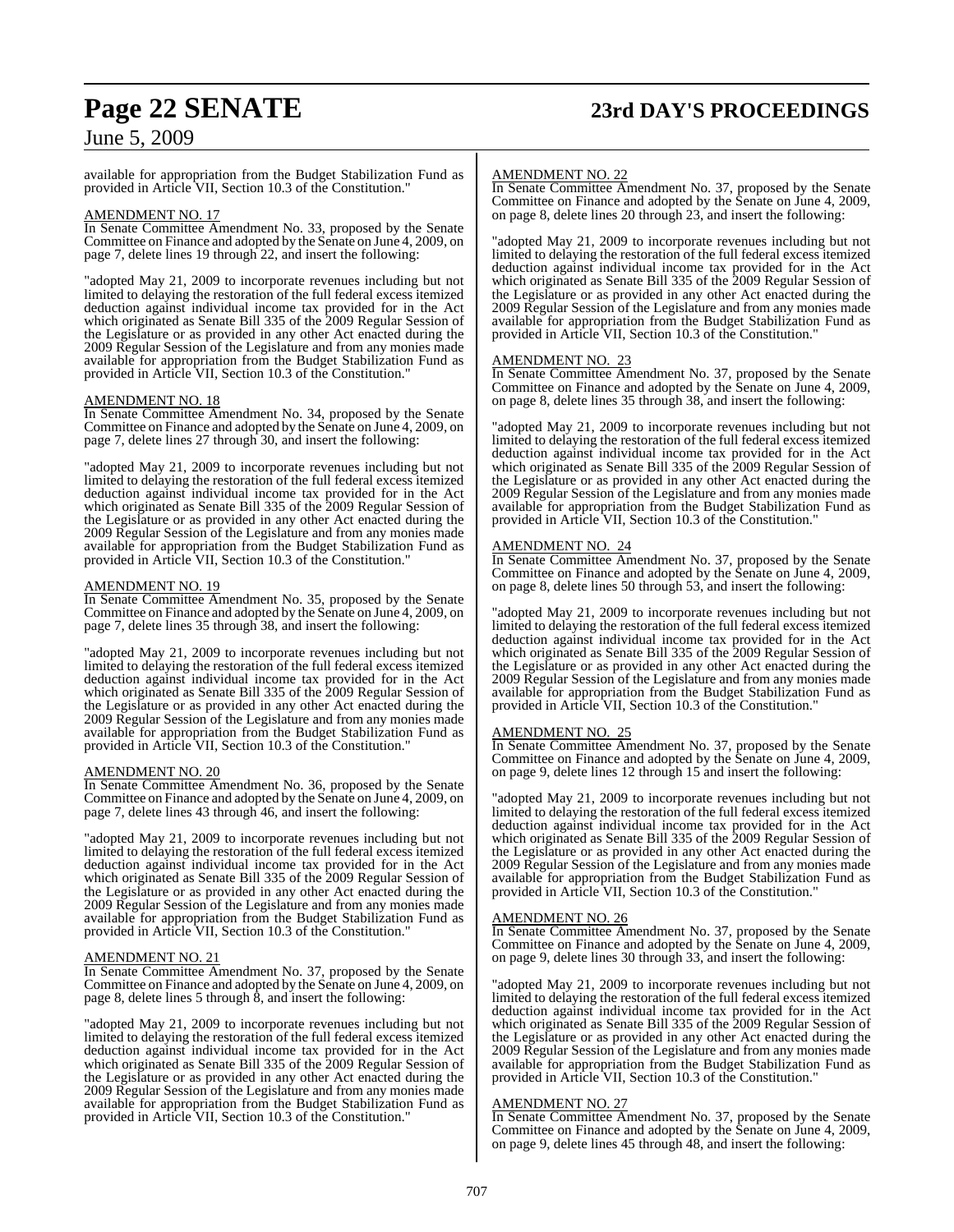# **23rd DAY'S PROCEEDINGS Page 23 SENATE**

# June 5, 2009

"adopted May 21, 2009 to incorporate revenues including but not limited to delaying the restoration of the full federal excess itemized deduction against individual income tax provided for in the Act which originated as Senate Bill 335 of the 2009 Regular Session of the Legislature or as provided in any other Act enacted during the 2009 Regular Session of the Legislature and from any monies made available for appropriation from the Budget Stabilization Fund as provided in Article VII, Section 10.3 of the Constitution."

#### AMENDMENT NO. 28

In Senate Committee Amendment No. 37, proposed by the Senate Committee on Finance and adopted by the Senate on June 4, 2009, on page 10, delete lines 6 through 9, and insert the following:

"adopted May 21, 2009 to incorporate revenues including but not limited to delaying the restoration of the full federal excess itemized deduction against individual income tax provided for in the Act which originated as Senate Bill 335 of the 2009 Regular Session of the Legislature or as provided in any other Act enacted during the 2009 Regular Session of the Legislature and from any monies made available for appropriation from the Budget Stabilization Fund as provided in Article VII, Section 10.3 of the Constitution."

#### AMENDMENT NO. 29

In Senate Committee Amendment No. 37, proposed by the Senate Committee on Finance and adopted by the Senate on June 4, 2009, on page 10, delete lines 21 through 24, and insert the following:

#### AMENDMENT NO. 30

In Senate Committee Amendment No. 37, proposed by the Senate Committee on Finance and adopted by the Senate on June 4, 2009, on page 10, delete lines 36 through 39, and insert the following:

"adopted May 21, 2009 to incorporate revenues including but not limited to delaying the restoration of the full federal excess itemized deduction against individual income tax provided for in the Act which originated as Senate Bill 335 of the 2009 Regular Session of the Legislature or as provided in any other Act enacted during the 2009 Regular Session of the Legislature and from any monies made available for appropriation from the Budget Stabilization Fund as provided in Article VII, Section 10.3 of the Constitution."

## AMENDMENT NO. 31

In Senate Committee Amendment No. 37, proposed by the Senate Committee on Finance and adopted by the Senate on June 4, 2009, on page 10, delete lines 51 through 54, and insert the following:

"adopted May 21, 2009 to incorporate revenues including but not limited to delaying the restoration of the full federal excess itemized deduction against individual income tax provided for in the Act which originated as Senate Bill 335 of the 2009 Regular Session of the Legislature or as provided in any other Act enacted during the 2009 Regular Session of the Legislature and from any monies made available for appropriation from the Budget Stabilization Fund as provided in Article VII, Section 10.3 of the Constitution."

#### AMENDMENT NO. 32

In Senate Committee Amendment No. 37, proposed by the Senate Committee on Finance and adopted by the Senate on June 4, 2009, on page 11, delete lines 12 through 15, and insert the following:

"adopted May 21, 2009 to incorporate revenues including but not limited to delaying the restoration of the full federal excess itemized deduction against individual income tax provided for in the Act which originated as Senate Bill 335 of the 2009 Regular Session of the Legislature or as provided in any other Act enacted during the 2009 Regular Session of the Legislature and from any monies made available for appropriation from the Budget Stabilization Fund as provided in Article VII, Section 10.3 of the Constitution."

#### AMENDMENT NO. 33

In Senate Committee Amendment No. 37, proposed by the Senate Committee on Finance and adopted by the Senate on June 4, 2009, on page 11, delete lines 27 through 30, and insert the following:

"adopted May 21, 2009 to incorporate revenues including but not limited to delaying the restoration of the full federal excess itemized deduction against individual income tax provided for in the Act which originated as Senate Bill 335 of the 2009 Regular Session of the Legislature or as provided in any other Act enacted during the 2009 Regular Session of the Legislature and from any monies made available for appropriation from the Budget Stabilization Fund as provided in Article VII, Section 10.3 of the Constitution."

#### AMENDMENT NO. 34

In Senate Committee Amendment No. 37, proposed by the Senate Committee on Finance and adopted by the Senate on June 4, 2009, on page 11, delete lines 43 through 46 and insert the following:

"adopted May 21, 2009 to incorporate revenues including but not limited to delaying the restoration of the full federal excess itemized deduction against individual income tax provided for in the Act which originated as Senate Bill 335 of the 2009 Regular Session of the Legislature or as provided in any other Act enacted during the 2009 Regular Session of the Legislature and from any monies made available for appropriation from the Budget Stabilization Fund as provided in Article VII, Section 10.3 of the Constitution."

#### AMENDMENT NO. 35

In Senate Committee Amendment No. 37, proposed by the Senate Committee on Finance and adopted by the Senate on June 4, 2009, on page 12, delete lines 5 through 8, and insert the following:

"adopted May 21, 2009 to incorporate revenues including but not limited to delaying the restoration of the full federal excess itemized deduction against individual income tax provided for in the Act which originated as Senate Bill 335 of the 2009 Regular Session of the Legislature or as provided in any other Act enacted during the 2009 Regular Session of the Legislature and from any monies made available for appropriation from the Budget Stabilization Fund as provided in Article VII, Section 10.3 of the Constitution."

#### AMENDMENT NO. 36

In Senate Committee Amendment No. 37, proposed by the Senate Committee on Finance and adopted by the Senate on June 4, 2009, on page 12, delete lines 20 through 23, and insert the following:

"adopted May 21, 2009 to incorporate revenues including but not limited to delaying the restoration of the full federal excess itemized deduction against individual income tax provided for in the Act which originated as Senate Bill 335 of the 2009 Regular Session of the Legislature or as provided in any other Act enacted during the 2009 Regular Session of the Legislature and from any monies made available for appropriation from the Budget Stabilization Fund as provided in Article VII, Section 10.3 of the Constitution."

#### AMENDMENT NO. 37

In Senate Committee Amendment No. 37, proposed by the Senate Committee on Finance and adopted by the Senate on June 4, 2009, on page 12, delete lines 35 through 38, and insert the following:

"adopted May 21, 2009 to incorporate revenues including but not limited to delaying the restoration of the full federal excess itemized deduction against individual income tax provided for in the Act which originated as Senate Bill 335 of the 2009 Regular Session of the Legislature or as provided in any other Act enacted during the 2009 Regular Session of the Legislature and from any monies made available for appropriation from the Budget Stabilization Fund as provided in Article VII, Section 10.3 of the Constitution."

#### AMENDMENT NO. 38

In Senate Committee Amendment No. 37, proposed by the Senate Committee on Finance and adopted by the Senate on June 4, 2009, on page 12, delete lines 50 through 53, and insert the following:

"adopted May 21, 2009 to incorporate revenues including but not limited to delaying the restoration of the full federal excess itemized deduction against individual income tax provided for in the Act which originated as Senate Bill 335 of the 2009 Regular Session of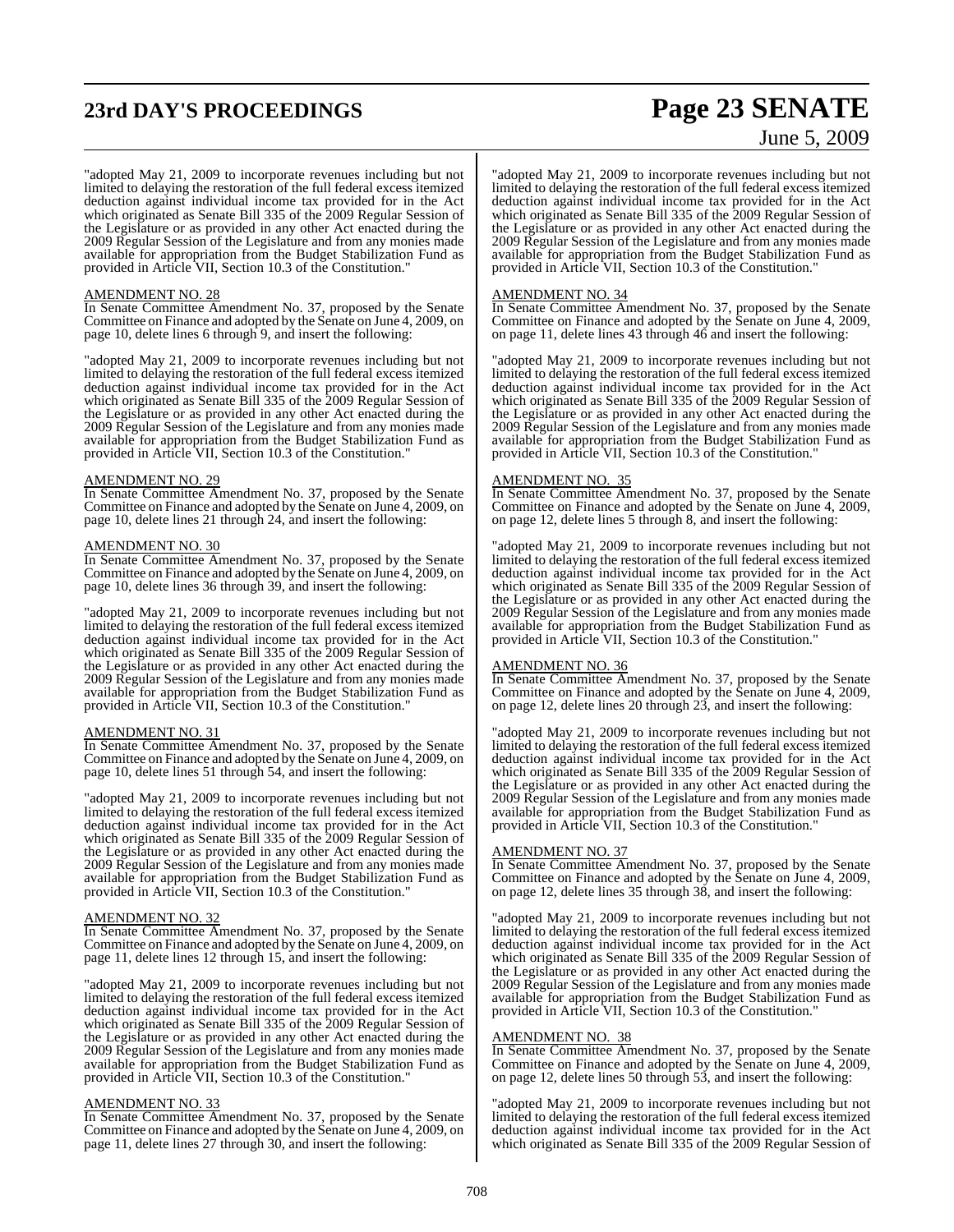# **Page 24 SENATE 23rd DAY'S PROCEEDINGS**

## June 5, 2009

the Legislature or as provided in any other Act enacted during the 2009 Regular Session of the Legislature and from any monies made available for appropriation from the Budget Stabilization Fund as provided in Article VII, Section 10.3 of the Constitution."

#### AMENDMENT NO. 39

In Senate Committee Amendment No. 37, proposed by the Senate Committee on Finance and adopted by the Senate on June 4, 2009, on page 13, delete lines 11 through 14, and insert the following:

"adopted May 21, 2009 to incorporate revenues including but not limited to delaying the restoration of the full federal excess itemized deduction against individual income tax provided for in the Act which originated as Senate Bill 335 of the 2009 Regular Session of the Legislature or as provided in any other Act enacted during the 2009 Regular Session of the Legislature and from any monies made available for appropriation from the Budget Stabilization Fund as provided in Article VII, Section 10.3 of the Constitution."

#### AMENDMENT NO. 40

In Senate Committee Amendment No. 37, proposed by the Senate Committee on Finance and adopted by the Senate on June 4, 2009, on page 13, delete lines 26 through 29, and insert the following:

"adopted May 21, 2009 to incorporate revenues including but not limited to delaying the restoration of the full federal excess itemized deduction against individual income tax provided for in the Act which originated as Senate Bill 335 of the 2009 Regular Session of the Legislature or as provided in any other Act enacted during the 2009 Regular Session of the Legislature and from any monies made available for appropriation from the Budget Stabilization Fund as provided in Article VII, Section 10.3 of the Constitution."

#### AMENDMENT NO. 41

In Senate Committee Amendment No. 37, proposed by the Senate Committee on Finance and adopted by the Senate on June 4, 2009, on page 13, delete lines 41 through 44, and insert the following:

"adopted May 21, 2009 to incorporate revenues including but not limited to delaying the restoration of the full federal excess itemized deduction against individual income tax provided for in the Act which originated as Senate Bill 335 of the 2009 Regular Session of the Legislature or as provided in any other Act enacted during the 2009 Regular Session of the Legislature and from any monies made available for appropriation from the Budget Stabilization Fund as provided in Article VII, Section 10.3 of the Constitution."

#### AMENDMENT NO. 42

In Senate Committee Amendment No. 37, proposed by the Senate Committee on Finance and adopted by the Senate on June 4, 2009, on page 14, delete lines 2 through 5, and insert the following:

"adopted May 21, 2009 to incorporate revenues including but not limited to delaying the restoration of the full federal excess itemized deduction against individual income tax provided for in the Act which originated as Senate Bill 335 of the 2009 Regular Session of the Legislature or as provided in any other Act enacted during the 2009 Regular Session of the Legislature and from any monies made available for appropriation from the Budget Stabilization Fund as provided in Article VII, Section 10.3 of the Constitution."

#### AMENDMENT NO. 43

In Senate Committee Amendment No. 37, proposed by the Senate Committee on Finance and adopted by the Senate on June 4, 2009, on page 14, delete lines 17 through 20, and insert the following:

"adopted May 21, 2009 to incorporate revenues including but not limited to delaying the restoration of the full federal excess itemized deduction against individual income tax provided for in the Act which originated as Senate Bill 335 of the 2009 Regular Session of the Legislature or as provided in any other Act enacted during the 2009 Regular Session of the Legislature and from any monies made available for appropriation from the Budget Stabilization Fund as provided in Article VII, Section 10.3 of the Constitution."

#### AMENDMENT NO. 44

In Senate Committee Amendment No. 37, proposed by the Senate Committee on Finance and adopted by the Senate on June 4, 2009, on page 14, delete lines 32 through 35, and insert the following:

"adopted May 21, 2009 to incorporate revenues including but not limited to delaying the restoration of the full federal excess itemized deduction against individual income tax provided for in the Act which originated as Senate Bill 335 of the 2009 Regular Session of the Legislature or as provided in any other Act enacted during the 2009 Regular Session of the Legislature and from any monies made available for appropriation from the Budget Stabilization Fund as provided in Article VII, Section 10.3 of the Constitution."

#### AMENDMENT NO. 45

In Senate Committee Amendment No. 37, proposed by the Senate Committee on Finance and adopted by the Senate on June 4, 2009, on page 14, delete lines 47 through 50, and insert the following:

"adopted May 21, 2009 to incorporate revenues including but not limited to delaying the restoration of the full federal excess itemized deduction against individual income tax provided for in the Act which originated as Senate Bill 335 of the 2009 Regular Session of the Legislature or as provided in any other Act enacted during the 2009 Regular Session of the Legislature and from any monies made available for appropriation from the Budget Stabilization Fund as provided in Article VII, Section 10.3 of the Constitution."

#### AMENDMENT NO. 46

In Senate Committee Amendment No. 47, proposed by the Senate Committee on Finance and adopted by the Senate on June 4, 2009, on page 15, delete lines 28 through 31, and insert the following:

"adopted May 21, 2009 to incorporate revenues including but not limited to delaying the restoration of the full federal excess itemized deduction against individual income tax provided for in the Act which originated as Senate Bill 335 of the 2009 Regular Session of the Legislature or as provided in any other Act enacted during the 2009 Regular Session of the Legislature and from any monies made available for appropriation from the Budget Stabilization Fund as provided in Article VII, Section 10.3 of the Constitution."

### AMENDMENT NO. 47

In Senate Committee Amendment No. 48, proposed by the Senate Committee on Finance and adopted by the Senate on June 4, 2009, on page 16, delete lines 20 through 23 and insert the following:

"adopted May 21, 2009 to incorporate revenues including but not limited to delaying the restoration of the full federal excess itemized deduction against individual income tax provided for in the Act which originated as Senate Bill 335 of the 2009 Regular Session of the Legislature or as provided in any other Act enacted during the 2009 Regular Session of the Legislature and from any monies made available for appropriation from the Budget Stabilization Fund as provided in Article VII, Section 10.3 of the Constitution."

#### AMENDMENT NO. 48

In Senate Committee Amendment No. 49, proposed by the Senate Committee on Finance and adopted by the Senate on June 4, 2009, on page 16, delete lines 31 through 34, and insert the following:

"adopted May 21, 2009 to incorporate revenues including but not limited to delaying the restoration of the full federal excess itemized deduction against individual income tax provided for in the Act which originated as Senate Bill 335 of the 2009 Regular Session of the Legislature or as provided in any other Act enacted during the 2009 Regular Session of the Legislature and from any monies made available for appropriation from the Budget Stabilization Fund as provided in Article VII, Section 10.3 of the Constitution."

#### AMENDMENT NO. 49

In Senate Committee Amendment No. 50, proposed by the Senate Committee on Finance and adopted by the Senate on June 4, 2009, on page 17, delete lines 19 through 22, and insert the following: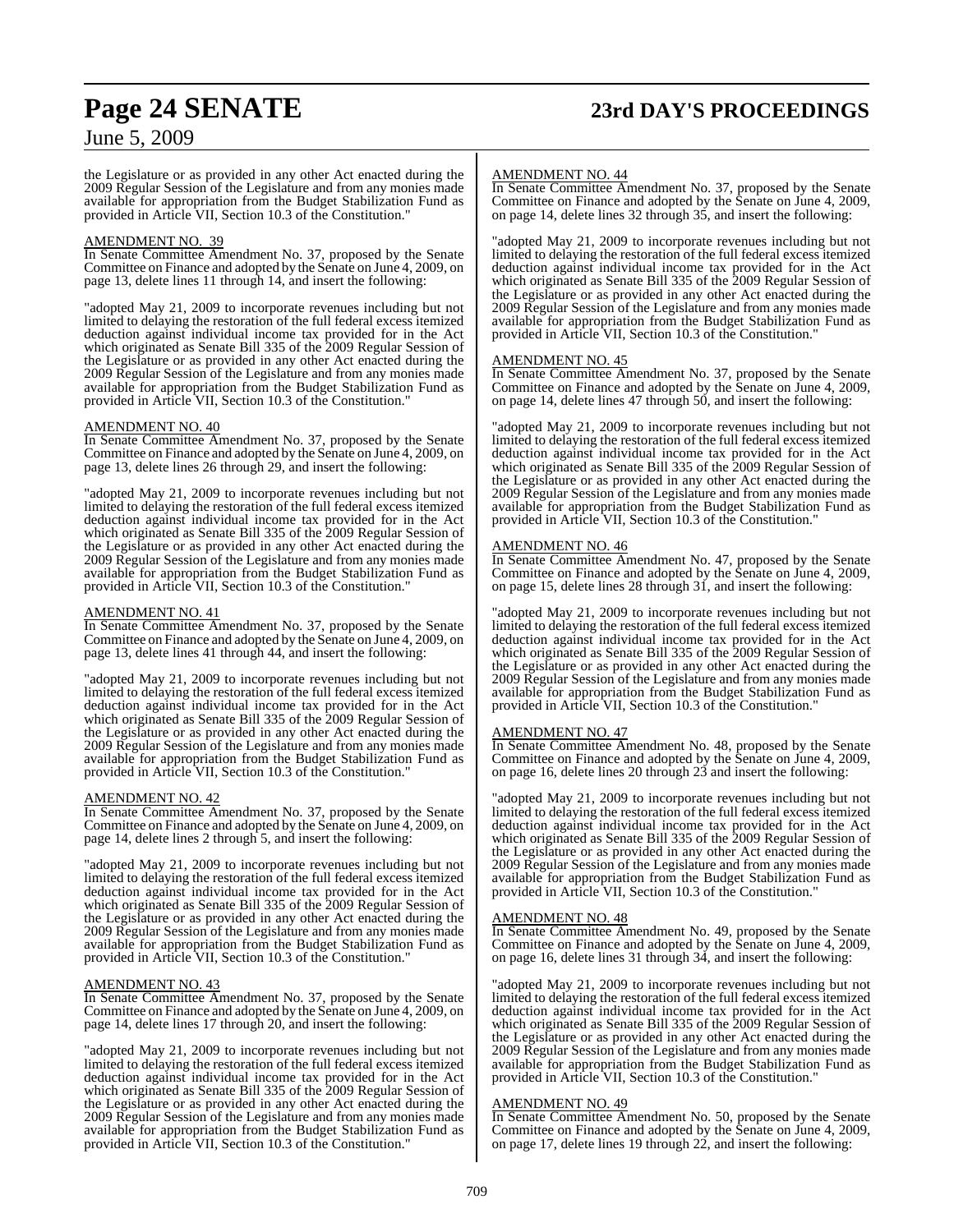# **23rd DAY'S PROCEEDINGS Page 25 SENATE**

# June 5, 2009

"adopted May 21, 2009 to incorporate revenues including but not limited to delaying the restoration of the full federal excess itemized deduction against individual income tax provided for in the Act which originated as Senate Bill 335 of the 2009 Regular Session of the Legislature or as provided in any other Act enacted during the 2009 Regular Session of the Legislature and from any monies made available for appropriation from the Budget Stabilization Fund as provided in Article VII, Section 10.3 of the Constitution."

#### AMENDMENT NO. 50

In Senate Committee Amendment No. 56, proposed by the Senate Committee on Finance and adopted by the Senate on June 4, 2009, on page 18, delete lines 27 through 30, and insert the following:

"adopted May 21, 2009 to incorporate revenues including but not limited to delaying the restoration of the full federal excess itemized deduction against individual income tax provided for in the Act which originated as Senate Bill 335 of the 2009 Regular Session of the Legislature or as provided in any other Act enacted during the 2009 Regular Session of the Legislature and from any monies made available for appropriation from the Budget Stabilization Fund as provided in Article VII, Section 10.3 of the Constitution."

#### AMENDMENT NO. 51

In Senate Committee Amendment No. 69, proposed by the Senate Committee on Finance and adopted by the Senate on June 4, 2009, on page 20, delete lines 19 through 22, and insert the following:

"adopted May 21, 2009 to incorporate revenues including but not limited to delaying the restoration of the full federal excess itemized deduction against individual income tax provided for in the Act which originated as Senate Bill 335 of the 2009 Regular Session of the Legislature or as provided in any other Act enacted during the 2009 Regular Session of the Legislature and from any monies made available for appropriation from the Budget Stabilization Fund as provided in Article VII, Section 10.3 of the Constitution."

#### AMENDMENT NO. 52

In Senate Committee Amendment No. 69, proposed by the Senate Committee on Finance and adopted by the Senate on June 4, 2009, on page 20, delete lines 34 through 37, and insert the following:

"adopted May 21, 2009 to incorporate revenues including but not limited to delaying the restoration of the full federal excess itemized deduction against individual income tax provided for in the Act which originated as Senate Bill 335 of the 2009 Regular Session of the Legislature or as provided in any other Act enacted during the 2009 Regular Session of the Legislature and from any monies made available for appropriation from the Budget Stabilization Fund as provided in Article VII, Section 10.3 of the Constitution."

#### AMENDMENT NO. 53

In Senate Committee Amendment No. 69, proposed by the Senate Committee on Finance and adopted by the Senate on June 4, 2009, on page 20, delete line 49, and insert the following:

"adopted May 21, 2009 to incorporate revenues including but not limited to delaying the restoration of the full federal excess itemized deduction against individual income tax provided for in the Act which originated as Senate Bill 335 of the 2009 Regular Session of the Legislature or as provided in any other Act enacted during the 2009 Regular Session of the Legislature and from any monies made available for appropriation from the Budget Stabilization Fund as provided in Article VII, Section 10.3 of the Constitution."

#### AMENDMENT NO. 54

In Senate Committee Amendment No. 69, proposed by the Senate Committee on Finance and adopted by the Senate on June 4, 2009, on page 21, delete lines 1 through 3

#### AMENDMENT NO. 55

In Senate Committee Amendment No. 69, proposed by the Senate Committee on Finance and adopted by the Senate on June 4, 2009, on page 21, delete lines 15 through 18, and insert the following:

"adopted May 21, 2009 to incorporate revenues including but not limited to delaying the restoration of the full federal excess itemized deduction against individual income tax provided for in the Act which originated as Senate Bill 335 of the 2009 Regular Session of the Legislature or as provided in any other Act enacted during the 2009 Regular Session of the Legislature and from any monies made available for appropriation from the Budget Stabilization Fund as provided in Article VII, Section 10.3 of the Constitution."

#### AMENDMENT NO. 56

In Senate Committee Amendment No. 71, proposed by the Senate Committee on Finance and adopted by the Senate on June 4, 2009, on page 21, delete lines 38 through 41, and insert the following:

adopted May 21, 2009 to incorporate revenues including but not limited to delaying the restoration of the full federal excess itemized deduction against individual income tax provided for in the Act which originated as Senate Bill 335 of the 2009 Regular Session of the Legislature or as provided in any other Act enacted during the 2009 Regular Session of the Legislature and from any monies made available for appropriation from the Budget Stabilization Fund as provided in Article VII, Section 10.3 of the Constitution."

#### AMENDMENT NO. 57

In Senate Committee Amendment No. 71, proposed by the Senate Committee on Finance and adopted by the Senate on June 4, 2009, on page 22, delete lines 2 through 5, and insert the following:

"adopted May 21, 2009 to incorporate revenues including but not limited to delaying the restoration of the full federal excess itemized deduction against individual income tax provided for in the Act which originated as Senate Bill 335 of the 2009 Regular Session of the Legislature or as provided in any other Act enacted during the 2009 Regular Session of the Legislature and from any monies made available for appropriation from the Budget Stabilization Fund as provided in Article VII, Section 10.3 of the Constitution."

#### AMENDMENT NO. 58

In Senate Committee Amendment No. 71, proposed by the Senate Committee on Finance and adopted by the Senate on June 4, 2009, on page 22, delete lines 19 through 22, and insert the following:

"adopted May 21, 2009 to incorporate revenues including but not limited to delaying the restoration of the full federal excess itemized deduction against individual income tax provided for in the Act which originated as Senate Bill 335 of the 2009 Regular Session of the Legislature or as provided in any other Act enacted during the 2009 Regular Session of the Legislature and from any monies made available for appropriation from the Budget Stabilization Fund as provided in Article VII, Section 10.3 of the Constitution."

#### AMENDMENT NO. 59

In Senate Committee Amendment No. 77, proposed by the Senate Committee on Finance and adopted by the Senate on June 4, 2009, on page 23, delete lines 14 through 17, and insert the following:

"adopted May 21, 2009 to incorporate revenues including but not limited to delaying the restoration of the full federal excess itemized deduction against individual income tax provided for in the Act which originated as Senate Bill 335 of the 2009 Regular Session of the Legislature or as provided in any other Act enacted during the 2009 Regular Session of the Legislature and from any monies made available for appropriation from the Budget Stabilization Fund as provided in Article VII, Section 10.3 of the Constitution."

#### AMENDMENT NO. 60

In Senate Committee Amendment No. 77, proposed by the Senate Committee on Finance and adopted by the Senate on June 4, 2009, on page 23, delete lines 29 through 32, and insert the following:

"adopted May 21, 2009 to incorporate revenues including but not limited to delaying the restoration of the full federal excess itemized deduction against individual income tax provided for in the Act which originated as Senate Bill 335 of the 2009 Regular Session of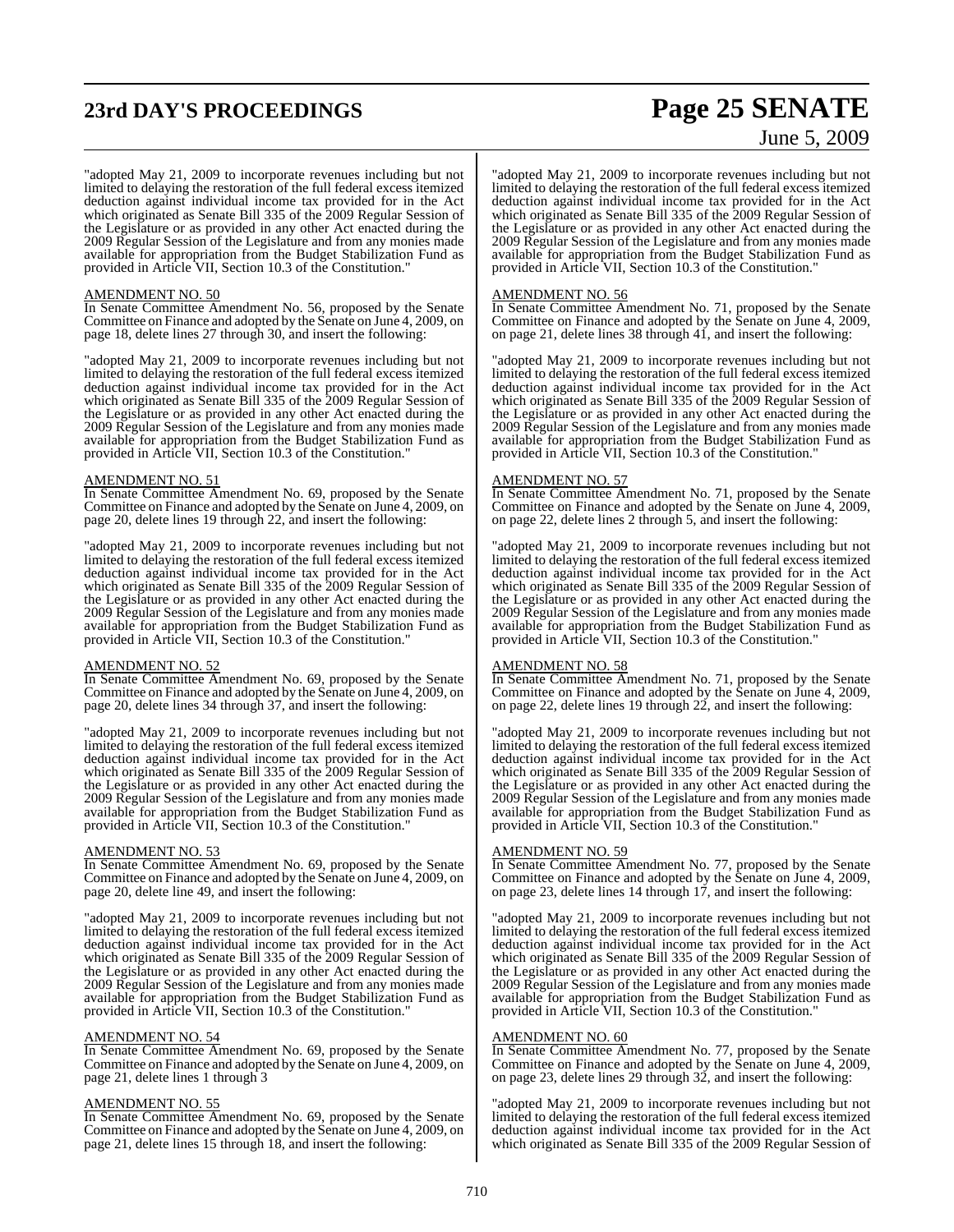# **Page 26 SENATE 23rd DAY'S PROCEEDINGS**

## June 5, 2009

the Legislature or as provided in any other Act enacted during the 2009 Regular Session of the Legislature and from any monies made available for appropriation from the Budget Stabilization Fund as provided in Article VII, Section 10.3 of the Constitution."

#### AMENDMENT NO. 61

In Senate Committee Amendment No. 78, proposed by the Senate Committee on Finance and adopted by the Senate on June 4, 2009, on page 23, delete lines 46 through 49, and insert the following:

"adopted May 21, 2009 to incorporate revenues including but not limited to delaying the restoration of the full federal excess itemized deduction against individual income tax provided for in the Act which originated as Senate Bill 335 of the 2009 Regular Session of the Legislature or as provided in any other Act enacted during the 2009 Regular Session of the Legislature and from any monies made available for appropriation from the Budget Stabilization Fund as provided in Article VII, Section 10.3 of the Constitution."

#### AMENDMENT NO. 62

In Senate Committee Amendment No. 78, proposed by the Senate Committee on Finance and adopted by the Senate on June 4, 2009, on page 24, delete lines 10 through 13, and insert the following:

"adopted May 21, 2009 to incorporate revenues including but not limited to delaying the restoration of the full federal excess itemized deduction against individual income tax provided for in the Act which originated as Senate Bill 335 of the 2009 Regular Session of the Legislature or as provided in any other Act enacted during the 2009 Regular Session of the Legislature and from any monies made available for appropriation from the Budget Stabilization Fund as provided in Article VII, Section 10.3 of the Constitution."

### AMENDMENT NO. 63

In Senate Committee Amendment No.78, proposed by the Senate Committee on Finance and adopted by the Senate on June 4, 2009, on page 24, delete lines 25 through 28, and insert the following:

"adopted May 21, 2009 to incorporate revenues including but not limited to delaying the restoration of the full federal excess itemized deduction against individual income tax provided for in the Act which originated as Senate Bill 335 of the 2009 Regular Session of the Legislature or as provided in any other Act enacted during the 2009 Regular Session of the Legislature and from any monies made available for appropriation from the Budget Stabilization Fund as provided in Article VII, Section 10.3 of the Constitution."

#### AMENDMENT NO. 64

In Senate Committee Amendment No. 78, proposed by the Senate Committee on Finance and adopted by the Senate on June 4, 2009, on page 24, delete lines 39 through 42, and insert the following:

"adopted May 21, 2009 to incorporate revenues including but not limited to delaying the restoration of the full federal excess itemized deduction against individual income tax provided for in the Act which originated as Senate Bill 335 of the 2009 Regular Session of the Legislature or as provided in any other Act enacted during the 2009 Regular Session of the Legislature and from any monies made available for appropriation from the Budget Stabilization Fund as provided in Article VII, Section 10.3 of the Constitution."

#### AMENDMENT NO. 65

In Senate Committee Amendment No. 79, proposed by the Senate Committee on Finance and adopted by the Senate on June 4, 2009, on page 24, delete lines 47 through 50, and insert the following:

"adopted May 21, 2009 to incorporate revenues including but not limited to delaying the restoration of the full federal excess itemized deduction against individual income tax provided for in the Act which originated as Senate Bill 335 of the 2009 Regular Session of the Legislature or as provided in any other Act enacted during the 2009 Regular Session of the Legislature and from any monies made available for appropriation from the Budget Stabilization Fund as provided in Article VII, Section 10.3 of the Constitution."

#### AMENDMENT NO. 66

In Senate Committee Amendment No. 80, proposed by the Senate Committee on Finance and adopted by the Senate on June 4, 2009, on page 25, delete lines 4 through 7, and insert the following:

"adopted May 21, 2009 to incorporate revenues including but not limited to delaying the restoration of the full federal excess itemized deduction against individual income tax provided for in the Act which originated as Senate Bill 335 of the 2009 Regular Session of the Legislature or as provided in any other Act enacted during the 2009 Regular Session of the Legislature and from any monies made available for appropriation from the Budget Stabilization Fund as provided in Article VII, Section 10.3 of the Constitution."

#### AMENDMENT NO. 67

In Senate Committee Amendment No. 81, proposed by the Senate Committee on Finance and adopted by the Senate on June 4, 2009, on page 25, delete lines 30 through 33, and insert the following:

"adopted May 21, 2009 to incorporate revenues including but not limited to delaying the restoration of the full federal excess itemized deduction against individual income tax provided for in the Act which originated as Senate Bill 335 of the 2009 Regular Session of the Legislature or as provided in any other Act enacted during the 2009 Regular Session of the Legislature and from any monies made available for appropriation from the Budget Stabilization Fund as provided in Article VII, Section 10.3 of the Constitution."

#### AMENDMENT NO. 68

In Senate Committee Amendment No. 81, proposed by the Senate Committee on Finance and adopted by the Senate on June 4, 2009, on page 25, delete lines 46 through 49, and insert the following:

"adopted May 21, 2009 to incorporate revenues including but not limited to delaying the restoration of the full federal excess itemized deduction against individual income tax provided for in the Act which originated as Senate Bill 335 of the 2009 Regular Session of the Legislature or as provided in any other Act enacted during the 2009 Regular Session of the Legislature and from any monies made available for appropriation from the Budget Stabilization Fund as provided in Article VII, Section 10.3 of the Constitution."

#### AMENDMENT NO. 69

In Senate Committee Amendment No. 81, proposed by the Senate Committee on Finance and adopted by the Senate on June 4, 2009, on page 26, delete lines 11 through 14, and insert the following:

"adopted May 21, 2009 to incorporate revenues including but not limited to delaying the restoration of the full federal excess itemized deduction against individual income tax provided for in the Act which originated as Senate Bill 335 of the 2009 Regular Session of the Legislature or as provided in any other Act enacted during the 2009 Regular Session of the Legislature and from any monies made available for appropriation from the Budget Stabilization Fund as provided in Article VII, Section 10.3 of the Constitution."

#### AMENDMENT NO. 70

In Senate Committee Amendment No. 83, proposed by the Senate Committee on Finance and adopted by the Senate on June 4, 2009, on page 26, delete lines 21 through 24, and insert the following:

"adopted May 21, 2009 to incorporate revenues including but not limited to delaying the restoration of the full federal excess itemized deduction against individual income tax provided for in the Act which originated as Senate Bill 335 of the 2009 Regular Session of the Legislature or as provided in any other Act enacted during the 2009 Regular Session of the Legislature and from any monies made available for appropriation from the Budget Stabilization Fund as provided in Article VII, Section 10.3 of the Constitution."

#### AMENDMENT NO. 71

In Senate Committee Amendment No. 84, proposed by the Senate Committee on Finance and adopted by the Senate on June 4, 2009, on page 26, delete lines 29 through 32, and insert the following: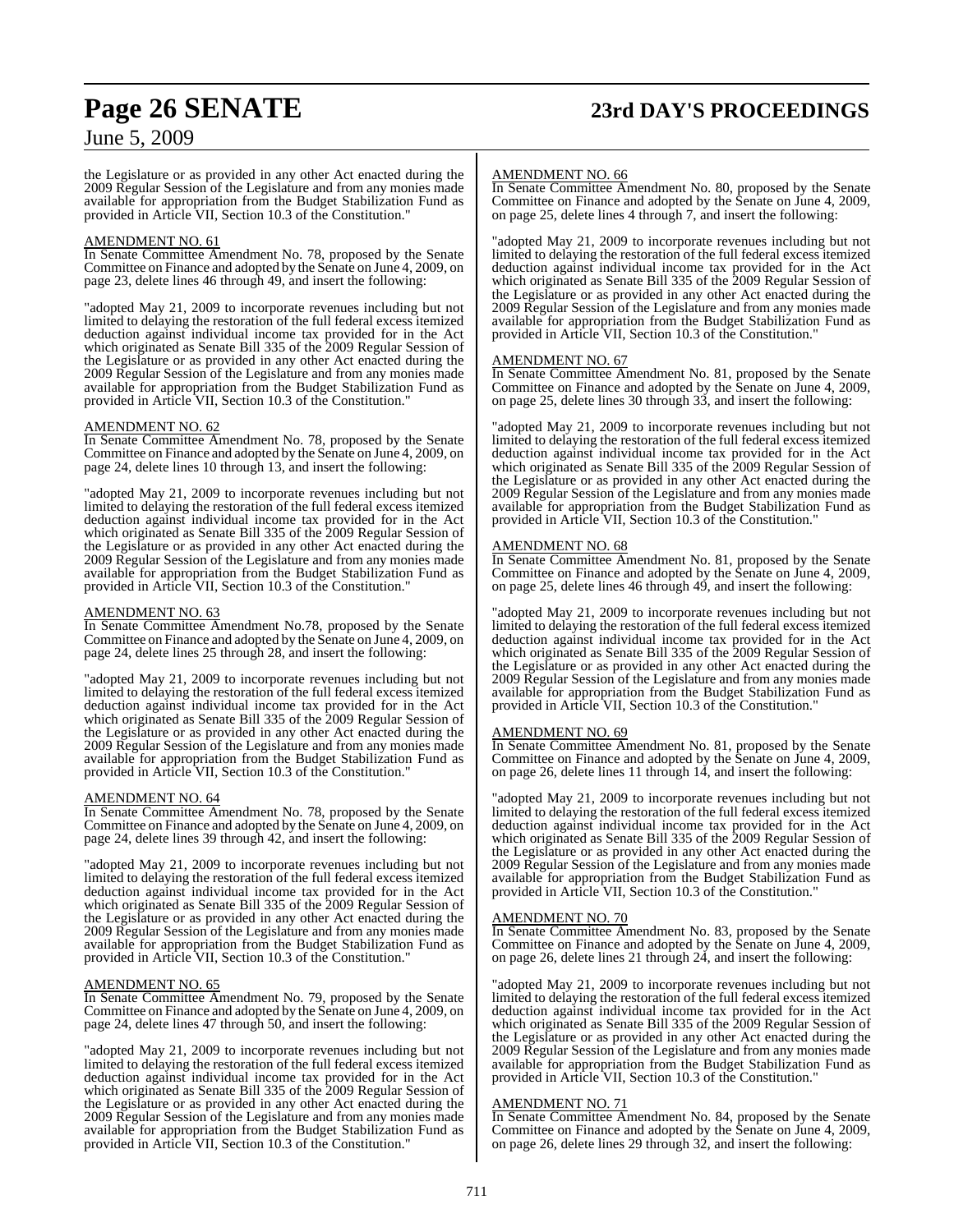# **23rd DAY'S PROCEEDINGS Page 27 SENATE** June 5, 2009

"adopted May 21, 2009 to incorporate revenues including but not limited to delaying the restoration of the full federal excess itemized deduction against individual income tax provided for in the Act which originated as Senate Bill 335 of the 2009 Regular Session of the Legislature or as provided in any other Act enacted during the 2009 Regular Session of the Legislature and from any monies made available for appropriation from the Budget Stabilization Fund as provided in Article VII, Section 10.3 of the Constitution."

#### AMENDMENT NO. 72

In Senate Committee Amendment No. 85, proposed by the Senate Committee on Finance and adopted by the Senate on June 4, 2009, on page 27, delete lines 11 through 14, and insert the following:

"adopted May 21, 2009 to incorporate revenues including but not limited to delaying the restoration of the full federal excess itemized deduction against individual income tax provided for in the Act which originated as Senate Bill 335 of the 2009 Regular Session of the Legislature or as provided in any other Act enacted during the 2009 Regular Session of the Legislature and from any monies made available for appropriation from the Budget Stabilization Fund as provided in Article VII, Section 10.3 of the Constitution."

#### AMENDMENT NO. 73

In Senate Committee Amendment No. 87, proposed by the Senate Committee on Finance and adopted by the Senate on June 4, 2009, on page 27, delete lines 47 through 48, and insert the following:

"adopted May 21, 2009 to incorporate revenues including but not limited to delaying the restoration of the full federal excess itemized deduction against individual income tax provided for in the Act which originated as Senate Bill 335 of the 2009 Regular Session of the Legislature or as provided in any other Act enacted during the 2009 Regular Session of the Legislature and from any monies made available for appropriation from the Budget Stabilization Fund as provided in Article VII, Section 10.3 of the Constitution."

## AMENDMENT NO. 74

In Senate Committee Amendment No. 87, proposed by the Senate Committee on Finance and adopted by the Senate on June 4, 2009, on page 28, delete lines 1 and 2

## AMENDMENT NO. 75

In Senate Committee Amendment No. 87, proposed by the Senate Committee on Finance and adopted by the Senate on June 4, 2009, on page 28, delete lines 15 through 18, and insert the following:

"adopted May 21, 2009 to incorporate revenues including but not limited to delaying the restoration of the full federal excess itemized deduction against individual income tax provided for in the Act which originated as Senate Bill 335 of the 2009 Regular Session of the Legislature or as provided in any other Act enacted during the 2009 Regular Session of the Legislature and from any monies made available for appropriation from the Budget Stabilization Fund as provided in Article VII, Section 10.3 of the Constitution."

#### AMENDMENT NO. 76

In Senate Committee Amendment No. 87, proposed by the Senate Committee on Finance and adopted by the Senate on June 4, 2009, on page 28, delete lines 31 through 34, and insert the following:

"adopted May 21, 2009 to incorporate revenues including but not limited to delaying the restoration of the full federal excess itemized deduction against individual income tax provided for in the Act which originated as Senate Bill 335 of the 2009 Regular Session of the Legislature or as provided in any other Act enacted during the 2009 Regular Session of the Legislature and from any monies made available for appropriation from the Budget Stabilization Fund as provided in Article VII, Section 10.3 of the Constitution."

#### AMENDMENT NO. 77

In Senate Committee Amendment No. 87, proposed by the Senate Committee on Finance and adopted by the Senate on June 4, 2009, on

page 28, at the end of line 38, delete "\$200,000" and insert "\$150,000"

## AMENDMENT NO. 78

In Senate Committee Amendment No. 87, proposed by the Senate Committee on Finance and adopted by the Senate on June 4, 2009, on page 28, delete lines 47 through 50, and insert the following:

"adopted May 21, 2009 to incorporate revenues including but not limited to delaying the restoration of the full federal excess itemized deduction against individual income tax provided for in the Act which originated as Senate Bill 335 of the 2009 Regular Session of the Legislature or as provided in any other Act enacted during the 2009 Regular Session of the Legislature and from any monies made available for appropriation from the Budget Stabilization Fund as provided in Article VII, Section 10.3 of the Constitution."

#### AMENDMENT NO. 79

In Senate Committee Amendment No. 90, proposed by the Senate Committee on Finance and adopted by the Senate on June 4, 2009, on page 29, delete lines 31 through 34, and insert the following:

'adopted May 21, 2009 to incorporate revenues including but not limited to delaying the restoration of the full federal excess itemized deduction against individual income tax provided for in the Act which originated as Senate Bill 335 of the 2009 Regular Session of the Legislature or as provided in any other Act enacted during the 2009 Regular Session of the Legislature and from any monies made available for appropriation from the Budget Stabilization Fund as provided in Article VII, Section 10.3 of the Constitution."

#### AMENDMENT NO. 80

In Senate Committee Amendment No. 91, proposed by the Senate Committee on Finance and adopted by the Senate on June 4, 2009, on page 30, delete lines 3 through 6, and insert the following:

"adopted May 21, 2009 to incorporate revenues including but not limited to delaying the restoration of the full federal excess itemized deduction against individual income tax provided for in the Act which originated as Senate Bill 335 of the 2009 Regular Session of the Legislature or as provided in any other Act enacted during the 2009 Regular Session of the Legislature and from any monies made available for appropriation from the Budget Stabilization Fund as provided in Article VII, Section 10.3 of the Constitution."

#### AMENDMENT NO. 81

In Senate Committee Amendment No. 91, proposed by the Senate Committee on Finance and adopted by the Senate on June 4, 2009, on page 30, delete lines 18 through 21, and insert the following:

"adopted May 21, 2009 to incorporate revenues including but not limited to delaying the restoration of the full federal excess itemized deduction against individual income tax provided for in the Act which originated as Senate Bill 335 of the 2009 Regular Session of the Legislature or as provided in any other Act enacted during the 2009 Regular Session of the Legislature and from any monies made available for appropriation from the Budget Stabilization Fund as provided in Article VII, Section 10.3 of the Constitution."

#### AMENDMENT NO. 82

In Senate Committee Amendment No. 91, proposed by the Senate Committee on Finance and adopted by the Senate on June 4, 2009, on page 30, delete lines 34 through 37, and insert the following:

"adopted May 21, 2009 to incorporate revenues including but not limited to delaying the restoration of the full federal excess itemized deduction against individual income tax provided for in the Act which originated as Senate Bill 335 of the 2009 Regular Session of the Legislature or as provided in any other Act enacted during the 2009 Regular Session of the Legislature and from any monies made available for appropriation from the Budget Stabilization Fund as provided in Article VII, Section 10.3 of the Constitution."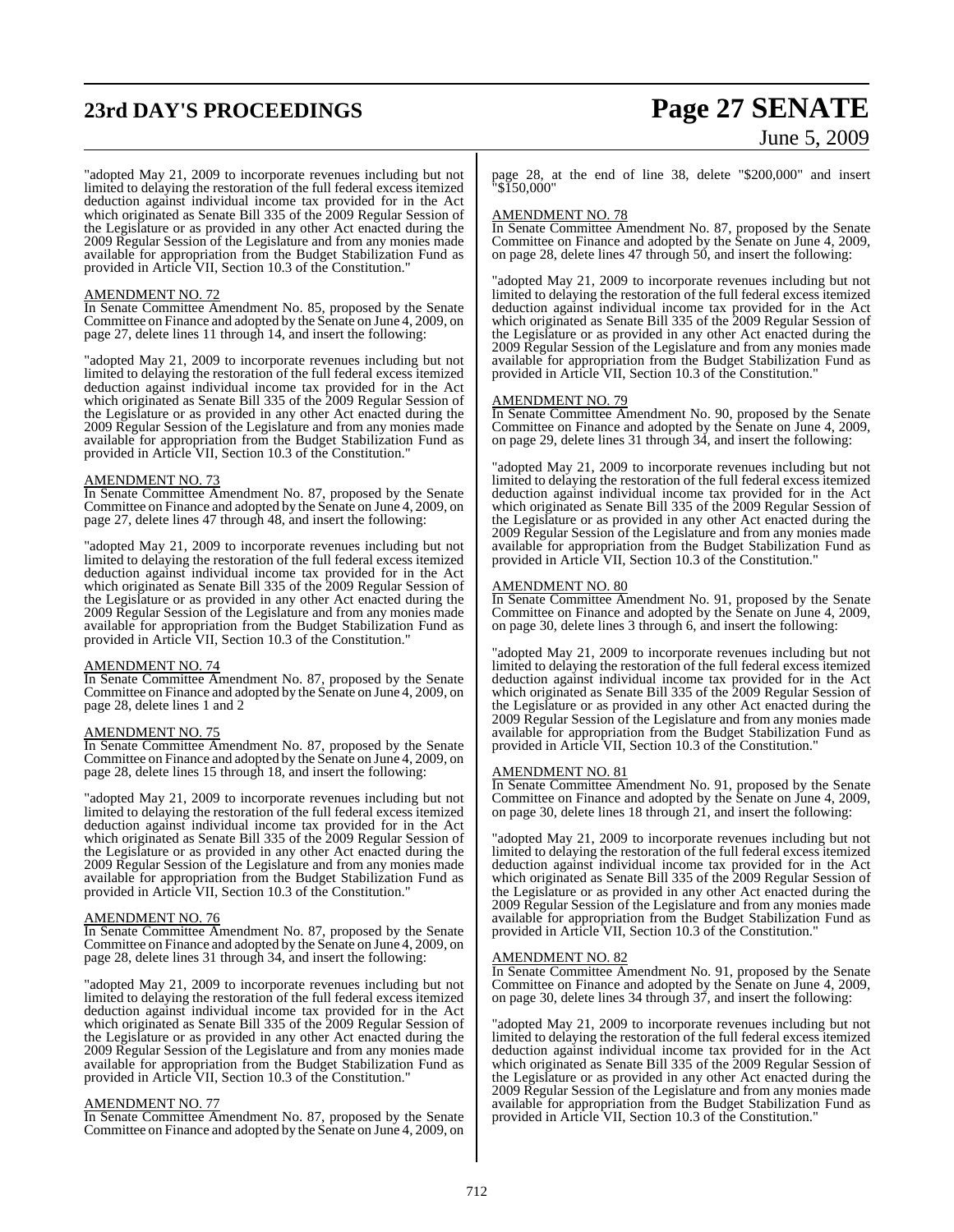# **Page 28 SENATE 23rd DAY'S PROCEEDINGS**

## June 5, 2009

#### AMENDMENT NO. 83

In Senate Committee Amendment No. 93, proposed by the Senate Committee on Finance and adopted by the Senate on June 4, 2009, on page 30, delete lines 44 through 47, and insert the following:

"adopted May 21, 2009 to incorporate revenues including but not limited to delaying the restoration of the full federal excess itemized deduction against individual income tax provided for in the Act which originated as Senate Bill 335 of the 2009 Regular Session of the Legislature or as provided in any other Act enacted during the 2009 Regular Session of the Legislature and from any monies made available for appropriation from the Budget Stabilization Fund as provided in Article VII, Section 10.3 of the Constitution."

#### AMENDMENT NO. 84

In Senate Committee Amendment No. 94, proposed by the Senate Committee on Finance and adopted by the Senate on June 4, 2009, on page 31, delete lines 3 through 6, and insert the following:

"adopted May 21, 2009 to incorporate revenues including but not limited to delaying the restoration of the full federal excess itemized deduction against individual income tax provided for in the Act which originated as Senate Bill 335 of the 2009 Regular Session of the Legislature or as provided in any other Act enacted during the 2009 Regular Session of the Legislature and from any monies made available for appropriation from the Budget Stabilization Fund as provided in Article VII, Section 10.3 of the Constitution."

#### AMENDMENT NO. 85

In Senate Committee Amendment No. 95, proposed by the Senate Committee on Finance and adopted by the Senate on June 4, 2009, on page 31, delete lines 11 through 14, and insert the following:

"adopted May 21, 2009 to incorporate revenues including but not limited to delaying the restoration of the full federal excess itemized deduction against individual income tax provided for in the Act which originated as Senate Bill 335 of the 2009 Regular Session of the Legislature or as provided in any other Act enacted during the 2009 Regular Session of the Legislature and from any monies made available for appropriation from the Budget Stabilization Fund as provided in Article VII, Section 10.3 of the Constitution."

### AMENDMENT NO. 86

In Senate Committee Amendment No. 96, proposed by the Senate Committee on Finance and adopted by the Senate on June 4, 2009, on page 31, delete lines 19 through 22, and insert the following:

"adopted May 21, 2009 to incorporate revenues including but not limited to delaying the restoration of the full federal excess itemized deduction against individual income tax provided for in the Act which originated as Senate Bill 335 of the 2009 Regular Session of the Legislature or as provided in any other Act enacted during the 2009 Regular Session of the Legislature and from any monies made available for appropriation from the Budget Stabilization Fund as provided in Article VII, Section 10.3 of the Constitution."

#### AMENDMENT NO. 87

In Senate Committee Amendment No. 98, proposed by the Senate Committee on Finance and adopted by the Senate on June 4, 2009, on page 31, delete lines 29 through 32, and insert the following:

"adopted May 21, 2009 to incorporate revenues including but not limited to delaying the restoration of the full federal excess itemized deduction against individual income tax provided for in the Act which originated as Senate Bill 335 of the 2009 Regular Session of the Legislature or as provided in any other Act enacted during the 2009 Regular Session of the Legislature and from any monies made available for appropriation from the Budget Stabilization Fund as provided in Article VII, Section 10.3 of the Constitution."

#### AMENDMENT NO. 88

In Senate Committee Amendment No. 99, proposed by the Senate Committee on Finance and adopted by the Senate on June 4, 2009, on page 31, delete lines 37 through 40, and insert the following:

"adopted May 21, 2009 to incorporate revenues including but not limited to delaying the restoration of the full federal excess itemized deduction against individual income tax provided for in the Act which originated as Senate Bill 335 of the 2009 Regular Session of the Legislature or as provided in any other Act enacted during the 2009 Regular Session of the Legislature and from any monies made available for appropriation from the Budget Stabilization Fund as provided in Article VII, Section 10.3 of the Constitution."

#### AMENDMENT NO. 89

In Senate Committee Amendment No. 100, proposed by the Senate Committee on Finance and adopted by the Senate on June 4, 2009, on page 32, delete lines 1 through 4, and insert the following:

"adopted May 21, 2009 to incorporate revenues including but not limited to delaying the restoration of the full federal excess itemized deduction against individual income tax provided for in the Act which originated as Senate Bill 335 of the 2009 Regular Session of the Legislature or as provided in any other Act enacted during the 2009 Regular Session of the Legislature and from any monies made available for appropriation from the Budget Stabilization Fund as provided in Article VII, Section 10.3 of the Constitution."

#### AMENDMENT NO. 90

In Senate Committee Amendment No. 101, proposed by the Senate Committee on Finance and adopted by the Senate on June 4, 2009, on page 32, delete lines 9 through 12, and insert the following:

"adopted May 21, 2009 to incorporate revenues including but not limited to delaying the restoration of the full federal excess itemized deduction against individual income tax provided for in the Act which originated as Senate Bill 335 of the 2009 Regular Session of the Legislature or as provided in any other Act enacted during the 2009 Regular Session of the Legislature and from any monies made available for appropriation from the Budget Stabilization Fund as provided in Article VII, Section 10.3 of the Constitution."

#### AMENDMENT NO. 91

In Senate Committee Amendment No. 102, proposed by the Senate Committee on Finance and adopted by the Senate on June 4, 2009, on page 32, delete lines 17 through 20, and insert the following:

"adopted May 21, 2009 to incorporate revenues including but not limited to delaying the restoration of the full federal excess itemized deduction against individual income tax provided for in the Act which originated as Senate Bill 335 of the 2009 Regular Session of the Legislature or as provided in any other Act enacted during the 2009 Regular Session of the Legislature and from any monies made available for appropriation from the Budget Stabilization Fund as provided in Article VII, Section 10.3 of the Constitution."

#### AMENDMENT NO. 92

In Senate Committee Amendment No. 103, proposed by the Senate Committee on Finance and adopted by the Senate on June 4, 2009, on page 32, delete lines 25 through 28, and insert the following:

"adopted May 21, 2009 to incorporate revenues including but not limited to delaying the restoration of the full federal excess itemized deduction against individual income tax provided for in the Act which originated as Senate Bill 335 of the 2009 Regular Session of the Legislature or as provided in any other Act enacted during the 2009 Regular Session of the Legislature and from any monies made available for appropriation from the Budget Stabilization Fund as provided in Article VII, Section 10.3 of the Constitution."

#### AMENDMENT NO. 93

In Senate Committee Amendment No. 104, proposed by the Senate Committee on Finance and adopted by the Senate on June 4, 2009, on page 32, delete lines 42 through 45, and insert the following:

"adopted May 21, 2009 to incorporate revenues including but not limited to delaying the restoration of the full federal excess itemized deduction against individual income tax provided for in the Act which originated as Senate Bill 335 of the 2009 Regular Session of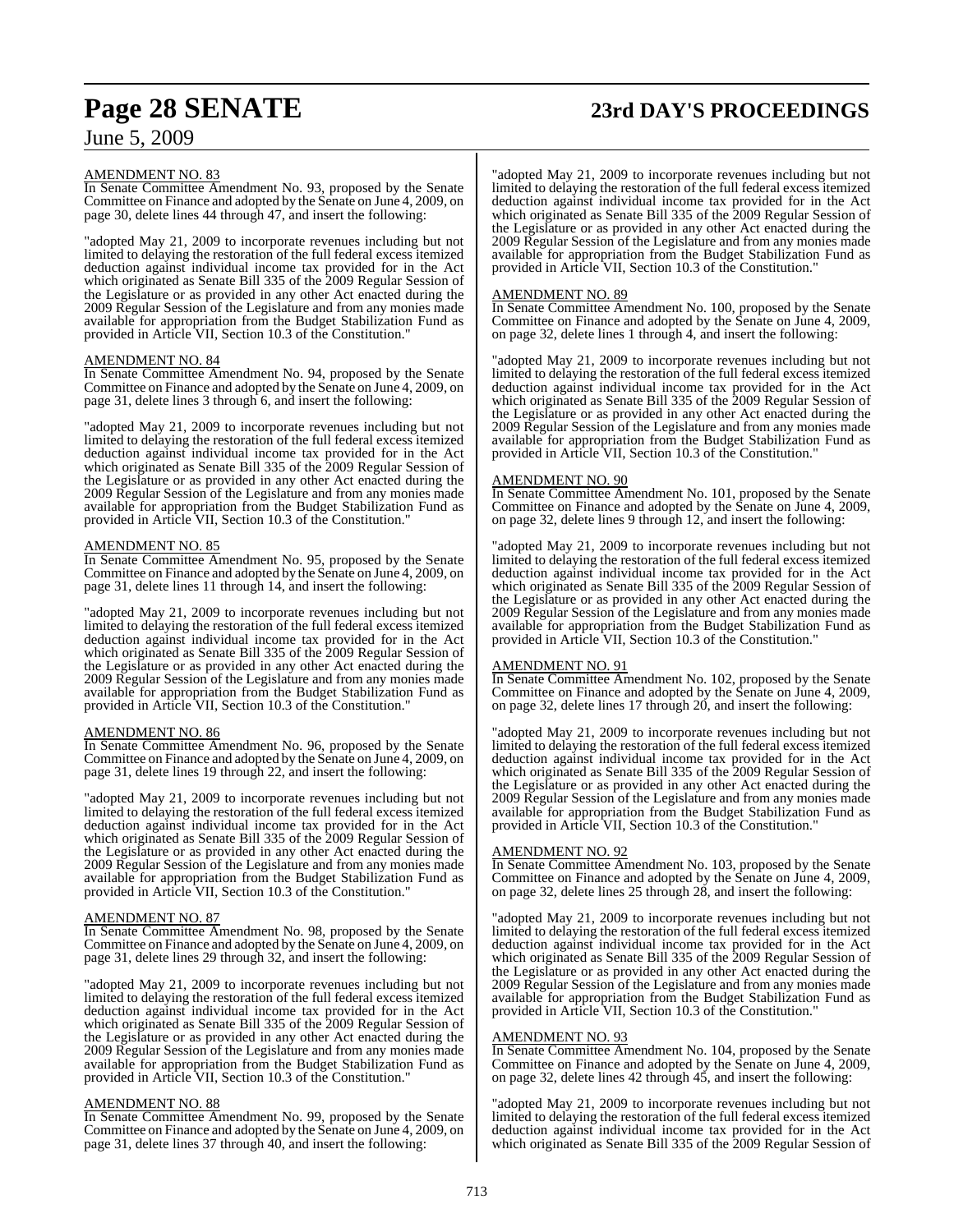# **23rd DAY'S PROCEEDINGS Page 29 SENATE**

# June 5, 2009

the Legislature or as provided in any other Act enacted during the 2009 Regular Session of the Legislature and from any monies made available for appropriation from the Budget Stabilization Fund as provided in Article VII, Section 10.3 of the Constitution."

#### AMENDMENT NO. 94

In Senate Committee Amendment No. 104, proposed by the Senate Committee on Finance and adopted by the Senate on June 4, 2009, on page 33, delete lines 10 through 13, and insert the following:

"adopted May 21, 2009 to incorporate revenues including but not limited to delaying the restoration of the full federal excess itemized deduction against individual income tax provided for in the Act which originated as Senate Bill 335 of the 2009 Regular Session of the Legislature or as provided in any other Act enacted during the 2009 Regular Session of the Legislature and from any monies made available for appropriation from the Budget Stabilization Fund as provided in Article VII, Section 10.3 of the Constitution."

#### AMENDMENT NO. 95

In Senate Committee Amendment No. 121, proposed by the Senate Committee on Finance and adopted by the Senate on June 4, 2009, on page 34, delete lines 14 through 17, and insert the following:

"adopted May 21, 2009 to incorporate revenues including but not limited to delaying the restoration of the full federal excess itemized deduction against individual income tax provided for in the Act which originated as Senate Bill 335 of the 2009 Regular Session of the Legislature or as provided in any other Act enacted during the 2009 Regular Session of the Legislature and from any monies made available for appropriation from the Budget Stabilization Fund as provided in Article VII, Section 10.3 of the Constitution."

#### AMENDMENT NO. 96

In Senate Committee Amendment No. 122, proposed by the Senate Committee on Finance and adopted by the Senate on June 4, 2009, on page 34, delete lines 22 through 25, and insert the following:

"adopted May 21, 2009 to incorporate revenues including but not limited to delaying the restoration of the full federal excess itemized deduction against individual income tax provided for in the Act which originated as Senate Bill 335 of the 2009 Regular Session of the Legislature or as provided in any other Act enacted during the 2009 Regular Session of the Legislature and from any monies made available for appropriation from the Budget Stabilization Fund as provided in Article VII, Section 10.3 of the Constitution."

#### AMENDMENT NO. 97

On page In Senate Committee Amendment No. 150, proposed by the Senate Committee on Finance and adopted by the Senate on June 4, 2009, on page 37, delete lines 25 through 28, and insert the following:

"adopted May 21, 2009 to incorporate revenues including but not limited to delaying the restoration of the full federal excess itemized deduction against individual income tax provided for in the Act which originated as Senate Bill 335 of the 2009 Regular Session of the Legislature or as provided in any other Act enacted during the 2009 Regular Session of the Legislature and from any monies made available for appropriation from the Budget Stabilization Fund as provided in Article VII, Section 10.3 of the Constitution."

#### AMENDMENT NO. 98

In Senate Committee Amendment No. 150, proposed by the Senate Committee on Finance and adopted by the Senate on June 4, 2009, on page 37, delete lines 40 through 43, and insert the following:

"adopted May 21, 2009 to incorporate revenues including but not limited to delaying the restoration of the full federal excess itemized deduction against individual income tax provided for in the Act which originated as Senate Bill 335 of the 2009 Regular Session of the Legislature or as provided in any other Act enacted during the 2009 Regular Session of the Legislature and from any monies made

available for appropriation from the Budget Stabilization Fund as provided in Article VII, Section 10.3 of the Constitution."

## AMENDMENT NO. 99

In Senate Committee Amendment No. 153, proposed by the Senate Committee on Finance and adopted by the Senate on June 4, 2009, on page 38, delete lines 8 through 11, and insert the following:

"adopted May 21, 2009 to incorporate revenues including but not limited to delaying the restoration of the full federal excess itemized deduction against individual income tax provided for in the Act which originated as Senate Bill 335 of the 2009 Regular Session of the Legislature or as provided in any other Act enacted during the 2009 Regular Session of the Legislature and from any monies made available for appropriation from the Budget Stabilization Fund as provided in Article VII, Section 10.3 of the Constitution."

#### AMENDMENT NO. 100

In Senate Committee Amendment No. 158, proposed by the Senate Committee on Finance and adopted by the Senate on June 4, 2009, on page 38, delete lines 24 through 27, and insert the following:

"adopted May 21, 2009 to incorporate revenues including but not limited to delaying the restoration of the full federal excess itemized deduction against individual income tax provided for in the Act which originated as Senate Bill 335 of the 2009 Regular Session of the Legislature or as provided in any other Act enacted during the 2009 Regular Session of the Legislature and from any monies made available for appropriation from the Budget Stabilization Fund as provided in Article VII, Section 10.3 of the Constitution."

#### AMENDMENT NO. 101

In Senate Committee Amendment No. 159, proposed by the Senate Committee on Finance and adopted by the Senate on June 4, 2009, on page 38, delete lines 32 through 35, and insert the following:

"adopted May 21, 2009 to incorporate revenues including but not limited to delaying the restoration of the full federal excess itemized deduction against individual income tax provided for in the Act which originated as Senate Bill 335 of the 2009 Regular Session of the Legislature or as provided in any other Act enacted during the 2009 Regular Session of the Legislature and from any monies made available for appropriation from the Budget Stabilization Fund as provided in Article VII, Section 10.3 of the Constitution."

#### AMENDMENT NO. 102

In Senate Committee Amendment No. 160, proposed by the Senate Committee on Finance and adopted by the Senate on June 4, 2009, on page 39, delete lines 9 through 12, and insert the following:

"adopted May 21, 2009 to incorporate revenues including but not limited to delaying the restoration of the full federal excess itemized deduction against individual income tax provided for in the Act which originated as Senate Bill 335 of the 2009 Regular Session of the Legislature or as provided in any other Act enacted during the 2009 Regular Session of the Legislature and from any monies made available for appropriation from the Budget Stabilization Fund as provided in Article VII, Section 10.3 of the Constitution."

#### AMENDMENT NO. 103

In Senate Committee Amendment No. 193, proposed by the Senate Committee on Finance and adopted by the Senate on June 4, 2009, on page 42, at the end of line 12, delete "\$1,363,000" and insert "\$1,330,000"

#### AMENDMENT NO. 104

In Senate Committee Amendment No. 198, proposed by the Senate Committee on Finance and adopted by the Senate on June 4, 2009, on page 42, at the end of line 34, delete "\$1,022,124,816" and insert "\$1,020,124,816"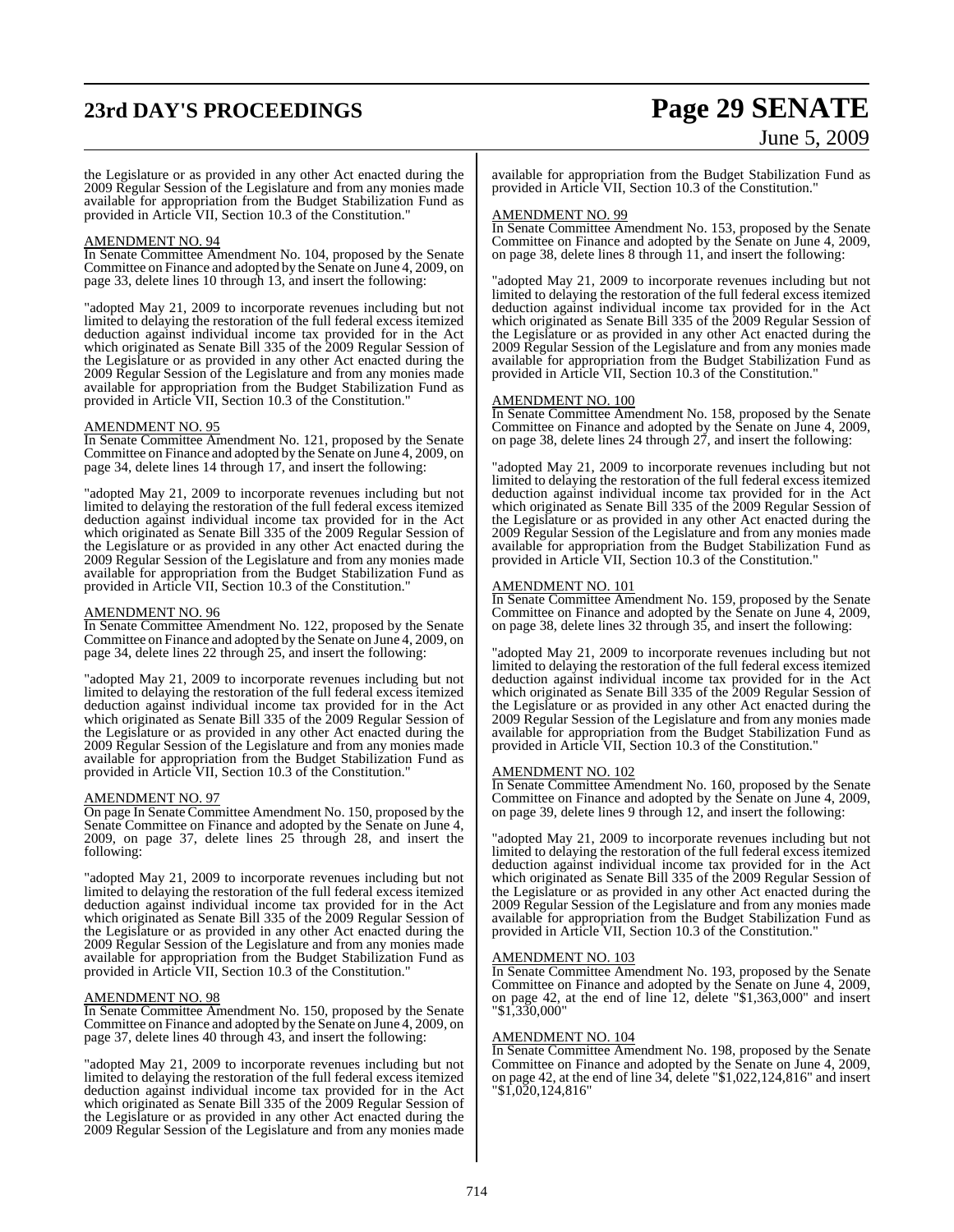## June 5, 2009

# **Page 30 SENATE 23rd DAY'S PROCEEDINGS**

#### AMENDMENT NO. 105

In Senate Committee Amendment No. 200, proposed by the Senate Committee on Finance and adopted by the Senate on June 4, 2009, on page 42, at the end of line 38, delete "\$155,909,731" and insert "\$157,909,731"

#### AMENDMENT NO. 106

In Senate Committee Amendment No. 221, proposed by the Senate Committee on Finance and adopted by the Senate on June 4, 2009, on page 47, delete lines 28 through 31, and insert the following:

"adopted May 21, 2009 to incorporate revenues including but not limited to delaying the restoration of the full federal excess itemized deduction against individual income tax provided for in the Act which originated as Senate Bill 335 of the 2009 Regular Session of the Legislature or as provided in any other Act enacted during the 2009 Regular Session of the Legislature and from any monies made available for appropriation from the Budget Stabilization Fund as provided in Article VII, Section 10.3 of the Constitution."

## AMENDMENT NO. 107

In Senate Committee Amendment No. 221 proposed by the Senate Committee on Finance and adopted by the Senate on June 4, 2009, on page 47, at the end of line 41, delete "\$200,000" and insert "\$250,000"

## AMENDMENT NO. 108

In Senate Committee Amendment No. 222, proposed by the Senate Committee on Finance and adopted by the Senate on June 4, 2009, on page 48, delete lines 28 through 31, and insert the following:

"adopted May 21, 2009 to incorporate revenues including but not limited to delaying the restoration of the full federal excess itemized deduction against individual income tax provided for in the Act which originated as Senate Bill 335 of the 2009 Regular Session of the Legislature or as provided in any other Act enacted during the 2009 Regular Session of the Legislature and from any monies made available for appropriation from the Budget Stabilization Fund as provided in Article VII, Section 10.3 of the Constitution."

#### AMENDMENT NO. 109

In Senate Committee Amendment No. 230, proposed by the Senate Committee on Finance and adopted by the Senate on June 4, 2009, on page 49, delete lines 12 through 15, and insert the following:

"adopted May 21, 2009 to incorporate revenues including but not limited to delaying the restoration of the full federal excess itemized deduction against individual income tax provided for in the Act which originated as Senate Bill 335 of the 2009 Regular Session of the Legislature or as provided in any other Act enacted during the 2009 Regular Session of the Legislature and from any monies made available for appropriation from the Budget Stabilization Fund as provided in Article VII, Section 10.3 of the Constitution."

#### AMENDMENT NO. 110

In Senate Committee Amendment No. 231, proposed by the Senate Committee on Finance and adopted by the Senate on June 4, 2009, on page 49, delete lines 29 through 32, and insert the following:

"adopted May 21, 2009 to incorporate revenues including but not limited to delaying the restoration of the full federal excess itemized deduction against individual income tax provided for in the Act which originated as Senate Bill 335 of the 2009 Regular Session of the Legislature or as provided in any other Act enacted during the 2009 Regular Session of the Legislature and from any monies made available for appropriation from the Budget Stabilization Fund as provided in Article VII, Section 10.3 of the Constitution."

## AMENDMENT NO. 111

In Senate Committee Amendment No. 231, proposed by the Senate Committee on Finance and adopted by the Senate on June 4, 2009, on page 50, delete lines 13 through 15, and insert the following:

"State General Fund (Direct) \$ 2,000,000"

### AMENDMENT NO. 112

In Senate Committee Amendment No. 251, proposed by the Senate Committee on Finance and adopted by the Senate on June 4, 2009, on page 52, delete lines 12 through 15, and insert the following:

"adopted May 21, 2009 to incorporate revenues including but not limited to delaying the restoration of the full federal excess itemized deduction against individual income tax provided for in the Act which originated as Senate Bill 335 of the 2009 Regular Session of the Legislature or as provided in any other Act enacted during the 2009 Regular Session of the Legislature and from any monies made available for appropriation from the Budget Stabilization Fund as provided in Article VII, Section 10.3 of the Constitution."

#### AMENDMENT NO. 113

In Senate Committee Amendment No. 253, proposed by the Senate Committee on Finance and adopted by the Senate on June 4, 2009, on page 53, delete lines 6 through 9, and insert the following:

'adopted May 21, 2009 to incorporate revenues including but not limited to delaying the restoration of the full federal excess itemized deduction against individual income tax provided for in the Act which originated as Senate Bill 335 of the 2009 Regular Session of the Legislature or as provided in any other Act enacted during the 2009 Regular Session of the Legislature and from any monies made available for appropriation from the Budget Stabilization Fund as provided in Article VII, Section 10.3 of the Constitution."

#### AMENDMENT NO. 114

In Senate Committee Amendment No. 258, proposed by the Senate Committee on Finance and adopted by the Senate on June 4, 2009, on page 53, delete lines 22 through 25, and insert the following:

"adopted May 21, 2009 to incorporate revenues including but not limited to delaying the restoration of the full federal excess itemized deduction against individual income tax provided for in the Act which originated as Senate Bill 335 of the 2009 Regular Session of the Legislature or as provided in any other Act enacted during the 2009 Regular Session of the Legislature and from any monies made available for appropriation from the Budget Stabilization Fund as provided in Article VII, Section 10.3 of the Constitution."

#### AMENDMENT NO. 115

In Senate Committee Amendment No. 259, proposed by the Senate Committee on Finance and adopted by the Senate on June 4, 2009, on page 53, delete lines 30 through 33, and insert the following:

"adopted May 21, 2009 to incorporate revenues including but not limited to delaying the restoration of the full federal excess itemized deduction against individual income tax provided for in the Act which originated as Senate Bill 335 of the 2009 Regular Session of the Legislature or as provided in any other Act enacted during the 2009 Regular Session of the Legislature and from any monies made available for appropriation from the Budget Stabilization Fund as provided in Article VII, Section 10.3 of the Constitution."

#### AMENDMENT NO. 116

In Senate Committee Amendment No. 260, proposed by the Senate Committee on Finance and adopted by the Senate on June 4, 2009, on page 54, delete lines 4 through 7, and insert the following:

"adopted May 21, 2009 to incorporate revenues including but not limited to delaying the restoration of the full federal excess itemized deduction against individual income tax provided for in the Act which originated as Senate Bill 335 of the 2009 Regular Session of the Legislature or as provided in any other Act enacted during the 2009 Regular Session of the Legislature and from any monies made available for appropriation from the Budget Stabilization Fund as provided in Article VII, Section 10.3 of the Constitution."

#### AMENDMENT NO. 117

In Senate Committee Amendment No. 277, proposed by the Senate Committee on Finance and adopted by the Senate on June 4, 2009, on page 56, delete lines 11 through  $14$ , and insert the following: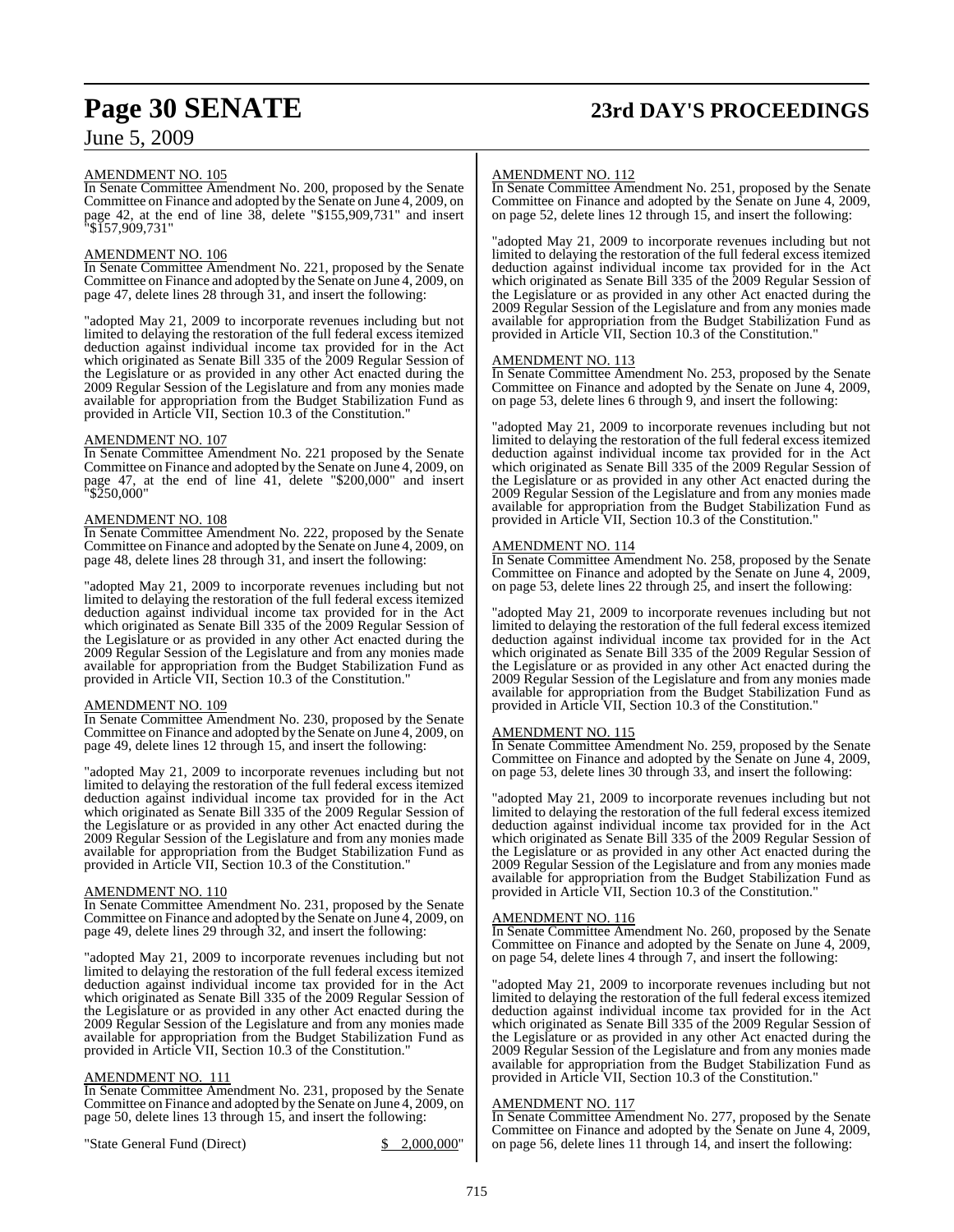# **23rd DAY'S PROCEEDINGS Page 31 SENATE**

# June 5, 2009

"adopted May 21, 2009 to incorporate revenues including but not limited to delaying the restoration of the full federal excess itemized deduction against individual income tax provided for in the Act which originated as Senate Bill 335 of the 2009 Regular Session of the Legislature or as provided in any other Act enacted during the 2009 Regular Session of the Legislature and from any monies made available for appropriation from the Budget Stabilization Fund as provided in Article VII, Section 10.3 of the Constitution."

#### AMENDMENT NO. 118

In Senate Committee Amendment No. 278, proposed by the Senate Committee on Finance and adopted by the Senate on June 4, 2009, on page 57, delete lines 2 through 5, and insert the following:

"adopted May 21, 2009 to incorporate revenues including but not limited to delaying the restoration of the full federal excess itemized deduction against individual income tax provided for in the Act which originated as Senate Bill 335 of the 2009 Regular Session of the Legislature or as provided in any other Act enacted during the 2009 Regular Session of the Legislature and from any monies made available for appropriation from the Budget Stabilization Fund as provided in Article VII, Section 10.3 of the Constitution."

#### AMENDMENT NO. 119

In Senate Committee Amendment No. 278, proposed by the Senate Committee on Finance and adopted by the Senate on June 4, 2009, on page 57, delete lines 17 through 20, and insert the following:

"adopted May 21, 2009 to incorporate revenues including but not limited to delaying the restoration of the full federal excess itemized deduction against individual income tax provided for in the Act which originated as Senate Bill 335 of the 2009 Regular Session of the Legislature or as provided in any other Act enacted during the 2009 Regular Session of the Legislature and from any monies made available for appropriation from the Budget Stabilization Fund as provided in Article VII, Section 10.3 of the Constitution."

#### AMENDMENT NO. 120

In Senate Committee Amendment No. 304, proposed by the Senate Committee on Finance and adopted by the Senate on June 4, 2009, on page 61, delete lines 9 through 12, and insert the following:

"adopted May 21, 2009 to incorporate revenues including but not limited to delaying the restoration of the full federal excess itemized deduction against individual income tax provided for in the Act which originated as Senate Bill 335 of the 2009 Regular Session of the Legislature or as provided in any other Act enacted during the 2009 Regular Session of the Legislature and from any monies made available for appropriation from the Budget Stabilization Fund as provided in Article VII, Section 10.3 of the Constitution."

#### AMENDMENT NO. 121

In Senate Committee Amendment No. 319, proposed by the Senate Committee on Finance and adopted by the Senate on June 4, 2009, on page 62, at the end of line 13, delete "\$18,881,398" and insert "\$18,703,673"

#### AMENDMENT NO. 122

In Senate Committee Amendment No. 329, proposed by the Senate Committee on Finance and adopted by the Senate on June 4, 2009, on page 64, delete lines 1 through 4, and insert the following:

"adopted May 21, 2009 to incorporate revenues including but not limited to delaying the restoration of the full federal excess itemized deduction against individual income tax provided for in the Act which originated as Senate Bill 335 of the 2009 Regular Session of the Legislature or as provided in any other Act enacted during the 2009 Regular Session of the Legislature and from any monies made available for appropriation from the Budget Stabilization Fund as provided in Article VII, Section 10.3 of the Constitution."

#### AMENDMENT NO. 123

In Senate Committee Amendment No. 332, proposed by the Senate Committee on Finance and adopted by the Senate on June 4, 2009, on page 64, delete lines 32 through 35, and insert the following:

"adopted May 21, 2009 to incorporate revenues including but not limited to delaying the restoration of the full federal excess itemized deduction against individual income tax provided for in the Act which originated as Senate Bill 335 of the 2009 Regular Session of the Legislature or as provided in any other Act enacted during the 2009 Regular Session of the Legislature and from any monies made available for appropriation from the Budget Stabilization Fund as provided in Article VII, Section 10.3 of the Constitution."

#### AMENDMENT NO. 124

In Senate Committee Amendment No. 332, proposed by the Senate Committee on Finance and adopted by the Senate on June 4, 2009, on page 64, delete lines 47 through 48, and insert the following:

adopted May 21, 2009 to incorporate revenues including but not limited to delaying the restoration of the full federal excess itemized deduction against individual income tax provided for in the Act which originated as Senate Bill 335 of the 2009 Regular Session of the Legislature or as provided in any other Act enacted during the 2009 Regular Session of the Legislature and from any monies made available for appropriation from the Budget Stabilization Fund as provided in Article VII, Section 10.3 of the Constitution."

#### AMENDMENT NO. 125

In Senate Committee Amendment No. 332, proposed by the Senate Committee on Finance and adopted by the Senate on June 4, 2009, on page 65, delete lines 1 and 2

#### AMENDMENT NO. 126

In Senate Committee Amendment No. 350, proposed by the Senate Committee on Finance and adopted by the Senate on June 4, 2009, on page 67, delete line 3, and insert the following:

"State General Fund by: Statutory Dedications: Higher Education

Emergency Fund \$ 3,633,000"

### AMENDMENT NO. 127

In Senate Committee Amendment No. 351, proposed by the Senate Committee on Finance and adopted by the Senate on June 4, 2009, on page 67, delete lines 14 and 15.

#### <u>AMENDMENT NO. 128</u>

In Senate Committee Amendment No. 352, proposed by the Senate Committee on Finance and adopted by the Senate on June 4, 2009, on page 67, delete lines 16 and 17.

#### AMENDMENT NO. 129

In Senate Committee Amendment No. 357, proposed by the Senate Committee on Finance and adopted by the Senate on June 4, 2009, on page 68, delete line 25, and insert the following:

"State General Fund by:

| <b>Statutory Dedications:</b> |  |
|-------------------------------|--|
| <b>Higher Education</b>       |  |
| <b>Emergency Fund</b>         |  |

 $241,000"$ 

#### AMENDMENT NO. 130

In Senate Committee Amendment No. 357, proposed by the Senate Committee on Finance and adopted by the Senate on June 4, 2009, on page 69, line 44, delete "\$49,226,000" and insert "\$39,226,000"

#### AMENDMENT NO. 131

In Senate Committee Amendment No. 357, proposed by the Senate Committee on Finance and adopted by the Senate on June 4, 2009, on page 70, at the end of line 25, delete "\$15,000,000" and insert "\$5,000,000"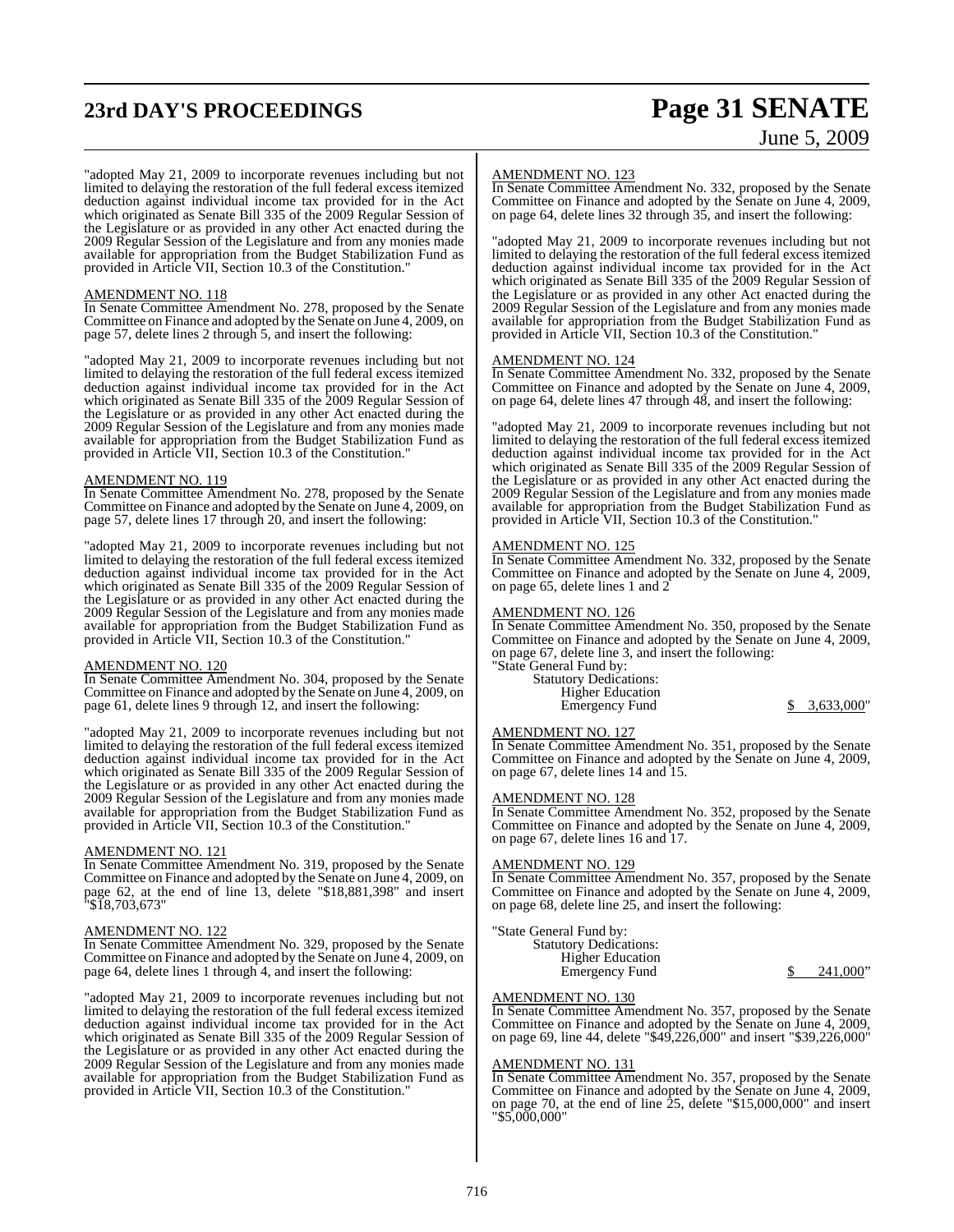## June 5, 2009

#### AMENDMENT NO. 132

In Senate Committee Amendment No. 357, proposed by the Senate Committee on Finance and adopted by the Senate on June 4, 2009, on page 70, delete line 32, and insert the following:

"State General Fund by: Statutory Dedications: Higher Education Emergency Fund \$ 10,000,000"

#### AMENDMENT NO. 133

In Senate Committee Amendment No. 360, proposed by the Senate Committee on Finance and adopted by the Senate on June 4, 2009, on page 71, delete lines 17 through 20, and insert the following:

"adopted May 21, 2009 to incorporate revenues including but not limited to delaying the restoration of the full federal excess itemized deduction against individual income tax provided for in the Act which originated as Senate Bill 335 of the 2009 Regular Session of the Legislature or as provided in any other Act enacted during the 2009 Regular Session of the Legislature and from any monies made available for appropriation from the Budget Stabilization Fund as provided in Article VII, Section 10.3 of the Constitution."

#### AMENDMENT NO. 134

In Senate Committee Amendment No. 362, proposed by the Senate Committee on Finance and adopted by the Senate on June 4, 2009, on page 71, delete lines 29 through 30, and insert the following:

"adopted May 21, 2009 to incorporate revenues including but not limited to delaying the restoration of the full federal excess itemized deduction against individual income tax provided for in the Act which originated as Senate Bill 335 of the 2009 Regular Session of the Legislature or as provided in any other Act enacted during the 2009 Regular Session of the Legislature and from any monies made available for appropriation from the Budget Stabilization Fund as provided in Article VII, Section 10.3 of the Constitution."

#### AMENDMENT NO. 135

In Senate Committee Amendment No. 363, proposed by the Senate Committee on Finance and adopted by the Senate on June 4, 2009, on page 71, delete lines 37 through 40, and insert the following:

"adopted May 21, 2009 to incorporate revenues including but not limited to delaying the restoration of the full federal excess itemized deduction against individual income tax provided for in the Act which originated as Senate Bill 335 of the 2009 Regular Session of the Legislature or as provided in any other Act enacted during the 2009 Regular Session of the Legislature and from any monies made available for appropriation from the Budget Stabilization Fund as provided in Article VII, Section 10.3 of the Constitution."

#### AMENDMENT NO. 136

In Senate Committee Amendment No. 364, proposed by the Senate Committee on Finance and adopted by the Senate on June 4, 2009, on page 72, delete lines 3 through 6, and insert the following:

"adopted May 21, 2009 to incorporate revenues including but not limited to delaying the restoration of the full federal excess itemized deduction against individual income tax provided for in the Act which originated as Senate Bill 335 of the 2009 Regular Session of the Legislature or as provided in any other Act enacted during the 2009 Regular Session of the Legislature and from any monies made available for appropriation from the Budget Stabilization Fund as provided in Article VII, Section 10.3 of the Constitution."

#### AMENDMENT NO. 137

In Senate Committee Amendment No. 366, proposed by the Senate Committee on Finance and adopted by the Senate on June 4, 2009, on page 72, delete lines 29 through 32, and insert the following:

"adopted May 21, 2009 to incorporate revenues including but not limited to delaying the restoration of the full federal excess itemized deduction against individual income tax provided for in the Act

# **Page 32 SENATE 23rd DAY'S PROCEEDINGS**

which originated as Senate Bill 335 of the 2009 Regular Session of the Legislature or as provided in any other Act enacted during the 2009 Regular Session of the Legislature and from any monies made available for appropriation from the Budget Stabilization Fund as provided in Article VII, Section 10.3 of the Constitution."

#### AMENDMENT NO. 138

In Senate Committee Amendment No. 366, proposed by the Senate Committee on Finance and adopted by the Senate on June 4, 2009, on page 72, delete lines 46 through 49, and insert the following:

"adopted May 21, 2009 to incorporate revenues including but not limited to delaying the restoration of the full federal excess itemized deduction against individual income tax provided for in the Act which originated as Senate Bill 335 of the 2009 Regular Session of the Legislature or as provided in any other Act enacted during the 2009 Regular Session of the Legislature and from any monies made available for appropriation from the Budget Stabilization Fund as provided in Article VII, Section 10.3 of the Constitution."

#### AMENDMENT NO. 139

In Senate Committee Amendment No. 366, proposed by the Senate Committee on Finance and adopted by the Senate on June 4, 2009, on page 73, delete lines 12 through 15, and insert the following:

"adopted May 21, 2009 to incorporate revenues including but not limited to delaying the restoration of the full federal excess itemized deduction against individual income tax provided for in the Act which originated as Senate Bill 335 of the 2009 Regular Session of the Legislature or as provided in any other Act enacted during the 2009 Regular Session of the Legislature and from any monies made available for appropriation from the Budget Stabilization Fund as provided in Article VII, Section 10.3 of the Constitution."

#### AMENDMENT NO. 140

In Senate Committee Amendment No. 373, proposed by the Senate Committee on Finance and adopted by the Senate on June 4, 2009, on page 74, delete lines 18 through 21, and insert the following:

"adopted May 21, 2009 to incorporate revenues including but not limited to delaying the restoration of the full federal excess itemized deduction against individual income tax provided for in the Act which originated as Senate Bill 335 of the 2009 Regular Session of the Legislature or as provided in any other Act enacted during the 2009 Regular Session of the Legislature and from any monies made available for appropriation from the Budget Stabilization Fund as provided in Article VII, Section 10.3 of the Constitution."

#### AMENDMENT NO. 141

In Senate Committee Amendment No. 385, proposed by the Senate Committee on Finance and adopted by the Senate on June 4, 2009, on page 76, delete line 25, and insert the following:

| "State General Fund by:       |  |
|-------------------------------|--|
| <b>Statutory Dedications:</b> |  |
| <b>Higher Education</b>       |  |
| <b>Emergency Fund</b>         |  |

 $$50,607,000"$ 

#### AMENDMENT NO. 142

In Senate Committee Amendment No. 389, proposed by the Senate Committee on Finance and adopted by the Senate on June 4, 2009, on page 77, delete lines 25 through 28, and insert the following:

"adopted May 21, 2009 to incorporate revenues including but not limited to delaying the restoration of the full federal excess itemized deduction against individual income tax provided for in the Act which originated as Senate Bill 335 of the 2009 Regular Session of the Legislature or as provided in any other Act enacted during the 2009 Regular Session of the Legislature and from any monies made available for appropriation from the Budget Stabilization Fund as provided in Article VII, Section 10.3 of the Constitution."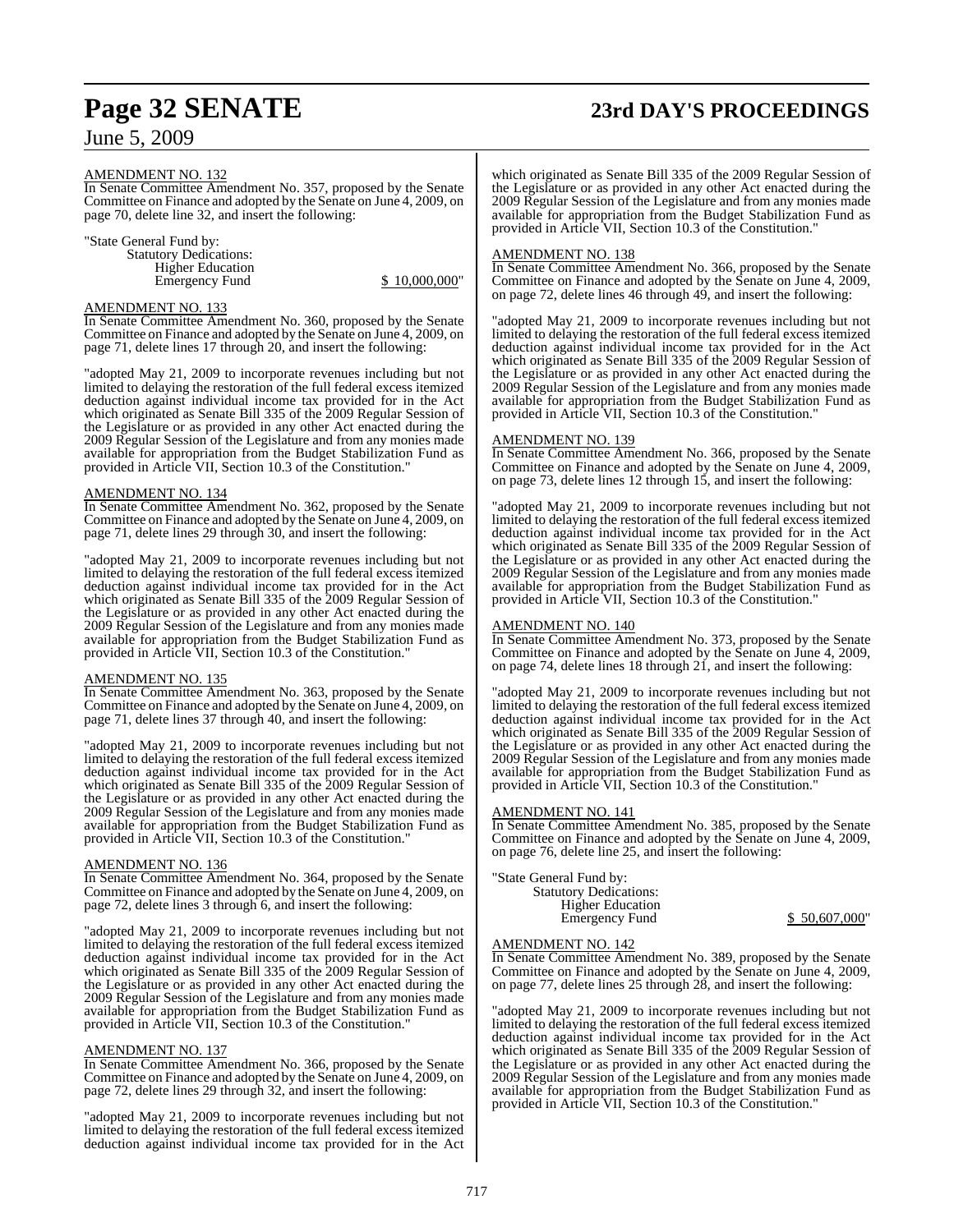# **23rd DAY'S PROCEEDINGS Page 33 SENATE**

# June 5, 2009

#### AMENDMENT NO. 143

In Senate Committee Amendment No. 393, proposed by the Senate Committee on Finance and adopted by the Senate on June 4, 2009, on page 78, delete lines 14 through 17, and insert the following:

"adopted May 21, 2009 to incorporate revenues including but not limited to delaying the restoration of the full federal excess itemized deduction against individual income tax provided for in the Act which originated as Senate Bill 335 of the 2009 Regular Session of the Legislature or as provided in any other Act enacted during the 2009 Regular Session of the Legislature and from any monies made available for appropriation from the Budget Stabilization Fund as provided in Article VII, Section 10.3 of the Constitution."

#### AMENDMENT NO. 144

In Senate Committee Amendment No. 395, proposed by the Senate Committee on Finance and adopted by the Senate on June 4, 2009, on page 78, delete line 34, and insert the following:

"State General Fund by:

Statutory Dedications: Higher Education Emergency Fund  $\frac{\$}{0.444,000}$ "

#### AMENDMENT NO. 145

In Senate Committee Amendment No. 395, proposed by the Senate Committee on Finance and adopted by the Senate on June 4, 2009, on page 79, between lines 1 and 2, insert the following:

"Provided, however, that of the monies appropriated herein \$250,000 shall be allocated for a study to be conducted by the Louisiana State University Agricultural Center, the Southern University Agricultural Research and Extension Center, the Louisiana State University Law Center, and the Southern University Law Center to address the decline in the number of small and minority farmers in Louisiana.'

#### AMENDMENT NO. 146

In Senate Committee Amendment No. 400, proposed by the Senate Committee on Finance and adopted by the Senate on June 4, 2009, on page 79, delete lines 33 through 36, and insert the following:

"adopted May 21, 2009 to incorporate revenues including but not limited to delaying the restoration of the full federal excess itemized deduction against individual income tax provided for in the Act which originated as Senate Bill 335 of the 2009 Regular Session of the Legislature or as provided in any other Act enacted during the 2009 Regular Session of the Legislature and from any monies made available for appropriation from the Budget Stabilization Fund as provided in Article VII, Section 10.3 of the Constitution."

#### AMENDMENT NO. 147

In Senate Committee Amendment No. 401, proposed by the Senate Committee on Finance and adopted by the Senate on June 4, 2009, on page 79, delete line 41, and insert the following:

"adopted May 21, 2009 to incorporate revenues including but not limited to delaying the restoration of the full federal excess itemized deduction against individual income tax provided for in the Act which originated as Senate Bill 335 of the 2009 Regular Session of the Legislature or as provided in any other Act enacted during the 2009 Regular Session of the Legislature and from any monies made available for appropriation from the Budget Stabilization Fund as provided in Article VII, Section 10.3 of the Constitution."

#### AMENDMENT NO. 148

In Senate Committee Amendment No. 401, proposed by the Senate Committee on Finance and adopted by the Senate on June 4, 2009, on page 80, delete lines 1 through 3

#### AMENDMENT NO. 149

In Senate Committee Amendment No. 402, proposed by the Senate Committee on Finance and adopted by the Senate on June 4, 2009, on page 80, delete lines 17 through 20, and insert the following:

"adopted May 21, 2009 to incorporate revenues including but not limited to delaying the restoration of the full federal excess itemized deduction against individual income tax provided for in the Act which originated as Senate Bill 335 of the 2009 Regular Session of the Legislature or as provided in any other Act enacted during the 2009 Regular Session of the Legislature and from any monies made available for appropriation from the Budget Stabilization Fund as provided in Article VII, Section 10.3 of the Constitution."

#### AMENDMENT NO. 150

In Senate Committee Amendment No. 406, proposed by the Senate Committee on Finance and adopted by the Senate on June 4, 2009, on page 80, delete lines 37 through 40, and insert the following:

"adopted May 21, 2009 to incorporate revenues including but not limited to delaying the restoration of the full federal excess itemized deduction against individual income tax provided for in the Act which originated as Senate Bill 335 of the 2009 Regular Session of the Legislature or as provided in any other Act enacted during the 2009 Regular Session of the Legislature and from any monies made available for appropriation from the Budget Stabilization Fund as provided in Article VII, Section 10.3 of the Constitution."

#### AMENDMENT NO. 151

In Senate Committee Amendment No. 408, proposed by the Senate Committee on Finance and adopted by the Senate on June 4, 2009, on page 81, delete lines 16 through 19, and insert the following:

"adopted May 21, 2009 to incorporate revenues including but not limited to delaying the restoration of the full federal excess itemized deduction against individual income tax provided for in the Act which originated as Senate Bill 335 of the 2009 Regular Session of the Legislature or as provided in any other Act enacted during the 2009 Regular Session of the Legislature and from any monies made available for appropriation from the Budget Stabilization Fund as provided in Article VII, Section 10.3 of the Constitution."

## AMENDMENT NO. 152

In Senate Committee Amendment No. 412, proposed by the Senate Committee on Finance and adopted by the Senate on June 4, 2009, on page 82, delete line 4, and insert the following:

"State General Fund by:

| <b>Statutory Dedications:</b> |                |
|-------------------------------|----------------|
| <b>Higher Education</b>       |                |
| <b>Emergency Fund</b>         | \$ 32,578,000" |

## AMENDMENT NO. 153

In Senate Committee Amendment No. 424, proposed by the Senate Committee on Finance and adopted by the Senate on June 4, 2009, on page 83, delete lines 27 through 30, and insert the following:

"adopted May 21, 2009 to incorporate revenues including but not limited to delaying the restoration of the full federal excess itemized deduction against individual income tax provided for in the Act which originated as Senate Bill 335 of the 2009 Regular Session of the Legislature or as provided in any other Act enacted during the 2009 Regular Session of the Legislature and from any monies made available for appropriation from the Budget Stabilization Fund as provided in Article VII, Section 10.3 of the Constitution."

#### AMENDMENT NO. 154

In Senate Committee Amendment No. 424, proposed by the Senate Committee on Finance and adopted by the Senate on June 4, 2009, on page 84, delete lines 1 through 4, and insert the following:

"adopted May 21, 2009 to incorporate revenues including but not limited to delaying the restoration of the full federal excess itemized deduction against individual income tax provided for in the Act which originated as Senate Bill 335 of the 2009 Regular Session of the Legislature or as provided in any other Act enacted during the 2009 Regular Session of the Legislature and from any monies made available for appropriation from the Budget Stabilization Fund as provided in Article VII, Section 10.3 of the Constitution."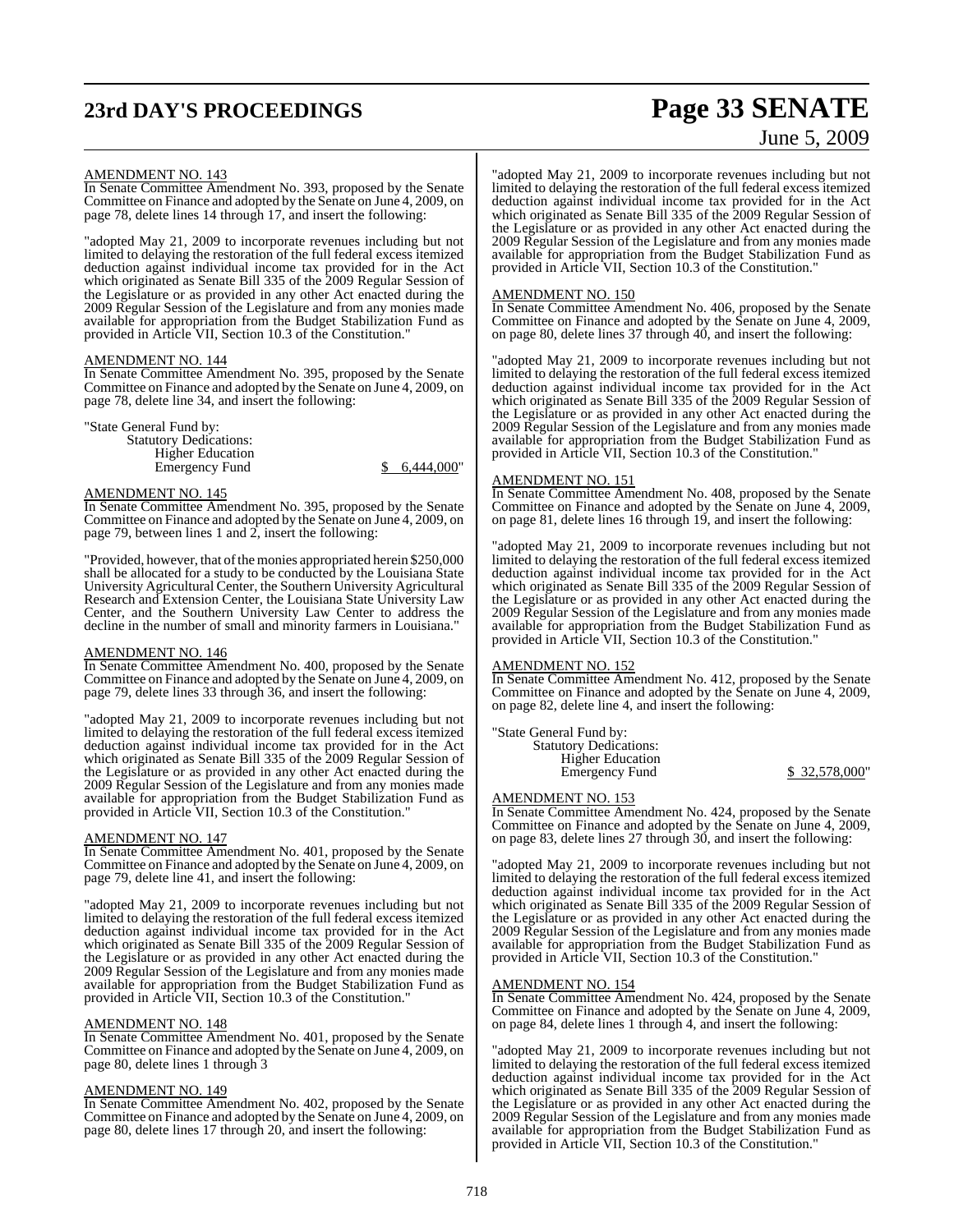# **Page 34 SENATE 23rd DAY'S PROCEEDINGS**

## June 5, 2009

#### AMENDMENT NO. 155

In Senate Committee Amendment No. 431, proposed by the Senate Committee on Finance and adopted by the Senate on June 4, 2009, on page 85, delete lines 16 through 19, and insert the following:

"adopted May 21, 2009 to incorporate revenues including but not limited to delaying the restoration of the full federal excess itemized deduction against individual income tax provided for in the Act which originated as Senate Bill 335 of the 2009 Regular Session of the Legislature or as provided in any other Act enacted during the 2009 Regular Session of the Legislature and from any monies made available for appropriation from the Budget Stabilization Fund as provided in Article VII, Section 10.3 of the Constitution."

#### AMENDMENT NO. 156

In Senate Committee Amendment No. 456, proposed by the Senate Committee on Finance and adopted by the Senate on June 4, 2009, on page 88, delete lines 6 through 9, and insert the following:

"adopted May 21, 2009 to incorporate revenues including but not limited to delaying the restoration of the full federal excess itemized deduction against individual income tax provided for in the Act which originated as Senate Bill 335 of the 2009 Regular Session of the Legislature or as provided in any other Act enacted during the 2009 Regular Session of the Legislature and from any monies made available for appropriation from the Budget Stabilization Fund as provided in Article VII, Section 10.3 of the Constitution."

#### AMENDMENT NO. 157

In Senate Committee Amendment No. 458, proposed by the Senate Committee on Finance and adopted by the Senate on June 4, 2009, on page 88, delete lines 16 through 19, and insert the following:

"adopted May 21, 2009 to incorporate revenues including but not limited to delaying the restoration of the full federal excess itemized deduction against individual income tax provided for in the Act which originated as Senate Bill 335 of the 2009 Regular Session of the Legislature or as provided in any other Act enacted during the 2009 Regular Session of the Legislature and from any monies made available for appropriation from the Budget Stabilization Fund as provided in Article VII, Section 10.3 of the Constitution."

## AMENDMENT NO. 158

In Senate Committee Amendment No. 470 proposed by the Senate Committee on Finance and adopted by the Senate on June 4, 2009, on page 89, line 32, after "Delhi" and before "for the Cave" insert "of which amount \$5,000 shall be allocated to the Delhi Municipal Golf Course and the remainder shall be allocated"

#### AMENDMENT NO. 159

In Senate Committee Amendment No. 471, proposed by the Senate Committee on Finance and adopted by the Senate on June 4, 2009, on page 90, delete lines 24 through 27, and insert the following:

"adopted May 21, 2009 to incorporate revenues including but not limited to delaying the restoration of the full federal excess itemized deduction against individual income tax provided for in the Act which originated as Senate Bill 335 of the 2009 Regular Session of the Legislature or as provided in any other Act enacted during the 2009 Regular Session of the Legislature and from any monies made available for appropriation from the Budget Stabilization Fund as provided in Article VII, Section 10.3 of the Constitution."

## AMENDMENT NO. 160

In Senate Committee Amendment No. 472, proposed by the Senate Committee on Finance and adopted by the Senate on June 4, 2009, on page 90, delete lines 35 through 38, and insert the following:

"adopted May 21, 2009 to incorporate revenues including but not limited to delaying the restoration of the full federal excess itemized deduction against individual income tax provided for in the Act which originated as Senate Bill 335 of the 2009 Regular Session of the Legislature or as provided in any other Act enacted during the 2009 Regular Session of the Legislature and from any monies made

available for appropriation from the Budget Stabilization Fund as provided in Article VII, Section 10.3 of the Constitution."

## AMENDMENT NO. 161

In Senate Committee Amendment No. 427, proposed by the Senate Committee on Finance and adopted by the Senate on June 4, 2009, on page 84, delete line 31, and insert the following:

"State General Fund by:

Statutory Dedications: Higher Education Emergency Fund \$ 14,497,000"

#### AMENDMENT NO. 162

In Senate Committee Amendment No. 428, proposed by the Senate Committee on Finance and adopted by the Senate on June 4, 2009, on page 84, delete line 35 and insert "Payable out of Interagency Transfers from the Department of Education to"

#### AMENDMENT NO. 163

In Senate Committee Amendment No. 436, proposed by the Senate Committee on Finance and adopted by the Senate on June 4, 2009, on page 85, delete lines 30 through 35.

#### AMENDMENT NO. 164

In Senate Committee Amendment No. 467, proposed by the Senate Committee on Finance and adopted by the Senate on June 4, 2009, on page 89, line 10, delete "\$36,760,341" and insert "\$37,435,341"

#### AMENDMENT NO. 165

In Senate Committee Amendment No. 469, proposed by the Senate Committee on Finance and adopted by the Senate on June 4, 2009, on page 89, line 14, delete "\$36,760,341" and insert "\$37,435,342"

#### AMENDMENT NO. 166

In Senate Committee Amendment No. 470 proposed by the Senate Committee on Finance and adopted by the Senate on June 4, 2009, on page 89, line 34, change "Theater," to "Theater and the Delhi Municipal GolfCourse, \$5,000" and after "Delhi" and before "for the Cave" insert "of which amount \$5,000 shall be allocated to the Delhi Municipal Golf Course and the remainder shall be allocated"

## AMENDMENT NO. 167

In Senate Committee Amendment No. 475, proposed by the Senate Committee on Finance and adopted by the Senate on June 4, 2009, on page 91, delete lines 9 through 12 and insert the following:

"adopted May 21, 2009 to incorporate revenues including but not limited to delaying the restoration of the full federal excess itemized deduction against individual income tax provided for in the Act which originated as Senate Bill 335 of the 2009 Regular Session of the Legislature or as provided in any other Act enacted during the 2009 Regular Session of the Legislature and from any monies made available for appropriation from the Budget Stabilization Fund as provided in Article VII, Section 10.3 of the Constitution."

#### **MENDMENT NO. 168**

In Senate Committee Amendment No. 476, proposed by the Senate Committee on Finance and adopted by the Senate on June 4, 2009, on page 91, delete lines 17 through 20 and insert the following:

"adopted May 21, 2009 to incorporate revenues including but not limited to delaying the restoration of the full federal excess itemized deduction against individual income tax provided for in the Act which originated as Senate Bill 335 of the 2009 Regular Session of the Legislature or as provided in any other Act enacted during the 2009 Regular Session of the Legislature and from any monies made available for appropriation from the Budget Stabilization Fund as provided in Article VII, Section 10.3 of the Constitution."

#### AMENDMENT NO. 169

In Senate Committee Amendment No. 477, proposed by the Senate Committee on Finance and adopted by the Senate on June 4, 2009, on page 91, delete lines 25 through 28 and insert the following;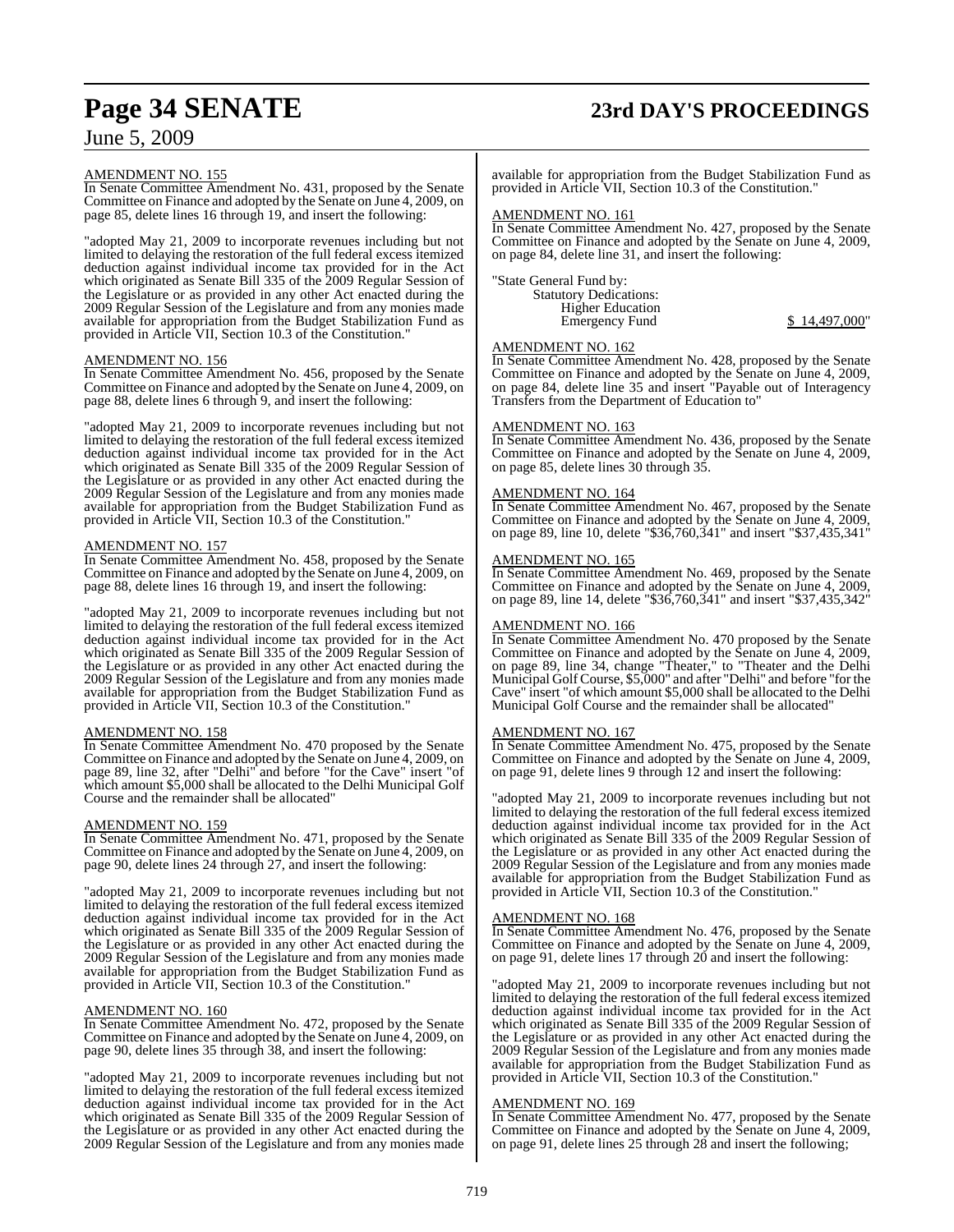# **23rd DAY'S PROCEEDINGS Page 35 SENATE**

# June 5, 2009

"adopted May 21, 2009 to incorporate revenues including but not limited to delaying the restoration of the full federal excess itemized deduction against individual income tax provided for in the Act which originated as Senate Bill 335 of the 2009 Regular Session of the Legislature or as provided in any other Act enacted during the 2009 Regular Session of the Legislature and from any monies made available for appropriation from the Budget Stabilization Fund as provided in Article VII, Section 10.3 of the Constitution."

#### AMENDMENT NO. 170

In Senate Committee Amendment No. 478, proposed by the Senate Committee on Finance and adopted by the Senate on June 4, 2009, on page 91, delete lines 33 through 36 and insert the following:

"adopted May 21, 2009 to incorporate revenues including but not limited to delaying the restoration of the full federal excess itemized deduction against individual income tax provided for in the Act which originated as Senate Bill 335 of the 2009 Regular Session of the Legislature or as provided in any other Act enacted during the 2009 Regular Session of the Legislature and from any monies made available for appropriation from the Budget Stabilization Fund as provided in Article VII, Section 10.3 of the Constitution."

#### AMENDMENT NO. 171

In Senate Committee Amendment No. 479, proposed by the Senate Committee on Finance and adopted by the Senate on June 4, 2009, on page 91, delete lines 41 through 44 and insert the following:

"adopted May 21, 2009 to incorporate revenues including but not limited to delaying the restoration of the full federal excess itemized deduction against individual income tax provided for in the Act which originated as Senate Bill 335 of the 2009 Regular Session of the Legislature or as provided in any other Act enacted during the 2009 Regular Session of the Legislature and from any monies made available for appropriation from the Budget Stabilization Fund as provided in Article VII, Section 10.3 of the Constitution."

#### AMENDMENT NO. 172

In Senate Committee Amendment No. 480, proposed by the Senate Committee on Finance and adopted by the Senate on June 4, 2009, on page 92, delete lines 5 through 8 and insert the following:

"adopted May 21, 2009 to incorporate revenues including but not limited to delaying the restoration of the full federal excess itemized deduction against individual income tax provided for in the Act which originated as Senate Bill 335 of the 2009 Regular Session of the Legislature or as provided in any other Act enacted during the 2009 Regular Session of the Legislature and from any monies made available for appropriation from the Budget Stabilization Fund as provided in Article VII, Section 10.3 of the Constitution."

#### AMENDMENT NO. 173

In Senate Committee Amendment No. 481, proposed by the Senate Committee on Finance and adopted by the Senate on June 4, 2009, on page 92, delete lines 13 through 16 and insert following:

"adopted May 21, 2009 to incorporate revenues including but not limited to delaying the restoration of the full federal excess itemized deduction against individual income tax provided for in the Act which originated as Senate Bill 335 of the 2009 Regular Session of the Legislature or as provided in any other Act enacted during the 2009 Regular Session of the Legislature and from any monies made available for appropriation from the Budget Stabilization Fund as provided in Article VII, Section 10.3 of the Constitution."

#### AMENDMENT NO. 174

In Senate Committee Amendment No. 482, proposed by the Senate Committee on Finance and adopted by the Senate on June 4, 2009, on page 92, delete lines 21 through 24 and insert following:

"adopted May 21, 2009 to incorporate revenues including but not limited to delaying the restoration of the full federal excess itemized deduction against individual income tax provided for in the Act which originated as Senate Bill 335 of the 2009 Regular Session of

the Legislature or as provided in any other Act enacted during the 2009 Regular Session of the Legislature and from any monies made available for appropriation from the Budget Stabilization Fund as provided in Article VII, Section 10.3 of the Constitution."

#### AMENDMENT NO. 175

In Senate Committee Amendment No. 483, proposed by the Senate Committee on Finance and adopted by the Senate on June 4, 2009, on page 92, delete lines 29 through 32 and insert the following:

"adopted May 21, 2009 to incorporate revenues including but not limited to delaying the restoration of the full federal excess itemized deduction against individual income tax provided for in the Act which originated as Senate Bill 335 of the 2009 Regular Session of the Legislature or as provided in any other Act enacted during the 2009 Regular Session of the Legislature and from any monies made available for appropriation from the Budget Stabilization Fund as provided in Article VII, Section 10.3 of the Constitution."

#### AMENDMENT NO. 176

In Senate Committee Amendment No. 484, proposed by the Senate Committee on Finance and adopted by the Senate on June 4, 2009, on page 92, delete lines 37 through 40 and insert the following:

"adopted May 21, 2009 to incorporate revenues including but not limited to delaying the restoration of the full federal excess itemized deduction against individual income tax provided for in the Act which originated as Senate Bill 335 of the 2009 Regular Session of the Legislature or as provided in any other Act enacted during the 2009 Regular Session of the Legislature and from any monies made available for appropriation from the Budget Stabilization Fund as provided in Article VII, Section 10.3 of the Constitution."

#### AMENDMENT NO. 177

In Senate Committee Amendment No. 485, proposed by the Senate Committee on Finance and adopted by the Senate on June 4, 2009, on page 93, delete lines 1 through 4 and insert the following:

"adopted May 21, 2009 to incorporate revenues including but not limited to delaying the restoration of the full federal excess itemized deduction against individual income tax provided for in the Act which originated as Senate Bill 335 of the 2009 Regular Session of the Legislature or as provided in any other Act enacted during the 2009 Regular Session of the Legislature and from any monies made available for appropriation from the Budget Stabilization Fund as provided in Article VII, Section 10.3 of the Constitution."

#### AMENDMENT NO. 178

In Senate Committee Amendment No. 486, proposed by the Senate Committee on Finance and adopted by the Senate on June 4, 2009, on page 93, delete lines 9 through 12 and insert the following:

"adopted May 21, 2009 to incorporate revenues including but not limited to delaying the restoration of the full federal excess itemized deduction against individual income tax provided for in the Act which originated as Senate Bill 335 of the 2009 Regular Session of the Legislature or as provided in any other Act enacted during the 2009 Regular Session of the Legislature and from any monies made available for appropriation from the Budget Stabilization Fund as provided in Article VII, Section 10.3 of the Constitution."

#### AMENDMENT NO. 179

In Senate Committee Amendment No. 487, proposed by the Senate Committee on Finance and adopted by the Senate on June 4, 2009, on page 93, delete lines 17 through 20 and insert the following:

adopted May 21, 2009 to incorporate revenues including but not limited to delaying the restoration of the full federal excess itemized deduction against individual income tax provided for in the Act which originated as Senate Bill 335 of the 2009 Regular Session of the Legislature or as provided in any other Act enacted during the 2009 Regular Session of the Legislature and from any monies made available for appropriation from the Budget Stabilization Fund as provided in Article VII, Section 10.3 of the Constitution."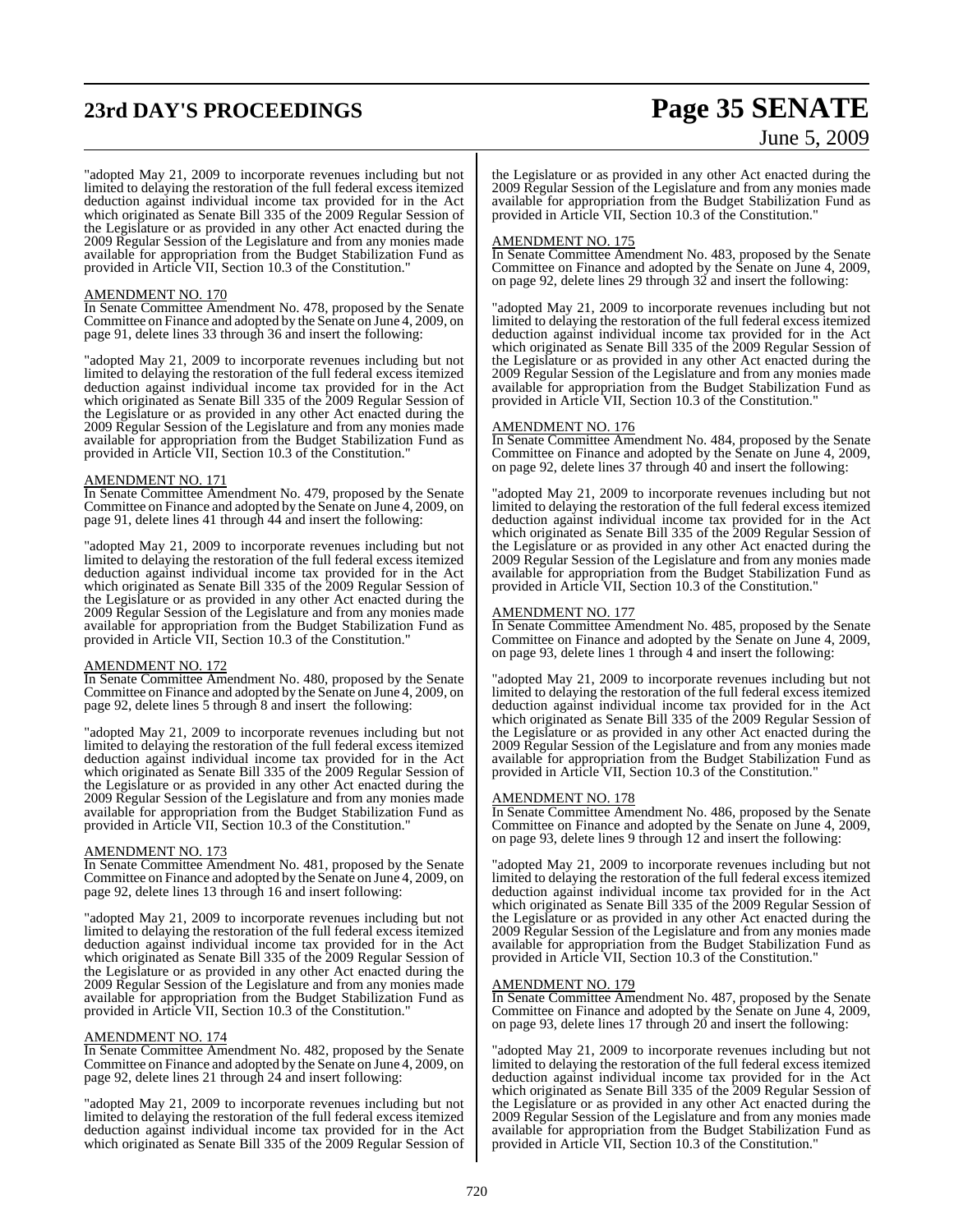# **Page 36 SENATE 23rd DAY'S PROCEEDINGS**

## June 5, 2009

### AMENDMENT NO. 180

In Senate Committee Amendment No. 488, proposed by the Senate Committee on Finance and adopted by the Senate on June 4, 2009, on page 93, delete lines 25 through 28 and insert the following:

"adopted May 21, 2009 to incorporate revenues including but not limited to delaying the restoration of the full federal excess itemized deduction against individual income tax provided for in the Act which originated as Senate Bill 335 of the 2009 Regular Session of the Legislature or as provided in any other Act enacted during the 2009 Regular Session of the Legislature and from any monies made available for appropriation from the Budget Stabilization Fund as provided in Article VII, Section 10.3 of the Constitution."

### AMENDMENT NO. 181

In Senate Committee Amendment No. 489, proposed by the Senate Committee on Finance and adopted by the Senate on June 4, 2009, on page 93, delete lines 33 through 36 and insert the following:

"adopted May 21, 2009 to incorporate revenues including but not limited to delaying the restoration of the full federal excess itemized deduction against individual income tax provided for in the Act which originated as Senate Bill 335 of the 2009 Regular Session of the Legislature or as provided in any other Act enacted during the 2009 Regular Session of the Legislature and from any monies made available for appropriation from the Budget Stabilization Fund as provided in Article VII, Section 10.3 of the Constitution."

### AMENDMENT NO. 182

In Senate Committee Amendment No. 490, proposed by the Senate Committee on Finance and adopted by the Senate on June 4, 2009, on page 93, delete lines 41 through 44 and insert the following:

"adopted May 21, 2009 to incorporate revenues including but not limited to delaying the restoration of the full federal excess itemized deduction against individual income tax provided for in the Act which originated as Senate Bill 335 of the 2009 Regular Session of the Legislature or as provided in any other Act enacted during the 2009 Regular Session of the Legislature and from any monies made available for appropriation from the Budget Stabilization Fund as provided in Article VII, Section 10.3 of the Constitution."

## AMENDMENT NO. 183

In Senate Committee Amendment No. 491, proposed by the Senate Committee on Finance and adopted by the Senate on June 4, 2009, on page 94, delete lines 4 through 7 and insert the following:

"adopted May 21, 2009 to incorporate revenues including but not limited to delaying the restoration of the full federal excess itemized deduction against individual income tax provided for in the Act which originated as Senate Bill 335 of the 2009 Regular Session of the Legislature or as provided in any other Act enacted during the 2009 Regular Session of the Legislature and from any monies made available for appropriation from the Budget Stabilization Fund as provided in Article VII, Section 10.3 of the Constitution."

### AMENDMENT NO. 184

In Senate Committee Amendment No. 492, proposed by the Senate Committee on Finance and adopted by the Senate on June 4, 2009, on page 94, delete lines 12 through 15 and insert the following:

"adopted May 21, 2009 to incorporate revenues including but not limited to delaying the restoration of the full federal excess itemized deduction against individual income tax provided for in the Act which originated as Senate Bill 335 of the 2009 Regular Session of the Legislature or as provided in any other Act enacted during the 2009 Regular Session of the Legislature and from any monies made available for appropriation from the Budget Stabilization Fund as provided in Article VII, Section 10.3 of the Constitution."

### AMENDMENT NO. 185

In Senate Committee Amendment No. 493, proposed by the Senate Committee on Finance and adopted by the Senate on June 4, 2009, on page 94, delete lines 20 through 23 and insert the following:

"adopted May 21, 2009 to incorporate revenues including but not limited to delaying the restoration of the full federal excess itemized deduction against individual income tax provided for in the Act which originated as Senate Bill 335 of the 2009 Regular Session of the Legislature or as provided in any other Act enacted during the 2009 Regular Session of the Legislature and from any monies made available for appropriation from the Budget Stabilization Fund as provided in Article VII, Section 10.3 of the Constitution."

### AMENDMENT NO. 186

In Senate Committee Amendment No. 494, proposed by the Senate Committee on Finance and adopted by the Senate on June 4, 2009, on page 94, delete lines 28 through 31 and insert the following:

"adopted May 21, 2009 to incorporate revenues including but not limited to delaying the restoration of the full federal excess itemized deduction against individual income tax provided for in the Act which originated as Senate Bill 335 of the 2009 Regular Session of the Legislature or as provided in any other Act enacted during the 2009 Regular Session of the Legislature and from any monies made available for appropriation from the Budget Stabilization Fund as provided in Article VII, Section 10.3 of the Constitution."

### AMENDMENT NO. 187

In Senate Committee Amendment No. 495, proposed by the Senate Committee on Finance and adopted by the Senate on June 4, 2009, on page 94, delete lines 36 through 39 and insert the following:

"adopted May 21, 2009 to incorporate revenues including but not limited to delaying the restoration of the full federal excess itemized deduction against individual income tax provided for in the Act which originated as Senate Bill 335 of the 2009 Regular Session of the Legislature or as provided in any other Act enacted during the 2009 Regular Session of the Legislature and from any monies made available for appropriation from the Budget Stabilization Fund as provided in Article VII, Section 10.3 of the Constitution."

### AMENDMENT NO. 188

In Senate Committee Amendment No. 496, proposed by the Senate Committee on Finance and adopted by the Senate on June 4, 2009, on page 94, delete lines 44 and 45 and on page 95 delete lines 1 and 2 and insert the following:

"adopted May 21, 2009 to incorporate revenues including but not limited to delaying the restoration of the full federal excess itemized deduction against individual income tax provided for in the Act which originated as Senate Bill 335 of the 2009 Regular Session of the Legislature or as provided in any other Act enacted during the 2009 Regular Session of the Legislature and from any monies made available for appropriation from the Budget Stabilization Fund as provided in Article VII, Section 10.3 of the Constitution."

### AMENDMENT NO. 189

In Senate Committee Amendment No. 497, proposed by the Senate Committee on Finance and adopted by the Senate on June 4, 2009, on page 95, delete lines 7 through 10 and insert the following:

"adopted May 21, 2009 to incorporate revenues including but not limited to delaying the restoration of the full federal excess itemized deduction against individual income tax provided for in the Act which originated as Senate Bill 335 of the 2009 Regular Session of the Legislature or as provided in any other Act enacted during the 2009 Regular Session of the Legislature and from any monies made available for appropriation from the Budget Stabilization Fund as provided in Article VII, Section 10.3 of the Constitution."

### AMENDMENT NO. 190

In Senate Committee Amendment No. 498, proposed by the Senate Committee on Finance and adopted by the Senate on June 4, 2009, on page 95, delete lines 15 through 18 and insert the following:

 "adopted May 21, 2009 to incorporate revenues including but not limited to delaying the restoration of the full federal excess itemized deduction against individual income tax provided for in the Act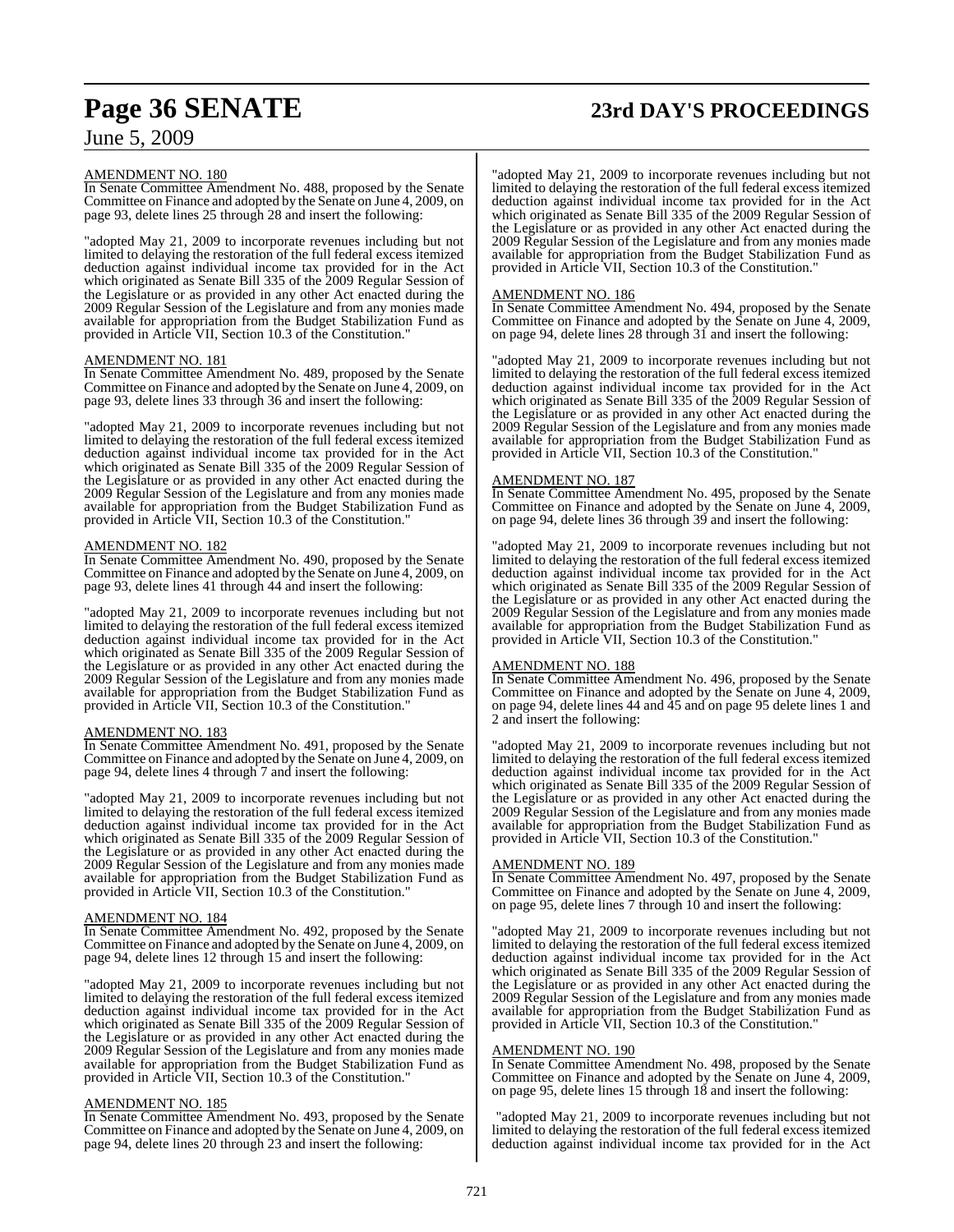# **23rd DAY'S PROCEEDINGS Page 37 SENATE**

# June 5, 2009

which originated as Senate Bill 335 of the 2009 Regular Session of the Legislature or as provided in any other Act enacted during the 2009 Regular Session of the Legislature and from any monies made available for appropriation from the Budget Stabilization Fund as provided in Article VII, Section 10.3 of the Constitution."

### AMENDMENT NO. 191

In Senate Committee Amendment No. 499, proposed by the Senate Committee on Finance and adopted by the Senate on June 4, 2009, on page 95, delete lines 23 through 26 and insert the following:

"adopted May 21, 2009 to incorporate revenues including but not limited to delaying the restoration of the full federal excess itemized deduction against individual income tax provided for in the Act which originated as Senate Bill 335 of the 2009 Regular Session of the Legislature or as provided in any other Act enacted during the 2009 Regular Session of the Legislature and from any monies made available for appropriation from the Budget Stabilization Fund as provided in Article VII, Section 10.3 of the Constitution."

### AMENDMENT NO. 192

In Senate Committee Amendment No. 500 proposed by the Senate Committee on Finance and adopted by the Senate on June 4, 2009, on page 95, delete lines 31 through 34 and insert the following:

"adopted May 21, 2009 to incorporate revenues including but not limited to delaying the restoration of the full federal excess itemized deduction against individual income tax provided for in the Act which originated as Senate Bill 335 of the 2009 Regular Session of the Legislature or as provided in any other Act enacted during the 2009 Regular Session of the Legislature and from any monies made available for appropriation from the Budget Stabilization Fund as provided in Article VII, Section 10.3 of the Constitution."

### AMENDMENT NO. 193

In Senate Committee Amendment No. 501, proposed by the Senate Committee on Finance and adopted by the Senate on June 4, 2009, on page 95, delete line 39 through 42 and insert the following:

"adopted May 21, 2009 to incorporate revenues including but not limited to delaying the restoration of the full federal excess itemized deduction against individual income tax provided for in the Act which originated as Senate Bill 335 of the 2009 Regular Session of the Legislature or as provided in any other Act enacted during the 2009 Regular Session of the Legislature and from any monies made available for appropriation from the Budget Stabilization Fund as provided in Article VII, Section 10.3 of the Constitution."

### AMENDMENT NO. 194

In Senate Committee Amendment No. 502, proposed by the Senate Committee on Finance and adopted by the Senate on June 4, 2009, on page 96, delete lines 3 through 6 and insert the following:

"adopted May 21, 2009 to incorporate revenues including but not limited to delaying the restoration of the full federal excess itemized deduction against individual income tax provided for in the Act which originated as Senate Bill 335 of the 2009 Regular Session of the Legislature or as provided in any other Act enacted during the 2009 Regular Session of the Legislature and from any monies made available for appropriation from the Budget Stabilization Fund as provided in Article VII, Section 10.3 of the Constitution."

### AMENDMENT NO. 195

In Senate Committee Amendment No. 503, proposed by the Senate Committee on Finance and adopted by the Senate on June 4, 2009, on page 96, delete lines 11 through 14 and insert the following:

"adopted May 21, 2009 to incorporate revenues including but not limited to delaying the restoration of the full federal excess itemized deduction against individual income tax provided for in the Act which originated as Senate Bill 335 of the 2009 Regular Session of the Legislature or as provided in any other Act enacted during the 2009 Regular Session of the Legislature and from any monies made

available for appropriation from the Budget Stabilization Fund as provided in Article VII, Section 10.3 of the Constitution."

## AMENDMENT NO. 196

In Senate Committee Amendment No. 504, proposed by the Senate Committee on Finance and adopted by the Senate on June 4, 2009, on page 96, delete lines 19 through 22 and insert the following:

"adopted May 21, 2009 to incorporate revenues including but not limited to delaying the restoration of the full federal excess itemized deduction against individual income tax provided for in the Act which originated as Senate Bill 335 of the 2009 Regular Session of the Legislature or as provided in any other Act enacted during the 2009 Regular Session of the Legislature and from any monies made available for appropriation from the Budget Stabilization Fund as provided in Article VII, Section 10.3 of the Constitution."

### AMENDMENT NO. 197

In Senate Committee Amendment No. 505, proposed by the Senate Committee on Finance and adopted by the Senate on June 4, 2009, on page 96, delete lines 27 through 30 and insert the following:

"adopted May 21, 2009 to incorporate revenues including but not limited to delaying the restoration of the full federal excess itemized deduction against individual income tax provided for in the Act which originated as Senate Bill 335 of the 2009 Regular Session of the Legislature or as provided in any other Act enacted during the 2009 Regular Session of the Legislature and from any monies made available for appropriation from the Budget Stabilization Fund as provided in Article VII, Section 10.3 of the Constitution."

### AMENDMENT NO. 198

In Senate Committee Amendment No. 506, proposed by the Senate Committee on Finance and adopted by the Senate on June 4, 2009, on page 96, delete lines 35 through 38 and insert the following:

"adopted May 21, 2009 to incorporate revenues including but not limited to delaying the restoration of the full federal excess itemized deduction against individual income tax provided for in the Act which originated as Senate Bill 335 of the 2009 Regular Session of the Legislature or as provided in any other Act enacted during the 2009 Regular Session of the Legislature and from any monies made available for appropriation from the Budget Stabilization Fund as provided in Article VII, Section 10.3 of the Constitution."

### AMENDMENT NO. 199

In Senate Committee Amendment No. 507, proposed by the Senate Committee on Finance and adopted by the Senate on June 4, 2009, on page 96, delete lines 43 through 46 and insert the following:

"adopted May 21, 2009 to incorporate revenues including but not limited to delaying the restoration of the full federal excess itemized deduction against individual income tax provided for in the Act which originated as Senate Bill 335 of the 2009 Regular Session of the Legislature or as provided in any other Act enacted during the 2009 Regular Session of the Legislature and from any monies made available for appropriation from the Budget Stabilization Fund as provided in Article VII, Section 10.3 of the Constitution."

### AMENDMENT NO. 200

In Senate Committee Amendment No. 508, proposed by the Senate Committee on Finance and adopted by the Senate on June 4, 2009, on page 97, delete lines 5 through 8 and insert the following:

"adopted May 21, 2009 to incorporate revenues including but not limited to delaying the restoration of the full federal excess itemized deduction against individual income tax provided for in the Act which originated as Senate Bill 335 of the 2009 Regular Session of the Legislature or as provided in any other Act enacted during the 2009 Regular Session of the Legislature and from any monies made available for appropriation from the Budget Stabilization Fund as provided in Article VII, Section 10.3 of the Constitution."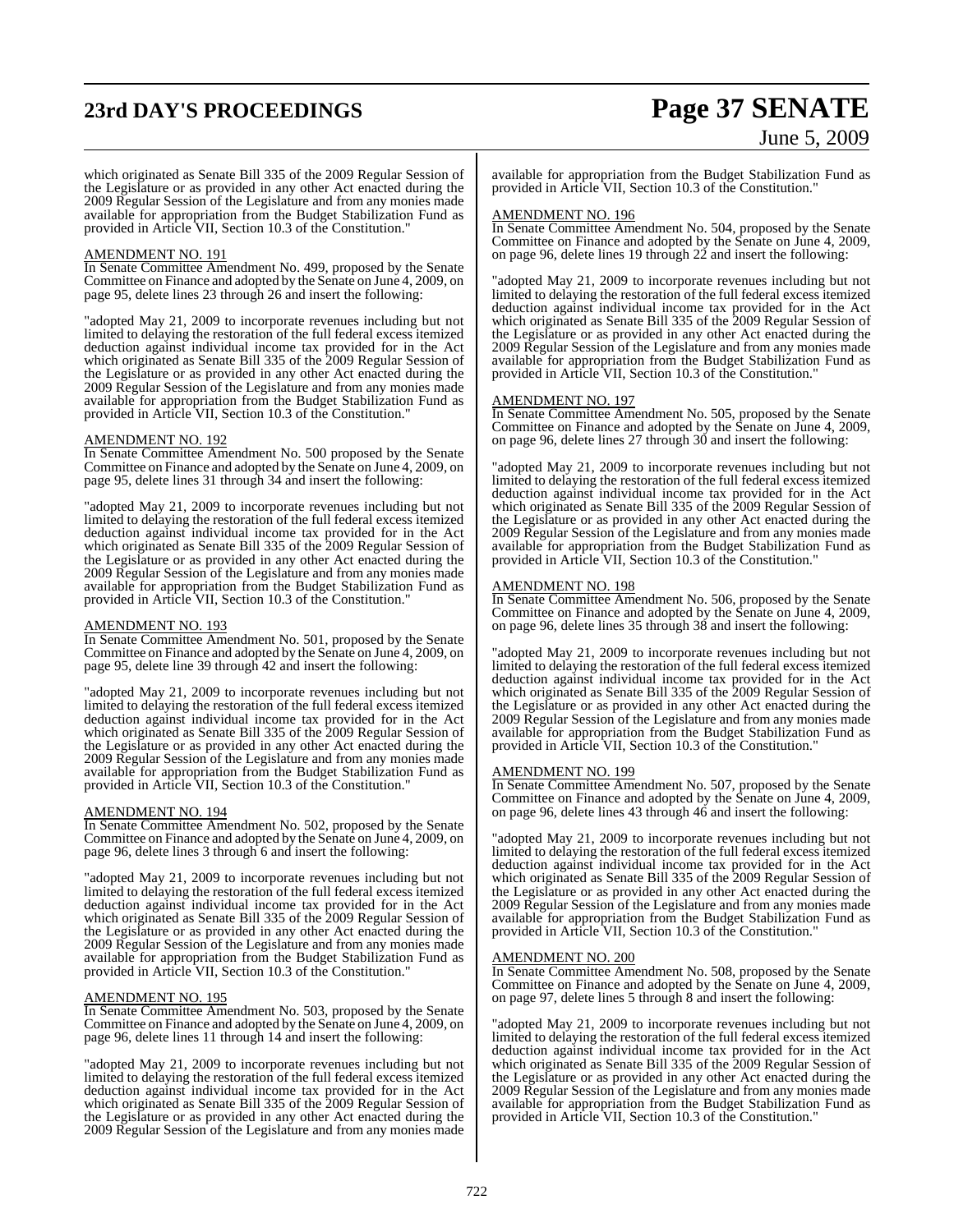# **Page 38 SENATE 23rd DAY'S PROCEEDINGS**

## June 5, 2009

### AMENDMENT NO. 201

In Senate Committee Amendment No. 509, proposed by the Senate Committee on Finance and adopted by the Senate on June 4, 2009, on page 97, delete lines 13 through 16 and insert the following:

"adopted May 21, 2009 to incorporate revenues including but not limited to delaying the restoration of the full federal excess itemized deduction against individual income tax provided for in the Act which originated as Senate Bill 335 of the 2009 Regular Session of the Legislature or as provided in any other Act enacted during the 2009 Regular Session of the Legislature and from any monies made available for appropriation from the Budget Stabilization Fund as provided in Article VII, Section 10.3 of the Constitution."

### AMENDMENT NO. 202

In Senate Committee Amendment No. 510, proposed by the Senate Committee on Finance and adopted by the Senate on June 4, 2009, on page 97, delete lines 21 through 24 and insert the following:

"adopted May 21, 2009 to incorporate revenues including but not limited to delaying the restoration of the full federal excess itemized deduction against individual income tax provided for in the Act which originated as Senate Bill 335 of the 2009 Regular Session of the Legislature or as provided in any other Act enacted during the 2009 Regular Session of the Legislature and from any monies made available for appropriation from the Budget Stabilization Fund as provided in Article VII, Section 10.3 of the Constitution."

### AMENDMENT NO. 203

In Senate Committee Amendment No. 511, proposed by the Senate Committee on Finance and adopted by the Senate on June 4, 2009, on page 97, delete lines 29 through 32 and insert the following:

"adopted May 21, 2009 to incorporate revenues including but not limited to delaying the restoration of the full federal excess itemized deduction against individual income tax provided for in the Act which originated as Senate Bill 335 of the 2009 Regular Session of the Legislature or as provided in any other Act enacted during the 2009 Regular Session of the Legislature and from any monies made available for appropriation from the Budget Stabilization Fund as provided in Article VII, Section 10.3 of the Constitution."

### AMENDMENT NO. 204

In Senate Committee Amendment No. 512, proposed by the Senate Committee on Finance and adopted by the Senate on June 4, 2009, on page 97, delete lines 37 through 40 and insert the following:

"adopted May 21, 2009 to incorporate revenues including but not limited to delaying the restoration of the full federal excess itemized deduction against individual income tax provided for in the Act which originated as Senate Bill 335 of the 2009 Regular Session of the Legislature or as provided in any other Act enacted during the 2009 Regular Session of the Legislature and from any monies made available for appropriation from the Budget Stabilization Fund as provided in Article VII, Section 10.3 of the Constitution."

### AMENDMENT NO. 205

In Senate Committee Amendment No. 513, proposed by the Senate Committee on Finance and adopted by the Senate on June 4, 2009, on page 98, delete lines 1 through 4 and insert the following:

"adopted May 21, 2009 to incorporate revenues including but not limited to delaying the restoration of the full federal excess itemized deduction against individual income tax provided for in the Act which originated as Senate Bill 335 of the 2009 Regular Session of the Legislature or as provided in any other Act enacted during the 2009 Regular Session of the Legislature and from any monies made available for appropriation from the Budget Stabilization Fund as provided in Article VII, Section 10.3 of the Constitution."

### AMENDMENT NO. 206

In Senate Committee Amendment No. 514, proposed by the Senate Committee on Finance and adopted by the Senate on June 4, 2009, on page 98, delete lines 9 through 12 and insert the following:

"adopted May 21, 2009 to incorporate revenues including but not limited to delaying the restoration of the full federal excess itemized deduction against individual income tax provided for in the Act which originated as Senate Bill 335 of the 2009 Regular Session of the Legislature or as provided in any other Act enacted during the 2009 Regular Session of the Legislature and from any monies made available for appropriation from the Budget Stabilization Fund as provided in Article VII, Section 10.3 of the Constitution."

### AMENDMENT NO. 207

In Senate Committee Amendment No. 515, proposed by the Senate Committee on Finance and adopted by the Senate on June 4, 2009, on page 98, delete lines 17 through 20 and insert the following:

"adopted May 21, 2009 to incorporate revenues including but not limited to delaying the restoration of the full federal excess itemized deduction against individual income tax provided for in the Act which originated as Senate Bill 335 of the 2009 Regular Session of the Legislature or as provided in any other Act enacted during the 2009 Regular Session of the Legislature and from any monies made available for appropriation from the Budget Stabilization Fund as provided in Article VII, Section 10.3 of the Constitution."

### AMENDMENT NO. 208

In Senate Committee Amendment No. 516, proposed by the Senate Committee on Finance and adopted by the Senate on June 4, 2009, on page 98, delete lines 25 through 28 and insert the following:

"adopted May 21, 2009 to incorporate revenues including but not limited to delaying the restoration of the full federal excess itemized deduction against individual income tax provided for in the Act which originated as Senate Bill 335 of the 2009 Regular Session of the Legislature or as provided in any other Act enacted during the 2009 Regular Session of the Legislature and from any monies made available for appropriation from the Budget Stabilization Fund as provided in Article VII, Section 10.3 of the Constitution."

### AMENDMENT NO. 209

In Senate Committee Amendment No. 517, proposed by the Senate Committee on Finance and adopted by the Senate on June 4, 2009, on page 98, delete lines 33 through 36 and insert the following:

"adopted May 21, 2009 to incorporate revenues including but not limited to delaying the restoration of the full federal excess itemized deduction against individual income tax provided for in the Act which originated as Senate Bill 335 of the 2009 Regular Session of the Legislature or as provided in any other Act enacted during the 2009 Regular Session of the Legislature and from any monies made available for appropriation from the Budget Stabilization Fund as provided in Article VII, Section 10.3 of the Constitution."

### AMENDMENT NO. 210

In Senate Committee Amendment No. 518, proposed by the Senate Committee on Finance and adopted by the Senate on June 4, 2009, on page 98, delete lines 41 through 44 and insert the following:

"adopted May 21, 2009 to incorporate revenues including but not limited to delaying the restoration of the full federal excess itemized deduction against individual income tax provided for in the Act which originated as Senate Bill 335 of the 2009 Regular Session of the Legislature or as provided in any other Act enacted during the 2009 Regular Session of the Legislature and from any monies made available for appropriation from the Budget Stabilization Fund as provided in Article VII, Section 10.3 of the Constitution."

### AMENDMENT NO. 211

In Senate Committee Amendment No. 519, proposed by the Senate Committee on Finance and adopted by the Senate on June 4, 2009, on page 99, delete lines 4 through 7 and insert the following:

"adopted May 21, 2009 to incorporate revenues including but not limited to delaying the restoration of the full federal excess itemized deduction against individual income tax provided for in the Act which originated as Senate Bill 335 of the 2009 Regular Session of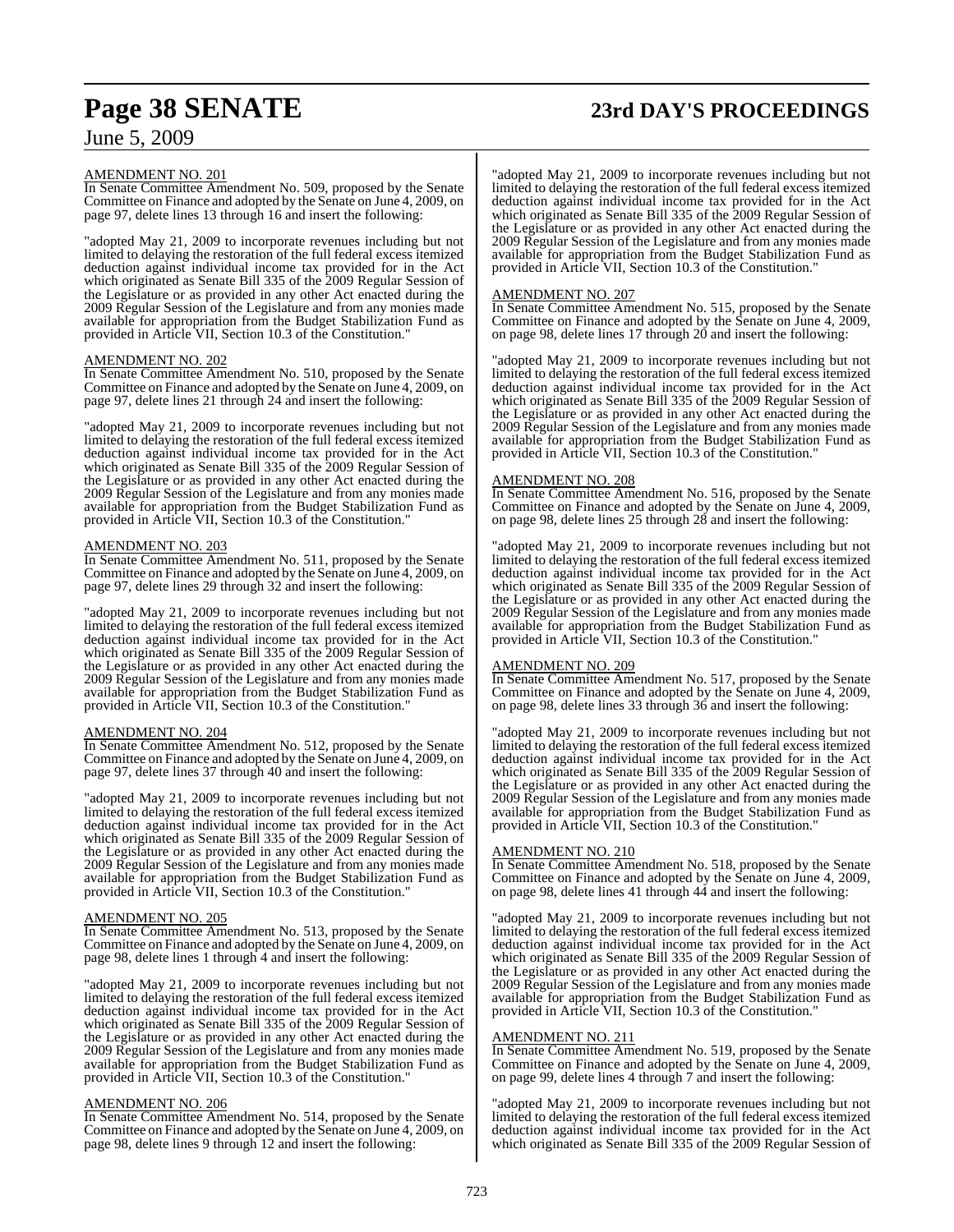# **23rd DAY'S PROCEEDINGS Page 39 SENATE**

# June 5, 2009

the Legislature or as provided in any other Act enacted during the 2009 Regular Session of the Legislature and from any monies made available for appropriation from the Budget Stabilization Fund as provided in Article VII, Section 10.3 of the Constitution."

### AMENDMENT NO. 212

In Senate Committee Amendment No. 520, proposed by the Senate Committee on Finance and adopted by the Senate on June 4, 2009, on page 99, delete lines 12 through 15 and insert the following:

"adopted May 21, 2009 to incorporate revenues including but not limited to delaying the restoration of the full federal excess itemized deduction against individual income tax provided for in the Act which originated as Senate Bill 335 of the 2009 Regular Session of the Legislature or as provided in any other Act enacted during the 2009 Regular Session of the Legislature and from any monies made available for appropriation from the Budget Stabilization Fund as provided in Article VII, Section 10.3 of the Constitution."

### AMENDMENT NO. 213

In Senate Committee Amendment No. 521, proposed by the Senate Committee on Finance and adopted by the Senate on June 4, 2009, on page 99, delete lines 20 through 23 and insert the following:

"adopted May 21, 2009 to incorporate revenues including but not limited to delaying the restoration of the full federal excess itemized deduction against individual income tax provided for in the Act which originated as Senate Bill 335 of the 2009 Regular Session of the Legislature or as provided in any other Act enacted during the 2009 Regular Session of the Legislature and from any monies made available for appropriation from the Budget Stabilization Fund as provided in Article VII, Section 10.3 of the Constitution."

### AMENDMENT NO. 214

In Senate Committee Amendment No. 522, proposed by the Senate Committee on Finance and adopted by the Senate on June 4, 2009, on page 99, delete lines 28 through 31 and insert the following:

"adopted May 21, 2009 to incorporate revenues including but not limited to delaying the restoration of the full federal excess itemized deduction against individual income tax provided for in the Act which originated as Senate Bill 335 of the 2009 Regular Session of the Legislature or as provided in any other Act enacted during the 2009 Regular Session of the Legislature and from any monies made available for appropriation from the Budget Stabilization Fund as provided in Article VII, Section 10.3 of the Constitution."

### AMENDMENT NO. 215

In Senate Committee Amendment No. 523, proposed by the Senate Committee on Finance and adopted by the Senate on June 4, 2009, on page 99, delete lines 36 through 39 and insert the following:

"adopted May 21, 2009 to incorporate revenues including but not limited to delaying the restoration of the full federal excess itemized deduction against individual income tax provided for in the Act which originated as Senate Bill 335 of the 2009 Regular Session of the Legislature or as provided in any other Act enacted during the 2009 Regular Session of the Legislature and from any monies made available for appropriation from the Budget Stabilization Fund as provided in Article VII, Section 10.3 of the Constitution."

### AMENDMENT NO. 216

In Senate Committee Amendment No. 524, proposed by the Senate Committee on Finance and adopted by the Senate on June 4, 2009, on page 99, delete lines 44 and 45 and on page 100 delete lines 1 and 2 and insert the following:

"adopted May 21, 2009 to incorporate revenues including but not limited to delaying the restoration of the full federal excess itemized deduction against individual income tax provided for in the Act which originated as Senate Bill 335 of the 2009 Regular Session of the Legislature or as provided in any other Act enacted during the 2009 Regular Session of the Legislature and from any monies made

available for appropriation from the Budget Stabilization Fund as provided in Article VII, Section 10.3 of the Constitution."

### AMENDMENT NO. 217

In Senate Committee Amendment No. 525, proposed by the Senate Committee on Finance and adopted by the Senate on June 4, 2009, on page 100, delete lines 7 through 10 and insert the following:

"adopted May 21, 2009 to incorporate revenues including but not limited to delaying the restoration of the full federal excess itemized deduction against individual income tax provided for in the Act which originated as Senate Bill 335 of the 2009 Regular Session of the Legislature or as provided in any other Act enacted during the 2009 Regular Session of the Legislature and from any monies made available for appropriation from the Budget Stabilization Fund as provided in Article VII, Section 10.3 of the Constitution."

### AMENDMENT NO. 218

In Senate Committee Amendment No. 526, proposed by the Senate Committee on Finance and adopted by the Senate on June 4, 2009, on page 100, delete lines 15 through 18 and insert the following:

"adopted May 21, 2009 to incorporate revenues including but not limited to delaying the restoration of the full federal excess itemized deduction against individual income tax provided for in the Act which originated as Senate Bill 335 of the 2009 Regular Session of the Legislature or as provided in any other Act enacted during the 2009 Regular Session of the Legislature and from any monies made available for appropriation from the Budget Stabilization Fund as provided in Article VII, Section 10.3 of the Constitution."

### AMENDMENT NO. 219

In Senate Committee Amendment No. 527, proposed by the Senate Committee on Finance and adopted by the Senate on June 4, 2009, on page 100, delete lines 23 through 26 and insert the following:

"adopted May 21, 2009 to incorporate revenues including but not limited to delaying the restoration of the full federal excess itemized deduction against individual income tax provided for in the Act which originated as Senate Bill 335 of the 2009 Regular Session of the Legislature or as provided in any other Act enacted during the 2009 Regular Session of the Legislature and from any monies made available for appropriation from the Budget Stabilization Fund as provided in Article VII, Section 10.3 of the Constitution."

### AMENDMENT NO. 220

In Senate Committee Amendment No. 528, proposed by the Senate Committee on Finance and adopted by the Senate on June 4, 2009, on page 100, delete lines 31 through 34 and insert the following:

"adopted May 21, 2009 to incorporate revenues including but not limited to delaying the restoration of the full federal excess itemized deduction against individual income tax provided for in the Act which originated as Senate Bill 335 of the 2009 Regular Session of the Legislature or as provided in any other Act enacted during the 2009 Regular Session of the Legislature and from any monies made available for appropriation from the Budget Stabilization Fund as provided in Article VII, Section 10.3 of the Constitution."

### AMENDMENT NO. 221

In Senate Committee Amendment No. 529, proposed by the Senate Committee on Finance and adopted by the Senate on June 4, 2009, on page 100, delete lines 39 through 42 and insert the following:

"adopted May 21, 2009 to incorporate revenues including but not limited to delaying the restoration of the full federal excess itemized deduction against individual income tax provided for in the Act which originated as Senate Bill 335 of the 2009 Regular Session of the Legislature or as provided in any other Act enacted during the 2009 Regular Session of the Legislature and from any monies made available for appropriation from the Budget Stabilization Fund as provided in Article VII, Section 10.3 of the Constitution."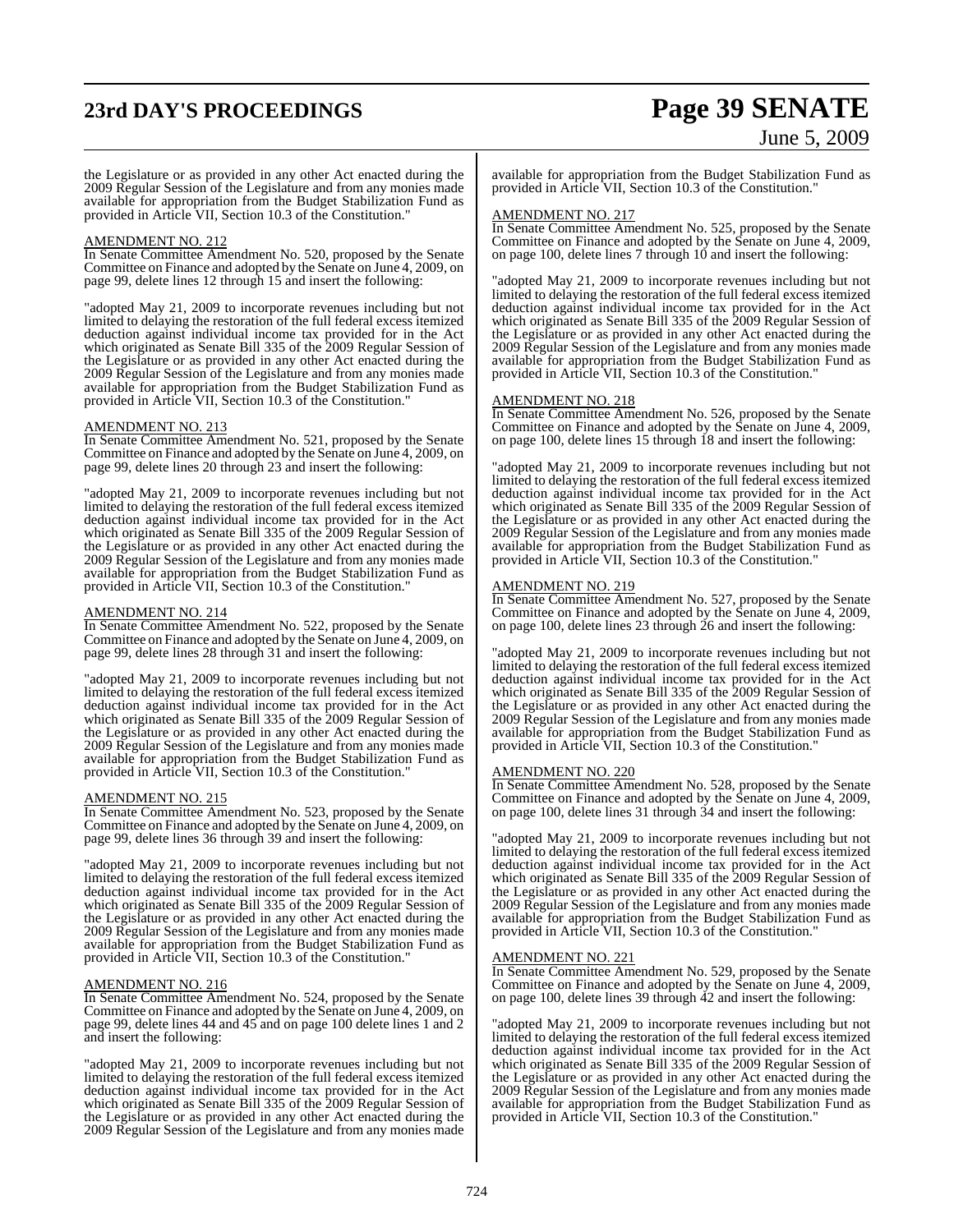# **Page 40 SENATE 23rd DAY'S PROCEEDINGS**

## June 5, 2009

### AMENDMENT NO. 222

In Senate Committee Amendment No. 530, proposed by the Senate Committee on Finance and adopted by the Senate on June 4, 2009, on page 101, delete lines 3 through 6 and insert the following:

"adopted May 21, 2009 to incorporate revenues including but not limited to delaying the restoration of the full federal excess itemized deduction against individual income tax provided for in the Act which originated as Senate Bill 335 of the 2009 Regular Session of the Legislature or as provided in any other Act enacted during the 2009 Regular Session of the Legislature and from any monies made available for appropriation from the Budget Stabilization Fund as provided in Article VII, Section 10.3 of the Constitution."

### AMENDMENT NO. 2

In Senate Committee Amendment No. 531, proposed by the Senate Committee on Finance and adopted by the Senate on June 4, 2009, on page 101, delete lines 11 through 14 and insert the following:

"adopted May 21, 2009 to incorporate revenues including but not limited to delaying the restoration of the full federal excess itemized deduction against individual income tax provided for in the Act which originated as Senate Bill 335 of the 2009 Regular Session of the Legislature or as provided in any other Act enacted during the 2009 Regular Session of the Legislature and from any monies made available for appropriation from the Budget Stabilization Fund as provided in Article VII, Section 10.3 of the Constitution."

### AMENDMENT NO. 224

In Senate Committee Amendment No. 532, proposed by the Senate Committee on Finance and adopted by the Senate on June 4, 2009, on page 101, lines 19 through 22 and insert the following:

"adopted May 21, 2009 to incorporate revenues including but not limited to delaying the restoration of the full federal excess itemized deduction against individual income tax provided for in the Act which originated as Senate Bill 335 of the 2009 Regular Session of the Legislature or as provided in any other Act enacted during the 2009 Regular Session of the Legislature and from any monies made available for appropriation from the Budget Stabilization Fund as provided in Article VII, Section 10.3 of the Constitution."

### AMENDMENT NO. 225

In Senate Committee Amendment No. 533, proposed by the Senate Committee on Finance and adopted by the Senate on June 4, 2009, on page 101, delete lines 27 through 30 and insert the following:

"adopted May 21, 2009 to incorporate revenues including but not limited to delaying the restoration of the full federal excess itemized deduction against individual income tax provided for in the Act which originated as Senate Bill 335 of the 2009 Regular Session of the Legislature or as provided in any other Act enacted during the 2009 Regular Session of the Legislature and from any monies made available for appropriation from the Budget Stabilization Fund as provided in Article VII, Section 10.3 of the Constitution."

### AMENDMENT NO. 226

In Senate Committee Amendment No. 534, proposed by the Senate Committee on Finance and adopted by the Senate on June 4, 2009, on page 101, delete lines 35 through 38 and insert the following:

"adopted May 21, 2009 to incorporate revenues including but not limited to delaying the restoration of the full federal excess itemized deduction against individual income tax provided for in the Act which originated as Senate Bill 335 of the 2009 Regular Session of the Legislature or as provided in any other Act enacted during the 2009 Regular Session of the Legislature and from any monies made available for appropriation from the Budget Stabilization Fund as provided in Article VII, Section 10.3 of the Constitution."

### AMENDMENT NO. 227

In Senate Committee Amendment No. 535, proposed by the Senate Committee on Finance and adopted by the Senate on June 4, 2009, on page 101, delete lines 43 through 46 and insert the following:

"adopted May 21, 2009 to incorporate revenues including but not limited to delaying the restoration of the full federal excess itemized deduction against individual income tax provided for in the Act which originated as Senate Bill 335 of the 2009 Regular Session of the Legislature or as provided in any other Act enacted during the 2009 Regular Session of the Legislature and from any monies made available for appropriation from the Budget Stabilization Fund as provided in Article VII, Section 10.3 of the Constitution."

### AMENDMENT NO. 228

In Senate Committee Amendment No. 536, proposed by the Senate Committee on Finance and adopted by the Senate on June 4, 2009, on page 102, delete lines 5 through 8 and insert the following:

"adopted May 21, 2009 to incorporate revenues including but not limited to delaying the restoration of the full federal excess itemized deduction against individual income tax provided for in the Act which originated as Senate Bill 335 of the 2009 Regular Session of the Legislature or as provided in any other Act enacted during the 2009 Regular Session of the Legislature and from any monies made available for appropriation from the Budget Stabilization Fund as provided in Article VII, Section 10.3 of the Constitution."

### AMENDMENT NO. 229

In Senate Committee Amendment No. 537, proposed by the Senate Committee on Finance and adopted by the Senate on June 4, 2009, on page 102, delete lines 13 through 16 and insert the following:

"adopted May 21, 2009 to incorporate revenues including but not limited to delaying the restoration of the full federal excess itemized deduction against individual income tax provided for in the Act which originated as Senate Bill 335 of the 2009 Regular Session of the Legislature or as provided in any other Act enacted during the 2009 Regular Session of the Legislature and from any monies made available for appropriation from the Budget Stabilization Fund as provided in Article VII, Section 10.3 of the Constitution."

### AMENDMENT NO. 230

In Senate Committee Amendment No. 538, proposed by the Senate Committee on Finance and adopted by the Senate on June 4, 2009, on page 102, delete lines 21 through  $24$  and insert the following:

"adopted May 21, 2009 to incorporate revenues including but not limited to delaying the restoration of the full federal excess itemized deduction against individual income tax provided for in the Act which originated as Senate Bill 335 of the 2009 Regular Session of the Legislature or as provided in any other Act enacted during the 2009 Regular Session of the Legislature and from any monies made available for appropriation from the Budget Stabilization Fund as provided in Article VII, Section 10.3 of the Constitution."

### AMENDMENT NO. 231

In Senate Committee Amendment No. 540, proposed by the Senate Committee on Finance and adopted by the Senate on June 4, 2009, on page 102, delete lines 31 through 34 and insert the following: "adopted May 21, 2009 to incorporate revenues including but not limited to delaying the restoration of the full federal excess itemized deduction against individual income tax provided for in the Act which originated as Senate Bill 335 of the 2009 Regular Session of the Legislature or as provided in any other Act enacted during the 2009 Regular Session of the Legislature and from any monies made available for appropriation from the Budget Stabilization Fund as provided in Article VII, Section 10.3 of the Constitution."

### AMENDMENT NO. 232

In Senate Committee Amendment No. 541, proposed by the Senate Committee on Finance and adopted by the Senate on June 4, 2009, on page 102, delete line 39 through 42 and insert the following:

"adopted May 21, 2009 to incorporate revenues including but not limited to delaying the restoration of the full federal excess itemized deduction against individual income tax provided for in the Act which originated as Senate Bill 335 of the 2009 Regular Session of the Legislature or as provided in any other Act enacted during the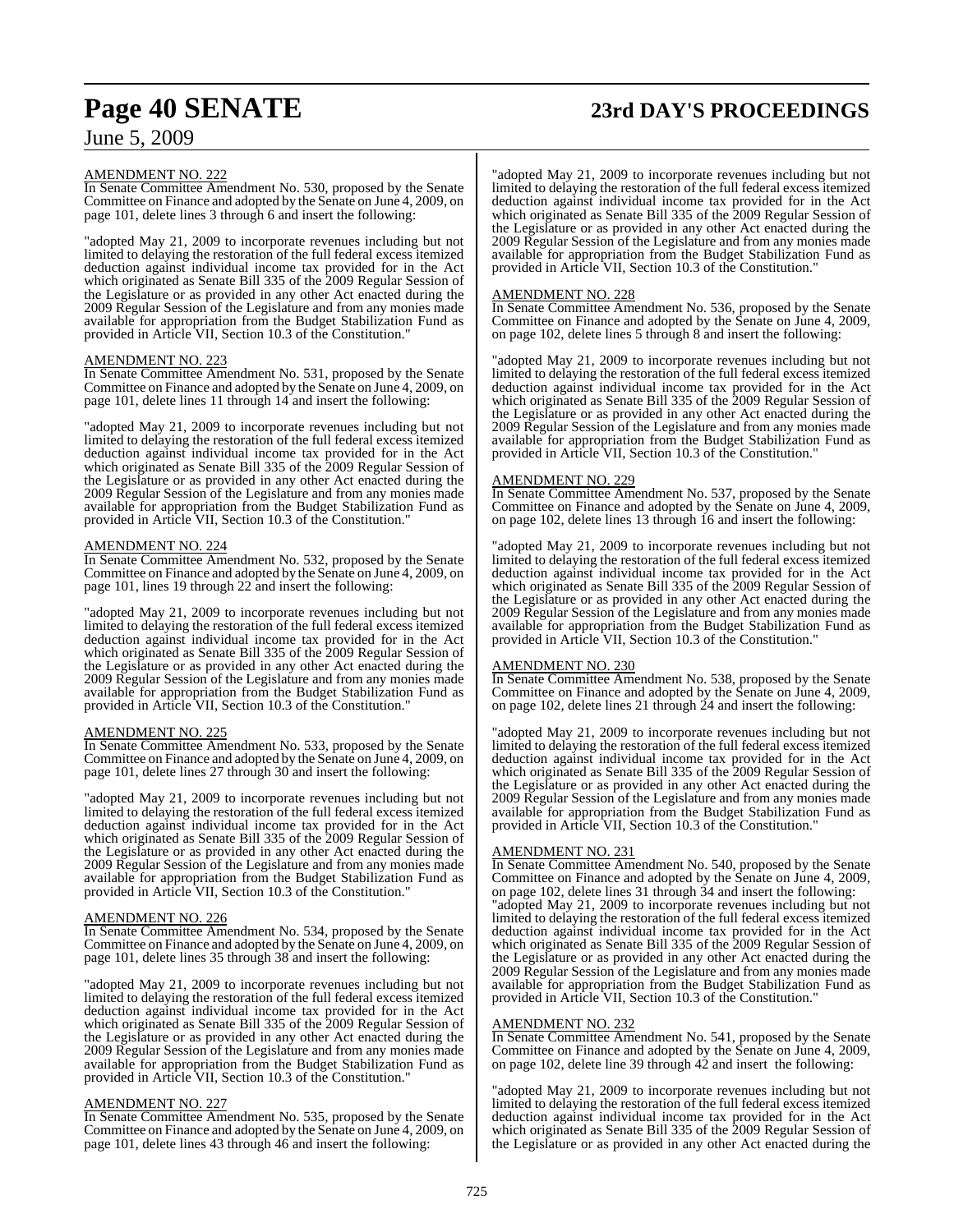# **23rd DAY'S PROCEEDINGS Page 41 SENATE**

# June 5, 2009

2009 Regular Session of the Legislature and from any monies made available for appropriation from the Budget Stabilization Fund as provided in Article VII, Section 10.3 of the Constitution."

### AMENDMENT NO. 233

In Senate Committee Amendment No. 542, proposed by the Senate Committee on Finance and adopted by the Senate on June 4, 2009, on page 103, delete lines 4 through 7 and insert the following:

"adopted May 21, 2009 to incorporate revenues including but not limited to delaying the restoration of the full federal excess itemized deduction against individual income tax provided for in the Act which originated as Senate Bill 335 of the 2009 Regular Session of the Legislature or as provided in any other Act enacted during the 2009 Regular Session of the Legislature and from any monies made available for appropriation from the Budget Stabilization Fund as provided in Article VII, Section 10.3 of the Constitution."

### AMENDMENT NO. 234

In Senate Committee Amendment No. 543, proposed by the Senate Committee on Finance and adopted by the Senate on June 4, 2009, on page 103, delete lines 12 through 15 and insert the following:

"adopted May 21, 2009 to incorporate revenues including but not limited to delaying the restoration of the full federal excess itemized deduction against individual income tax provided for in the Act which originated as Senate Bill 335 of the 2009 Regular Session of the Legislature or as provided in any other Act enacted during the 2009 Regular Session of the Legislature and from any monies made available for appropriation from the Budget Stabilization Fund as provided in Article VII, Section 10.3 of the Constitution."

### AMENDMENT NO. 235

In Senate Committee Amendment No. 544, proposed by the Senate Committee on Finance and adopted by the Senate on June 4, 2009, on page 103, delete lines 20 through 23 and insert the following:

"adopted May 21, 2009 to incorporate revenues including but not limited to delaying the restoration of the full federal excess itemized deduction against individual income tax provided for in the Act which originated as Senate Bill 335 of the 2009 Regular Session of the Legislature or as provided in any other Act enacted during the 2009 Regular Session of the Legislature and from any monies made available for appropriation from the Budget Stabilization Fund as provided in Article VII, Section 10.3 of the Constitution."

### AMENDMENT NO. 236

In Senate Committee Amendment No. 545, proposed by the Senate Committee on Finance and adopted by the Senate on June 4, 2009, on page 103, delete lines 28 through 31 and insert the following:

"adopted May 21, 2009 to incorporate revenues including but not limited to delaying the restoration of the full federal excess itemized deduction against individual income tax provided for in the Act which originated as Senate Bill 335 of the 2009 Regular Session of the Legislature or as provided in any other Act enacted during the 2009 Regular Session of the Legislature and from any monies made available for appropriation from the Budget Stabilization Fund as provided in Article VII, Section 10.3 of the Constitution."

### <u>AMENDMENT NO. 237</u>

In Senate Committee Amendment No. 546, proposed by the Senate Committee on Finance and adopted by the Senate on June 4, 2009, on page 103, delete lines 36 through 39 and insert the following:

"adopted May 21, 2009 to incorporate revenues including but not limited to delaying the restoration of the full federal excess itemized deduction against individual income tax provided for in the Act which originated as Senate Bill 335 of the 2009 Regular Session of the Legislature or as provided in any other Act enacted during the 2009 Regular Session of the Legislature and from any monies made available for appropriation from the Budget Stabilization Fund as provided in Article VII, Section 10.3 of the Constitution."

### AMENDMENT NO. 238

In Senate Committee Amendment No. 547, proposed by the Senate Committee on Finance and adopted by the Senate on June 4, 2009, on page 103, delete lines 44 and 45 and on page 104 delete lines 1 and 2 and insert the following:

'adopted May 21, 2009 to incorporate revenues including but not limited to delaying the restoration of the full federal excess itemized deduction against individual income tax provided for in the Act which originated as Senate Bill 335 of the 2009 Regular Session of the Legislature or as provided in any other Act enacted during the 2009 Regular Session of the Legislature and from any monies made available for appropriation from the Budget Stabilization Fund as provided in Article VII, Section 10.3 of the Constitution."

### AMENDMENT NO. 239

In Senate Committee Amendment No. 548, proposed by the Senate Committee on Finance and adopted by the Senate on June 4, 2009, on page 104, delete lines 7 through 10 and insert the following:

"adopted May 21, 2009 to incorporate revenues including but not limited to delaying the restoration of the full federal excess itemized deduction against individual income tax provided for in the Act which originated as Senate Bill 335 of the 2009 Regular Session of the Legislature or as provided in any other Act enacted during the 2009 Regular Session of the Legislature and from any monies made available for appropriation from the Budget Stabilization Fund as provided in Article VII, Section 10.3 of the Constitution."

### AMENDMENT NO. 240

In Senate Committee Amendment No. 549, proposed by the Senate Committee on Finance and adopted by the Senate on June 4, 2009, on page 104, delete lines 15 through 18 and insert the following:

"adopted May 21, 2009 to incorporate revenues including but not limited to delaying the restoration of the full federal excess itemized deduction against individual income tax provided for in the Act which originated as Senate Bill 335 of the 2009 Regular Session of the Legislature or as provided in any other Act enacted during the 2009 Regular Session of the Legislature and from any monies made available for appropriation from the Budget Stabilization Fund as provided in Article VII, Section 10.3 of the Constitution."

### AMENDMENT NO. 241

In Senate Committee Amendment No. 550, proposed by the Senate Committee on Finance and adopted by the Senate on June 4, 2009, on page 104, delete lines 23 through 26 and insert the following:

"adopted May 21, 2009 to incorporate revenues including but not limited to delaying the restoration of the full federal excess itemized deduction against individual income tax provided for in the Act which originated as Senate Bill 335 of the 2009 Regular Session of the Legislature or as provided in any other Act enacted during the 2009 Regular Session of the Legislature and from any monies made available for appropriation from the Budget Stabilization Fund as provided in Article VII, Section 10.3 of the Constitution."

### AMENDMENT NO. 242

In Senate Committee Amendment No. 551, proposed by the Senate Committee on Finance and adopted by the Senate on June 4, 2009, on page 104, delete lines 31 through 34 and insert the following:

"adopted May 21, 2009 to incorporate revenues including but not limited to delaying the restoration of the full federal excess itemized deduction against individual income tax provided for in the Act which originated as Senate Bill 335 of the 2009 Regular Session of the Legislature or as provided in any other Act enacted during the 2009 Regular Session of the Legislature and from any monies made available for appropriation from the Budget Stabilization Fund as provided in Article VII, Section 10.3 of the Constitution."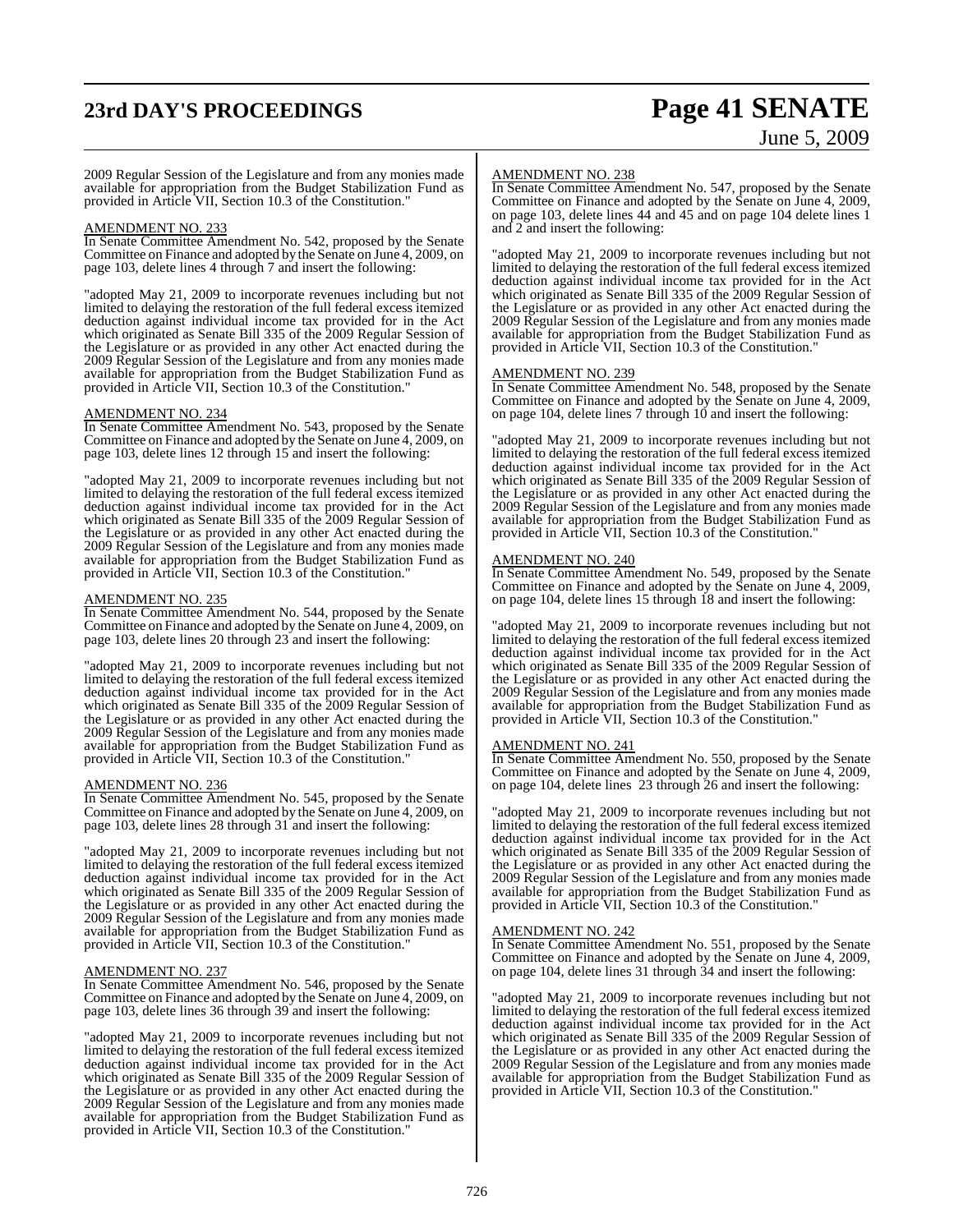# **Page 42 SENATE 23rd DAY'S PROCEEDINGS**

## June 5, 2009

### AMENDMENT NO. 243

In Senate Committee Amendment No. 552, proposed by the Senate Committee on Finance and adopted by the Senate on June 4, 2009, on page 104, delete lines 39 through 42 and insert the following:

"adopted May 21, 2009 to incorporate revenues including but not limited to delaying the restoration of the full federal excess itemized deduction against individual income tax provided for in the Act which originated as Senate Bill 335 of the 2009 Regular Session of the Legislature or as provided in any other Act enacted during the 2009 Regular Session of the Legislature and from any monies made available for appropriation from the Budget Stabilization Fund as provided in Article VII, Section 10.3 of the Constitution."

### AMENDMENT NO. 244

In Senate Committee Amendment No. 553, proposed by the Senate Committee on Finance and adopted by the Senate on June 4, 2009, on page 105, delete lines 3 through 6 and insert the following:

"adopted May 21, 2009 to incorporate revenues including but not limited to delaying the restoration of the full federal excess itemized deduction against individual income tax provided for in the Act which originated as Senate Bill 335 of the 2009 Regular Session of the Legislature or as provided in any other Act enacted during the 2009 Regular Session of the Legislature and from any monies made available for appropriation from the Budget Stabilization Fund as provided in Article VII, Section 10.3 of the Constitution."

### AMENDMENT NO. 245

In Senate Committee Amendment No. 554, proposed by the Senate Committee on Finance and adopted by the Senate on June 4, 2009, on page 105, delete lines 11 through 14 and insert the following:

"adopted May 21, 2009 to incorporate revenues including but not limited to delaying the restoration of the full federal excess itemized deduction against individual income tax provided for in the Act which originated as Senate Bill 335 of the 2009 Regular Session of the Legislature or as provided in any other Act enacted during the 2009 Regular Session of the Legislature and from any monies made available for appropriation from the Budget Stabilization Fund as provided in Article VII, Section 10.3 of the Constitution."

### AMENDMENT NO. 246

In Senate Committee Amendment No. 555, proposed by the Senate Committee on Finance and adopted by the Senate on June 4, 2009, on page 105, delete lines 19 through 22 and insert the following:

"adopted May 21, 2009 to incorporate revenues including but not limited to delaying the restoration of the full federal excess itemized deduction against individual income tax provided for in the Act which originated as Senate Bill 335 of the 2009 Regular Session of the Legislature or as provided in any other Act enacted during the 2009 Regular Session of the Legislature and from any monies made available for appropriation from the Budget Stabilization Fund as provided in Article VII, Section 10.3 of the Constitution."

### AMENDMENT NO. 247

In Senate Committee Amendment No. 556, proposed by the Senate Committee on Finance and adopted by the Senate on June 4, 2009, on page 105, delete lines 27 through 30 and insert the following:

"adopted May 21, 2009 to incorporate revenues including but not limited to delaying the restoration of the full federal excess itemized deduction against individual income tax provided for in the Act which originated as Senate Bill 335 of the 2009 Regular Session of the Legislature or as provided in any other Act enacted during the 2009 Regular Session of the Legislature and from any monies made available for appropriation from the Budget Stabilization Fund as provided in Article VII, Section 10.3 of the Constitution."

### AMENDMENT NO. 248

In Senate Committee Amendment No. 557, proposed by the Senate Committee on Finance and adopted by the Senate on June 4, 2009, on page 105, delete lines 35 through 38 and insert the following:

"adopted May 21, 2009 to incorporate revenues including but not limited to delaying the restoration of the full federal excess itemized deduction against individual income tax provided for in the Act which originated as Senate Bill 335 of the 2009 Regular Session of the Legislature or as provided in any other Act enacted during the 2009 Regular Session of the Legislature and from any monies made available for appropriation from the Budget Stabilization Fund as provided in Article VII, Section 10.3 of the Constitution."

### AMENDMENT NO. 249

In Senate Committee Amendment No. 558, proposed by the Senate Committee on Finance and adopted by the Senate on June 4, 2009, on page 105, delete lines 43 though 46 and insert the following:

"adopted May 21, 2009 to incorporate revenues including but not limited to delaying the restoration of the full federal excess itemized deduction against individual income tax provided for in the Act which originated as Senate Bill 335 of the 2009 Regular Session of the Legislature or as provided in any other Act enacted during the 2009 Regular Session of the Legislature and from any monies made available for appropriation from the Budget Stabilization Fund as provided in Article VII, Section 10.3 of the Constitution."

### AMENDMENT NO. 250

In Senate Committee Amendment No. 559, proposed by the Senate Committee on Finance and adopted by the Senate on June 4, 2009, on page 106, delete lines 5 through 8 and insert the following:

"adopted May 21, 2009 to incorporate revenues including but not limited to delaying the restoration of the full federal excess itemized deduction against individual income tax provided for in the Act which originated as Senate Bill 335 of the 2009 Regular Session of the Legislature or as provided in any other Act enacted during the 2009 Regular Session of the Legislature and from any monies made available for appropriation from the Budget Stabilization Fund as provided in Article VII, Section 10.3 of the Constitution."

### AMENDMENT NO. 251

In Senate Committee Amendment No. 560, proposed by the Senate Committee on Finance and adopted by the Senate on June 4, 2009, on page 106, delete lines 13 through 16 and insert the following:

"adopted May 21, 2009 to incorporate revenues including but not limited to delaying the restoration of the full federal excess itemized deduction against individual income tax provided for in the Act which originated as Senate Bill 335 of the 2009 Regular Session of the Legislature or as provided in any other Act enacted during the 2009 Regular Session of the Legislature and from any monies made available for appropriation from the Budget Stabilization Fund as provided in Article VII, Section 10.3 of the Constitution."

### AMENDMENT NO. 252

In Senate Committee Amendment No. 561, proposed by the Senate Committee on Finance and adopted by the Senate on June 4, 2009, on page 106, delete lines 21 through 24 and insert the following:

"adopted May 21, 2009 to incorporate revenues including but not limited to delaying the restoration of the full federal excess itemized deduction against individual income tax provided for in the Act which originated as Senate Bill 335 of the 2009 Regular Session of the Legislature or as provided in any other Act enacted during the 2009 Regular Session of the Legislature and from any monies made available for appropriation from the Budget Stabilization Fund as provided in Article VII, Section 10.3 of the Constitution."

### AMENDMENT NO. 253

In Senate Committee Amendment No. 562, proposed by the Senate Committee on Finance and adopted by the Senate on June 4, 2009, on page 106, delete lines 29 through 32 and insert following:

"adopted May 21, 2009 to incorporate revenues including but not limited to delaying the restoration of the full federal excess itemized deduction against individual income tax provided for in the Act which originated as Senate Bill 335 of the 2009 Regular Session of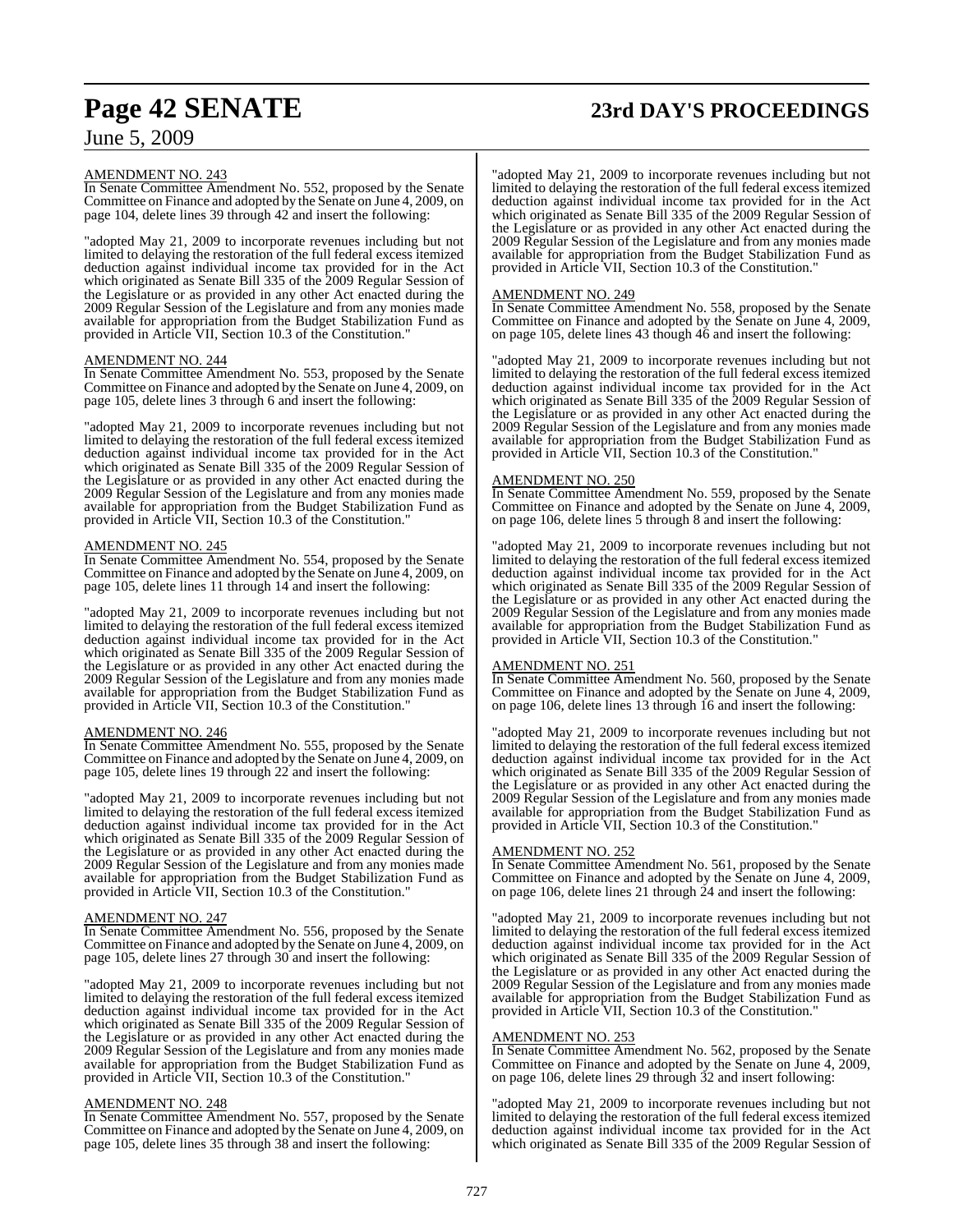# **23rd DAY'S PROCEEDINGS Page 43 SENATE**

# June 5, 2009

the Legislature or as provided in any other Act enacted during the 2009 Regular Session of the Legislature and from any monies made available for appropriation from the Budget Stabilization Fund as provided in Article VII, Section 10.3 of the Constitution."

### AMENDMENT NO. 254

In Senate Committee Amendment No. 563, proposed by the Senate Committee on Finance and adopted by the Senate on June 4, 2009, on page 106, delete lines 37 through 40 and insert the following:

"adopted May 21, 2009 to incorporate revenues including but not limited to delaying the restoration of the full federal excess itemized deduction against individual income tax provided for in the Act which originated as Senate Bill 335 of the 2009 Regular Session of the Legislature or as provided in any other Act enacted during the 2009 Regular Session of the Legislature and from any monies made available for appropriation from the Budget Stabilization Fund as provided in Article VII, Section 10.3 of the Constitution."

### AMENDMENT NO. 255

In Senate Committee Amendment No. 564, proposed by the Senate Committee on Finance and adopted by the Senate on June 4, 2009, on page 107, delete lines 1 through 4 and insert the following:

"adopted May 21, 2009 to incorporate revenues including but not limited to delaying the restoration of the full federal excess itemized deduction against individual income tax provided for in the Act which originated as Senate Bill 335 of the 2009 Regular Session of the Legislature or as provided in any other Act enacted during the 2009 Regular Session of the Legislature and from any monies made available for appropriation from the Budget Stabilization Fund as provided in Article VII, Section 10.3 of the Constitution."

### AMENDMENT NO. 256

In Senate Committee Amendment No. 566, proposed by the Senate Committee on Finance and adopted by the Senate on June 4, 2009, on page 107, delete lines 11 through 14 and insert the following:

"adopted May 21, 2009 to incorporate revenues including but not limited to delaying the restoration of the full federal excess itemized deduction against individual income tax provided for in the Act which originated as Senate Bill 335 of the 2009 Regular Session of the Legislature or as provided in any other Act enacted during the 2009 Regular Session of the Legislature and from any monies made available for appropriation from the Budget Stabilization Fund as provided in Article VII, Section 10.3 of the Constitution."

### AMENDMENT NO. 257

In Senate Committee Amendment No. 567, proposed by the Senate Committee on Finance and adopted by the Senate on June 4, 2009, on page 107, delete lines 19 through 22 and insert the following:

"adopted May 21, 2009 to incorporate revenues including but not limited to delaying the restoration of the full federal excess itemized deduction against individual income tax provided for in the Act which originated as Senate Bill 335 of the 2009 Regular Session of the Legislature or as provided in any other Act enacted during the 2009 Regular Session of the Legislature and from any monies made available for appropriation from the Budget Stabilization Fund as provided in Article VII, Section 10.3 of the Constitution."

### AMENDMENT NO. 258

In Senate Committee Amendment No. 569, proposed by the Senate Committee on Finance and adopted by the Senate on June 4, 2009, on page 107, delete lines 29 through 32 and insert the following:

"adopted May 21, 2009 to incorporate revenues including but not limited to delaying the restoration of the full federal excess itemized deduction against individual income tax provided for in the Act which originated as Senate Bill 335 of the 2009 Regular Session of the Legislature or as provided in any other Act enacted during the 2009 Regular Session of the Legislature and from any monies made available for appropriation from the Budget Stabilization Fund as provided in Article VII, Section 10.3 of the Constitution."

### AMENDMENT NO. 259

In Senate Committee Amendment No. 570, proposed by the Senate Committee on Finance and adopted by the Senate on June 4, 2009, on page 107, delete lines 37 through 40 and insert the following:

"adopted May 21, 2009 to incorporate revenues including but not limited to delaying the restoration of the full federal excess itemized deduction against individual income tax provided for in the Act which originated as Senate Bill 335 of the 2009 Regular Session of the Legislature or as provided in any other Act enacted during the 2009 Regular Session of the Legislature and from any monies made available for appropriation from the Budget Stabilization Fund as provided in Article VII, Section 10.3 of the Constitution."

### AMENDMENT NO. 260

In Senate Committee Amendment No. 571, proposed by the Senate Committee on Finance and adopted by the Senate on June 4, 2009, on page 108, delete 3 through 6 and insert the following:

"adopted May 21, 2009 to incorporate revenues including but not limited to delaying the restoration of the full federal excess itemized deduction against individual income tax provided for in the Act which originated as Senate Bill 335 of the 2009 Regular Session of the Legislature or as provided in any other Act enacted during the 2009 Regular Session of the Legislature and from any monies made available for appropriation from the Budget Stabilization Fund as provided in Article VII, Section 10.3 of the Constitution."

### AMENDMENT NO. 261

In Senate Committee Amendment No. 572, proposed by the Senate Committee on Finance and adopted by the Senate on June 4, 2009, on page 108, delete lines 11 through 14 and insert the following:

"adopted May 21, 2009 to incorporate revenues including but not limited to delaying the restoration of the full federal excess itemized deduction against individual income tax provided for in the Act which originated as Senate Bill 335 of the 2009 Regular Session of the Legislature or as provided in any other Act enacted during the 2009 Regular Session of the Legislature and from any monies made available for appropriation from the Budget Stabilization Fund as provided in Article VII, Section 10.3 of the Constitution."

### AMENDMENT NO. 262

In Senate Committee Amendment No. 573, proposed by the Senate Committee on Finance and adopted by the Senate on June 4, 2009, on page 108, delete lines 19 through 22 and insert the following:

"adopted May 21, 2009 to incorporate revenues including but not limited to delaying the restoration of the full federal excess itemized deduction against individual income tax provided for in the Act which originated as Senate Bill 335 of the 2009 Regular Session of the Legislature or as provided in any other Act enacted during the 2009 Regular Session of the Legislature and from any monies made available for appropriation from the Budget Stabilization Fund as provided in Article VII, Section 10.3 of the Constitution."

### AMENDMENT NO. 263

In Senate Committee Amendment No. 574, proposed by the Senate Committee on Finance and adopted by the Senate on June 4, 2009, on page 108, delete lines 27 through 30 and insert the following:

"adopted May 21, 2009 to incorporate revenues including but not limited to delaying the restoration of the full federal excess itemized deduction against individual income tax provided for in the Act which originated as Senate Bill 335 of the 2009 Regular Session of the Legislature or as provided in any other Act enacted during the 2009 Regular Session of the Legislature and from any monies made available for appropriation from the Budget Stabilization Fund as provided in Article VII, Section 10.3 of the Constitution."

### AMENDMENT NO. 264

In Senate Committee Amendment No. 575, proposed by the Senate Committee on Finance and adopted by the Senate on June 4, 2009, on page 108, delete lines 35 through 38 and insert the following: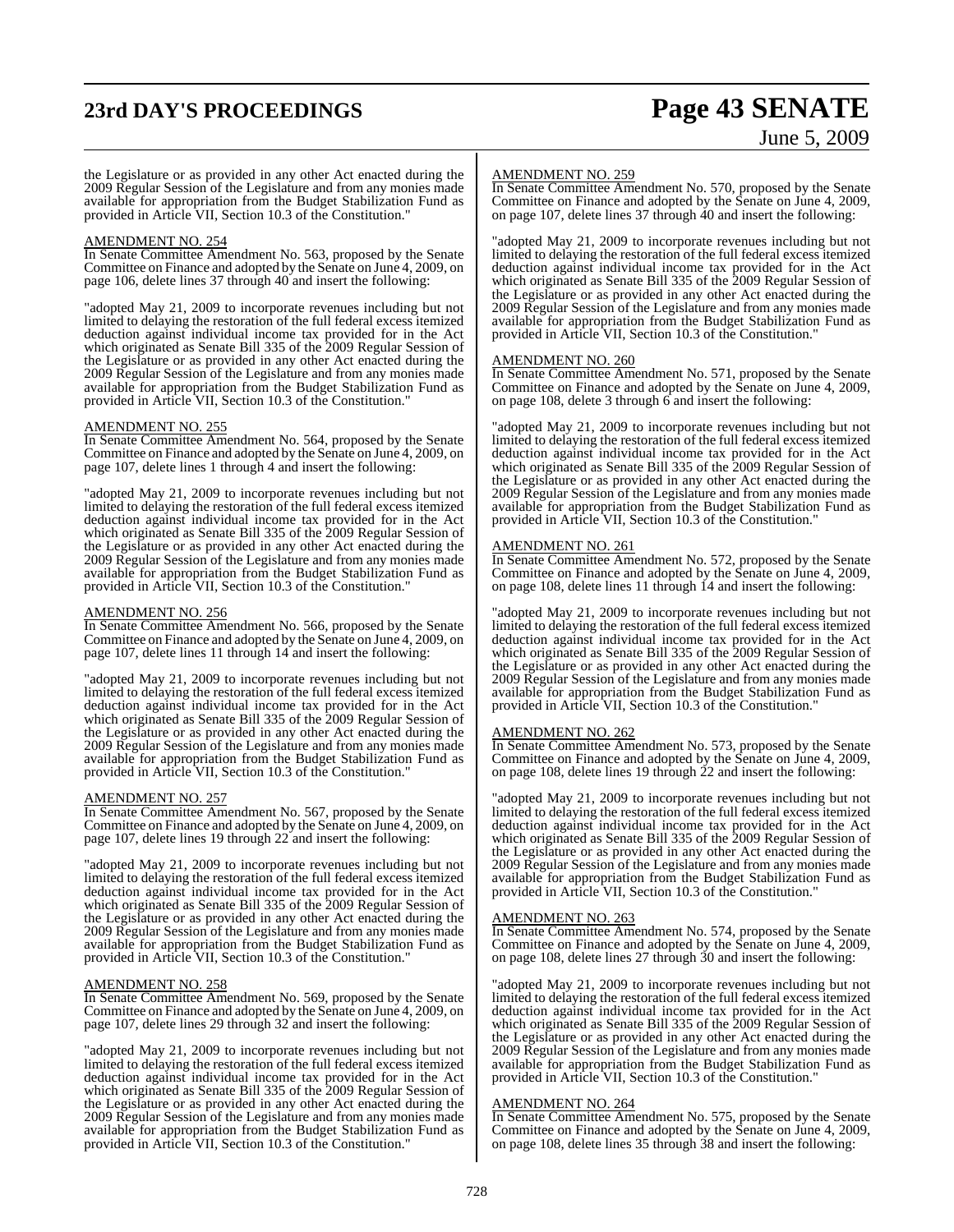# **Page 44 SENATE 23rd DAY'S PROCEEDINGS**

# June 5, 2009

"adopted May 21, 2009 to incorporate revenues including but not limited to delaying the restoration of the full federal excess itemized deduction against individual income tax provided for in the Act which originated as Senate Bill 335 of the 2009 Regular Session of the Legislature or as provided in any other Act enacted during the 2009 Regular Session of the Legislature and from any monies made available for appropriation from the Budget Stabilization Fund as provided in Article VII, Section 10.3 of the Constitution."

### AMENDMENT NO. 265

In Senate Committee Amendment No. 576, proposed by the Senate Committee on Finance and adopted by the Senate on June 4, 2009, on page 108, delete lines 43 through 46 and insert the following:

"adopted May 21, 2009 to incorporate revenues including but not limited to delaying the restoration of the full federal excess itemized deduction against individual income tax provided for in the Act which originated as Senate Bill 335 of the 2009 Regular Session of the Legislature or as provided in any other Act enacted during the 2009 Regular Session of the Legislature and from any monies made available for appropriation from the Budget Stabilization Fund as provided in Article VII, Section 10.3 of the Constitution."

### AMENDMENT NO. 266

In Senate Committee Amendment No. 577, proposed by the Senate Committee on Finance and adopted by the Senate on June 4, 2009, on page 109, delete lines 5 through 8, and insert the following:

"adopted May 21, 2009 to incorporate revenues including but not limited to delaying the restoration of the full federal excess itemized deduction against individual income tax provided for in the Act which originated as Senate Bill 335 of the 2009 Regular Session of the Legislature or as provided in any other Act enacted during the 2009 Regular Session of the Legislature and from any monies made available for appropriation from the Budget Stabilization Fund as provided in Article VII, Section 10.3 of the Constitution."

### AMENDMENT NO. 267

In Senate Committee Amendment No. 578, proposed by the Senate Committee on Finance and adopted by the Senate on June 4, 2009, on page 109, delete lines 13 through 16, and insert the following:

"adopted May 21, 2009 to incorporate revenues including but not limited to delaying the restoration of the full federal excess itemized deduction against individual income tax provided for in the Act which originated as Senate Bill 335 of the 2009 Regular Session of the Legislature or as provided in any other Act enacted during the 2009 Regular Session of the Legislature and from any monies made available for appropriation from the Budget Stabilization Fund as provided in Article VII, Section 10.3 of the Constitution."

### AMENDMENT NO. 268

In Senate Committee Amendment No. 579, proposed by the Senate Committee on Finance and adopted by the Senate on June 4, 2009, on page 109, delete lines 21 through 24, and insert the following:

"adopted May 21, 2009 to incorporate revenues including but not limited to delaying the restoration of the full federal excess itemized deduction against individual income tax provided for in the Act which originated as Senate Bill 335 of the 2009 Regular Session of the Legislature or as provided in any other Act enacted during the 2009 Regular Session of the Legislature and from any monies made available for appropriation from the Budget Stabilization Fund as provided in Article VII, Section 10.3 of the Constitution."

### AMENDMENT NO. 269

In Senate Committee Amendment No. 580, proposed by the Senate Committee on Finance and adopted by the Senate on June 4, 2009, on page 109, delete lines 29 through 32, and insert the following:

"adopted May 21, 2009 to incorporate revenues including but not limited to delaying the restoration of the full federal excess itemized deduction against individual income tax provided for in the Act which originated as Senate Bill 335 of the 2009 Regular Session of

the Legislature or as provided in any other Act enacted during the 2009 Regular Session of the Legislature and from any monies made available for appropriation from the Budget Stabilization Fund as provided in Article VII, Section 10.3 of the Constitution."

### AMENDMENT NO. 270

In Senate Committee Amendment No. 581, proposed by the Senate Committee on Finance and adopted by the Senate on June 4, 2009, on page 109, delete lines 37 through 40, and insert the following:

"adopted May 21, 2009 to incorporate revenues including but not limited to delaying the restoration of the full federal excess itemized deduction against individual income tax provided for in the Act which originated as Senate Bill 335 of the 2009 Regular Session of the Legislature or as provided in any other Act enacted during the 2009 Regular Session of the Legislature and from any monies made available for appropriation from the Budget Stabilization Fund as provided in Article VII, Section 10.3 of the Constitution."

### AMENDMENT NO. 271

In Senate Committee Amendment No. 582, proposed by the Senate Committee on Finance and adopted by the Senate on June 4, 2009, on page 110, delete lines 1 through 4, and insert the following:

adopted May 21, 2009 to incorporate revenues including but not limited to delaying the restoration of the full federal excess itemized deduction against individual income tax provided for in the Act which originated as Senate Bill 335 of the 2009 Regular Session of the Legislature or as provided in any other Act enacted during the 2009 Regular Session of the Legislature and from any monies made available for appropriation from the Budget Stabilization Fund as provided in Article VII, Section 10.3 of the Constitution."

### AMENDMENT NO. 272

In Senate Committee Amendment No. 583, proposed by the Senate Committee on Finance and adopted by the Senate on June 4, 2009, on page 110, delete lines 9 through 12, and insert the following:

"adopted May 21, 2009 to incorporate revenues including but not limited to delaying the restoration of the full federal excess itemized deduction against individual income tax provided for in the Act which originated as Senate Bill 335 of the 2009 Regular Session of the Legislature or as provided in any other Act enacted during the 2009 Regular Session of the Legislature and from any monies made available for appropriation from the Budget Stabilization Fund as provided in Article VII, Section 10.3 of the Constitution."

### AMENDMENT NO. 273

In Senate Committee Amendment No. 584, proposed by the Senate Committee on Finance and adopted by the Senate on June 4, 2009, on page 110, delete lines 17 through 20, and insert the following:

"adopted May 21, 2009 to incorporate revenues including but not limited to delaying the restoration of the full federal excess itemized deduction against individual income tax provided for in the Act which originated as Senate Bill 335 of the 2009 Regular Session of the Legislature or as provided in any other Act enacted during the 2009 Regular Session of the Legislature and from any monies made available for appropriation from the Budget Stabilization Fund as provided in Article VII, Section 10.3 of the Constitution."

### AMENDMENT NO. 274

In Senate Committee Amendment No. 585, proposed by the Senate Committee on Finance and adopted by the Senate on June 4, 2009, on page 110, delete lines 25 through 28, and insert the following:

adopted May 21, 2009 to incorporate revenues including but not limited to delaying the restoration of the full federal excess itemized deduction against individual income tax provided for in the Act which originated as Senate Bill 335 of the 2009 Regular Session of the Legislature or as provided in any other Act enacted during the 2009 Regular Session of the Legislature and from any monies made available for appropriation from the Budget Stabilization Fund as provided in Article VII, Section 10.3 of the Constitution."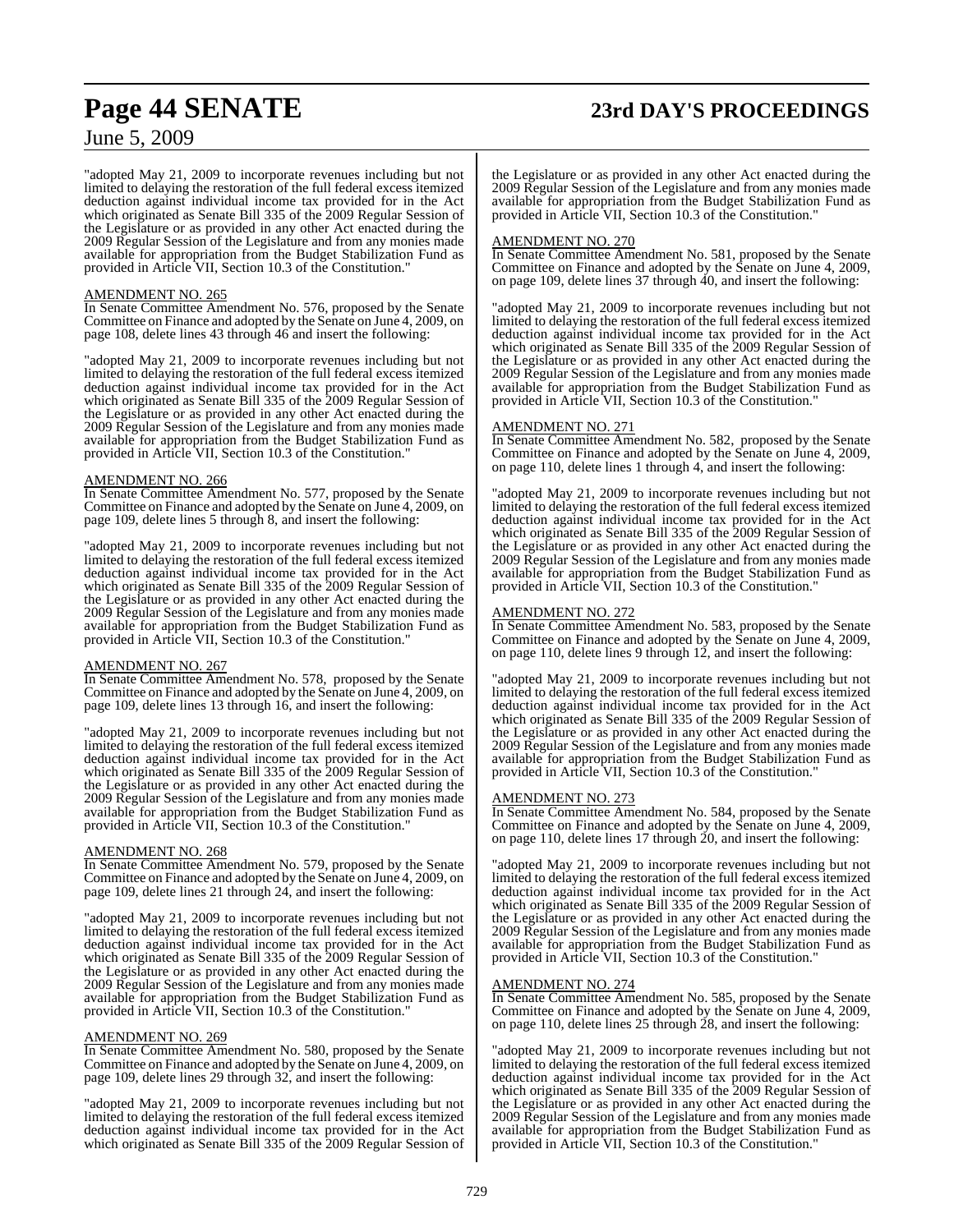# **23rd DAY'S PROCEEDINGS Page 45 SENATE**

# June 5, 2009

### AMENDMENT NO. 275

In Senate Committee Amendment No. 586, proposed by the Senate Committee on Finance and adopted by the Senate on June 4, 2009, on page 110, delete lines 33 through 36, and insert the following:

"adopted May 21, 2009 to incorporate revenues including but not limited to delaying the restoration of the full federal excess itemized deduction against individual income tax provided for in the Act which originated as Senate Bill 335 of the 2009 Regular Session of the Legislature or as provided in any other Act enacted during the 2009 Regular Session of the Legislature and from any monies made available for appropriation from the Budget Stabilization Fund as provided in Article VII, Section 10.3 of the Constitution."

### AMENDMENT NO. 276

In Senate Committee Amendment No. 587, proposed by the Senate Committee on Finance and adopted by the Senate on June 4, 2009, on page 110, delete lines 41 through 44, and insert the following:

"adopted May 21, 2009 to incorporate revenues including but not limited to delaying the restoration of the full federal excess itemized deduction against individual income tax provided for in the Act which originated as Senate Bill 335 of the 2009 Regular Session of the Legislature or as provided in any other Act enacted during the 2009 Regular Session of the Legislature and from any monies made available for appropriation from the Budget Stabilization Fund as provided in Article VII, Section 10.3 of the Constitution."

### AMENDMENT NO. 277

In Senate Committee Amendment No. 588, proposed by the Senate Committee on Finance and adopted by the Senate on June 4, 2009, on page 111, delete lines 4 through 7, and insert the following:

"adopted May 21, 2009 to incorporate revenues including but not limited to delaying the restoration of the full federal excess itemized deduction against individual income tax provided for in the Act which originated as Senate Bill 335 of the 2009 Regular Session of the Legislature or as provided in any other Act enacted during the 2009 Regular Session of the Legislature and from any monies made available for appropriation from the Budget Stabilization Fund as provided in Article VII, Section 10.3 of the Constitution."

### AMENDMENT NO. 278

In Senate Committee Amendment No. 589, proposed by the Senate Committee on Finance and adopted by the Senate on June 4, 2009, on page 111, delete lines 12 through 15, and insert the following:

"adopted May 21, 2009 to incorporate revenues including but not limited to delaying the restoration of the full federal excess itemized deduction against individual income tax provided for in the Act which originated as Senate Bill 335 of the 2009 Regular Session of the Legislature or as provided in any other Act enacted during the 2009 Regular Session of the Legislature and from any monies made available for appropriation from the Budget Stabilization Fund as provided in Article VII, Section 10.3 of the Constitution."

### AMENDMENT NO. 279

In Senate Committee Amendment No. 590, proposed by the Senate Committee on Finance and adopted by the Senate on June 4, 2009, on page 111, delete lines 20 through 23, and insert the following:

"adopted May 21, 2009 to incorporate revenues including but not limited to delaying the restoration of the full federal excess itemized deduction against individual income tax provided for in the Act which originated as Senate Bill 335 of the 2009 Regular Session of the Legislature or as provided in any other Act enacted during the 2009 Regular Session of the Legislature and from any monies made available for appropriation from the Budget Stabilization Fund as provided in Article VII, Section 10.3 of the Constitution."

### AMENDMENT NO. 280

In Senate Committee Amendment No. 591, proposed by the Senate Committee on Finance and adopted by the Senate on June 4, 2009, on page 111, delete lines 37 through 40, and insert the following:

"adopted May 21, 2009 to incorporate revenues including but not limited to delaying the restoration of the full federal excess itemized deduction against individual income tax provided for in the Act which originated as Senate Bill 335 of the 2009 Regular Session of the Legislature or as provided in any other Act enacted during the 2009 Regular Session of the Legislature and from any monies made available for appropriation from the Budget Stabilization Fund as provided in Article VII, Section 10.3 of the Constitution."

### AMENDMENT NO. 281

In Senate Committee Amendment No. 592, proposed by the Senate Committee on Finance and adopted by the Senate on June 4, 2009, on page 111, delete lines 45 and 46, and insert the following:

"adopted May 21, 2009 to incorporate revenues including but not limited to delaying the restoration of the full federal excess itemized deduction against individual income tax provided for in the Act which originated as Senate Bill 335 of the 2009 Regular Session of the Legislature or as provided in any other Act enacted during the 2009 Regular Session of the Legislature and from any monies made available for appropriation from the Budget Stabilization Fund as provided in Article VII, Section 10.3 of the Constitution."

### AMENDMENT NO. 282

In Senate Committee Amendment No. 592, proposed by the Senate Committee on Finance and adopted by the Senate on June 4, 2009, on page 112, delete lines 1 and 2.

### AMENDMENT NO. 283

In Senate Committee Amendment No. 593, proposed by the Senate Committee on Finance and adopted by the Senate on June 4, 2009, on page 112, delete lines 7 through 10, and insert the following:

"adopted May 21, 2009 to incorporate revenues including but not limited to delaying the restoration of the full federal excess itemized deduction against individual income tax provided for in the Act which originated as Senate Bill 335 of the 2009 Regular Session of the Legislature or as provided in any other Act enacted during the 2009 Regular Session of the Legislature and from any monies made available for appropriation from the Budget Stabilization Fund as provided in Article VII, Section 10.3 of the Constitution."

### AMENDMENT NO. 284

In Senate Committee Amendment No. 594, proposed by the Senate Committee on Finance and adopted by the Senate on June 4, 2009, on page 112, delete lines 15 through, and insert the following:

"adopted May 21, 2009 to incorporate revenues including but not limited to delaying the restoration of the full federal excess itemized deduction against individual income tax provided for in the Act which originated as Senate Bill 335 of the 2009 Regular Session of the Legislature or as provided in any other Act enacted during the 2009 Regular Session of the Legislature and from any monies made available for appropriation from the Budget Stabilization Fund as provided in Article VII, Section 10.3 of the Constitution."

### AMENDMENT NO. 285

On page In Senate Committee Amendment No. 595, proposed by the Senate Committee on Finance and adopted by the Senate on June 4, 2009, on page 112, delete lines 23 through 26, and insert the following:

"adopted May 21, 2009 to incorporate revenues including but not limited to delaying the restoration of the full federal excess itemized deduction against individual income tax provided for in the Act which originated as Senate Bill 335 of the 2009 Regular Session of the Legislature or as provided in any other Act enacted during the 2009 Regular Session of the Legislature and from any monies made available for appropriation from the Budget Stabilization Fund as provided in Article VII, Section 10.3 of the Constitution."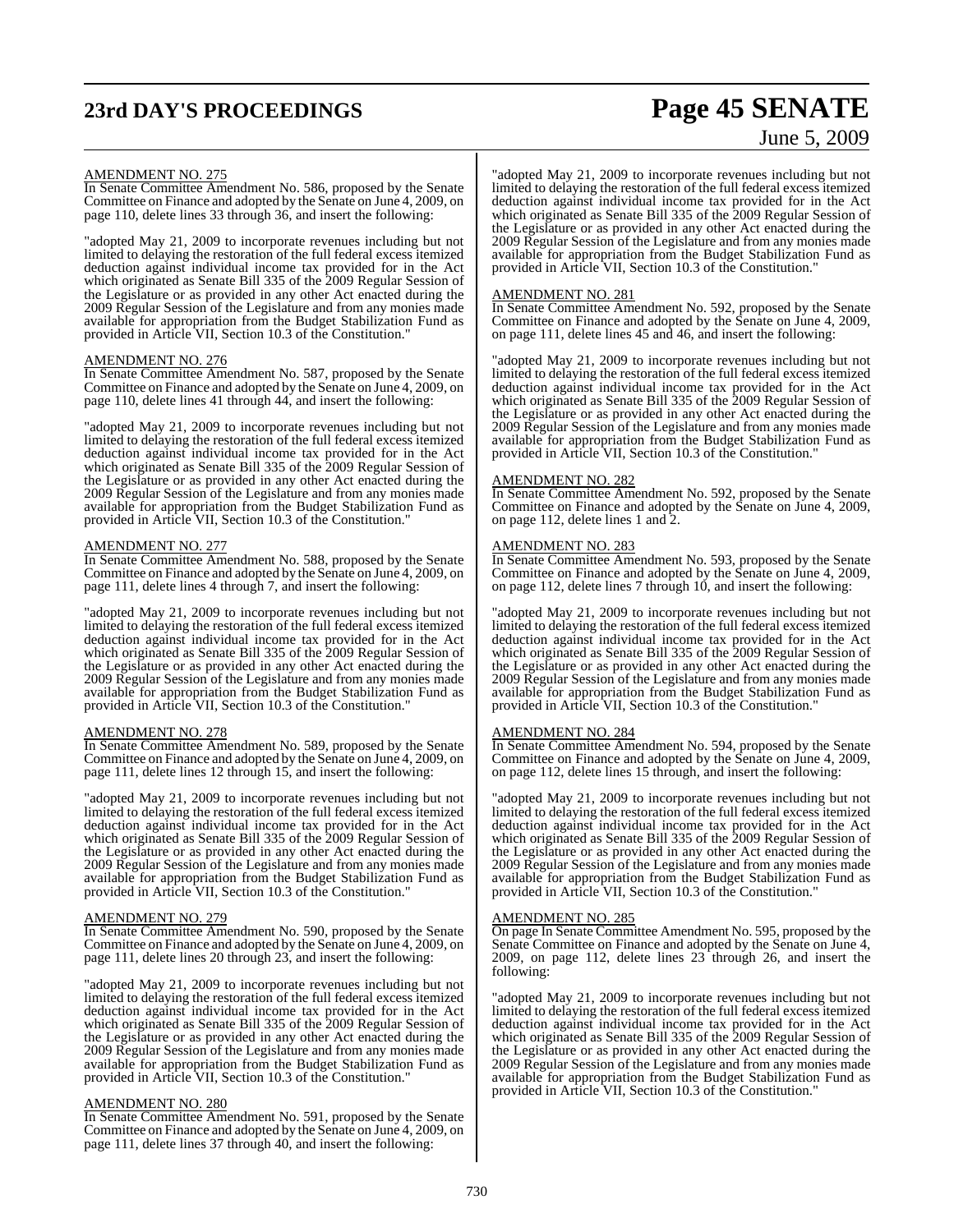# **Page 46 SENATE 23rd DAY'S PROCEEDINGS**

## June 5, 2009

### AMENDMENT NO. 286

In Senate Committee Amendment No. 596, proposed by the Senate Committee on Finance and adopted by the Senate on June 4, 2009, on page 112, delete lines 31 through 34, and insert the following:

"adopted May 21, 2009 to incorporate revenues including but not limited to delaying the restoration of the full federal excess itemized deduction against individual income tax provided for in the Act which originated as Senate Bill 335 of the 2009 Regular Session of the Legislature or as provided in any other Act enacted during the 2009 Regular Session of the Legislature and from any monies made available for appropriation from the Budget Stabilization Fund as provided in Article VII, Section 10.3 of the Constitution."

### AMENDMENT NO. 287

In Senate Committee Amendment No. 597, proposed by the Senate Committee on Finance and adopted by the Senate on June 4, 2009, on page 112, delete lines 39 through 42, and insert the following:

"adopted May 21, 2009 to incorporate revenues including but not limited to delaying the restoration of the full federal excess itemized deduction against individual income tax provided for in the Act which originated as Senate Bill 335 of the 2009 Regular Session of the Legislature or as provided in any other Act enacted during the 2009 Regular Session of the Legislature and from any monies made available for appropriation from the Budget Stabilization Fund as provided in Article VII, Section 10.3 of the Constitution."

### AMENDMENT NO. 288

In Senate Committee Amendment No. 598, proposed by the Senate Committee on Finance and adopted by the Senate on June 4, 2009, on page 113, delete lines 3 through 4, and insert the following:

"adopted May 21, 2009 to incorporate revenues including but not limited to delaying the restoration of the full federal excess itemized deduction against individual income tax provided for in the Act which originated as Senate Bill 335 of the 2009 Regular Session of the Legislature or as provided in any other Act enacted during the 2009 Regular Session of the Legislature and from any monies made available for appropriation from the Budget Stabilization Fund as provided in Article VII, Section 10.3 of the Constitution."

### AMENDMENT NO. 289

In Senate Committee Amendment No. 599, proposed by the Senate Committee on Finance and adopted by the Senate on June 4, 2009, on page 113, delete lines 11 through 14, and insert the following:

"adopted May 21, 2009 to incorporate revenues including but not limited to delaying the restoration of the full federal excess itemized deduction against individual income tax provided for in the Act which originated as Senate Bill 335 of the 2009 Regular Session of the Legislature or as provided in any other Act enacted during the 2009 Regular Session of the Legislature and from any monies made available for appropriation from the Budget Stabilization Fund as provided in Article VII, Section 10.3 of the Constitution."

### AMENDMENT NO. 290

In Senate Committee Amendment No. 600, proposed by the Senate Committee on Finance and adopted by the Senate on June 4, 2009, on page 113, delete lines 19 through 22, and insert the following:

"adopted May 21, 2009 to incorporate revenues including but not limited to delaying the restoration of the full federal excess itemized deduction against individual income tax provided for in the Act which originated as Senate Bill 335 of the 2009 Regular Session of the Legislature or as provided in any other Act enacted during the 2009 Regular Session of the Legislature and from any monies made available for appropriation from the Budget Stabilization Fund as provided in Article VII, Section 10.3 of the Constitution."

### AMENDMENT NO. 291

In Senate Committee Amendment No. 601, proposed by the Senate Committee on Finance and adopted by the Senate on June 4, 2009, on page 113, delete lines 27 through 30, and insert the following:

"adopted May 21, 2009 to incorporate revenues including but not limited to delaying the restoration of the full federal excess itemized deduction against individual income tax provided for in the Act which originated as Senate Bill 335 of the 2009 Regular Session of the Legislature or as provided in any other Act enacted during the 2009 Regular Session of the Legislature and from any monies made available for appropriation from the Budget Stabilization Fund as provided in Article VII, Section 10.3 of the Constitution."

### AMENDMENT NO. 292

In Senate Committee Amendment No. 602, proposed by the Senate Committee on Finance and adopted by the Senate on June 4, 2009, on page 113, delete lines 35 through 38, and insert the following:

"adopted May 21, 2009 to incorporate revenues including but not limited to delaying the restoration of the full federal excess itemized deduction against individual income tax provided for in the Act which originated as Senate Bill 335 of the 2009 Regular Session of the Legislature or as provided in any other Act enacted during the 2009 Regular Session of the Legislature and from any monies made available for appropriation from the Budget Stabilization Fund as provided in Article VII, Section 10.3 of the Constitution."

### AMENDMENT NO. 293

In Senate Committee Amendment No. 603, proposed by the Senate Committee on Finance and adopted by the Senate on June 4, 2009, on page 113, delete lines 43 through 46, and insert the following:

"adopted May 21, 2009 to incorporate revenues including but not limited to delaying the restoration of the full federal excess itemized deduction against individual income tax provided for in the Act which originated as Senate Bill 335 of the 2009 Regular Session of the Legislature or as provided in any other Act enacted during the 2009 Regular Session of the Legislature and from any monies made available for appropriation from the Budget Stabilization Fund as provided in Article VII, Section 10.3 of the Constitution."

### AMENDMENT NO. 294

In Senate Committee Amendment No. 604, proposed by the Senate Committee on Finance and adopted by the Senate on June 4, 2009, on page 114, delete lines 5 through 8, and insert the following:

"adopted May 21, 2009 to incorporate revenues including but not limited to delaying the restoration of the full federal excess itemized deduction against individual income tax provided for in the Act which originated as Senate Bill 335 of the 2009 Regular Session of the Legislature or as provided in any other Act enacted during the 2009 Regular Session of the Legislature and from any monies made available for appropriation from the Budget Stabilization Fund as provided in Article VII, Section 10.3 of the Constitution."

### AMENDMENT NO. 295

In Senate Committee Amendment No. 605, proposed by the Senate Committee on Finance and adopted by the Senate on June 4, 2009, on page 114, delete lines 13 through 16, and insert the following:

"adopted May 21, 2009 to incorporate revenues including but not limited to delaying the restoration of the full federal excess itemized deduction against individual income tax provided for in the Act which originated as Senate Bill 335 of the 2009 Regular Session of the Legislature or as provided in any other Act enacted during the 2009 Regular Session of the Legislature and from any monies made available for appropriation from the Budget Stabilization Fund as provided in Article VII, Section 10.3 of the Constitution."

### AMENDMENT NO. 296

In Senate Committee Amendment No. 606, proposed by the Senate Committee on Finance and adopted by the Senate on June 4, 2009, on page 114, delete lines 21 through 24, and insert the following:

"adopted May 21, 2009 to incorporate revenues including but not limited to delaying the restoration of the full federal excess itemized deduction against individual income tax provided for in the Act which originated as Senate Bill 335 of the 2009 Regular Session of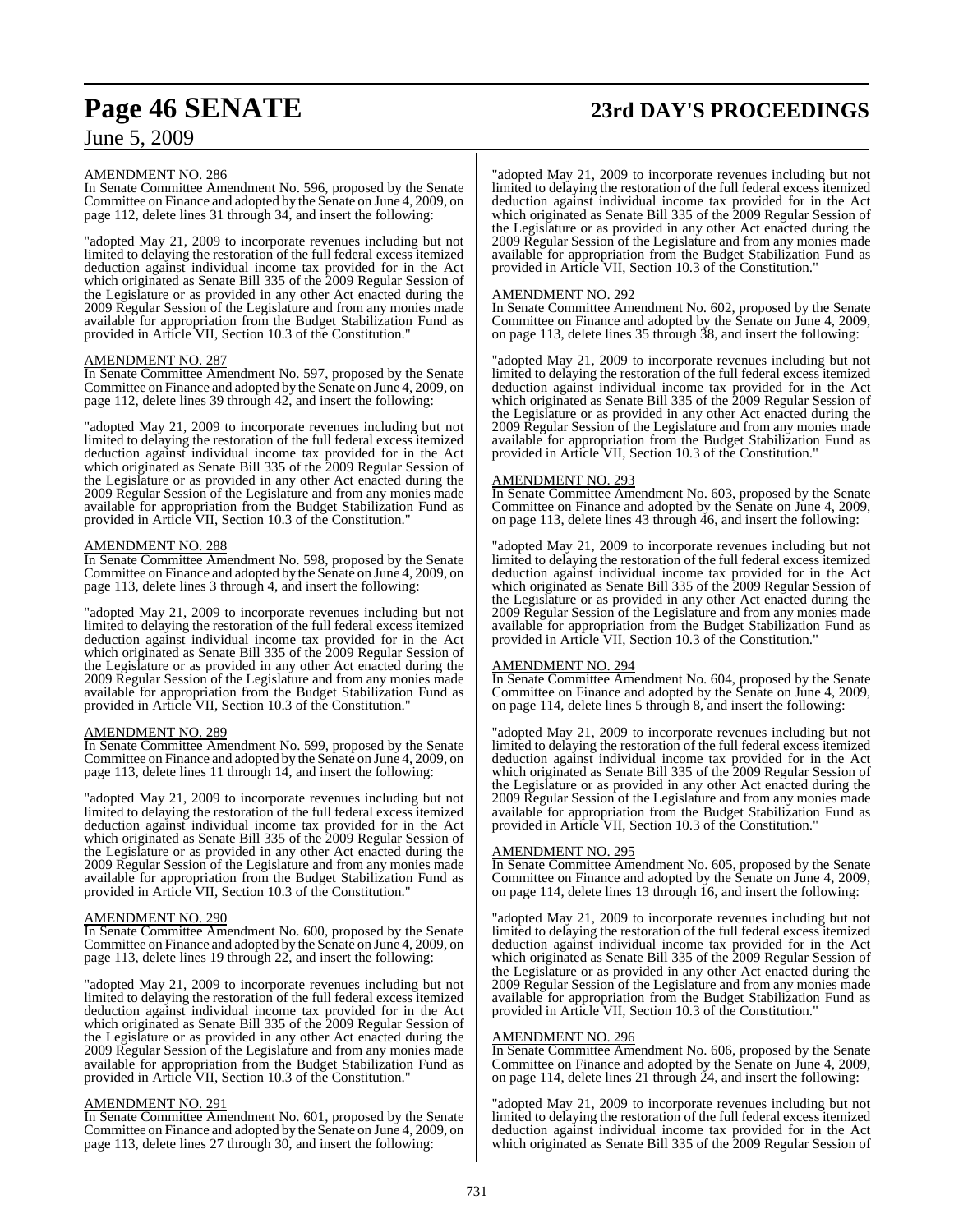# **23rd DAY'S PROCEEDINGS Page 47 SENATE**

# June 5, 2009

the Legislature or as provided in any other Act enacted during the 2009 Regular Session of the Legislature and from any monies made available for appropriation from the Budget Stabilization Fund as provided in Article VII, Section 10.3 of the Constitution."

### AMENDMENT NO. 297

In Senate Committee Amendment No. 607, proposed by the Senate Committee on Finance and adopted by the Senate on June 4, 2009, on page 114, delete lines 29 through 32, and insert the following:

"adopted May 21, 2009 to incorporate revenues including but not limited to delaying the restoration of the full federal excess itemized deduction against individual income tax provided for in the Act which originated as Senate Bill 335 of the 2009 Regular Session of the Legislature or as provided in any other Act enacted during the 2009 Regular Session of the Legislature and from any monies made available for appropriation from the Budget Stabilization Fund as provided in Article VII, Section 10.3 of the Constitution."

### AMENDMENT NO. 298

In Senate Committee Amendment No. 608, proposed by the Senate Committee on Finance and adopted by the Senate on June 4, 2009, on page 114, delete lines 37 through 40, and insert the following:

"adopted May 21, 2009 to incorporate revenues including but not limited to delaying the restoration of the full federal excess itemized deduction against individual income tax provided for in the Act which originated as Senate Bill 335 of the 2009 Regular Session of the Legislature or as provided in any other Act enacted during the 2009 Regular Session of the Legislature and from any monies made available for appropriation from the Budget Stabilization Fund as provided in Article VII, Section 10.3 of the Constitution."

### AMENDMENT NO. 299

In Senate Committee Amendment No. 609, proposed by the Senate Committee on Finance and adopted by the Senate on June 4, 2009, on page 115, delete lines 1 through 4, and insert the following:

"adopted May 21, 2009 to incorporate revenues including but not limited to delaying the restoration of the full federal excess itemized deduction against individual income tax provided for in the Act which originated as Senate Bill 335 of the 2009 Regular Session of the Legislature or as provided in any other Act enacted during the 2009 Regular Session of the Legislature and from any monies made available for appropriation from the Budget Stabilization Fund as provided in Article VII, Section 10.3 of the Constitution."

### AMENDMENT NO. 300

In Senate Committee Amendment No. 610, proposed by the Senate Committee on Finance and adopted by the Senate on June 4, 2009, on page 115, delete lines 9 through 12, and insert the following:

"adopted May 21, 2009 to incorporate revenues including but not limited to delaying the restoration of the full federal excess itemized deduction against individual income tax provided for in the Act which originated as Senate Bill 335 of the 2009 Regular Session of the Legislature or as provided in any other Act enacted during the 2009 Regular Session of the Legislature and from any monies made available for appropriation from the Budget Stabilization Fund as provided in Article VII, Section 10.3 of the Constitution."

### AMENDMENT NO. 301

In Senate Committee Amendment No. 612, proposed by the Senate Committee on Finance and adopted by the Senate on June 4, 2009, on page 115, delete lines 20 through 23, and insert the following:

"adopted May 21, 2009 to incorporate revenues including but not limited to delaying the restoration of the full federal excess itemized deduction against individual income tax provided for in the Act which originated as Senate Bill 335 of the 2009 Regular Session of the Legislature or as provided in any other Act enacted during the 2009 Regular Session of the Legislature and from any monies made available for appropriation from the Budget Stabilization Fund as provided in Article VII, Section 10.3 of the Constitution."

### AMENDMENT NO. 302

In Senate Committee Amendment No. 614, proposed by the Senate Committee on Finance and adopted by the Senate on June 4, 2009, on page 115, delete lines 32 through 35, and insert the following:

"adopted May 21, 2009 to incorporate revenues including but not limited to delaying the restoration of the full federal excess itemized deduction against individual income tax provided for in the Act which originated as Senate Bill 335 of the 2009 Regular Session of the Legislature or as provided in any other Act enacted during the 2009 Regular Session of the Legislature and from any monies made available for appropriation from the Budget Stabilization Fund as provided in Article VII, Section 10.3 of the Constitution."

### AMENDMENT NO. 303

In Senate Committee Amendment No. 615, proposed by the Senate Committee on Finance and adopted by the Senate on June 4, 2009, on page 115, delete lines 40 through 43, and insert the following:

"adopted May 21, 2009 to incorporate revenues including but not limited to delaying the restoration of the full federal excess itemized deduction against individual income tax provided for in the Act which originated as Senate Bill 335 of the 2009 Regular Session of the Legislature or as provided in any other Act enacted during the 2009 Regular Session of the Legislature and from any monies made available for appropriation from the Budget Stabilization Fund as provided in Article VII, Section 10.3 of the Constitution."

### AMENDMENT NO. 304

In Senate Committee Amendment No. 616, proposed by the Senate Committee on Finance and adopted by the Senate on June 4, 2009, on page 116, delete lines 5 through 8, and insert the following:

"adopted May 21, 2009 to incorporate revenues including but not limited to delaying the restoration of the full federal excess itemized deduction against individual income tax provided for in the Act which originated as Senate Bill 335 of the 2009 Regular Session of the Legislature or as provided in any other Act enacted during the 2009 Regular Session of the Legislature and from any monies made available for appropriation from the Budget Stabilization Fund as provided in Article VII, Section 10.3 of the Constitution."

### AMENDMENT NO. 305

In Senate Committee Amendment No. 617, proposed by the Senate Committee on Finance and adopted by the Senate on June 4, 2009, on page 116, delete lines 13 through 16, and insert the following:

"adopted May 21, 2009 to incorporate revenues including but not limited to delaying the restoration of the full federal excess itemized deduction against individual income tax provided for in the Act which originated as Senate Bill 335 of the 2009 Regular Session of the Legislature or as provided in any other Act enacted during the 2009 Regular Session of the Legislature and from any monies made available for appropriation from the Budget Stabilization Fund as provided in Article VII, Section 10.3 of the Constitution."

### AMENDMENT NO. 306

In Senate Committee Amendment No. 618, proposed by the Senate Committee on Finance and adopted by the Senate on June 4, 2009, on page 116, delete lines 21 through 24, and insert the following:

"adopted May 21, 2009 to incorporate revenues including but not limited to delaying the restoration of the full federal excess itemized deduction against individual income tax provided for in the Act which originated as Senate Bill 335 of the 2009 Regular Session of the Legislature or as provided in any other Act enacted during the 2009 Regular Session of the Legislature and from any monies made available for appropriation from the Budget Stabilization Fund as provided in Article VII, Section 10.3 of the Constitution."

### AMENDMENT NO. 307

In Senate Committee Amendment No. 620, proposed by the Senate Committee on Finance and adopted by the Senate on June 4, 2009, on page 116, delete lines 31 through  $34$ , and insert the following: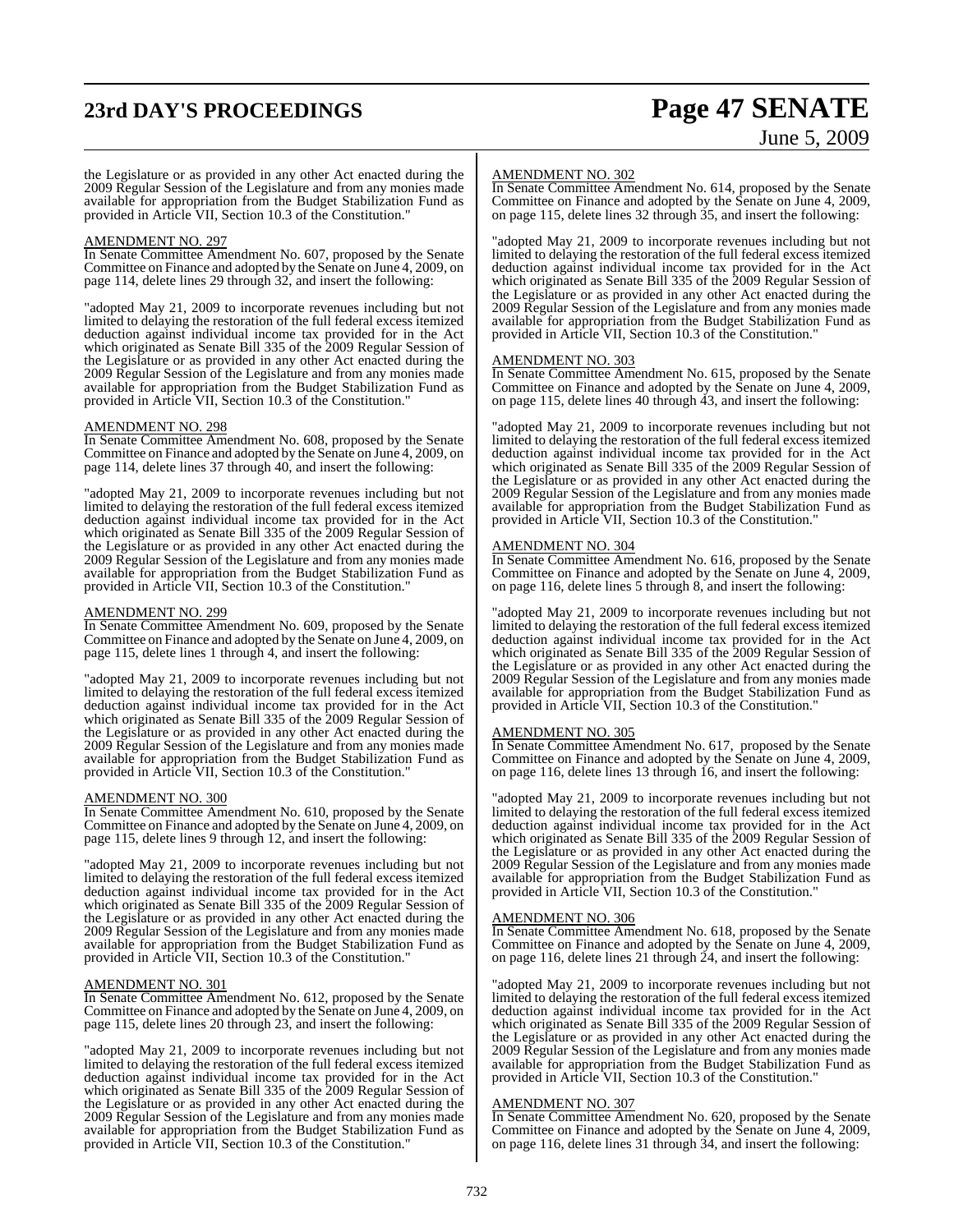# **Page 48 SENATE 23rd DAY'S PROCEEDINGS**

# June 5, 2009

"adopted May 21, 2009 to incorporate revenues including but not limited to delaying the restoration of the full federal excess itemized deduction against individual income tax provided for in the Act which originated as Senate Bill 335 of the 2009 Regular Session of the Legislature or as provided in any other Act enacted during the 2009 Regular Session of the Legislature and from any monies made available for appropriation from the Budget Stabilization Fund as provided in Article VII, Section 10.3 of the Constitution."

### AMENDMENT NO. 308

In Senate Committee Amendment No. 621, proposed by the Senate Committee on Finance and adopted by the Senate on June 4, 2009, on page 116, delete lines 39 through42, and insert the following:

"adopted May 21, 2009 to incorporate revenues including but not limited to delaying the restoration of the full federal excess itemized deduction against individual income tax provided for in the Act which originated as Senate Bill 335 of the 2009 Regular Session of the Legislature or as provided in any other Act enacted during the 2009 Regular Session of the Legislature and from any monies made available for appropriation from the Budget Stabilization Fund as provided in Article VII, Section 10.3 of the Constitution."

### AMENDMENT NO. 309

In Senate Committee Amendment No. 622, proposed by the Senate Committee on Finance and adopted by the Senate on June 4, 2009, on page 117, delete lines 4 through 7, and insert the following:

"adopted May 21, 2009 to incorporate revenues including but not limited to delaying the restoration of the full federal excess itemized deduction against individual income tax provided for in the Act which originated as Senate Bill 335 of the 2009 Regular Session of the Legislature or as provided in any other Act enacted during the 2009 Regular Session of the Legislature and from any monies made available for appropriation from the Budget Stabilization Fund as provided in Article VII, Section 10.3 of the Constitution."

### AMENDMENT NO. 310

In Senate Committee Amendment No. 623, proposed by the Senate Committee on Finance and adopted by the Senate on June 4, 2009, on page 117, delete lines 12 through 15, and insert the following:

"adopted May 21, 2009 to incorporate revenues including but not limited to delaying the restoration of the full federal excess itemized deduction against individual income tax provided for in the Act which originated as Senate Bill 335 of the 2009 Regular Session of the Legislature or as provided in any other Act enacted during the 2009 Regular Session of the Legislature and from any monies made available for appropriation from the Budget Stabilization Fund as provided in Article VII, Section 10.3 of the Constitution."

### AMENDMENT NO. 311

In Senate Committee Amendment No. 624, proposed by the Senate Committee on Finance and adopted by the Senate on June 4, 2009, on page 120, at the end ofline 47, delete "\$40,000" and insert "\$25,000"

### AMENDMENT NO. 312

In Senate Committee Amendment No. 624, proposed by the Senate Committee on Finance and adopted by the Senate on June 4, 2009, on page 117, line 30, after "from" delete the remainder of the line and delete lines 31 through 33, in their entirety and insert:

"delaying the restoration of the full federal excess itemized deduction against individual income tax provided for in the Act which originated as Senate Bill 335 of the 2009 Regular Session of the Legislature or as provided in any other Act enacted during the 2009 Regular Session of the Legislature, and from any monies made available for appropriation from the Budget Stabilization Fund as provided in Article VII, Section 10.3 of the Constitution."

### AMENDMENT NO. 313

In Senate Committee Amendment No. 624, proposed by the Senate Committee on Finance and adopted by the Senate on June 4, 2009, on

page 117, line 46, after "from" delete lines 47 through 49, in their entirety and insert:

"delaying the restoration of the full federal excess itemized deduction against individual income tax provided for in the Act which originated as Senate Bill 335 of the 2009 Regular Session of the Legislature or as provided in any other Act enacted during the 2009 Regular Session of the Legislature, and from any monies made available for appropriation from the Budget Stabilization Fund as provided in Article VII, Section 10.3 of the Constitution."

### AMENDMENT NO. 314

In Senate Committee Amendment No. 624, proposed by the Senate Committee on Finance and adopted by the Senate on June 4, 2009, on page 118, line 12, after "from" delete the remainder of the line and delete lines 13 through 15, in their entirety and insert:

"delaying the restoration of the full federal excess itemized deduction against individual income tax provided for in the Act which originated as Senate Bill 335 of the 2009 Regular Session of the Legislature or as provided in any other Act enacted during the 2009 Regular Session of the Legislature, and from any monies made available for appropriation from the Budget Stabilization Fund as provided in Article VII, Section 10.3 of the Constitution."

### AMENDMENT NO. 315

In Senate Committee Amendment No. 624, proposed by the Senate Committee on Finance and adopted by the Senate on June 4, 2009, on page 118, line 27, after "from" delete the remainder ofthe line and delete lines 28 through 30, in their entirety and insert:

"delaying the restoration of the full federal excess itemized deduction against individual income tax provided for in the Act which originated as Senate Bill 335 of the 2009 Regular Session of the Legislature or as provided in any other Act enacted during the 2009 Regular Session of the Legislature, and from any monies made available for appropriation from the Budget Stabilization Fund as provided in Article VII, Section 10.3 of the Constitution."

### AMENDMENT NO. 316

In Senate Committee Amendment No. 624, proposed by the Senate Committee on Finance and adopted by the Senate on June 4, 2009, on page 118, line 41, after "from" delete the remainder of the line and delete lines 42 through 44, in their entirety and insert:

"delaying the restoration of the full federal excess itemized deduction against individual income tax provided for in the Act which originated as Senate Bill 335 of the 2009 Regular Session of the Legislature or as provided in any other Act enacted during the 2009 Regular Session of the Legislature, and from any monies made available for appropriation from the Budget Stabilization Fund as provided in Article VII, Section 10.3 of the Constitution."

### AMENDMENT NO. 317

In Senate Committee Amendment No. 624, proposed by the Senate Committee on Finance and adopted by the Senate on June 4, 2009, on page 119, line 1, after "from" delete the remainder of the line and delete lines 2 through 4, in their entirety and insert:

"delaying the restoration of the full federal excess itemized deduction against individual income tax provided for in the Act which originated as Senate Bill 335 of the 2009 Regular Session of the Legislature or as provided in any other Act enacted during the 2009 Regular Session of the Legislature, and from any monies made available for appropriation from the Budget Stabilization Fund as provided in Article VII, Section 10.3 of the Constitution."

### AMENDMENT NO. 318

In Senate Committee Amendment No. 624, proposed by the Senate Committee on Finance and adopted by the Senate on June 4, 2009, on page 119, line 16, after "from" delete the remainder of the line and delete lines 17 through 19, in their entirety and insert:

"delaying the restoration of the full federal excess itemized deduction against individual income tax provided for in the Act which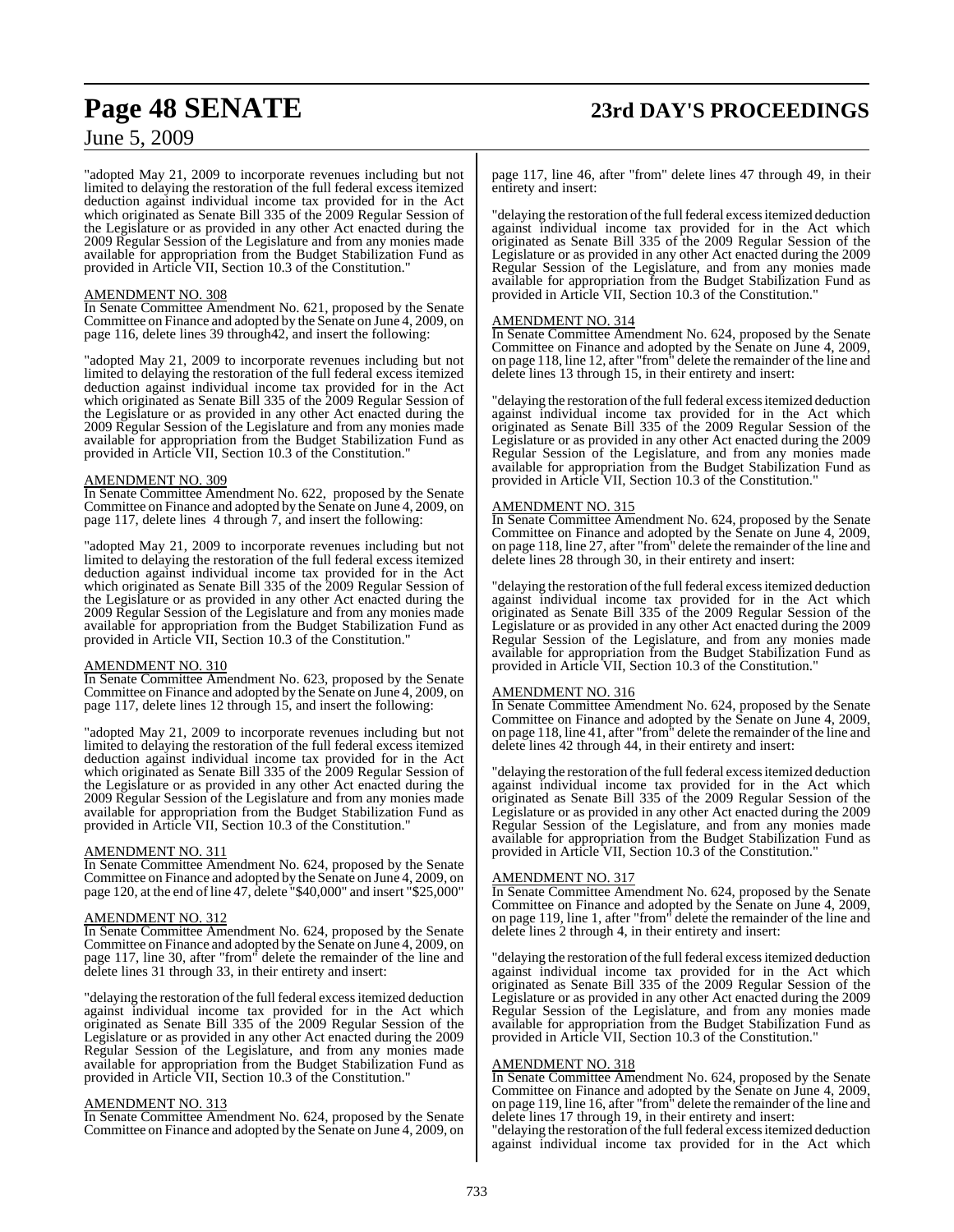# **23rd DAY'S PROCEEDINGS Page 49 SENATE**

# June 5, 2009

originated as Senate Bill 335 of the 2009 Regular Session of the Legislature or as provided in any other Act enacted during the 2009 Regular Session of the Legislature, and from any monies made available for appropriation from the Budget Stabilization Fund as provided in Article VII, Section 10.3 of the Constitution."

### AMENDMENT NO. 319

In Senate Committee Amendment No. 624, proposed by the Senate Committee on Finance and adopted by the Senate on June 4, 2009, on page 119, line 31, after "from" delete the remainder of the line and delete lines 32 through 34, in their entirety and insert:

"delaying the restoration of the full federal excess itemized deduction against individual income tax provided for in the Act which originated as Senate Bill 335 of the 2009 Regular Session of the Legislature or as provided in any other Act enacted during the 2009 Regular Session of the Legislature, and from any monies made available for appropriation from the Budget Stabilization Fund as provided in Article VII, Section 10.3 of the Constitution."

### AMENDMENT NO. 320

In Senate Committee Amendment No. 624, proposed by the Senate Committee on Finance and adopted by the Senate on June 4, 2009, on page 119, line 46, after "from" delete the remainder of the line and delete lines 47 through 49, in their entirety and insert:

"delaying the restoration of the full federal excess itemized deduction against individual income tax provided for in the Act which originated as Senate Bill 335 of the 2009 Regular Session of the Legislature or as provided in any other Act enacted during the 2009 Regular Session of the Legislature, and from any monies made available for appropriation from the Budget Stabilization Fund as provided in Article VII, Section 10.3 of the Constitution."

### AMENDMENT NO. 321

In Senate Committee Amendment No. 624, proposed by the Senate Committee on Finance and adopted by the Senate on June 4, 2009, on page 120, line 9, after "from" delete the remainder of the line and delete lines 10 through 12, in their entirety and insert:

"delaying the restoration of the full federal excess itemized deduction against individual income tax provided for in the Act which originated as Senate Bill 335 of the 2009 Regular Session of the Legislature or as provided in any other Act enacted during the 2009 Regular Session of the Legislature, and from any monies made available for appropriation from the Budget Stabilization Fund as provided in Article VII, Section 10.3 of the Constitution."

### AMENDMENT NO. 322

In Senate Committee Amendment No. 624, proposed by the Senate Committee on Finance and adopted by the Senate on June 4, 2009, on page 120, line 24, after "from" delete the remainder of the line and delete lines 25 through 27, in their entirety and insert:

"delaying the restoration of the full federal excess itemized deduction against individual income tax provided for in the Act which originated as Senate Bill 335 of the 2009 Regular Session of the Legislature or as provided in any other Act enacted during the 2009 Regular Session of the Legislature, and from any monies made available for appropriation from the Budget Stabilization Fund as provided in Article VII, Section 10.3 of the Constitution."

### AMENDMENT NO. 323

In Senate Committee Amendment No. 624, proposed by the Senate Committee on Finance and adopted by the Senate on June 4, 2009, on page 120, line 40, after "from" delete the remainder of the line and delete lines 41 through 43, in their entirety and insert:

"delaying the restoration of the full federal excess itemized deduction" against individual income tax provided for in the Act which originated as Senate Bill 335 of the 2009 Regular Session of the Legislature or as provided in any other Act enacted during the 2009 Regular Session of the Legislature, and from any monies made available for appropriation from the Budget Stabilization Fund as provided in Article VII, Section 10.3 of the Constitution."

### AMENDMENT NO. 324

In Senate Committee Amendment No. 624, proposed by the Senate Committee on Finance and adopted by the Senate on June 4, 2009, on page 121, line 1, after "from" delete the remainder of the line and delete lines 2 through 4, in their entirety and insert:

'delaying the restoration of the full federal excess itemized deduction against individual income tax provided for in the Act which originated as Senate Bill 335 of the 2009 Regular Session of the Legislature or as provided in any other Act enacted during the 2009 Regular Session of the Legislature, and from any monies made available for appropriation from the Budget Stabilization Fund as provided in Article VII, Section 10.3 of the Constitution."

### AMENDMENT NO. 325

In Senate Committee Amendment No. 624, proposed by the Senate Committee on Finance and adopted by the Senate on June 4, 2009, on page 121, line 15, after "from" delete the remainder ofthe line and delete lines 16 through 18, in their entirety and insert:

"delaying the restoration of the full federal excess itemized deduction against individual income tax provided for in the Act which originated as Senate Bill 335 of the 2009 Regular Session of the Legislature or as provided in any other Act enacted during the 2009 Regular Session of the Legislature, and from any monies made available for appropriation from the Budget Stabilization Fund as provided in Article VII, Section 10.3 of the Constitution."

### AMENDMENT NO. 326

In Senate Committee Amendment No. 624, proposed by the Senate Committee on Finance and adopted by the Senate on June 4, 2009, on page 121, line 29, after "from" delete the remainder of the line and delete lines 30 through 32, in their entirety and insert:

"delaying the restoration of the full federal excess itemized deduction against individual income tax provided for in the Act which originated as Senate Bill 335 of the 2009 Regular Session of the Legislature or as provided in any other Act enacted during the 2009 Regular Session of the Legislature, and from any monies made available for appropriation from the Budget Stabilization Fund as provided in Article VII, Section 10.3 of the Constitution."

### AMENDMENT NO. 327

In Senate Committee Amendment No. 624, proposed by the Senate Committee on Finance and adopted by the Senate on June 4, 2009, on page 121, line 43, after "from" delete the remainder of the line and delete lines 44 through 46, in their entirety and insert:

"delaying the restoration of the full federal excess itemized deduction against individual income tax provided for in the Act which originated as Senate Bill 335 of the 2009 Regular Session of the Legislature or as provided in any other Act enacted during the 2009 Regular Session of the Legislature, and from any monies made available for appropriation from the Budget Stabilization Fund as provided in Article VII, Section 10.3 of the Constitution."

### AMENDMENT NO. 328

In Senate Committee Amendment No. 624, proposed by the Senate Committee on Finance and adopted by the Senate on June 4, 2009, on page 122, line 5, after "from" delete the remainder of the line and delete lines 6 through 8, in their entirety and insert:

"delaying the restoration of the full federal excess itemized deduction against individual income tax provided for in the Act which originated as Senate Bill 335 of the 2009 Regular Session of the Legislature or as provided in any other Act enacted during the 2009 Regular Session of the Legislature, and from any monies made available for appropriation from the Budget Stabilization Fund as provided in Article VII, Section 10.3 of the Constitution."

### AMENDMENT NO. 329

In Senate Committee Amendment No. 624, proposed by the Senate Committee on Finance and adopted by the Senate on June 4, 2009, on page 122, line 20, after "from" delete the remainder of the line and delete lines 21 through 23, in their entirety and insert: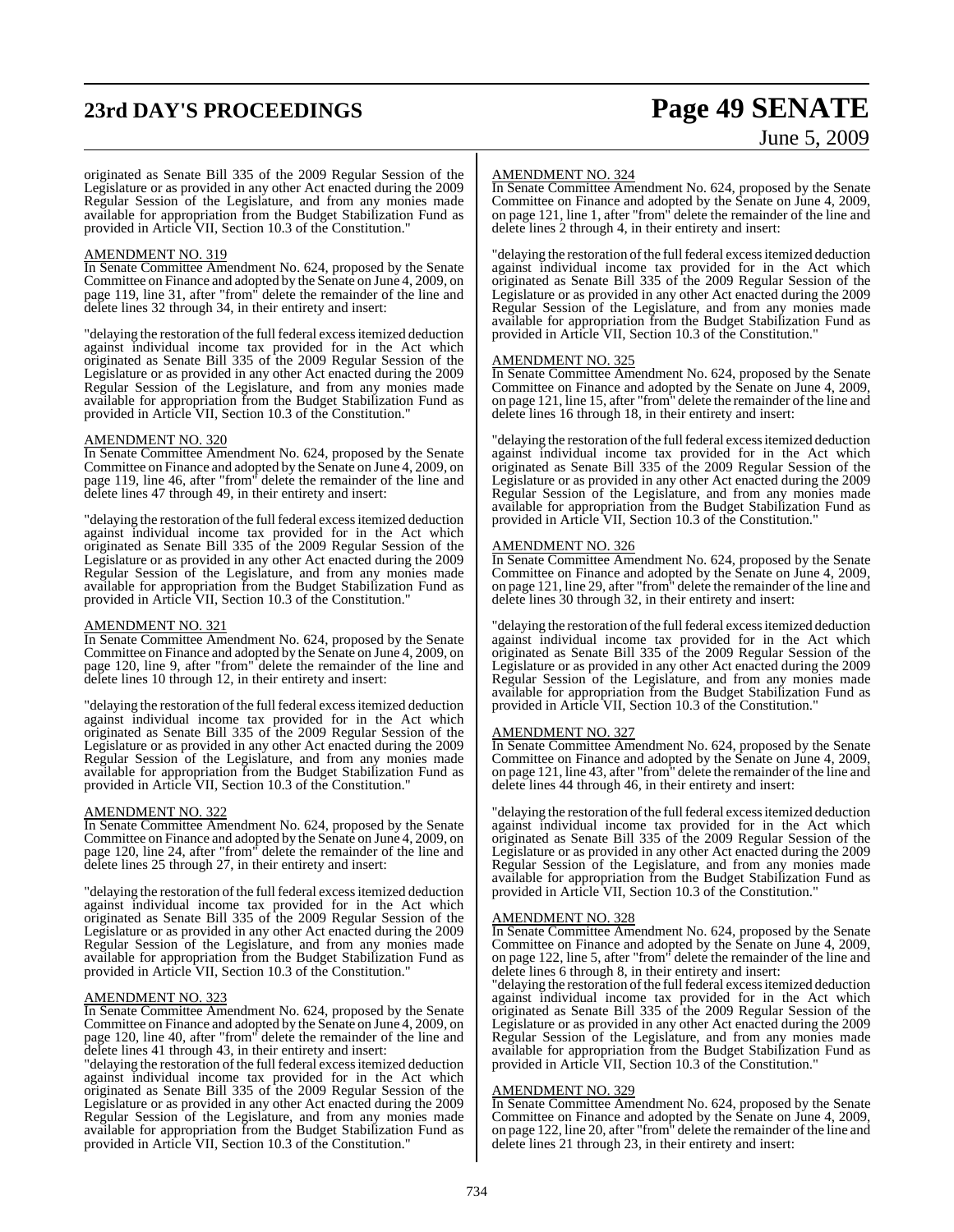# **Page 50 SENATE 23rd DAY'S PROCEEDINGS**

## June 5, 2009

"delaying the restoration of the full federal excess itemized deduction against individual income tax provided for in the Act which originated as Senate Bill 335 of the 2009 Regular Session of the Legislature or as provided in any other Act enacted during the 2009 Regular Session of the Legislature, and from any monies made available for appropriation from the Budget Stabilization Fund as provided in Article VII, Section 10.3 of the Constitution."

### AMENDMENT NO. 330

In Senate Committee Amendment No. 624, proposed by the Senate Committee on Finance and adopted by the Senate on June 4, 2009, on page 122, line 34, after "from" delete the remainder of the line and delete lines 35 through 37, in their entirety and insert:

"delaying the restoration of the full federal excess itemized deduction against individual income tax provided for in the Act which originated as Senate Bill 335 of the 2009 Regular Session of the Legislature or as provided in any other Act enacted during the 2009 Regular Session of the Legislature, and from any monies made available for appropriation from the Budget Stabilization Fund as provided in Article VII, Section 10.3 of the Constitution."

### AMENDMENT NO. 331

In Senate Committee Amendment No. 624, proposed by the Senate Committee on Finance and adopted by the Senate on June 4, 2009, on page 122, line 49, after "from" delete the remainder of the line and delete lines 50 through 52, in their entirety and insert:

"delaying the restoration of the full federal excess itemized deduction against individual income tax provided for in the Act which originated as Senate Bill 335 of the 2009 Regular Session of the Legislature or as provided in any other Act enacted during the 2009 Regular Session of the Legislature, and from any monies made available for appropriation from the Budget Stabilization Fund as provided in Article VII, Section 10.3 of the Constitution."

### AMENDMENT NO. 332

In Senate Committee Amendment No. 624, proposed by the Senate Committee on Finance and adopted by the Senate on June 4, 2009, on page 123, line 10, after "from" delete the remainder of the line and delete lines 11 through 13, in their entirety and insert:

"delaying the restoration of the full federal excess itemized deduction against individual income tax provided for in the Act which originated as Senate Bill 335 of the 2009 Regular Session of the Legislature or as provided in any other Act enacted during the 2009 Regular Session of the Legislature, and from any monies made available for appropriation from the Budget Stabilization Fund as provided in Article VII, Section 10.3 of the Constitution."

### AMENDMENT NO. 333

In Senate Committee Amendment No. 624, proposed by the Senate Committee on Finance and adopted by the Senate on June 4, 2009, on page 123, line 25, after "from" delete the remainder of the line and delete lines 26 through 28, in their entirety and insert:

"delaying the restoration of the full federal excess itemized deduction against individual income tax provided for in the Act which originated as Senate Bill 335 of the 2009 Regular Session of the Legislature or as provided in any other Act enacted during the 2009 Regular Session of the Legislature, and from any monies made available for appropriation from the Budget Stabilization Fund as provided in Article VII, Section 10.3 of the Constitution."

### AMENDMENT NO. 334

In Senate Committee Amendment No. 624, proposed by the Senate Committee on Finance and adopted by the Senate on June 4, 2009, on page 123, line 40, after "from" delete the remainder of the line and delete lines 41 through 43, in their entirety and insert:

"delaying the restoration of the full federal excess itemized deduction against individual income tax provided for in the Act which originated as Senate Bill 335 of the 2009 Regular Session of the Legislature or as provided in any other Act enacted during the 2009

Regular Session of the Legislature, and from any monies made available for appropriation from the Budget Stabilization Fund as provided in Article VII, Section 10.3 of the Constitution."

### AMENDMENT NO. 335

In Senate Committee Amendment No. 624, proposed by the Senate Committee on Finance and adopted by the Senate on June 4, 2009, on page 124, line 1, after "from" delete the remainder of the line and delete lines 2 through 4, in their entirety and insert:

"delaying the restoration of the full federal excess itemized deduction against individual income tax provided for in the Act which originated as Senate Bill 335 of the 2009 Regular Session of the Legislature or as provided in any other Act enacted during the 2009 Regular Session of the Legislature, and from any monies made available for appropriation from the Budget Stabilization Fund as provided in Article VII, Section 10.3 of the Constitution."

### AMENDMENT NO. 336

In Senate Committee Amendment No. 624, proposed by the Senate Committee on Finance and adopted by the Senate on June 4, 2009, on page 124, line 17, after "from" delete the remainder of the line and delete lines 18 through 20, in their entirety and insert:

"delaying the restoration of the full federal excess itemized deduction against individual income tax provided for in the Act which originated as Senate Bill 335 of the 2009 Regular Session of the Legislature or as provided in any other Act enacted during the 2009 Regular Session of the Legislature, and from any monies made available for appropriation from the Budget Stabilization Fund as provided in Article VII, Section 10.3 of the Constitution."

### AMENDMENT NO. 337

In Senate Committee Amendment No. 624, proposed by the Senate Committee on Finance and adopted by the Senate on June 4, 2009, on page 124, line 32, after "from" delete the remainder ofthe line and delete lines 33 through 35, in their entirety and insert:

"delaying the restoration of the full federal excess itemized deduction against individual income tax provided for in the Act which originated as Senate Bill 335 of the 2009 Regular Session of the Legislature or as provided in any other Act enacted during the 2009 Regular Session of the Legislature, and from any monies made available for appropriation from the Budget Stabilization Fund as provided in Article VII, Section 10.3 of the Constitution."

### AMENDMENT NO. 338

In Senate Committee Amendment No. 624, proposed by the Senate Committee on Finance and adopted by the Senate on June 4, 2009, on page 124, line 47, after "from" delete the remainder of the line and delete lines 48 through 50, in their entirety and insert:

"delaying the restoration of the full federal excess itemized deduction against individual income tax provided for in the Act which originated as Senate Bill 335 of the 2009 Regular Session of the Legislature or as provided in any other Act enacted during the 2009 Regular Session of the Legislature, and from any monies made available for appropriation from the Budget Stabilization Fund as provided in Article VII, Section 10.3 of the Constitution."

### AMENDMENT NO. 339

In Senate Committee Amendment No. 624 proposed by the Senate Committee on Finance and adopted by the Senate on June 4, 2009, on page 124, delete lines 52 and 53, and insert the following:

"to the City of New Orleans Police Department for the District 2 Community Enhancement Corporation \$ 10,000"

### AMENDMENT NO. 340

In Senate Committee Amendment No. 624, proposed by the Senate Committee on Finance and adopted by the Senate on June 4, 2009, on page 125, line 9, after "from" delete the remainder of the line and delete lines10 through 12, in their entirety and insert: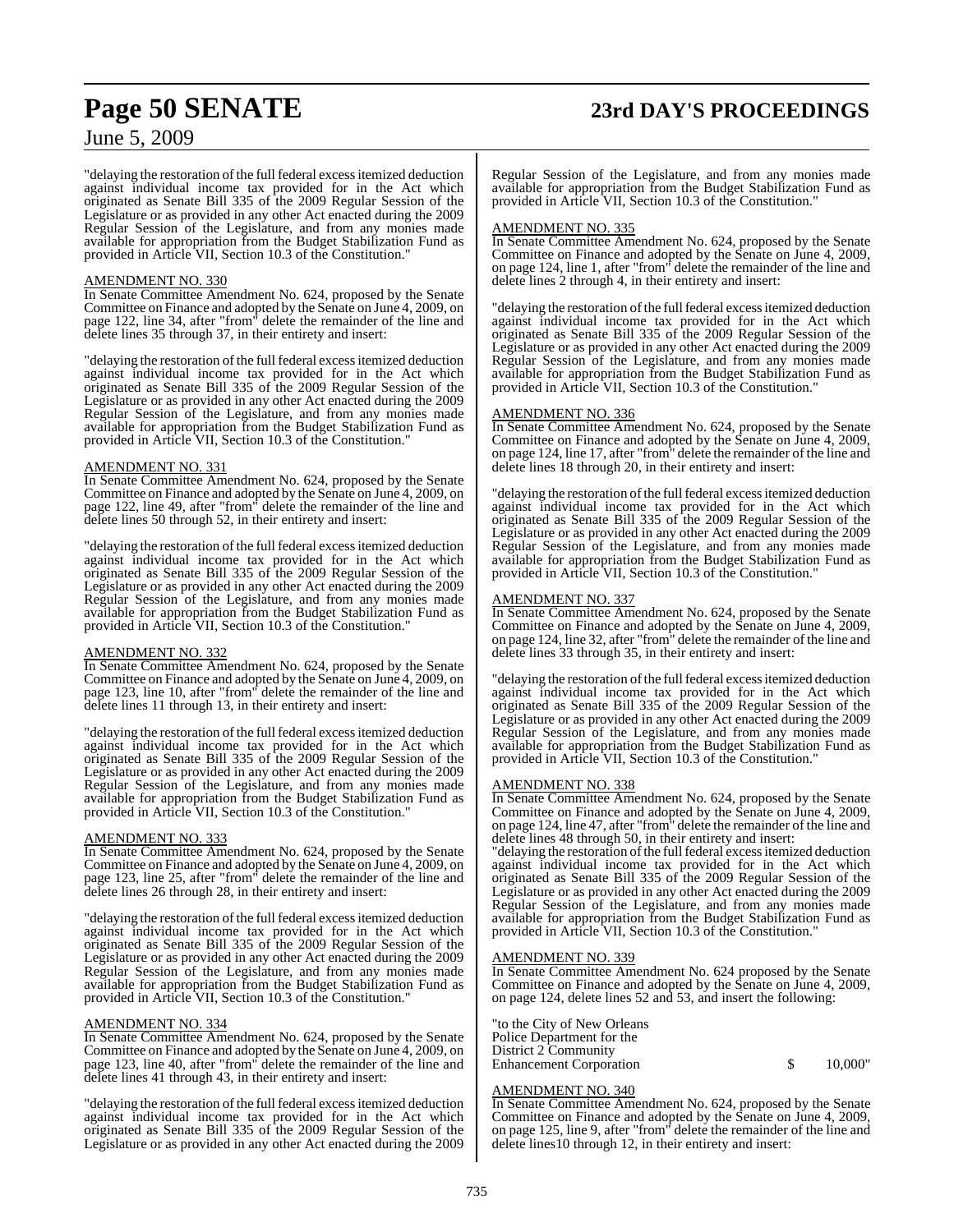# **23rd DAY'S PROCEEDINGS Page 51 SENATE**

# June 5, 2009

"delaying the restoration of the full federal excess itemized deduction against individual income tax provided for in the Act which originated as Senate Bill 335 of the 2009 Regular Session of the Legislature or as provided in any other Act enacted during the 2009 Regular Session of the Legislature, and from any monies made available for appropriation from the Budget Stabilization Fund as provided in Article VII, Section 10.3 of the Constitution."

### AMENDMENT NO. 341

In Senate Committee Amendment No. 624, proposed by the Senate Committee on Finance and adopted by the Senate on June 4, 2009, on page 125, line 24, after "from" delete the remainder of the line and delete lines 25 through 27, in their entirety and insert:

"delaying the restoration of the full federal excess itemized deduction against individual income tax provided for in the Act which originated as Senate Bill 335 of the 2009 Regular Session of the Legislature or as provided in any other Act enacted during the 2009 Regular Session of the Legislature, and from any monies made available for appropriation from the Budget Stabilization Fund as provided in Article VII, Section 10.3 of the Constitution."

### AMENDMENT NO. 342

In Senate Committee Amendment No. 624, proposed by the Senate Committee on Finance and adopted by the Senate on June 4, 2009, on page 125, line 39, after "from" delete the remainder of the line and delete lines 40 through 42, in their entirety and insert:

"delaying the restoration of the full federal excess itemized deduction against individual income tax provided for in the Act which originated as Senate Bill 335 of the 2009 Regular Session of the Legislature or as provided in any other Act enacted during the 2009 Regular Session of the Legislature, and from any monies made available for appropriation from the Budget Stabilization Fund as provided in Article VII, Section 10.3 of the Constitution."

### AMENDMENT NO. 343

In Senate Committee Amendment No. 624, proposed by the Senate Committee on Finance and adopted by the Senate on June 4, 2009, on page 125, line 54, after "from" delete the remainder of the line and delete line 55, and on page 126 delete lines 1 and 2, in their entirety and insert:

"delaying the restoration of the full federal excess itemized deduction against individual income tax provided for in the Act which originated as Senate Bill 335 of the 2009 Regular Session of the Legislature or as provided in any other Act enacted during the 2009 Regular Session of the Legislature, and from any monies made available for appropriation from the Budget Stabilization Fund as provided in Article VII, Section 10.3 of the Constitution."

### AMENDMENT NO. 344

In Senate Committee Amendment No. 624, proposed by the Senate Committee on Finance and adopted by the Senate on June 4, 2009, on page 126, line 14, after "from" delete the remainder of the line and delete lines 15 through 17, in their entirety and insert:

"delaying the restoration of the full federal excess itemized deduction against individual income tax provided for in the Act which originated as Senate Bill 335 of the 2009 Regular Session of the Legislature or as provided in any other Act enacted during the 2009 Regular Session of the Legislature, and from any monies made available for appropriation from the Budget Stabilization Fund as provided in Article VII, Section 10.3 of the Constitution."

### AMENDMENT NO. 345

In Senate Committee Amendment No. 624, proposed by the Senate Committee on Finance and adopted by the Senate on June 4, 2009, on page 126, line 29, after "from" delete the remainder of the line and delete lines 30 through 32, in their entirety and insert:

"delaying the restoration of the full federal excess itemized deduction against individual income tax provided for in the Act which originated as Senate Bill 335 of the 2009 Regular Session of the

Legislature or as provided in any other Act enacted during the 2009 Regular Session of the Legislature, and from any monies made available for appropriation from the Budget Stabilization Fund as provided in Article VII, Section 10.3 of the Constitution."

### AMENDMENT NO. 346

In Senate Committee Amendment No. 624, proposed by the Senate Committee on Finance and adopted by the Senate on June 4, 2009, on page 126, line 44, after "from" delete the remainder of the line and delete lines 45 through 47, in their entirety and insert:

"delaying the restoration of the full federal excess itemized deduction against individual income tax provided for in the Act which originated as Senate Bill 335 of the 2009 Regular Session of the Legislature or as provided in any other Act enacted during the 2009 Regular Session of the Legislature, and from any monies made available for appropriation from the Budget Stabilization Fund as provided in Article VII, Section 10.3 of the Constitution."

### AMENDMENT NO. 347

In Senate Committee Amendment No. 624, proposed by the Senate Committee on Finance and adopted by the Senate on June 4, 2009, on page 127, line 6, after "from" delete the remainder of the line and delete lines 7 through 9, in their entirety and insert:

"delaying the restoration of the full federal excess itemized deduction against individual income tax provided for in the Act which originated as Senate Bill 335 of the 2009 Regular Session of the Legislature or as provided in any other Act enacted during the 2009 Regular Session of the Legislature, and from any monies made available for appropriation from the Budget Stabilization Fund as provided in Article VII, Section 10.3 of the Constitution."

### AMENDMENT NO. 348

In Senate Committee Amendment No. 624, proposed by the Senate Committee on Finance and adopted by the Senate on June 4, 2009, on page 127, line 21, after "from" delete the remainder of the line and delete lines 22 through 24, in their entirety and insert:

"delaying the restoration of the full federal excess itemized deduction against individual income tax provided for in the Act which originated as Senate Bill 335 of the 2009 Regular Session of the Legislature or as provided in any other Act enacted during the 2009 Regular Session of the Legislature, and from any monies made available for appropriation from the Budget Stabilization Fund as provided in Article VII, Section 10.3 of the Constitution."

### AMENDMENT NO. 349

In Senate Committee Amendment No. 624, proposed by the Senate Committee on Finance and adopted by the Senate on June 4, 2009, on page 127, line 36, after "from" delete the remainder ofthe line and delete lines 37 through 39, in their entirety and insert:

"delaying the restoration of the full federal excess itemized deduction against individual income tax provided for in the Act which originated as Senate Bill 335 of the 2009 Regular Session of the Legislature or as provided in any other Act enacted during the 2009 Regular Session of the Legislature, and from any monies made available for appropriation from the Budget Stabilization Fund as provided in Article VII, Section 10.3 of the Constitution."

### AMENDMENT NO. 350

In Senate Committee Amendment No. 624, proposed by the Senate Committee on Finance and adopted by the Senate on June 4, 2009, on page 127, line 51, after "from" delete the remainder of the line and delete lines 52 through 54, in their entirety and insert:

"delaying the restoration of the full federal excess itemized deduction against individual income tax provided for in the Act which originated as Senate Bill 335 of the 2009 Regular Session of the Legislature or as provided in any other Act enacted during the 2009 Regular Session of the Legislature, and from any monies made available for appropriation from the Budget Stabilization Fund as provided in Article VII, Section 10.3 of the Constitution."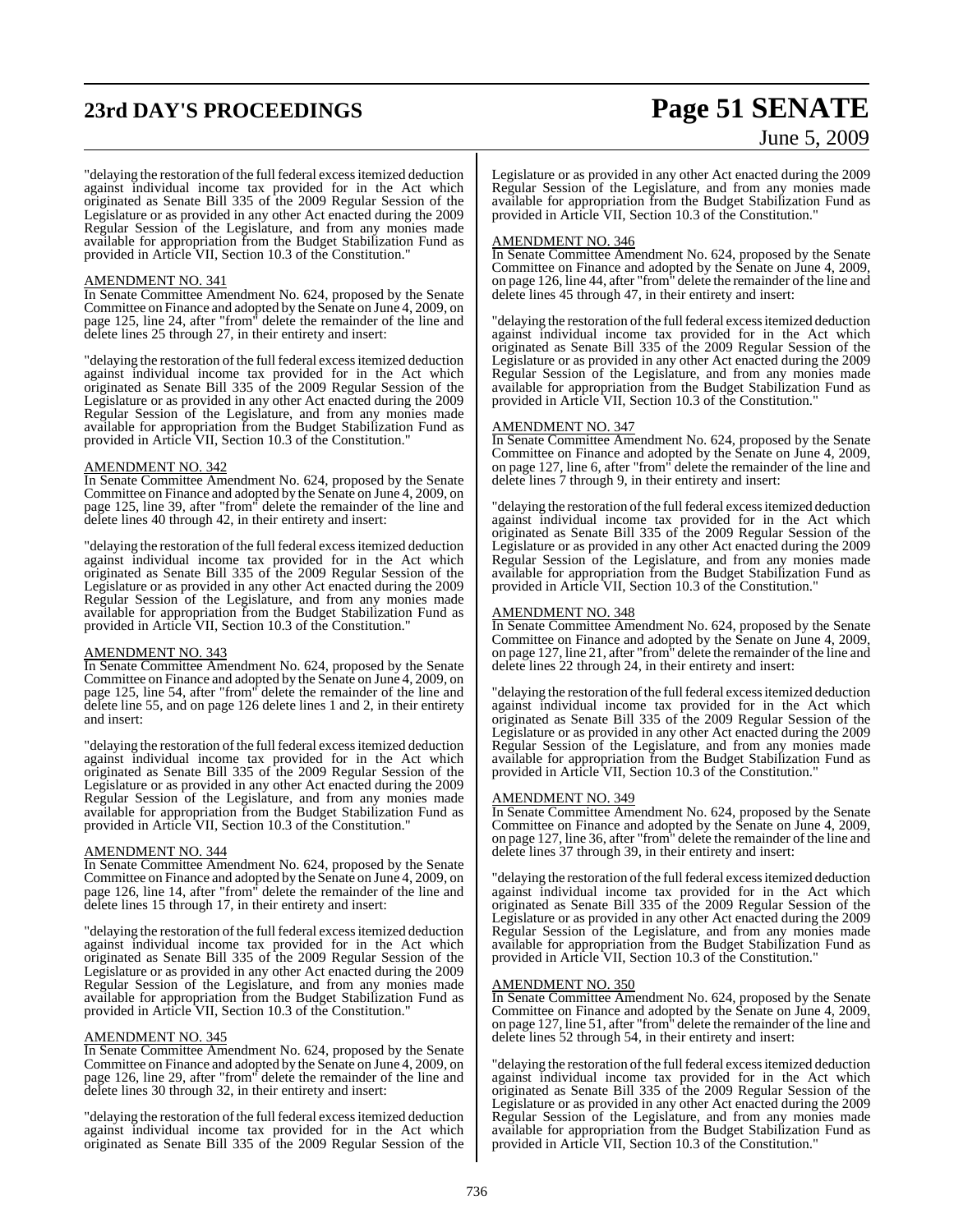# **Page 52 SENATE 23rd DAY'S PROCEEDINGS**

## June 5, 2009

### AMENDMENT NO. 351

In Senate Committee Amendment No. 624, proposed by the Senate Committee on Finance and adopted by the Senate on June 4, 2009, on page 128, line 12, after "from" delete the remainder of the line and delete lines 13 through 15, in their entirety and insert:

"delaying the restoration of the full federal excess itemized deduction against individual income tax provided for in the Act which originated as Senate Bill 335 of the 2009 Regular Session of the Legislature or as provided in any other Act enacted during the 2009 Regular Session of the Legislature, and from any monies made available for appropriation from the Budget Stabilization Fund as provided in Article VII, Section 10.3 of the Constitution."

### AMENDMENT NO. 352

In Senate Committee Amendment No. 624, proposed by the Senate Committee on Finance and adopted by the Senate on June 4, 2009, on page 128, line 27, after "from" delete the remainder of the line and delete lines 28 through 30, in their entirety and insert:

"delaying the restoration of the full federal excess itemized deduction against individual income tax provided for in the Act which originated as Senate Bill 335 of the 2009 Regular Session of the Legislature or as provided in any other Act enacted during the 2009 Regular Session of the Legislature, and from any monies made available for appropriation from the Budget Stabilization Fund as provided in Article VII, Section 10.3 of the Constitution."

### AMENDMENT NO. 353

In Senate Committee Amendment No. 624, proposed by the Senate Committee on Finance and adopted by the Senate on June 4, 2009, on page 128, line 42, after "from" delete the remainder of the line and delete lines 43 through 45, in their entirety and insert:

"delaying the restoration of the full federal excess itemized deduction against individual income tax provided for in the Act which originated as Senate Bill 335 of the 2009 Regular Session of the Legislature or as provided in any other Act enacted during the 2009 Regular Session of the Legislature, and from any monies made available for appropriation from the Budget Stabilization Fund as provided in Article VII, Section 10.3 of the Constitution."

### AMENDMENT NO. 354

In Senate Committee Amendment No. 624, proposed by the Senate Committee on Finance and adopted by the Senate on June 4, 2009, on page 129, line 3, after "from" delete the remainder of the line and delete lines 4 through 6, in their entirety and insert:

"delaying the restoration of the full federal excess itemized deduction against individual income tax provided for in the Act which originated as Senate Bill 335 of the 2009 Regular Session of the Legislature or as provided in any other Act enacted during the 2009 Regular Session of the Legislature, and from any monies made available for appropriation from the Budget Stabilization Fund as provided in Article VII, Section 10.3 of the Constitution."

### AMENDMENT NO. 355

In Senate Committee Amendment No. 624, proposed by the Senate Committee on Finance and adopted by the Senate on June 4, 2009, on page 129, line 18, after "from" delete the remainder of the line and delete lines 19 through 21, in their entirety and insert:

"delaying the restoration of the full federal excess itemized deduction against individual income tax provided for in the Act which originated as Senate Bill 335 of the 2009 Regular Session of the Legislature or as provided in any other Act enacted during the 2009 Regular Session of the Legislature, and from any monies made available for appropriation from the Budget Stabilization Fund as provided in Article VII, Section 10.3 of the Constitution."

### AMENDMENT NO. 356

In Senate Committee Amendment No. 624, proposed by the Senate Committee on Finance and adopted by the Senate on June 4, 2009, on

page 129, line 33, after "from" delete the remainder of the line and delete lines 34 through 36, in their entirety and insert:

"delaying the restoration of the full federal excess itemized deduction against individual income tax provided for in the Act which originated as Senate Bill 335 of the 2009 Regular Session of the Legislature or as provided in any other Act enacted during the 2009 Regular Session of the Legislature, and from any monies made available for appropriation from the Budget Stabilization Fund as provided in Article VII, Section 10.3 of the Constitution."

### AMENDMENT NO. 357

In Senate Committee Amendment No. 624, proposed by the Senate Committee on Finance and adopted by the Senate on June 4, 2009, on page 129, line 47, after "from" delete the remainder of the line and delete lines 48 through 50, in their entirety and insert:

"delaying the restoration of the full federal excess itemized deduction against individual income tax provided for in the Act which originated as Senate Bill 335 of the 2009 Regular Session of the Legislature or as provided in any other Act enacted during the 2009 Regular Session of the Legislature, and from any monies made available for appropriation from the Budget Stabilization Fund as provided in Article VII, Section 10.3 of the Constitution."

### AMENDMENT NO. 358

In Senate Committee Amendment No. 624, proposed by the Senate Committee on Finance and adopted by the Senate on June 4, 2009, on page 130, line 9, after "from" delete the remainder of the line and delete lines 10 through 12, in their entirety and insert:

"delaying the restoration of the full federal excess itemized deduction against individual income tax provided for in the Act which originated as Senate Bill 335 of the 2009 Regular Session of the Legislature or as provided in any other Act enacted during the 2009 Regular Session of the Legislature, and from any monies made available for appropriation from the Budget Stabilization Fund as provided in Article VII, Section 10.3 of the Constitution."

### AMENDMENT NO. 359

In Senate Committee Amendment No. 624, proposed by the Senate Committee on Finance and adopted by the Senate on June 4, 2009, on page 130, line 24, after "from" delete the remainder ofthe line and delete lines 25 through 27, in their entirety and insert:

"delaying the restoration of the full federal excess itemized deduction against individual income tax provided for in the Act which originated as Senate Bill 335 of the 2009 Regular Session of the Legislature or as provided in any other Act enacted during the 2009 Regular Session of the Legislature, and from any monies made available for appropriation from the Budget Stabilization Fund as provided in Article VII, Section 10.3 of the Constitution."

### AMENDMENT NO. 360

In Senate Committee Amendment No. 624, proposed by the Senate Committee on Finance and adopted by the Senate on June 4, 2009, on page 130, line 39, after "from" delete the remainder of the line and delete lines 40 through 42, in their entirety and insert:

"delaying the restoration of the full federal excess itemized deduction against individual income tax provided for in the Act which originated as Senate Bill 335 of the 2009 Regular Session of the Legislature or as provided in any other Act enacted during the 2009 Regular Session of the Legislature, and from any monies made available for appropriation from the Budget Stabilization Fund as provided in Article VII, Section 10.3 of the Constitution."

### AMENDMENT NO. 361

In Senate Committee Amendment No. 624, proposed by the Senate Committee on Finance and adopted by the Senate on June 4, 2009, on page 130, line 54, after "from" delete the remainder of the, and delete line 55, in its entirety, and on page 131, delete lines 1 and 2, in their entirety and insert: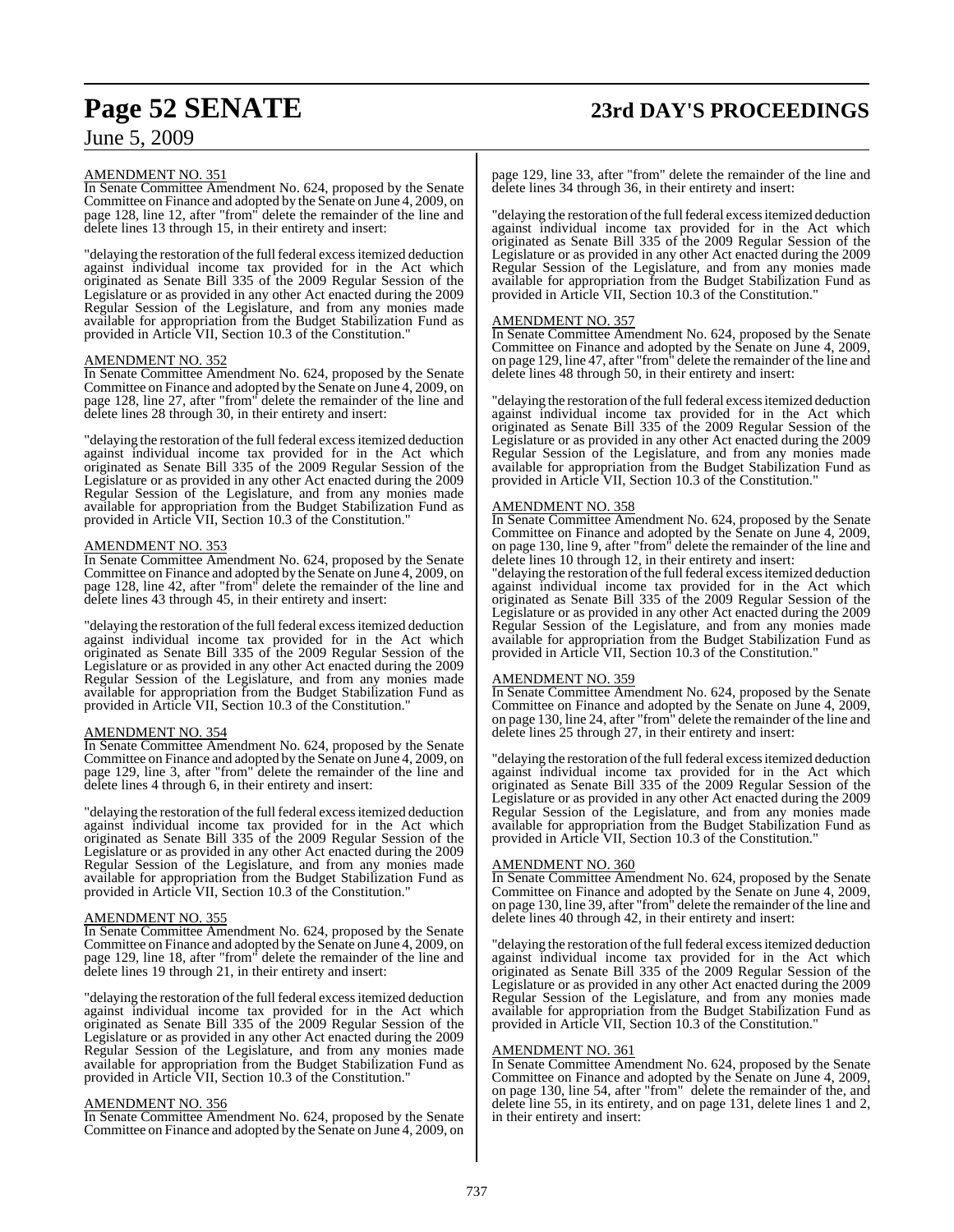# **23rd DAY'S PROCEEDINGS Page 53 SENATE**

# June 5, 2009

"delaying the restoration of the full federal excess itemized deduction against individual income tax provided for in the Act which originated as Senate Bill 335 of the 2009 Regular Session of the Legislature or as provided in any other Act enacted during the 2009 Regular Session of the Legislature, and from any monies made available for appropriation from the Budget Stabilization Fund as provided in Article VII, Section 10.3 of the Constitution."

### AMENDMENT NO. 362

In Senate Committee Amendment No. 624, proposed by the Senate Committee on Finance and adopted by the Senate on June 4, 2009, on page 131, line 14, after "from" delete the remainder of the line and delete lines 15 through 17, in their entirety and insert:

"delaying the restoration of the full federal excess itemized deduction against individual income tax provided for in the Act which originated as Senate Bill 335 of the 2009 Regular Session of the Legislature or as provided in any other Act enacted during the 2009 Regular Session of the Legislature, and from any monies made available for appropriation from the Budget Stabilization Fund as provided in Article VII, Section 10.3 of the Constitution."

### AMENDMENT NO. 363

In Senate Committee Amendment No. 624, proposed by the Senate Committee on Finance and adopted by the Senate on June 4, 2009, on page 131, line 29, after "from" delete the remainder of the line and delete lines 30 through 32, in their entirety and insert:

"delaying the restoration of the full federal excess itemized deduction against individual income tax provided for in the Act which originated as Senate Bill 335 of the 2009 Regular Session of the Legislature or as provided in any other Act enacted during the 2009 Regular Session of the Legislature, and from any monies made available for appropriation from the Budget Stabilization Fund as provided in Article VII, Section 10.3 of the Constitution."

### AMENDMENT NO. 364

In Senate Committee Amendment No. 624, proposed by the Senate Committee on Finance and adopted by the Senate on June 4, 2009, on page 131, line 44, after "from" delete the remainder of the line and delete lines 45 through 47, in their entirety and insert:

"delaying the restoration of the full federal excess itemized deduction against individual income tax provided for in the Act which originated as Senate Bill 335 of the 2009 Regular Session of the Legislature or as provided in any other Act enacted during the 2009 Regular Session of the Legislature, and from any monies made available for appropriation from the Budget Stabilization Fund as provided in Article VII, Section 10.3 of the Constitution."

### AMENDMENT NO. 365

In Senate Committee Amendment No. 624, proposed by the Senate Committee on Finance and adopted by the Senate on June 4, 2009, on page 132, line 6, after "from" delete the remainder of the line and delete lines 7 through 9, in their entirety and insert:

"delaying the restoration of the full federal excess itemized deduction against individual income tax provided for in the Act which originated as Senate Bill 335 of the 2009 Regular Session of the Legislature or as provided in any other Act enacted during the 2009 Regular Session of the Legislature, and from any monies made available for appropriation from the Budget Stabilization Fund as provided in Article VII, Section 10.3 of the Constitution."

### AMENDMENT NO. 366

In Senate Committee Amendment No. 624, proposed by the Senate Committee on Finance and adopted by the Senate on June 4, 2009, on page 132, line 21, after "from" delete the remainder of the line and delete lines 22 through 24, in their entirety and insert:

"delaying the restoration of the full federal excess itemized deduction against individual income tax provided for in the Act which originated as Senate Bill 335 of the 2009 Regular Session of the Legislature or as provided in any other Act enacted during the 2009

Regular Session of the Legislature, and from any monies made available for appropriation from the Budget Stabilization Fund as provided in Article VII, Section 10.3 of the Constitution."

### AMENDMENT NO. 367

In Senate Committee Amendment No. 624, proposed by the Senate Committee on Finance and adopted by the Senate on June 4, 2009, on page 132, line 36, after "from" delete the remainder of the line and delete lines 37 through 39, in their entirety and insert:

"delaying the restoration of the full federal excess itemized deduction against individual income tax provided for in the Act which originated as Senate Bill 335 of the 2009 Regular Session of the Legislature or as provided in any other Act enacted during the 2009 Regular Session of the Legislature, and from any monies made available for appropriation from the Budget Stabilization Fund as provided in Article VII, Section 10.3 of the Constitution."

### AMENDMENT NO. 368

In Senate Committee Amendment No. 624, proposed by the Senate Committee on Finance and adopted by the Senate on June 4, 2009, on page 132, line 51, after "from" delete the remainder of the line and delete lines 52 through 54, in their entirety and insert:

"delaying the restoration of the full federal excess itemized deduction against individual income tax provided for in the Act which originated as Senate Bill 335 of the 2009 Regular Session of the Legislature or as provided in any other Act enacted during the 2009 Regular Session of the Legislature, and from any monies made available for appropriation from the Budget Stabilization Fund as provided in Article VII, Section 10.3 of the Constitution."

### AMENDMENT NO. 369

In Senate Committee Amendment No. 624, proposed by the Senate Committee on Finance and adopted by the Senate on June 4, 2009, on page 133, line 12, after "from" delete the remainder ofthe line and delete lines 13 through 15, in their entirety and insert:

"delaying the restoration of the full federal excess itemized deduction against individual income tax provided for in the Act which originated as Senate Bill 335 of the 2009 Regular Session of the Legislature or as provided in any other Act enacted during the 2009 Regular Session of the Legislature, and from any monies made available for appropriation from the Budget Stabilization Fund as provided in Article VII, Section 10.3 of the Constitution."

### AMENDMENT NO. 370

In Senate Committee Amendment No. 624, proposed by the Senate Committee on Finance and adopted by the Senate on June 4, 2009, on page 133, line 27, after "from" delete the remainder of the line and delete lines 28 through 30, in their entirety and insert:

"delaying the restoration of the full federal excess itemized deduction against individual income tax provided for in the Act which originated as Senate Bill 335 of the 2009 Regular Session of the Legislature or as provided in any other Act enacted during the 2009 Regular Session of the Legislature, and from any monies made available for appropriation from the Budget Stabilization Fund as provided in Article VII, Section 10.3 of the Constitution."

### <u>AMENDMENT NO. 371</u>

In Senate Committee Amendment No. 624, proposed by the Senate Committee on Finance and adopted by the Senate on June 4, 2009, on page 133, line 42, after "from" delete the remainder of the line and delete lines 43 through 45, in their entirety and insert:

"delaying the restoration of the full federal excess itemized deduction against individual income tax provided for in the Act which originated as Senate Bill 335 of the 2009 Regular Session of the Legislature or as provided in any other Act enacted during the 2009 Regular Session of the Legislature, and from any monies made available for appropriation from the Budget Stabilization Fund as provided in Article VII, Section 10.3 of the Constitution."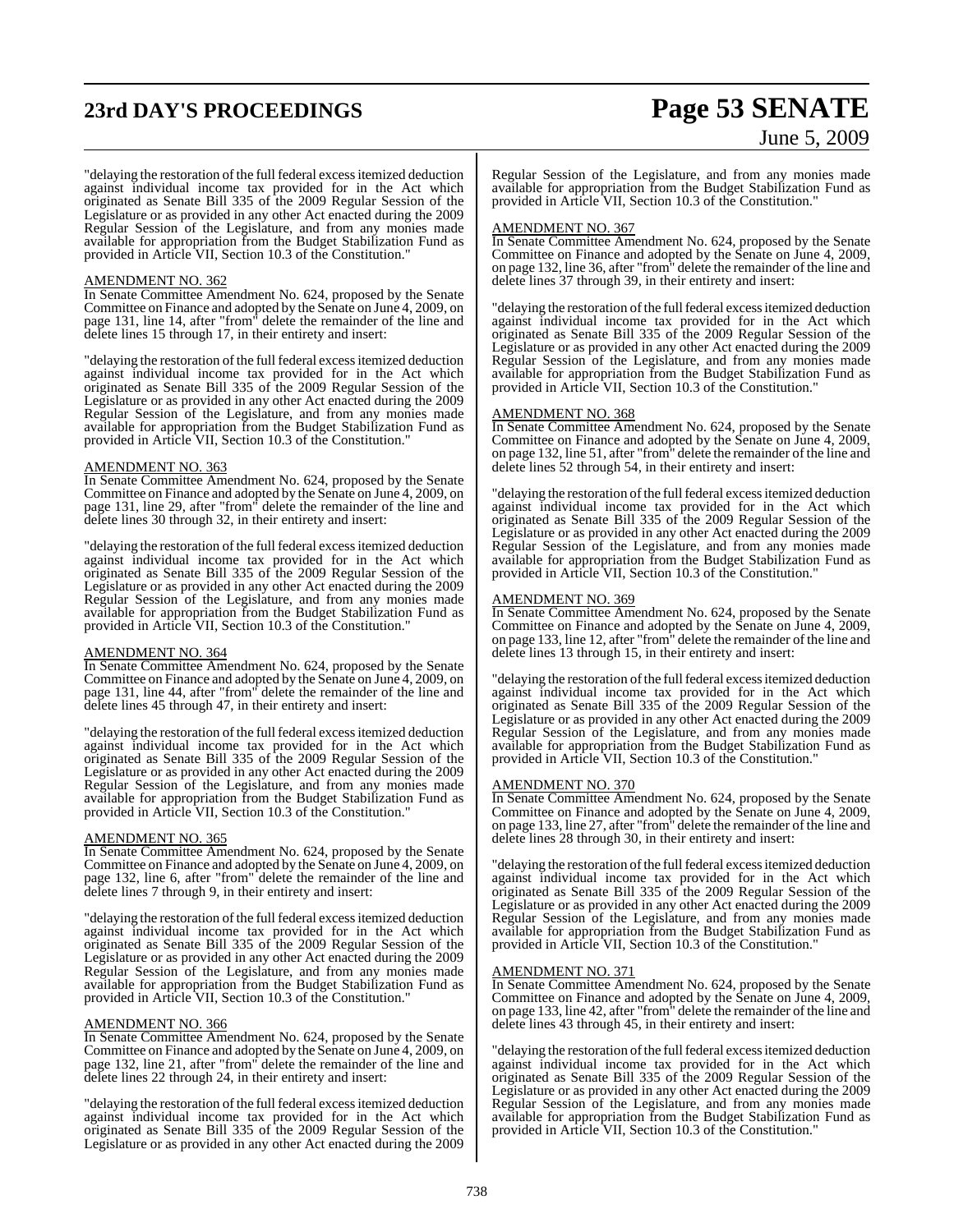# **Page 54 SENATE 23rd DAY'S PROCEEDINGS**

## June 5, 2009

### AMENDMENT NO. 372

In Senate Committee Amendment No. 624, proposed by the Senate Committee on Finance and adopted by the Senate on June 4, 2009, on page 134, line 3, after "from" delete the remainder of the line and delete lines 4 through 6, in their entirety and insert:

"delaying the restoration of the full federal excess itemized deduction against individual income tax provided for in the Act which originated as Senate Bill 335 of the 2009 Regular Session of the Legislature or as provided in any other Act enacted during the 2009 Regular Session of the Legislature, and from any monies made available for appropriation from the Budget Stabilization Fund as provided in Article VII, Section 10.3 of the Constitution."

### AMENDMENT NO. 373

In Senate Committee Amendment No. 624, proposed by the Senate Committee on Finance and adopted by the Senate on June 4, 2009, on page 134, line 18, after "from" delete the remainder of the line and delete lines 19 through 21, in their entirety and insert:

"delaying the restoration of the full federal excess itemized deduction against individual income tax provided for in the Act which originated as Senate Bill 335 of the 2009 Regular Session of the Legislature or as provided in any other Act enacted during the 2009 Regular Session of the Legislature, and from any monies made available for appropriation from the Budget Stabilization Fund as provided in Article VII, Section 10.3 of the Constitution."

### AMENDMENT NO. 374

In Senate Committee Amendment No. 624, proposed by the Senate Committee on Finance and adopted by the Senate on June 4, 2009, on page 134, line 33, after "from" delete the remainder of the line and delete lines 34 through 36, in their entirety and insert:

"delaying the restoration of the full federal excess itemized deduction against individual income tax provided for in the Act which originated as Senate Bill 335 of the 2009 Regular Session of the Legislature or as provided in any other Act enacted during the 2009 Regular Session of the Legislature, and from any monies made available for appropriation from the Budget Stabilization Fund as provided in Article VII, Section 10.3 of the Constitution."

## AMENDMENT NO. 375

In Senate Committee Amendment No. 624, proposed by the Senate Committee on Finance and adopted by the Senate on June 4, 2009, on page 134, line 48, after "from" delete the remainder of the line and delete lines 49 through 51, in their entirety and insert:

"delaying the restoration of the full federal excess itemized deduction against individual income tax provided for in the Act which originated as Senate Bill 335 of the 2009 Regular Session of the Legislature or as provided in any other Act enacted during the 2009 Regular Session of the Legislature, and from any monies made available for appropriation from the Budget Stabilization Fund as provided in Article VII, Section 10.3 of the Constitution."

### AMENDMENT NO. 376

In Senate Committee Amendment No. 624, proposed by the Senate Committee on Finance and adopted by the Senate on June 4, 2009, on page 135, line 10, after "from" delete the remainder of the line and delete lines 11 through 13, in their entirety and insert:

"delaying the restoration of the full federal excess itemized deduction against individual income tax provided for in the Act which originated as Senate Bill 335 of the 2009 Regular Session of the Legislature or as provided in any other Act enacted during the 2009 Regular Session of the Legislature, and from any monies made available for appropriation from the Budget Stabilization Fund as provided in Article VII, Section 10.3 of the Constitution."

### AMENDMENT NO. 377

In Senate Committee Amendment No. 624, proposed by the Senate Committee on Finance and adopted by the Senate on June 4, 2009, on

page 135, line 25, after "from" delete the remainder of the line and delete lines 26 through 28, in their entirety and insert:

"delaying the restoration of the full federal excess itemized deduction against individual income tax provided for in the Act which originated as Senate Bill 335 of the 2009 Regular Session of the Legislature or as provided in any other Act enacted during the 2009 Regular Session of the Legislature, and from any monies made available for appropriation from the Budget Stabilization Fund as provided in Article VII, Section 10.3 of the Constitution."

### AMENDMENT NO. 378

In Senate Committee Amendment No. 624, proposed by the Senate Committee on Finance and adopted by the Senate on June 4, 2009, on page 135, line 40, after "from" delete the remainder of the line and delete lines 41 through 43, in their entirety and insert:

"delaying the restoration of the full federal excess itemized deduction against individual income tax provided for in the Act which originated as Senate Bill 335 of the 2009 Regular Session of the Legislature or as provided in any other Act enacted during the 2009 Regular Session of the Legislature, and from any monies made available for appropriation from the Budget Stabilization Fund as provided in Article VII, Section 10.3 of the Constitution."

### AMENDMENT NO. 379

In Senate Committee Amendment No. 624, proposed by the Senate Committee on Finance and adopted by the Senate on June 4, 2009, on page 136, line 1, after "from" delete the remainder of the line and delete lines 2 through 4, in their entirety and insert:

"delaying the restoration of the full federal excess itemized deduction against individual income tax provided for in the Act which originated as Senate Bill 335 of the 2009 Regular Session of the Legislature or as provided in any other Act enacted during the 2009 Regular Session of the Legislature, and from any monies made available for appropriation from the Budget Stabilization Fund as provided in Article VII, Section 10.3 of the Constitution."

### AMENDMENT NO. 380

In Senate Committee Amendment No. 624, proposed by the Senate Committee on Finance and adopted by the Senate on June 4, 2009, on page 136, line 16, after "from" delete the remainder of the line and delete lines 17 through 19, in their entirety and insert:

"delaying the restoration of the full federal excess itemized deduction against individual income tax provided for in the Act which originated as Senate Bill 335 of the 2009 Regular Session of the Legislature or as provided in any other Act enacted during the 2009 Regular Session of the Legislature, and from any monies made available for appropriation from the Budget Stabilization Fund as provided in Article VII, Section 10.3 of the Constitution."

### AMENDMENT NO. 381

In Senate Committee Amendment No. 624, proposed by the Senate Committee on Finance and adopted by the Senate on June 4, 2009, on page 136, line 31, after "from" delete the remainder ofthe line and delete lines 32 through 34, in their entirety and insert:

"delaying the restoration of the full federal excess itemized deduction against individual income tax provided for in the Act which originated as Senate Bill 335 of the 2009 Regular Session of the Legislature or as provided in any other Act enacted during the 2009 Regular Session of the Legislature, and from any monies made available for appropriation from the Budget Stabilization Fund as provided in Article VII, Section 10.3 of the Constitution."

### AMENDMENT NO. 382

In Senate Committee Amendment No. 624, proposed by the Senate Committee on Finance and adopted by the Senate on June 4, 2009, on page 136, line 46, after "from" delete the remainder of the line and delete lines 47 through 49, in their entirety and insert: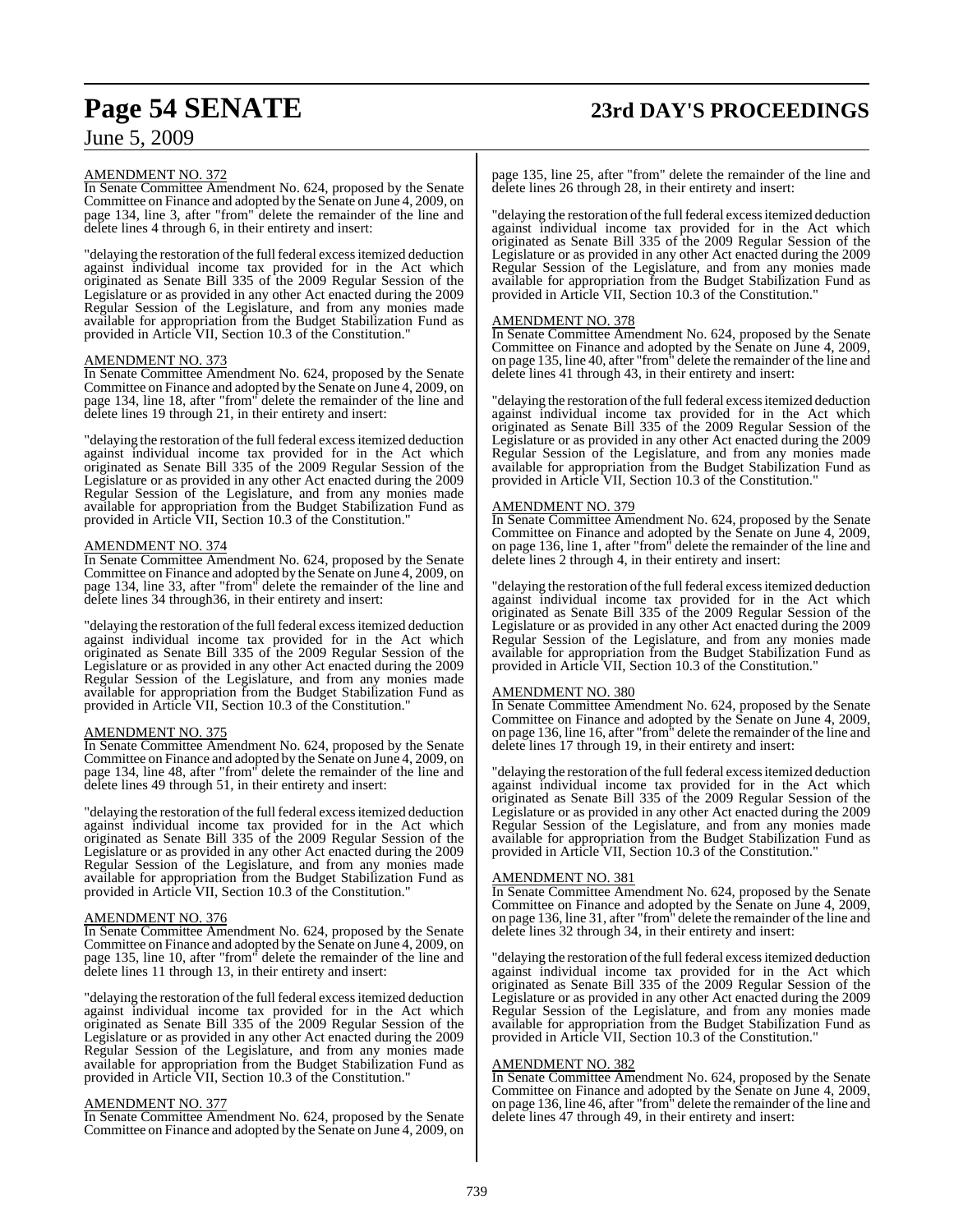# **23rd DAY'S PROCEEDINGS Page 55 SENATE**

# June 5, 2009

"delaying the restoration of the full federal excess itemized deduction against individual income tax provided for in the Act which originated as Senate Bill 335 of the 2009 Regular Session of the Legislature or as provided in any other Act enacted during the 2009 Regular Session of the Legislature, and from any monies made available for appropriation from the Budget Stabilization Fund as provided in Article VII, Section 10.3 of the Constitution."

### AMENDMENT NO. 383

In Senate Committee Amendment No. 624, proposed by the Senate Committee on Finance and adopted by the Senate on June 4, 2009, on page 137, line 9, after "from" delete the remainder of the line and delete lines 10 through 12, in their entirety and insert:

"delaying the restoration of the full federal excess itemized deduction against individual income tax provided for in the Act which originated as Senate Bill 335 of the 2009 Regular Session of the Legislature or as provided in any other Act enacted during the 2009 Regular Session of the Legislature, and from any monies made available for appropriation from the Budget Stabilization Fund as provided in Article VII, Section 10.3 of the Constitution."

### AMENDMENT NO. 384

In Senate Committee Amendment No. 624, proposed by the Senate Committee on Finance and adopted by the Senate on June 4, 2009, on page 137, line 24, after "from" delete the remainder of the line and delete lines 25 through 27, in their entirety and insert:

"delaying the restoration of the full federal excess itemized deduction against individual income tax provided for in the Act which originated as Senate Bill 335 of the 2009 Regular Session of the Legislature or as provided in any other Act enacted during the 2009 Regular Session of the Legislature, and from any monies made available for appropriation from the Budget Stabilization Fund as provided in Article VII, Section 10.3 of the Constitution."

### AMENDMENT NO. 385

In Senate Committee Amendment No. 624, proposed by the Senate Committee on Finance and adopted by the Senate on June 4, 2009, on page 137, line 38, after "from" delete the remainder of the line and delete lines 39 through 41, in their entirety and insert:

"delaying the restoration of the full federal excess itemized deduction against individual income tax provided for in the Act which originated as Senate Bill 335 of the 2009 Regular Session of the Legislature or as provided in any other Act enacted during the 2009 Regular Session of the Legislature, and from any monies made available for appropriation from the Budget Stabilization Fund as provided in Article VII, Section 10.3 of the Constitution."

### AMENDMENT NO. 386

In Senate Committee Amendment No. 624, proposed by the Senate Committee on Finance and adopted by the Senate on June 4, 2009, on page 137, line 53, after "from" delete the remainder of the line and delete line 54, and on page 138, delete lines 1 and 2, in their entirety and insert:

"delaying the restoration of the full federal excess itemized deduction against individual income tax provided for in the Act which originated as Senate Bill 335 of the 2009 Regular Session of the Legislature or as provided in any other Act enacted during the 2009 Regular Session of the Legislature, and from any monies made available for appropriation from the Budget Stabilization Fund as provided in Article VII, Section 10.3 of the Constitution."

### AMENDMENT NO. 387

In Senate Committee Amendment No. 624, proposed by the Senate Committee on Finance and adopted by the Senate on June 4, 2009, on page 138, line 15, after "from" delete the remainder of the line and delete lines 16 through 18, in their entirety and insert:

"delaying the restoration of the full federal excess itemized deduction against individual income tax provided for in the Act which originated as Senate Bill 335 of the 2009 Regular Session of the

Legislature or as provided in any other Act enacted during the 2009 Regular Session of the Legislature, and from any monies made available for appropriation from the Budget Stabilization Fund as provided in Article VII, Section 10.3 of the Constitution."

### AMENDMENT NO. 388

In Senate Committee Amendment No. 624, proposed by the Senate Committee on Finance and adopted by the Senate on June 4, 2009, on page 138, line 30, after "from" delete the remainder of the line and delete lines 31 through 33, in their entirety and insert:

"delaying the restoration of the full federal excess itemized deduction against individual income tax provided for in the Act which originated as Senate Bill 335 of the 2009 Regular Session of the Legislature or as provided in any other Act enacted during the 2009 Regular Session of the Legislature, and from any monies made available for appropriation from the Budget Stabilization Fund as provided in Article VII, Section 10.3 of the Constitution."

### AMENDMENT NO. 389

In Senate Committee Amendment No. 624, proposed by the Senate Committee on Finance and adopted by the Senate on June 4, 2009, on page 138, line 45, after "from" delete the remainder ofthe line and delete lines 46 through 48, in their entirety and insert:

"delaying the restoration of the full federal excess itemized deduction against individual income tax provided for in the Act which originated as Senate Bill 335 of the 2009 Regular Session of the Legislature or as provided in any other Act enacted during the 2009 Regular Session of the Legislature, and from any monies made available for appropriation from the Budget Stabilization Fund as provided in Article VII, Section 10.3 of the Constitution."

### AMENDMENT NO. 390

In Senate Committee Amendment No. 624, proposed by the Senate Committee on Finance and adopted by the Senate on June 4, 2009, on page 139, line 7, after "from" delete the remainder of the line and delete lines 8 through 10, in their entirety and insert:

"delaying the restoration of the full federal excess itemized deduction against individual income tax provided for in the Act which originated as Senate Bill 335 of the 2009 Regular Session of the Legislature or as provided in any other Act enacted during the 2009 Regular Session of the Legislature, and from any monies made available for appropriation from the Budget Stabilization Fund as provided in Article VII, Section 10.3 of the Constitution."

### AMENDMENT NO. 391

In Senate Committee Amendment No. 624, proposed by the Senate Committee on Finance and adopted by the Senate on June 4, 2009, on page 139, line 22, after "from" delete the remainder ofthe line and delete lines 23 through 25, in their entirety and insert:

"delaying the restoration of the full federal excess itemized deduction against individual income tax provided for in the Act which originated as Senate Bill 335 of the 2009 Regular Session of the Legislature or as provided in any other Act enacted during the 2009 Regular Session of the Legislature, and from any monies made available for appropriation from the Budget Stabilization Fund as provided in Article VII, Section 10.3 of the Constitution."

### AMENDMENT NO. 392

In Senate Committee Amendment No. 624, proposed by the Senate Committee on Finance and adopted by the Senate on June 4, 2009, on page 139, line 36, after "from" delete the remainder of the line and delete lines 37 through 39, in their entirety and insert:

"delaying the restoration of the full federal excess itemized deduction against individual income tax provided for in the Act which originated as Senate Bill 335 of the 2009 Regular Session of the Legislature or as provided in any other Act enacted during the 2009 Regular Session of the Legislature, and from any monies made available for appropriation from the Budget Stabilization Fund as provided in Article VII, Section 10.3 of the Constitution."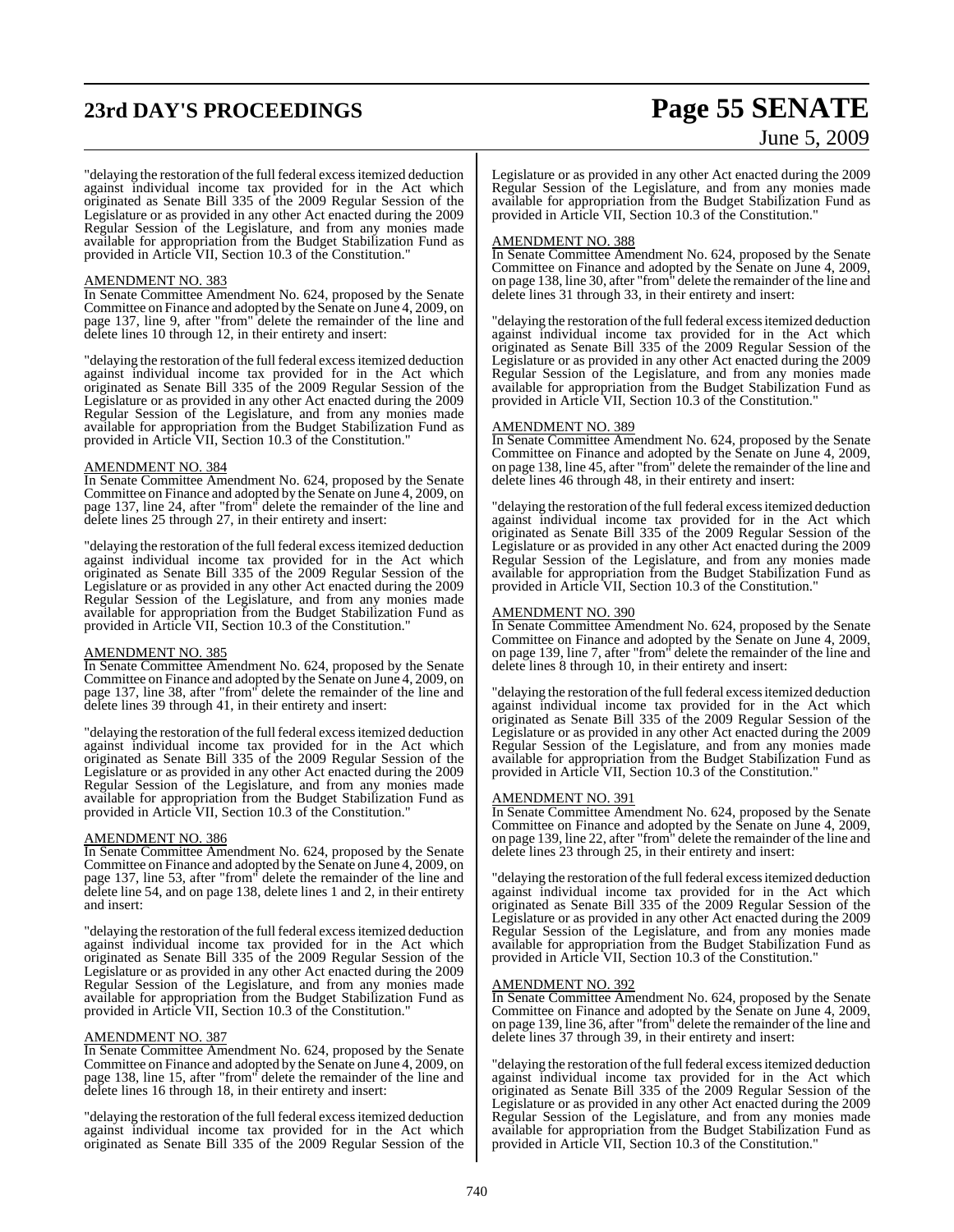# **Page 56 SENATE 23rd DAY'S PROCEEDINGS**

## June 5, 2009

### AMENDMENT NO. 393

In Senate Committee Amendment No. 624, proposed by the Senate Committee on Finance and adopted by the Senate on June 4, 2009, on page 139, line 50, after "from" delete the remainder of the line and delete lines 51 through 53, in their entirety and insert:

"delaying the restoration of the full federal excess itemized deduction against individual income tax provided for in the Act which originated as Senate Bill 335 of the 2009 Regular Session of the Legislature or as provided in any other Act enacted during the 2009 Regular Session of the Legislature, and from any monies made available for appropriation from the Budget Stabilization Fund as provided in Article VII, Section 10.3 of the Constitution."

### AMENDMENT NO. 394

In Senate Committee Amendment No. 624, proposed by the Senate Committee on Finance and adopted by the Senate on June 4, 2009, on page 140, at the end of line 2, delete "\$35,000" and insert "\$45,000"

### AMENDMENT NO. 395

In Senate Committee Amendment No. 624, proposed by the Senate Committee on Finance and adopted by the Senate on June 4, 2009, on page 140, line 11, after "from" delete the remainder of the line and delete lines 12 through 14, in their entirety and insert:

"delaying the restoration of the full federal excess itemized deduction against individual income tax provided for in the Act which originated as Senate Bill 335 of the 2009 Regular Session of the Legislature or as provided in any other Act enacted during the 2009 Regular Session of the Legislature, and from any monies made available for appropriation from the Budget Stabilization Fund as provided in Article VII, Section 10.3 of the Constitution."

### AMENDMENT NO. 396

In Senate Committee Amendment No. 624, proposed by the Senate Committee on Finance and adopted by the Senate on June 4, 2009, on page 140, line 26, after "from" delete the remainder of the line and delete lines 27 through 29, in their entirety and insert:

"delaying the restoration of the full federal excess itemized deduction against individual income tax provided for in the Act which originated as Senate Bill 335 of the 2009 Regular Session of the Legislature or as provided in any other Act enacted during the 2009 Regular Session of the Legislature, and from any monies made available for appropriation from the Budget Stabilization Fund as provided in Article VII, Section 10.3 of the Constitution."

### AMENDMENT NO. 397

In Senate Committee Amendment No. 624, proposed by the Senate Committee on Finance and adopted by the Senate on June 4, 2009, on page 140, line 41, after "from" delete the remainder of the line and delete lines 42 through 44, in their entirety and insert:

"delaying the restoration of the full federal excess itemized deduction against individual income tax provided for in the Act which originated as Senate Bill 335 of the 2009 Regular Session of the Legislature or as provided in any other Act enacted during the 2009 Regular Session of the Legislature, and from any monies made available for appropriation from the Budget Stabilization Fund as provided in Article VII, Section 10.3 of the Constitution."

### AMENDMENT NO. 398

In Senate Committee Amendment No. 624, proposed by the Senate Committee on Finance and adopted by the Senate on June 4, 2009, on page 141, line 2, after "from" delete the remainder of the line and delete lines 3 through 5, in their entirety and insert:

"delaying the restoration of the full federal excess itemized deduction against individual income tax provided for in the Act which originated as Senate Bill 335 of the 2009 Regular Session of the Legislature or as provided in any other Act enacted during the 2009 Regular Session of the Legislature, and from any monies made available for appropriation from the Budget Stabilization Fund as provided in Article VII, Section 10.3 of the Constitution."

### AMENDMENT NO. 399

In Senate Committee Amendment No. 624, proposed by the Senate Committee on Finance and adopted by the Senate on June 4, 2009, on page 141, line 16, after "from" delete the remainder of the line and delete lines 17 through 19, in their entirety and insert:

"delaying the restoration of the full federal excess itemized deduction against individual income tax provided for in the Act which originated as Senate Bill 335 of the 2009 Regular Session of the Legislature or as provided in any other Act enacted during the 2009 Regular Session of the Legislature, and from any monies made available for appropriation from the Budget Stabilization Fund as provided in Article VII, Section 10.3 of the Constitution."

### AMENDMENT NO. 400

In Senate Committee Amendment No. 624, proposed by the Senate Committee on Finance and adopted by the Senate on June 4, 2009, on page 141, line 30, after "from" delete the remainder ofthe line and delete lines 31 through 33, in their entirety and insert:

"delaying the restoration of the full federal excess itemized deduction against individual income tax provided for in the Act which originated as Senate Bill 335 of the 2009 Regular Session of the Legislature or as provided in any other Act enacted during the 2009 Regular Session of the Legislature, and from any monies made available for appropriation from the Budget Stabilization Fund as provided in Article VII, Section 10.3 of the Constitution."

### AMENDMENT NO. 401

In Senate Committee Amendment No. 624, proposed by the Senate Committee on Finance and adopted by the Senate on June 4, 2009, on page 141, at the end of line 36, delete "\$100,000" and insert "\$90,000"

## AMENDMENT NO. 402

In Senate Committee Amendment No. 624, proposed by the Senate Committee on Finance and adopted by the Senate on June 4, 2009, on page 141, line 45, after "from" delete the remainder ofthe line and delete lines 46 through 48, in their entirety and insert:

"delaying the restoration of the full federal excess itemized deduction against individual income tax provided for in the Act which originated as Senate Bill 335 of the 2009 Regular Session of the Legislature or as provided in any other Act enacted during the 2009 Regular Session of the Legislature, and from any monies made available for appropriation from the Budget Stabilization Fund as provided in Article VII, Section 10.3 of the Constitution."

### AMENDMENT NO. 403

In Senate Committee Amendment No. 624, proposed by the Senate Committee on Finance and adopted by the Senate on June 4, 2009, on page 142, line 6, after "from" delete the remainder of the line and delete lines 7 through 9, in their entirety and insert:

"delaying the restoration of the full federal excess itemized deduction against individual income tax provided for in the Act which originated as Senate Bill 335 of the 2009 Regular Session of the Legislature or as provided in any other Act enacted during the 2009 Regular Session of the Legislature, and from any monies made available for appropriation from the Budget Stabilization Fund as provided in Article VII, Section 10.3 of the Constitution."

### AMENDMENT NO. 404

In Senate Committee Amendment No. 624, proposed by the Senate Committee on Finance and adopted by the Senate on June 4, 2009, on page 142, line 21, after "from" delete the remainder of the line and delete lines 22 through 24, in their entirety and insert:

"delaying the restoration of the full federal excess itemized deduction against individual income tax provided for in the Act which originated as Senate Bill 335 of the 2009 Regular Session of the Legislature or as provided in any other Act enacted during the 2009 Regular Session of the Legislature, and from any monies made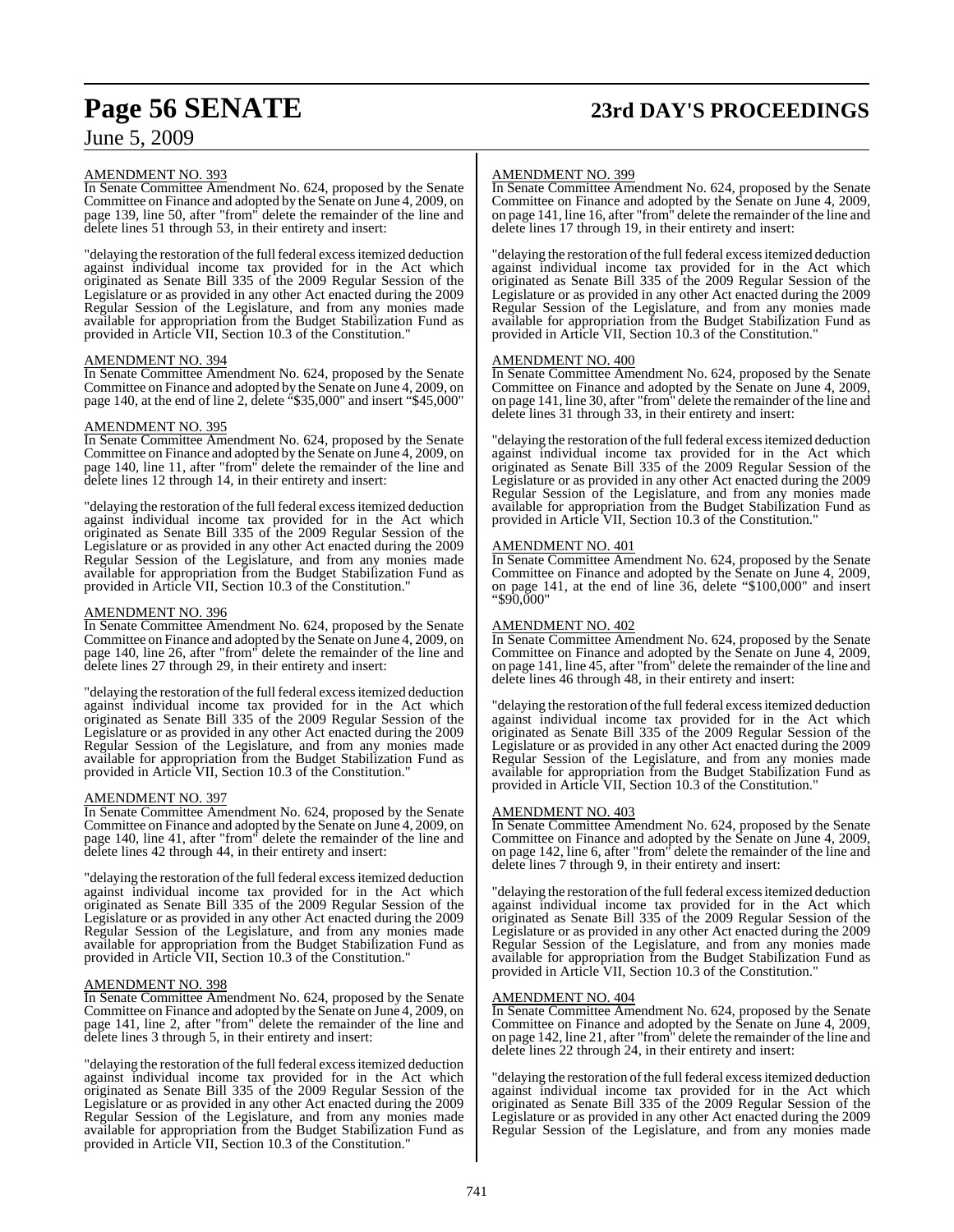# **23rd DAY'S PROCEEDINGS Page 57 SENATE**

# June 5, 2009

available for appropriation from the Budget Stabilization Fund as provided in Article VII, Section 10.3 of the Constitution."

### AMENDMENT NO. 405

In Senate Committee Amendment No. 624, proposed by the Senate Committee on Finance and adopted by the Senate on June 4, 2009, on page 142, line 36, after "from" delete the remainder of the line and delete lines 37 through 39, in their entirety and insert:

"delaying the restoration of the full federal excess itemized deduction against individual income tax provided for in the Act which originated as Senate Bill 335 of the 2009 Regular Session of the Legislature or as provided in any other Act enacted during the 2009 Regular Session of the Legislature, and from any monies made available for appropriation from the Budget Stabilization Fund as provided in Article VII, Section 10.3 of the Constitution."

### AMENDMENT NO. 406

In Senate Committee Amendment No. 624, proposed by the Senate Committee on Finance and adopted by the Senate on June 4, 2009, on page 142, line 50, after "from" delete the remainder of the line and delete lines 51 through 53, in their entirety and insert:

"delaying the restoration of the full federal excess itemized deduction against individual income tax provided for in the Act which originated as Senate Bill 335 of the 2009 Regular Session of the Legislature or as provided in any other Act enacted during the 2009 Regular Session of the Legislature, and from any monies made available for appropriation from the Budget Stabilization Fund as provided in Article VII, Section 10.3 of the Constitution."

### AMENDMENT NO. 407

In Senate Committee Amendment No. 624, proposed by the Senate Committee on Finance and adopted by the Senate on June 4, 2009, on page 143, line 10, after "from" delete the remainder of the line and delete lines 11 through 13, in their entirety and insert:

"delaying the restoration of the full federal excess itemized deduction against individual income tax provided for in the Act which originated as Senate Bill 335 of the 2009 Regular Session of the Legislature or as provided in any other Act enacted during the 2009 Regular Session of the Legislature, and from any monies made available for appropriation from the Budget Stabilization Fund as provided in Article VII, Section 10.3 of the Constitution."

### AMENDMENT NO. 408

In Senate Committee Amendment No. 624, proposed by the Senate Committee on Finance and adopted by the Senate on June 4, 2009, on page 143, line 24, after "from" delete the remainder of the line and delete lines 25 through 27, in their entirety and insert:

"delaying the restoration of the full federal excess itemized deduction against individual income tax provided for in the Act which originated as Senate Bill 335 of the 2009 Regular Session of the Legislature or as provided in any other Act enacted during the 2009 Regular Session of the Legislature, and from any monies made available for appropriation from the Budget Stabilization Fund as provided in Article VII, Section 10.3 of the Constitution."

### AMENDMENT NO. 409

In Senate Committee Amendment No. 624, proposed by the Senate Committee on Finance and adopted by the Senate on June 4, 2009, on page 143, line 39, after "from" delete the remainder of the line and delete lines 40 through 42, in their entirety and insert:

"delaying the restoration of the full federal excess itemized deduction against individual income tax provided for in the Act which originated as Senate Bill 335 of the 2009 Regular Session of the Legislature or as provided in any other Act enacted during the 2009 Regular Session of the Legislature, and from any monies made available for appropriation from the Budget Stabilization Fund as provided in Article VII, Section 10.3 of the Constitution."

### AMENDMENT NO. 410

In Senate Committee Amendment No. 624, proposed by the Senate Committee on Finance and adopted by the Senate on June 4, 2009, on page 143, line 53, after "from" delete the remainder of the line and delete line 54, and on page 144, delete lines 1 and 2, in their entirety and insert:

delaying the restoration of the full federal excess itemized deduction against individual income tax provided for in the Act which originated as Senate Bill 335 of the 2009 Regular Session of the Legislature or as provided in any other Act enacted during the 2009 Regular Session of the Legislature, and from any monies made available for appropriation from the Budget Stabilization Fund as provided in Article VII, Section 10.3 of the Constitution."

### AMENDMENT NO. 411

In Senate Committee Amendment No. 624, proposed by the Senate Committee on Finance and adopted by the Senate on June 4, 2009, on page 144, line 14, after "from" delete the remainder of the line and delete lines 15 through 17, in their entirety and insert:

"delaying the restoration of the full federal excess itemized deduction against individual income tax provided for in the Act which originated as Senate Bill 335 of the 2009 Regular Session of the Legislature or as provided in any other Act enacted during the 2009 Regular Session of the Legislature, and from any monies made available for appropriation from the Budget Stabilization Fund as provided in Article VII, Section 10.3 of the Constitution."

### AMENDMENT NO. 412

In Senate Committee Amendment No. 624, proposed by the Senate Committee on Finance and adopted by the Senate on June 4, 2009, on page 144, line 28, after "from" delete the remainder of the line and delete lines 29 through 31, in their entirety and insert:

"delaying the restoration of the full federal excess itemized deduction against individual income tax provided for in the Act which originated as Senate Bill 335 of the 2009 Regular Session of the Legislature or as provided in any other Act enacted during the 2009 Regular Session of the Legislature, and from any monies made available for appropriation from the Budget Stabilization Fund as provided in Article VII, Section 10.3 of the Constitution."

### AMENDMENT NO. 413

In Senate Committee Amendment No. 624, proposed by the Senate Committee on Finance and adopted by the Senate on June 4, 2009, on page 144, line 42, after "from" delete the remainder of the line and delete lines 43 through 45, in their entirety and insert:

"delaying the restoration of the full federal excess itemized deduction against individual income tax provided for in the Act which originated as Senate Bill 335 of the 2009 Regular Session of the Legislature or as provided in any other Act enacted during the 2009 Regular Session of the Legislature, and from any monies made available for appropriation from the Budget Stabilization Fund as provided in Article VII, Section 10.3 of the Constitution."

### AMENDMENT NO. 414

In Senate Committee Amendment No. 624, proposed by the Senate Committee on Finance and adopted by the Senate on June 4, 2009, on page 145, line 4, after "from" delete the remainder of the line and delete lines 5 through 7, in their entirety and insert:

"delaying the restoration of the full federal excess itemized deduction against individual income tax provided for in the Act which originated as Senate Bill 335 of the 2009 Regular Session of the Legislature or as provided in any other Act enacted during the 2009 Regular Session of the Legislature, and from any monies made available for appropriation from the Budget Stabilization Fund as provided in Article VII, Section 10.3 of the Constitution."

### AMENDMENT NO. 415

In Senate Committee Amendment No. 624, proposed by the Senate Committee on Finance and adopted by the Senate on June 4, 2009,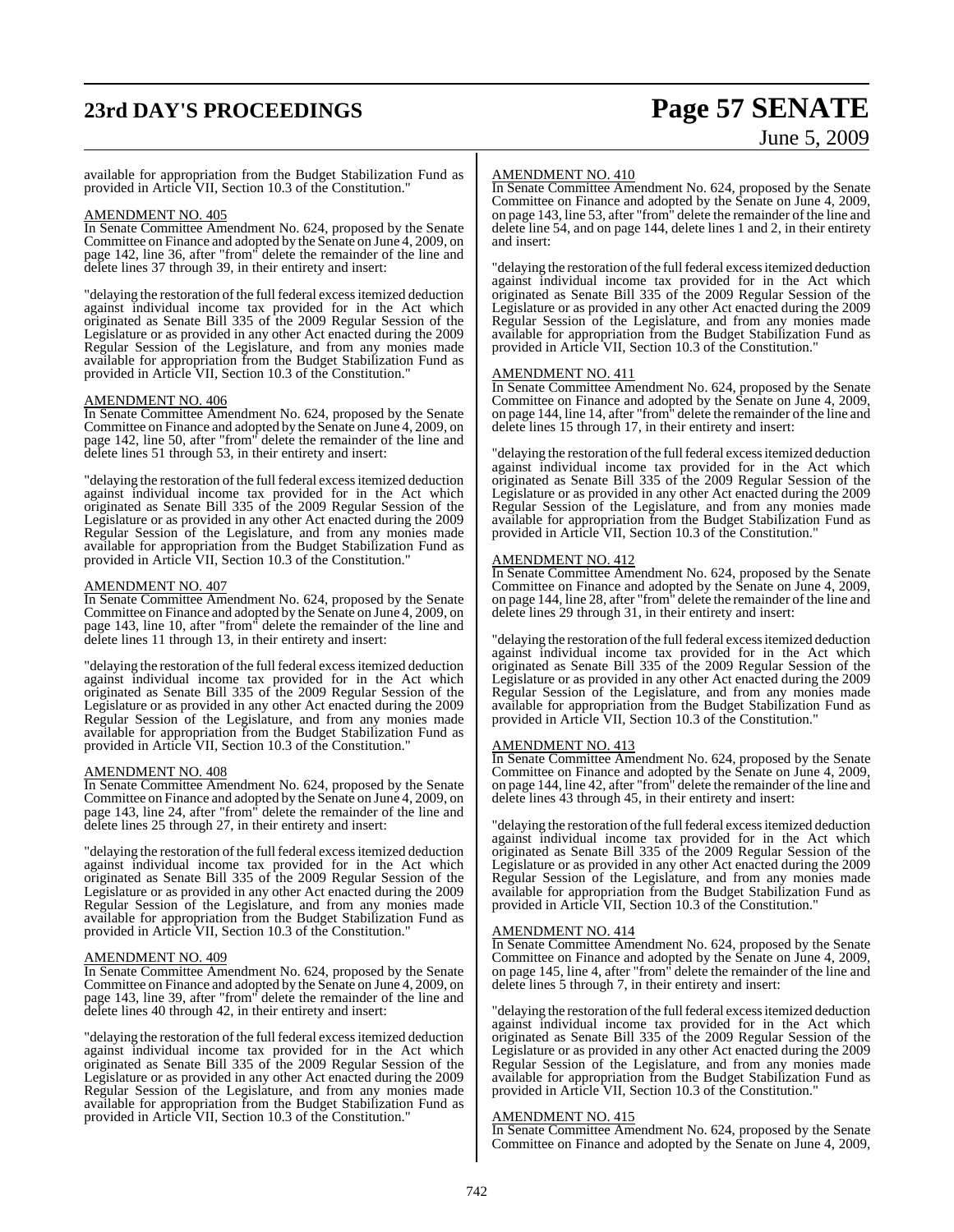# **Page 58 SENATE 23rd DAY'S PROCEEDINGS**

# June 5, 2009

on page 145, line 19, after "from" delete the remainder of the line and delete lines 20 through 22, in their entirety and insert:

"delaying the restoration of the full federal excess itemized deduction against individual income tax provided for in the Act which originated as Senate Bill 335 of the 2009 Regular Session of the Legislature or as provided in any other Act enacted during the 2009 Regular Session of the Legislature, and from any monies made available for appropriation from the Budget Stabilization Fund as provided in Article VII, Section 10.3 of the Constitution."

### AMENDMENT NO. 416

In Senate Committee Amendment No. 624, proposed by the Senate Committee on Finance and adopted by the Senate on June 4, 2009, on page 145, line 33, after "from" delete the remainder of the line and delete lines 34 through 36, in their entirety and insert:

"delaying the restoration of the full federal excess itemized deduction against individual income tax provided for in the Act which originated as Senate Bill 335 of the 2009 Regular Session of the Legislature or as provided in any other Act enacted during the 2009 Regular Session of the Legislature, and from any monies made available for appropriation from the Budget Stabilization Fund as provided in Article VII, Section 10.3 of the Constitution."

### AMENDMENT NO. 417

In Senate Committee Amendment No. 624, proposed by the Senate Committee on Finance and adopted by the Senate on June 4, 2009, on page 145, line 47, after "from" delete the remainder of the line and delete lines 48 through 50, in their entirety and insert:

"delaying the restoration of the full federal excess itemized deduction against individual income tax provided for in the Act which originated as Senate Bill 335 of the 2009 Regular Session of the Legislature or as provided in any other Act enacted during the 2009 Regular Session of the Legislature, and from any monies made available for appropriation from the Budget Stabilization Fund as provided in Article VII, Section 10.3 of the Constitution."

### AMENDMENT NO. 418

In Senate Committee Amendment No. 624, proposed by the Senate Committee on Finance and adopted by the Senate on June 4, 2009, on page 146, line 9, after "from" delete the remainder of the line and delete lines 10 through 12, in their entirety and insert:

"delaying the restoration of the full federal excess itemized deduction against individual income tax provided for in the Act which originated as Senate Bill 335 of the 2009 Regular Session of the Legislature or as provided in any other Act enacted during the 2009 Regular Session of the Legislature, and from any monies made available for appropriation from the Budget Stabilization Fund as provided in Article VII, Section 10.3 of the Constitution."

### AMENDMENT NO. 419

In Senate Committee Amendment No. 624, proposed by the Senate Committee on Finance and adopted by the Senate on June 4, 2009, on page 146, line 23, after "from" delete the remainder of the line and delete lines 24 through 26, in their entirety and insert:

"delaying the restoration of the full federal excess itemized deduction against individual income tax provided for in the Act which originated as Senate Bill 335 of the 2009 Regular Session of the Legislature or as provided in any other Act enacted during the 2009 Regular Session of the Legislature, and from any monies made available for appropriation from the Budget Stabilization Fund as provided in Article VII, Section 10.3 of the Constitution."

### AMENDMENT NO. 420

In Senate Committee Amendment No. 624, proposed by the Senate Committee on Finance and adopted by the Senate on June 4, 2009, on page 146, line 37, after "from" delete the remainder of the line and delete lines 38 through 40, in their entirety and insert:

"delaying the restoration of the full federal excess itemized deduction against individual income tax provided for in the Act which originated as Senate Bill 335 of the 2009 Regular Session of the Legislature or as provided in any other Act enacted during the 2009 Regular Session of the Legislature, and from any monies made available for appropriation from the Budget Stabilization Fund as provided in Article VII, Section 10.3 of the Constitution."

### AMENDMENT NO. 421

In Senate Committee Amendment No. 624, proposed by the Senate Committee on Finance and adopted by the Senate on June 4, 2009, on page 146, line 51, after "from" delete the remainder ofthe line and delete lines 52 through 54, in their entirety and insert:

"delaying the restoration of the full federal excess itemized deduction against individual income tax provided for in the Act which originated as Senate Bill 335 of the 2009 Regular Session of the Legislature or as provided in any other Act enacted during the 2009 Regular Session of the Legislature, and from any monies made available for appropriation from the Budget Stabilization Fund as provided in Article VII, Section 10.3 of the Constitution."

### AMENDMENT NO. 422

In Senate Committee Amendment No. 624, proposed by the Senate Committee on Finance and adopted by the Senate on June 4, 2009, on page 147, line 12, after "from" delete the remainder of the line and delete lines 13 through 15, in their entirety and insert:

"delaying the restoration of the full federal excess itemized deduction against individual income tax provided for in the Act which originated as Senate Bill 335 of the 2009 Regular Session of the Legislature or as provided in any other Act enacted during the 2009 Regular Session of the Legislature, and from any monies made available for appropriation from the Budget Stabilization Fund as provided in Article VII, Section 10.3 of the Constitution."

### AMENDMENT NO. 423

In Senate Committee Amendment No. 624, proposed by the Senate Committee on Finance and adopted by the Senate on June 4, 2009, on page 147, line 28, after "from" delete the remainder of the line and delete lines 29 through 31, in their entirety and insert:

"delaying the restoration of the full federal excess itemized deduction against individual income tax provided for in the Act which originated as Senate Bill 335 of the 2009 Regular Session of the Legislature or as provided in any other Act enacted during the 2009 Regular Session of the Legislature, and from any monies made available for appropriation from the Budget Stabilization Fund as provided in Article VII, Section 10.3 of the Constitution."

### AMENDMENT NO. 424

In Senate Committee Amendment No. 624, proposed by the Senate Committee on Finance and adopted by the Senate on June 4, 2009, on page 147, line 43, after "from" delete the remainder of the line and delete lines 44 through 46, in their entirety and insert:

"delaying the restoration of the full federal excess itemized deduction against individual income tax provided for in the Act which originated as Senate Bill 335 of the 2009 Regular Session of the Legislature or as provided in any other Act enacted during the 2009 Regular Session of the Legislature, and from any monies made available for appropriation from the Budget Stabilization Fund as provided in Article VII, Section 10.3 of the Constitution."

### AMENDMENT NO. 425

In Senate Committee Amendment No. 624, proposed by the Senate Committee on Finance and adopted by the Senate on June 4, 2009, on page 148, line 4, after "from" delete the remainder of the line and delete lines 5 through 7, in their entirety and insert:

"delaying the restoration of the full federal excess itemized deduction against individual income tax provided for in the Act which originated as Senate Bill 335 of the 2009 Regular Session of the Legislature or as provided in any other Act enacted during the 2009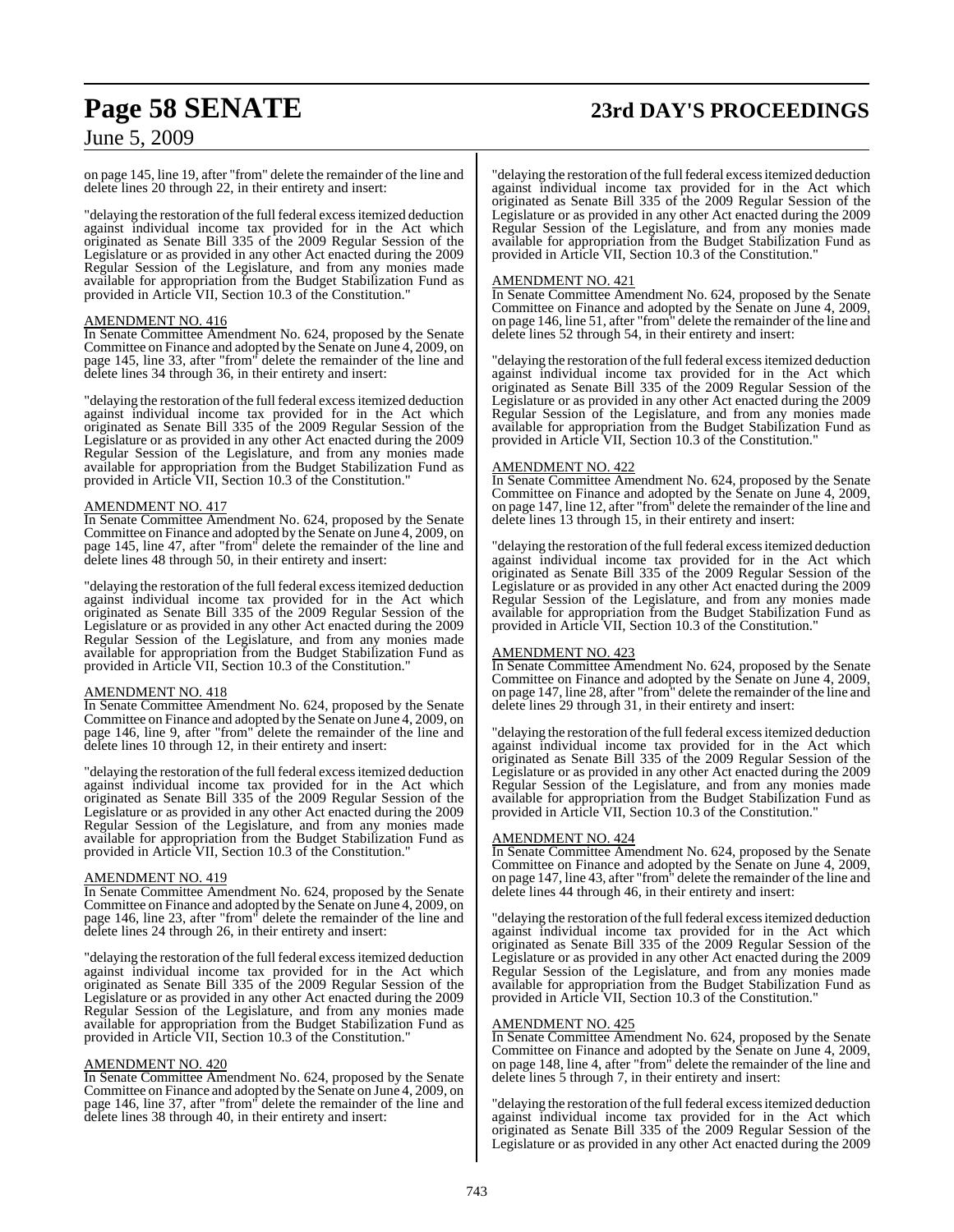# **23rd DAY'S PROCEEDINGS Page 59 SENATE**

# June 5, 2009

Regular Session of the Legislature, and from any monies made available for appropriation from the Budget Stabilization Fund as provided in Article VII, Section 10.3 of the Constitution."

### AMENDMENT NO. 426

In Senate Committee Amendment No. 624, proposed by the Senate Committee on Finance and adopted by the Senate on June 4, 2009, on page 148, line 19, after "from" delete the remainder of the line and delete lines 20 through 22, in their entirety and insert:

"delaying the restoration of the full federal excess itemized deduction against individual income tax provided for in the Act which originated as Senate Bill 335 of the 2009 Regular Session of the Legislature or as provided in any other Act enacted during the 2009 Regular Session of the Legislature, and from any monies made available for appropriation from the Budget Stabilization Fund as provided in Article VII, Section 10.3 of the Constitution."

### AMENDMENT NO. 427

In Senate Committee Amendment No. 624, proposed by the Senate Committee on Finance and adopted by the Senate on June 4, 2009, on page 148, line 34, after "from" delete the remainder of the line and delete lines 35 through 37, in their entirety and insert:

"delaying the restoration of the full federal excess itemized deduction against individual income tax provided for in the Act which originated as Senate Bill 335 of the 2009 Regular Session of the Legislature or as provided in any other Act enacted during the 2009 Regular Session of the Legislature, and from any monies made available for appropriation from the Budget Stabilization Fund as provided in Article VII, Section 10.3 of the Constitution."

### AMENDMENT NO. 428

In Senate Committee Amendment No. 624, proposed by the Senate Committee on Finance and adopted by the Senate on June 4, 2009, on page 148, line 48, after "from" delete the remainder of the line and delete lines 49 through 51, in their entirety and insert:

"delaying the restoration of the full federal excess itemized deduction against individual income tax provided for in the Act which originated as Senate Bill 335 of the 2009 Regular Session of the Legislature or as provided in any other Act enacted during the 2009 Regular Session of the Legislature, and from any monies made available for appropriation from the Budget Stabilization Fund as provided in Article VII, Section 10.3 of the Constitution."

### AMENDMENT NO. 429

In Senate Committee Amendment No. 624, proposed by the Senate Committee on Finance and adopted by the Senate on June 4, 2009, on page 149, line 9, after "from" delete the remainder of the line and delete lines 10 through 12, in their entirety and insert:

"delaying the restoration of the full federal excess itemized deduction against individual income tax provided for in the Act which originated as Senate Bill 335 of the 2009 Regular Session of the Legislature or as provided in any other Act enacted during the 2009 Regular Session of the Legislature, and from any monies made available for appropriation from the Budget Stabilization Fund as provided in Article VII, Section 10.3 of the Constitution."

### <u>AMENDMENT NO. 430</u>

In Senate Committee Amendment No. 624, proposed by the Senate Committee on Finance and adopted by the Senate on June 4, 2009, on page 149, line 23, after "from" delete the remainder of the line and delete lines 24 through 26, in their entirety and insert:

"delaying the restoration of the full federal excess itemized deduction against individual income tax provided for in the Act which originated as Senate Bill 335 of the 2009 Regular Session of the Legislature or as provided in any other Act enacted during the 2009 Regular Session of the Legislature, and from any monies made available for appropriation from the Budget Stabilization Fund as provided in Article VII, Section 10.3 of the Constitution."

### AMENDMENT NO. 431

In Senate Committee Amendment No. 624, proposed by the Senate Committee on Finance and adopted by the Senate on June 4, 2009, on page 149, line 37, after "from" delete the remainder of the line and delete lines 38 through 40, in their entirety and insert:

"delaying the restoration of the full federal excess itemized deduction against individual income tax provided for in the Act which originated as Senate Bill 335 of the 2009 Regular Session of the Legislature or as provided in any other Act enacted during the 2009 Regular Session of the Legislature, and from any monies made available for appropriation from the Budget Stabilization Fund as provided in Article VII, Section 10.3 of the Constitution."

### AMENDMENT NO. 432

In Senate Committee Amendment No. 624, proposed by the Senate Committee on Finance and adopted by the Senate on June 4, 2009, on page 149, line 51, after "from" delete the remainder ofthe line and delete lines 52 through 54, in their entirety and insert:

"delaying the restoration of the full federal excess itemized deduction against individual income tax provided for in the Act which originated as Senate Bill 335 of the 2009 Regular Session of the Legislature or as provided in any other Act enacted during the 2009 Regular Session of the Legislature, and from any monies made available for appropriation from the Budget Stabilization Fund as provided in Article VII, Section 10.3 of the Constitution."

### AMENDMENT NO. 433

In Senate Committee Amendment No. 624, proposed by the Senate Committee on Finance and adopted by the Senate on June 4, 2009, on page 150, line 11, after "from" delete the remainder of the line and delete lines 12 through 14, in their entirety and insert:

"delaying the restoration of the full federal excess itemized deduction against individual income tax provided for in the Act which originated as Senate Bill 335 of the 2009 Regular Session of the Legislature or as provided in any other Act enacted during the 2009 Regular Session of the Legislature, and from any monies made available for appropriation from the Budget Stabilization Fund as provided in Article VII, Section 10.3 of the Constitution."

### AMENDMENT NO. 434

In Senate Committee Amendment No. 624, proposed by the Senate Committee on Finance and adopted by the Senate on June 4, 2009, on page 150, line 25, after "from" delete the remainder of the line and delete lines 26 through 28, in their entirety and insert:

"delaying the restoration of the full federal excess itemized deduction against individual income tax provided for in the Act which originated as Senate Bill 335 of the 2009 Regular Session of the Legislature or as provided in any other Act enacted during the 2009 Regular Session of the Legislature, and from any monies made available for appropriation from the Budget Stabilization Fund as provided in Article VII, Section 10.3 of the Constitution."

### AMENDMENT NO. 435

In Senate Committee Amendment No. 624, proposed by the Senate Committee on Finance and adopted by the Senate on June 4, 2009, on page 150, line 39, after "from" delete the remainder of the line and delete lines 40 through 42, in their entirety and insert:

"delaying the restoration of the full federal excess itemized deduction against individual income tax provided for in the Act which originated as Senate Bill 335 of the 2009 Regular Session of the Legislature or as provided in any other Act enacted during the 2009 Regular Session of the Legislature, and from any monies made available for appropriation from the Budget Stabilization Fund as provided in Article VII, Section 10.3 of the Constitution."

### AMENDMENT NO. 436

In Senate Committee Amendment No. 624, proposed by the Senate Committee on Finance and adopted by the Senate on June 4, 2009, on page 150, line 53, after "from" delete the remainder of the line and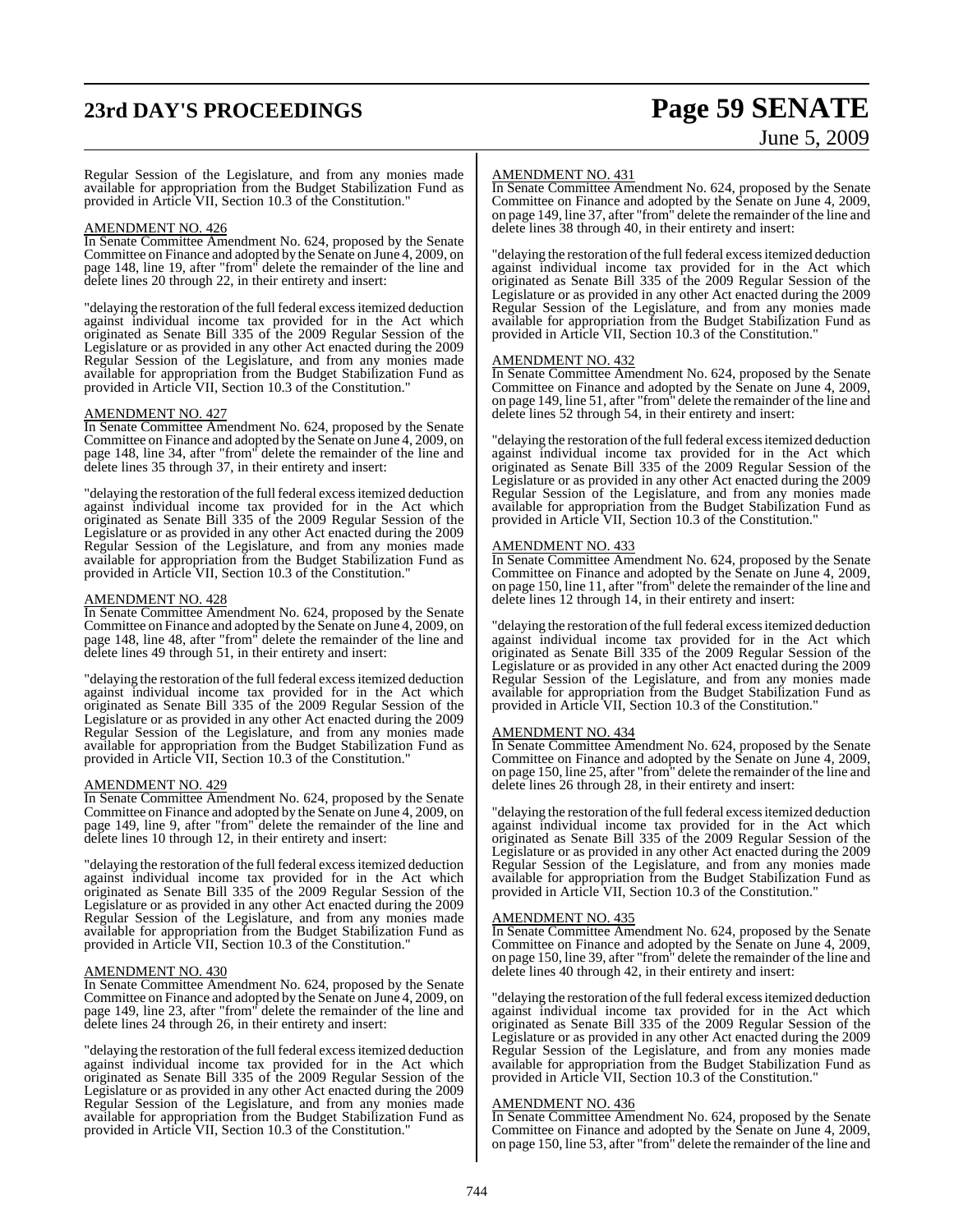# **Page 60 SENATE 23rd DAY'S PROCEEDINGS**

# June 5, 2009

delete line 54, and on page 151, delete lines 1 and 2, in their entirety and insert:

"delaying the restoration of the full federal excess itemized deduction against individual income tax provided for in the Act which originated as Senate Bill 335 of the 2009 Regular Session of the Legislature or as provided in any other Act enacted during the 2009 Regular Session of the Legislature, and from any monies made available for appropriation from the Budget Stabilization Fund as provided in Article VII, Section 10.3 of the Constitution."

### AMENDMENT NO. 437

In Senate Committee Amendment No. 624, proposed by the Senate Committee on Finance and adopted by the Senate on June 4, 2009, on page 151, line 13, after "from" delete the remainder of the line and delete lines14 through 16, in their entirety and insert:

"delaying the restoration of the full federal excess itemized deduction against individual income tax provided for in the Act which originated as Senate Bill 335 of the 2009 Regular Session of the Legislature or as provided in any other Act enacted during the 2009 Regular Session of the Legislature, and from any monies made available for appropriation from the Budget Stabilization Fund as provided in Article VII, Section 10.3 of the Constitution."

### AMENDMENT NO. 438

In Senate Committee Amendment No. 624, proposed by the Senate Committee on Finance and adopted by the Senate on June 4, 2009, on page 151, line 27, after "from" delete the remainder of the line and delete lines 28 through 30, in their entirety and insert:

"delaying the restoration of the full federal excess itemized deduction against individual income tax provided for in the Act which originated as Senate Bill 335 of the 2009 Regular Session of the Legislature or as provided in any other Act enacted during the 2009 Regular Session of the Legislature, and from any monies made available for appropriation from the Budget Stabilization Fund as provided in Article VII, Section 10.3 of the Constitution."

### AMENDMENT NO. 439

In Senate Committee Amendment No. 624, proposed by the Senate Committee on Finance and adopted by the Senate on June 4, 2009, on page 151, line 42, after "from" delete the remainder of the line and delete lines 43 through 45, in their entirety and insert:

"delaying the restoration of the full federal excess itemized deduction against individual income tax provided for in the Act which originated as Senate Bill 335 of the 2009 Regular Session of the Legislature or as provided in any other Act enacted during the 2009 Regular Session of the Legislature, and from any monies made available for appropriation from the Budget Stabilization Fund as provided in Article VII, Section 10.3 of the Constitution."

### AMENDMENT NO. 440

In Senate Committee Amendment No. 624, proposed by the Senate Committee on Finance and adopted by the Senate on June 4, 2009, on page 152, line 4, after "from" delete the remainder of the line and delete lines 5 through 7, in their entirety and insert:

"delaying the restoration of the full federal excess itemized deduction against individual income tax provided for in the Act which originated as Senate Bill 335 of the 2009 Regular Session of the Legislature or as provided in any other Act enacted during the 2009 Regular Session of the Legislature, and from any monies made available for appropriation from the Budget Stabilization Fund as provided in Article VII, Section 10.3 of the Constitution."

### AMENDMENT NO. 441

In Senate Committee Amendment No. 624, proposed by the Senate Committee on Finance and adopted by the Senate on June 4, 2009, on page 152, line 18, after "from" delete the remainder of the line and delete lines 19 through 21, in their entirety and insert:

"delaying the restoration of the full federal excess itemized deduction against individual income tax provided for in the Act which originated as Senate Bill 335 of the 2009 Regular Session of the Legislature or as provided in any other Act enacted during the 2009 Regular Session of the Legislature, and from any monies made available for appropriation from the Budget Stabilization Fund as provided in Article VII, Section 10.3 of the Constitution."

### AMENDMENT NO. 442

In Senate Committee Amendment No. 624, proposed by the Senate Committee on Finance and adopted by the Senate on June 4, 2009, on page 152, line 33, after "from" delete the remainder of the line and delete lines 34 through 36, in their entirety and insert:

"delaying the restoration of the full federal excess itemized deduction against individual income tax provided for in the Act which originated as Senate Bill 335 of the 2009 Regular Session of the Legislature or as provided in any other Act enacted during the 2009 Regular Session of the Legislature, and from any monies made available for appropriation from the Budget Stabilization Fund as provided in Article VII, Section 10.3 of the Constitution."

### AMENDMENT NO. 443

In Senate Committee Amendment No. 624, proposed by the Senate Committee on Finance and adopted by the Senate on June 4, 2009, on page 152, line 48, after "from" delete the remainder of the line and delete lines 49 through 51, in their entirety and insert:

"delaying the restoration of the full federal excess itemized deduction against individual income tax provided for in the Act which originated as Senate Bill 335 of the 2009 Regular Session of the Legislature or as provided in any other Act enacted during the 2009 Regular Session of the Legislature, and from any monies made available for appropriation from the Budget Stabilization Fund as provided in Article VII, Section 10.3 of the Constitution."

### AMENDMENT NO. 444

In Senate Committee Amendment No. 624, proposed by the Senate Committee on Finance and adopted by the Senate on June 4, 2009, on page 153, line 9, after "from" delete the remainder of the line and delete lines 10 through 12, in their entirety and insert:

"delaying the restoration of the full federal excess itemized deduction against individual income tax provided for in the Act which originated as Senate Bill 335 of the 2009 Regular Session of the Legislature or as provided in any other Act enacted during the 2009 Regular Session of the Legislature, and from any monies made available for appropriation from the Budget Stabilization Fund as provided in Article VII, Section 10.3 of the Constitution."

### AMENDMENT NO. 445

In Senate Committee Amendment No. 624, proposed by the Senate Committee on Finance and adopted by the Senate on June 4, 2009, on page 153, line 23, after "from" delete the remainder of the line and delete lines 24 through 26, in their entirety and insert:

"delaying the restoration of the full federal excess itemized deduction against individual income tax provided for in the Act which originated as Senate Bill 335 of the 2009 Regular Session of the Legislature or as provided in any other Act enacted during the 2009 Regular Session of the Legislature, and from any monies made available for appropriation from the Budget Stabilization Fund as provided in Article VII, Section 10.3 of the Constitution."

### AMENDMENT NO. 446

In Senate Committee Amendment No. 624, proposed by the Senate Committee on Finance and adopted by the Senate on June 4, 2009, on page 153, line 38, after "from" delete the remainder ofthe line and delete lines 39 through 41, in their entirety and insert:

"delaying the restoration of the full federal excess itemized deduction against individual income tax provided for in the Act which originated as Senate Bill 335 of the 2009 Regular Session of the Legislature or as provided in any other Act enacted during the 2009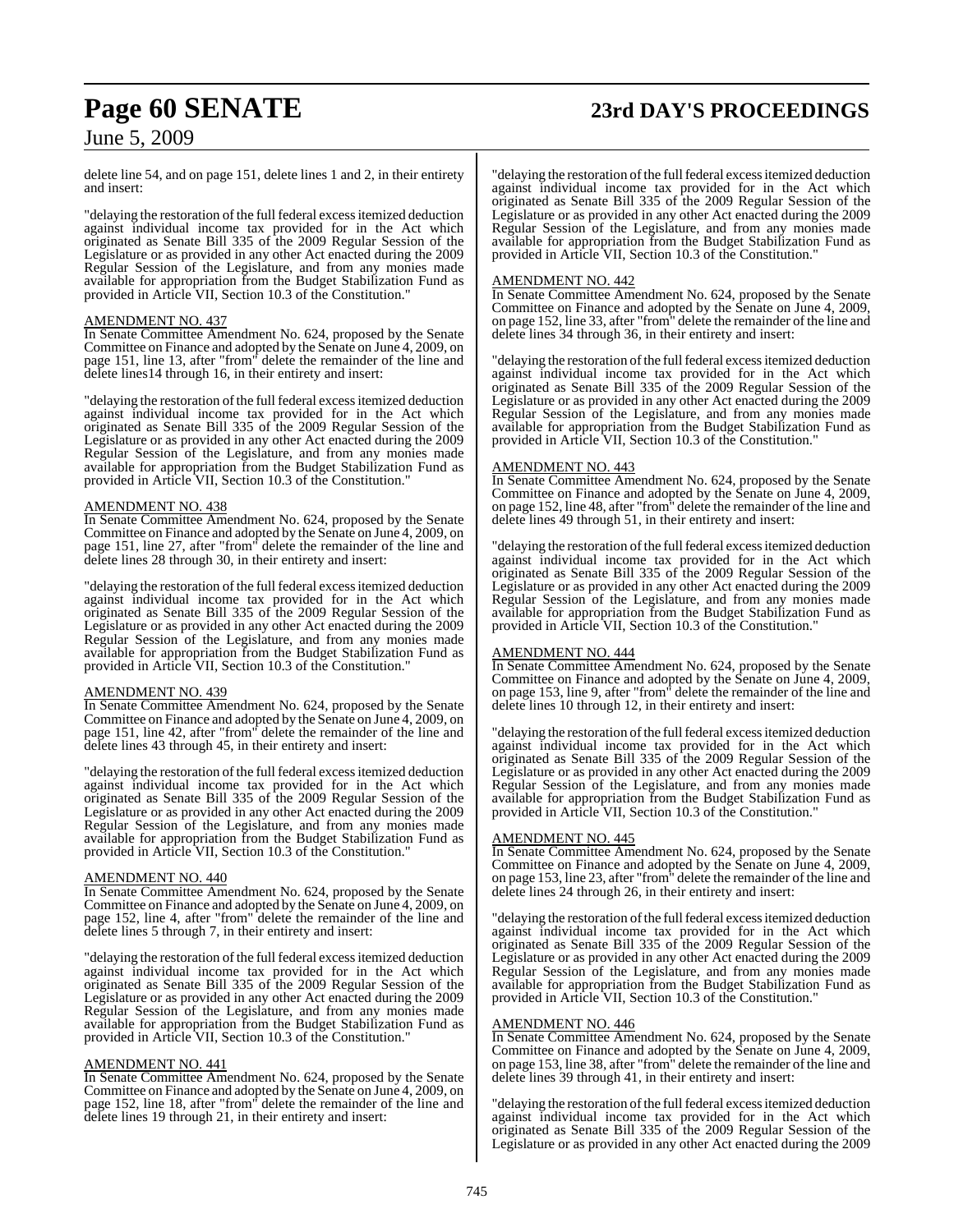# **23rd DAY'S PROCEEDINGS Page 61 SENATE** June 5, 2009

Regular Session of the Legislature, and from any monies made available for appropriation from the Budget Stabilization Fund as provided in Article VII, Section 10.3 of the Constitution."

### AMENDMENT NO. 447

In Senate Committee Amendment No. 624, proposed by the Senate Committee on Finance and adopted by the Senate on June 4, 2009, on page 153, line 54, after "from" delete the remainder of the line and delete line 55, in its entirety, and on page 154, delete lines 1 and 2, in their entirety and insert:

"delaying the restoration of the full federal excess itemized deduction against individual income tax provided for in the Act which originated as Senate Bill 335 of the 2009 Regular Session of the Legislature or as provided in any other Act enacted during the 2009 Regular Session of the Legislature, and from any monies made available for appropriation from the Budget Stabilization Fund as provided in Article VII, Section 10.3 of the Constitution."

### AMENDMENT NO. 448

In Senate Committee Amendment No. 624, proposed by the Senate Committee on Finance and adopted by the Senate on June 4, 2009, on page 154, line 13, after "from" delete the remainder of the line and delete lines 14 through 16, in their entirety and insert:

"delaying the restoration of the full federal excess itemized deduction against individual income tax provided for in the Act which originated as Senate Bill 335 of the 2009 Regular Session of the Legislature or as provided in any other Act enacted during the 2009 Regular Session of the Legislature, and from any monies made available for appropriation from the Budget Stabilization Fund as provided in Article VII, Section 10.3 of the Constitution."

### AMENDMENT NO. 449

In Senate Committee Amendment No. 624, proposed by the Senate Committee on Finance and adopted by the Senate on June 4, 2009, on page 154, line 27, after "from" delete the remainder of the line and delete lines 28 through 30, in their entirety and insert:

"delaying the restoration of the full federal excess itemized deduction against individual income tax provided for in the Act which originated as Senate Bill 335 of the 2009 Regular Session of the Legislature or as provided in any other Act enacted during the 2009 Regular Session of the Legislature, and from any monies made available for appropriation from the Budget Stabilization Fund as provided in Article VII, Section 10.3 of the Constitution."

### AMENDMENT NO. 450

In Senate Committee Amendment No. 624, proposed by the Senate Committee on Finance and adopted by the Senate on June 4, 2009, on page 154, line 42, after "from" delete the remainder of the line and delete lines 43 through 45, in their entirety and insert:

"delaying the restoration of the full federal excess itemized deduction against individual income tax provided for in the Act which originated as Senate Bill 335 of the 2009 Regular Session of the Legislature or as provided in any other Act enacted during the 2009 Regular Session of the Legislature, and from any monies made available for appropriation from the Budget Stabilization Fund as provided in Article VII, Section 10.3 of the Constitution."

### AMENDMENT NO. 451

In Senate Committee Amendment No. 624, proposed by the Senate Committee on Finance and adopted by the Senate on June 4, 2009, on page 155, line 4, after "from" delete the remainder of the line and delete lines 5 through 7, in their entirety and insert:

"delaying the restoration of the full federal excess itemized deduction against individual income tax provided for in the Act which originated as Senate Bill 335 of the 2009 Regular Session of the Legislature or as provided in any other Act enacted during the 2009 Regular Session of the Legislature, and from any monies made available for appropriation from the Budget Stabilization Fund as provided in Article VII, Section 10.3 of the Constitution."

### AMENDMENT NO. 452

In Senate Committee Amendment No. 624, proposed by the Senate Committee on Finance and adopted by the Senate on June 4, 2009, on page 155, line 18, after "from" delete the remainder of the line and delete lines 19 through 21, in their entirety and insert:

"delaying the restoration of the full federal excess itemized deduction against individual income tax provided for in the Act which originated as Senate Bill 335 of the 2009 Regular Session of the Legislature or as provided in any other Act enacted during the 2009 Regular Session of the Legislature, and from any monies made available for appropriation from the Budget Stabilization Fund as provided in Article VII, Section 10.3 of the Constitution."

### AMENDMENT NO. 453

In Senate Committee Amendment No. 624, proposed by the Senate Committee on Finance and adopted by the Senate on June 4, 2009, on page 155, line 33, after "from" delete the remainder ofthe line and delete lines 34 through 36, in their entirety and insert:

"delaying the restoration of the full federal excess itemized deduction against individual income tax provided for in the Act which originated as Senate Bill 335 of the 2009 Regular Session of the Legislature or as provided in any other Act enacted during the 2009 Regular Session of the Legislature, and from any monies made available for appropriation from the Budget Stabilization Fund as provided in Article VII, Section 10.3 of the Constitution."

### AMENDMENT NO. 454

In Senate Committee Amendment No. 624, proposed by the Senate Committee on Finance and adopted by the Senate on June 4, 2009, on page 155, line 47, after "from" delete the remainder of the line and delete lines 48 through 50, in their entirety and insert:

"delaying the restoration of the full federal excess itemized deduction against individual income tax provided for in the Act which originated as Senate Bill 335 of the 2009 Regular Session of the Legislature or as provided in any other Act enacted during the 2009 Regular Session of the Legislature, and from any monies made available for appropriation from the Budget Stabilization Fund as provided in Article VII, Section 10.3 of the Constitution."

### AMENDMENT NO. 455

In Senate Committee Amendment No. 624, proposed by the Senate Committee on Finance and adopted by the Senate on June 4, 2009, on page 156, line 9, after "from" delete the remainder of the line and delete lines 10 through 12, in their entirety and insert:

"delaying the restoration of the full federal excess itemized deduction against individual income tax provided for in the Act which originated as Senate Bill 335 of the 2009 Regular Session of the Legislature or as provided in any other Act enacted during the 2009 Regular Session of the Legislature, and from any monies made available for appropriation from the Budget Stabilization Fund as provided in Article VII, Section 10.3 of the Constitution."

### AMENDMENT NO. 456

In Senate Committee Amendment No. 624, proposed by the Senate Committee on Finance and adopted by the Senate on June 4, 2009, on page 156, line 23, after "from" delete the remainder of the line and delete lines 24 through 26, in their entirety and insert:

delaying the restoration of the full federal excess itemized deduction against individual income tax provided for in the Act which originated as Senate Bill 335 of the 2009 Regular Session of the Legislature or as provided in any other Act enacted during the 2009 Regular Session of the Legislature, and from any monies made available for appropriation from the Budget Stabilization Fund as provided in Article VII, Section 10.3 of the Constitution."

### AMENDMENT NO. 457

In Senate Committee Amendment No. 624, proposed by the Senate Committee on Finance and adopted by the Senate on June 4, 2009,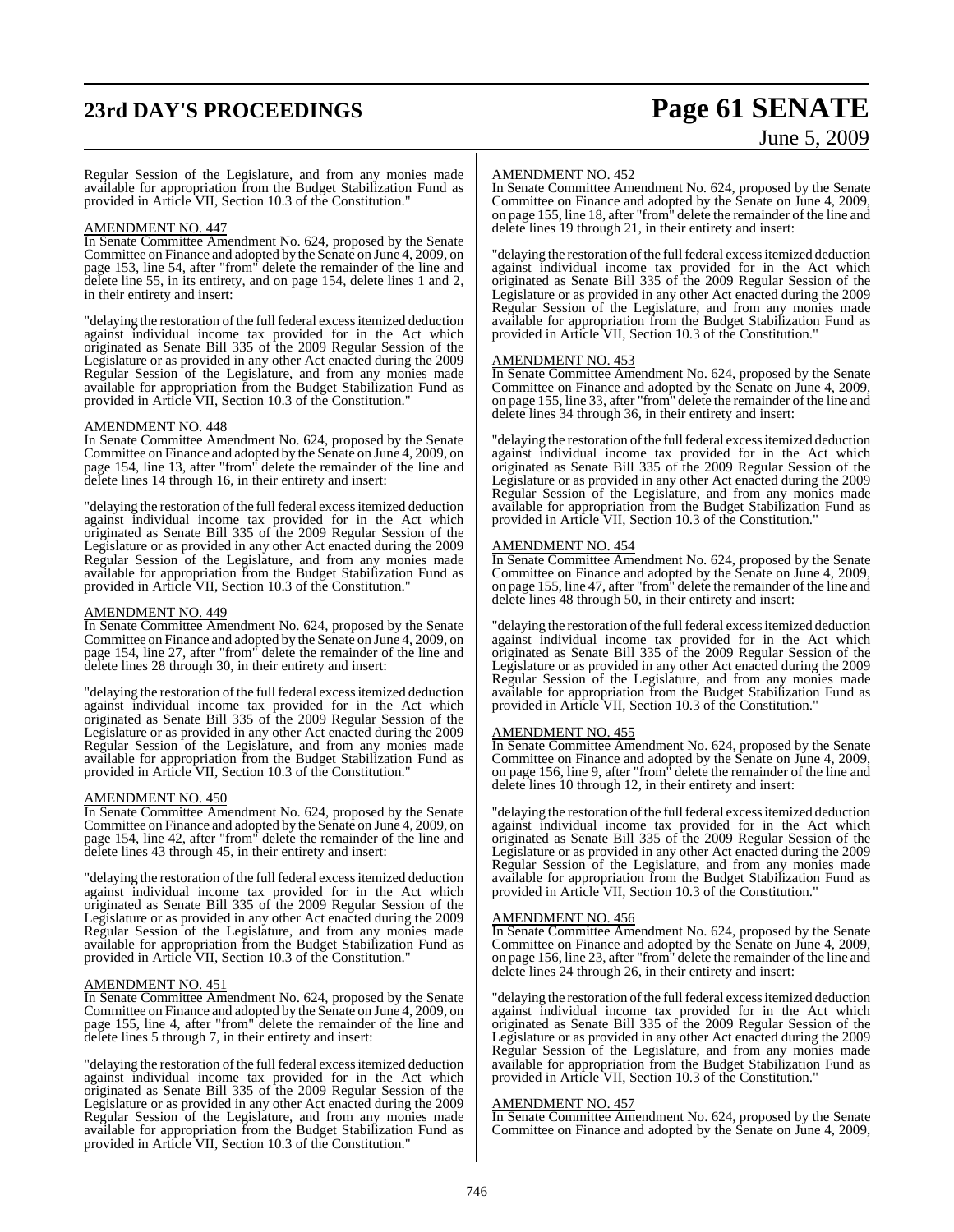# **Page 62 SENATE 23rd DAY'S PROCEEDINGS**

# June 5, 2009

on page 156, line 37, after "from" delete the remainder of the line and delete lines 38 through 40, in their entirety and insert:

"delaying the restoration of the full federal excess itemized deduction against individual income tax provided for in the Act which originated as Senate Bill 335 of the 2009 Regular Session of the Legislature or as provided in any other Act enacted during the 2009 Regular Session of the Legislature, and from any monies made available for appropriation from the Budget Stabilization Fund as provided in Article VII, Section 10.3 of the Constitution."

### AMENDMENT NO. 458

In Senate Committee Amendment No. 624, proposed by the Senate Committee on Finance and adopted by the Senate on June 4, 2009, on page 156, line 51, after "from" delete the remainder of the line and delete lines 52 through 54, in their entirety and insert:

"delaying the restoration of the full federal excess itemized deduction against individual income tax provided for in the Act which originated as Senate Bill 335 of the 2009 Regular Session of the Legislature or as provided in any other Act enacted during the 2009 Regular Session of the Legislature, and from any monies made available for appropriation from the Budget Stabilization Fund as provided in Article VII, Section 10.3 of the Constitution."

### AMENDMENT NO. 459

In Senate Committee Amendment No. 624, proposed by the Senate Committee on Finance and adopted by the Senate on June 4, 2009, on page 157, line 2, delete "Council" and insert "Government"

### AMENDMENT NO. 460

In Senate Committee Amendment No. 624, proposed by the Senate Committee on Finance and adopted by the Senate on June 4, 2009, on page 157, line 12, after "from" delete the remainder of the line and delete lines 13 through 15, in their entirety and insert:

"delaying the restoration of the full federal excess itemized deduction against individual income tax provided for in the Act which originated as Senate Bill 335 of the 2009 Regular Session of the Legislature or as provided in any other Act enacted during the 2009 Regular Session of the Legislature, and from any monies made available for appropriation from the Budget Stabilization Fund as provided in Article VII, Section 10.3 of the Constitution."

### AMENDMENT NO. 461

In Senate Committee Amendment No. 624, proposed by the Senate Committee on Finance and adopted by the Senate on June 4, 2009, on page 157, line 30, after "from" delete the remainder of the line and delete lines 31 through 33, in their entirety and insert:

"delaying the restoration of the full federal excess itemized deduction against individual income tax provided for in the Act which originated as Senate Bill 335 of the 2009 Regular Session of the Legislature or as provided in any other Act enacted during the 2009 Regular Session of the Legislature, and from any monies made available for appropriation from the Budget Stabilization Fund as provided in Article VII, Section 10.3 of the Constitution."

### AMENDMENT NO. 462

In Senate Committee Amendment No. 624, proposed by the Senate Committee on Finance and adopted by the Senate on June 4, 2009, on page 157, line 44, after "from" delete the remainder of the line and delete lines 45 through 47, in their entirety and insert:

"delaying the restoration of the full federal excess itemized deduction against individual income tax provided for in the Act which originated as Senate Bill 335 of the 2009 Regular Session of the Legislature or as provided in any other Act enacted during the 2009 Regular Session of the Legislature, and from any monies made available for appropriation from the Budget Stabilization Fund as provided in Article VII, Section 10.3 of the Constitution."

### AMENDMENT NO. 463

In Senate Committee Amendment No. 624, proposed by the Senate Committee on Finance and adopted by the Senate on June 4, 2009, on page 158, line 5, after "from" delete the remainder of the line and delete lines 6 through 8, in their entirety and insert:

"delaying the restoration of the full federal excess itemized deduction against individual income tax provided for in the Act which originated as Senate Bill 335 of the 2009 Regular Session of the Legislature or as provided in any other Act enacted during the 2009 Regular Session of the Legislature, and from any monies made available for appropriation from the Budget Stabilization Fund as provided in Article VII, Section 10.3 of the Constitution."

### AMENDMENT NO. 464

In Senate Committee Amendment No. 624, proposed by the Senate Committee on Finance and adopted by the Senate on June 4, 2009, on page 158, line 20, after "from" delete the remainder ofthe line and delete lines 21 through 23, in their entirety and insert:

"delaying the restoration of the full federal excess itemized deduction against individual income tax provided for in the Act which originated as Senate Bill 335 of the 2009 Regular Session of the Legislature or as provided in any other Act enacted during the 2009 Regular Session of the Legislature, and from any monies made available for appropriation from the Budget Stabilization Fund as provided in Article VII, Section 10.3 of the Constitution."

### AMENDMENT NO. 465

In Senate Committee Amendment No. 624, proposed by the Senate Committee on Finance and adopted by the Senate on June 4, 2009, on page 158, line 37, after "from" delete the remainder of the line and delete lines 38 through 40, in their entirety and insert:

"delaying the restoration of the full federal excess itemized deduction against individual income tax provided for in the Act which originated as Senate Bill 335 of the 2009 Regular Session of the Legislature or as provided in any other Act enacted during the 2009 Regular Session of the Legislature, and from any monies made available for appropriation from the Budget Stabilization Fund as provided in Article VII, Section 10.3 of the Constitution."

### AMENDMENT NO. 466

In Senate Committee Amendment No. 624, proposed by the Senate Committee on Finance and adopted by the Senate on June 4, 2009, on page 158, line 51, after "from" delete the remainder of the line and delete lines 52 through 54, in their entirety and insert:

"delaying the restoration of the full federal excess itemized deduction against individual income tax provided for in the Act which originated as Senate Bill 335 of the 2009 Regular Session of the Legislature or as provided in any other Act enacted during the 2009 Regular Session of the Legislature, and from any monies made available for appropriation from the Budget Stabilization Fund as provided in Article VII, Section 10.3 of the Constitution."

### AMENDMENT NO. 467

In Senate Committee Amendment No. 624, proposed by the Senate Committee on Finance and adopted by the Senate on June 4, 2009, on page 159, line 12, after "from" delete the remainder of the line and delete lines 13 through 15, in their entirety and insert:

delaying the restoration of the full federal excess itemized deduction against individual income tax provided for in the Act which originated as Senate Bill 335 of the 2009 Regular Session of the Legislature or as provided in any other Act enacted during the 2009 Regular Session of the Legislature, and from any monies made available for appropriation from the Budget Stabilization Fund as provided in Article VII, Section 10.3 of the Constitution."

### AMENDMENT NO. 468

In Senate Committee Amendment No. 624, proposed by the Senate Committee on Finance and adopted by the Senate on June 4, 2009,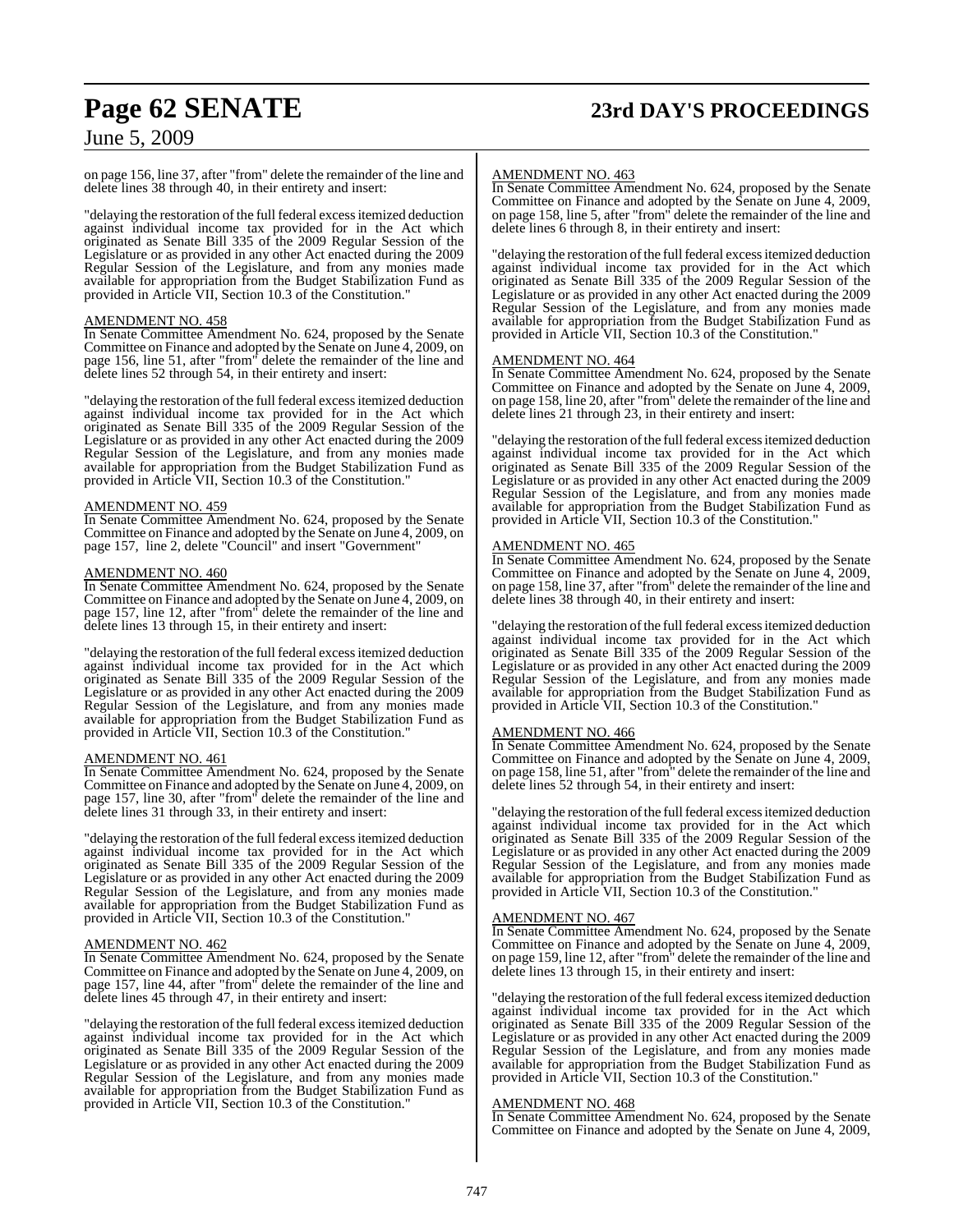# **23rd DAY'S PROCEEDINGS Page 63 SENATE**

# June 5, 2009

on page 159, line 29, after "from" delete the remainder of the line and delete lines 30 through 32, in their entirety and insert:

"delaying the restoration of the full federal excess itemized deduction against individual income tax provided for in the Act which originated as Senate Bill 335 of the 2009 Regular Session of the Legislature or as provided in any other Act enacted during the 2009 Regular Session of the Legislature, and from any monies made available for appropriation from the Budget Stabilization Fund as provided in Article VII, Section 10.3 of the Constitution."

### AMENDMENT NO. 469

In Senate Committee Amendment No. 624, proposed by the Senate Committee on Finance and adopted by the Senate on June 4, 2009, on page 159, line 43, after "from" delete the remainder of the line and delete lines 44 through 46, in their entirety and insert:

"delaying the restoration of the full federal excess itemized deduction against individual income tax provided for in the Act which originated as Senate Bill 335 of the 2009 Regular Session of the Legislature or as provided in any other Act enacted during the 2009 Regular Session of the Legislature, and from any monies made available for appropriation from the Budget Stabilization Fund as provided in Article VII, Section 10.3 of the Constitution."

### AMENDMENT NO. 470

In Senate Committee Amendment No. 624, proposed by the Senate Committee on Finance and adopted by the Senate on June 4, 2009, on page 160, line 3, after "from" delete the remainder of the line and delete lines 4 through 6, in their entirety and insert:

"delaying the restoration of the full federal excess itemized deduction against individual income tax provided for in the Act which originated as Senate Bill 335 of the 2009 Regular Session of the Legislature or as provided in any other Act enacted during the 2009 Regular Session of the Legislature, and from any monies made available for appropriation from the Budget Stabilization Fund as provided in Article VII, Section 10.3 of the Constitution."

### AMENDMENT NO. 471

In Senate Committee Amendment No. 624, proposed by the Senate Committee on Finance and adopted by the Senate on June 4, 2009, on page 160, line 18, after "from" delete the remainder of the line and delete lines 19 through 21, in their entirety and insert:

"delaying the restoration of the full federal excess itemized deduction against individual income tax provided for in the Act which originated as Senate Bill 335 of the 2009 Regular Session of the Legislature or as provided in any other Act enacted during the 2009 Regular Session of the Legislature, and from any monies made available for appropriation from the Budget Stabilization Fund as provided in Article VII, Section 10.3 of the Constitution."

### AMENDMENT NO. 472

In Senate Committee Amendment No. 624, proposed by the Senate Committee on Finance and adopted by the Senate on June 4, 2009, on page 160, line 32, after "from" delete the remainder of the line and delete lines 33 through 35, in their entirety and insert:

"delaying the restoration of the full federal excess itemized deduction against individual income tax provided for in the Act which originated as Senate Bill 335 of the 2009 Regular Session of the Legislature or as provided in any other Act enacted during the 2009 Regular Session of the Legislature, and from any monies made available for appropriation from the Budget Stabilization Fund as provided in Article VII, Section 10.3 of the Constitution."

### AMENDMENT NO. 473

In Senate Committee Amendment No. 624, proposed by the Senate Committee on Finance and adopted by the Senate on June 4, 2009, on page 160, line 46, after "from" delete the remainder of the line and delete lines 47 through 49, in their entirety and insert:

"delaying the restoration of the full federal excess itemized deduction against individual income tax provided for in the Act which originated as Senate Bill 335 of the 2009 Regular Session of the Legislature or as provided in any other Act enacted during the 2009 Regular Session of the Legislature, and from any monies made available for appropriation from the Budget Stabilization Fund as provided in Article VII, Section 10.3 of the Constitution."

### AMENDMENT NO. 474

In Senate Committee Amendment No. 624, proposed by the Senate Committee on Finance and adopted by the Senate on June 4, 2009, on page 161, line 7, after "from" delete the remainder of the line and delete lines 8 through 10, in their entirety and insert:

"delaying the restoration of the full federal excess itemized deduction against individual income tax provided for in the Act which originated as Senate Bill 335 of the 2009 Regular Session of the Legislature or as provided in any other Act enacted during the 2009 Regular Session of the Legislature, and from any monies made available for appropriation from the Budget Stabilization Fund as provided in Article VII, Section 10.3 of the Constitution."

### AMENDMENT NO. 475

In Senate Committee Amendment No. 624, proposed by the Senate Committee on Finance and adopted by the Senate on June 4, 2009, on page 161, line 21, after "from" delete the remainder of the line and delete lines 22 through 24, in their entirety and insert:

"delaying the restoration of the full federal excess itemized deduction against individual income tax provided for in the Act which originated as Senate Bill 335 of the 2009 Regular Session of the Legislature or as provided in any other Act enacted during the 2009 Regular Session of the Legislature, and from any monies made available for appropriation from the Budget Stabilization Fund as provided in Article VII, Section 10.3 of the Constitution."

### AMENDMENT NO. 476

In Senate Committee Amendment No. 624, proposed by the Senate Committee on Finance and adopted by the Senate on June 4, 2009, on page 161, line 35, after "from" delete the remainder ofthe line and delete lines 36 through 38, in their entirety and insert:

"delaying the restoration of the full federal excess itemized deduction against individual income tax provided for in the Act which originated as Senate Bill 335 of the 2009 Regular Session of the Legislature or as provided in any other Act enacted during the 2009 Regular Session of the Legislature, and from any monies made available for appropriation from the Budget Stabilization Fund as provided in Article VII, Section 10.3 of the Constitution."

### AMENDMENT NO. 477

In Senate Committee Amendment No. 624, proposed by the Senate Committee on Finance and adopted by the Senate on June 4, 2009, on page 161, line 49, after "from" delete the remainder of the line and delete lines 50 through 52, in their entirety and insert:

"delaying the restoration of the full federal excess itemized deduction against individual income tax provided for in the Act which originated as Senate Bill 335 of the 2009 Regular Session of the Legislature or as provided in any other Act enacted during the 2009 Regular Session of the Legislature, and from any monies made available for appropriation from the Budget Stabilization Fund as provided in Article VII, Section 10.3 of the Constitution."

### AMENDMENT NO. 478

In Senate Committee Amendment No. 624, proposed by the Senate Committee on Finance and adopted by the Senate on June 4, 2009, on page 162, line 9, after "from" delete the remainder of the line and delete lines 10 through 12, in their entirety and insert:

"delaying the restoration of the full federal excess itemized deduction against individual income tax provided for in the Act which originated as Senate Bill 335 of the 2009 Regular Session of the Legislature or as provided in any other Act enacted during the 2009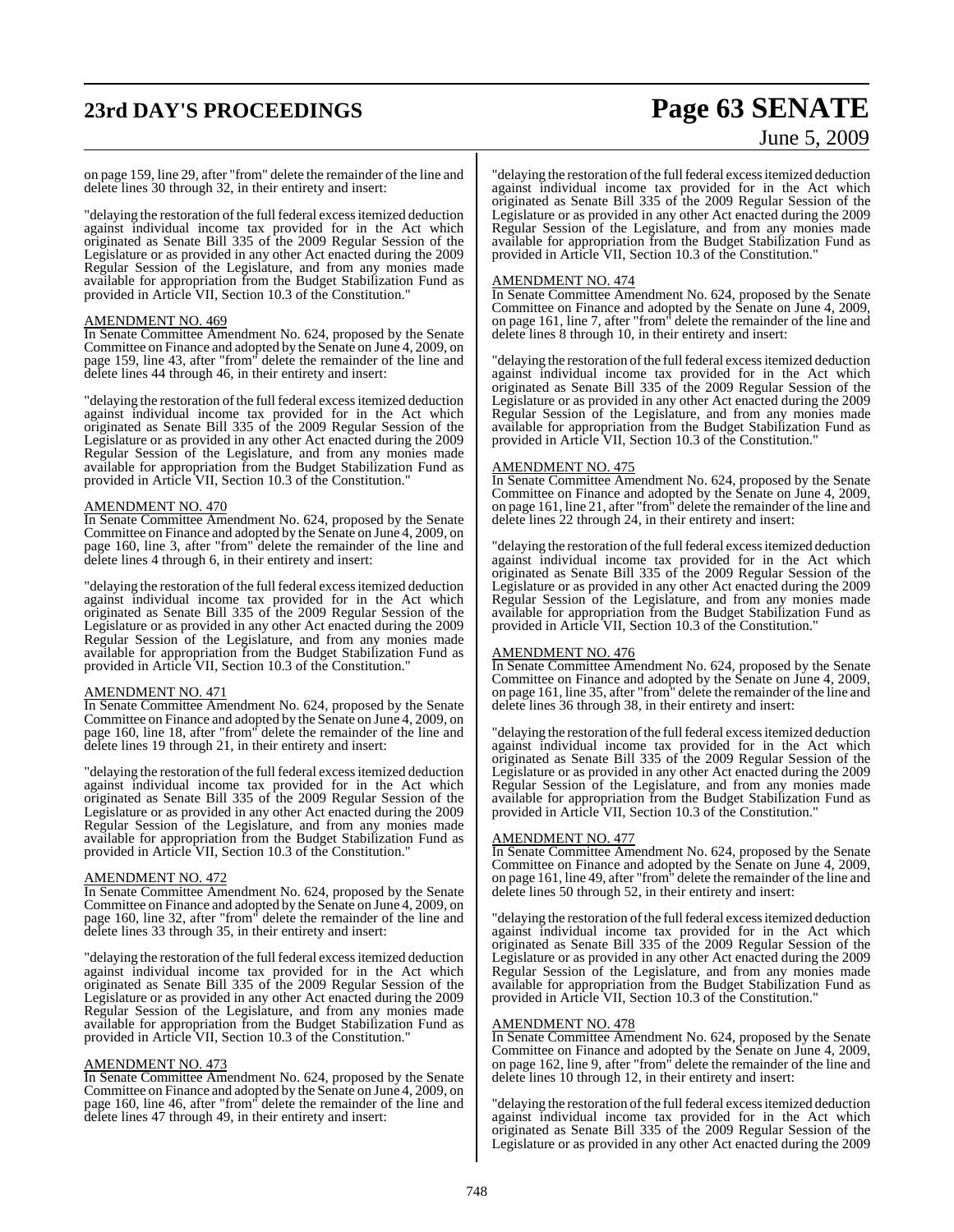# **Page 64 SENATE 23rd DAY'S PROCEEDINGS**

## June 5, 2009

Regular Session of the Legislature, and from any monies made available for appropriation from the Budget Stabilization Fund as provided in Article VII, Section 10.3 of the Constitution."

### AMENDMENT NO. 479

In Senate Committee Amendment No. 624, proposed by the Senate Committee on Finance and adopted by the Senate on June 4, 2009, on page 162, line 23, after "from" delete the remainder of the line and delete lines 24 through 26, in their entirety and insert:

"delaying the restoration of the full federal excess itemized deduction against individual income tax provided for in the Act which originated as Senate Bill 335 of the 2009 Regular Session of the Legislature or as provided in any other Act enacted during the 2009 Regular Session of the Legislature, and from any monies made available for appropriation from the Budget Stabilization Fund as provided in Article VII, Section 10.3 of the Constitution."

### AMENDMENT NO. 480

In Senate Committee Amendment No. 624, proposed by the Senate Committee on Finance and adopted by the Senate on June 4, 2009, on page 163, line 38, after "from" delete the remainder of the line and delete lines 39 through 41, in their entirety and insert:

"delaying the restoration of the full federal excess itemized deduction against individual income tax provided for in the Act which originated as Senate Bill 335 of the 2009 Regular Session of the Legislature or as provided in any other Act enacted during the 2009 Regular Session of the Legislature, and from any monies made available for appropriation from the Budget Stabilization Fund as provided in Article VII, Section 10.3 of the Constitution."

### AMENDMENT NO. 481

In Senate Committee Amendment No. 624, proposed by the Senate Committee on Finance and adopted by the Senate on June 4, 2009, on page 162, line 53, after "from" delete the remainder of the line and delete line 54, and on page 163 delete lines 1 and 2, in their entirety and insert:

"delaying the restoration of the full federal excess itemized deduction against individual income tax provided for in the Act which originated as Senate Bill 335 of the 2009 Regular Session of the Legislature or as provided in any other Act enacted during the 2009 Regular Session of the Legislature, and from any monies made available for appropriation from the Budget Stabilization Fund as provided in Article VII, Section 10.3 of the Constitution."

### AMENDMENT NO. 482

In Senate Committee Amendment No. 624, proposed by the Senate Committee on Finance and adopted by the Senate on June 4, 2009, on page 163, line 13, after "from" delete the remainder of the line and delete lines 14 through 16, in their entirety and insert:

"delaying the restoration of the full federal excess itemized deduction against individual income tax provided for in the Act which originated as Senate Bill 335 of the 2009 Regular Session of the Legislature or as provided in any other Act enacted during the 2009 Regular Session of the Legislature, and from any monies made available for appropriation from the Budget Stabilization Fund as provided in Article VII, Section 10.3 of the Constitution."

### AMENDMENT NO. 483

In Senate Committee Amendment No. 624, proposed by the Senate Committee on Finance and adopted by the Senate on June 4, 2009, on page 163, line 28, after "from" delete the remainder of the line and delete lines 29 through 31, in their entirety and insert:

"delaying the restoration of the full federal excess itemized deduction against individual income tax provided for in the Act which originated as Senate Bill 335 of the 2009 Regular Session of the Legislature or as provided in any other Act enacted during the 2009 Regular Session of the Legislature, and from any monies made available for appropriation from the Budget Stabilization Fund as provided in Article VII, Section 10.3 of the Constitution."

### AMENDMENT NO. 484

In Senate Committee Amendment No. 624, proposed by the Senate Committee on Finance and adopted by the Senate on June 4, 2009, on page 163, line 42, after "from" delete the remainder of the line and delete lines 43 through 45, in their entirety and insert:

"delaying the restoration of the full federal excess itemized deduction against individual income tax provided for in the Act which originated as Senate Bill 335 of the 2009 Regular Session of the Legislature or as provided in any other Act enacted during the 2009 Regular Session of the Legislature, and from any monies made available for appropriation from the Budget Stabilization Fund as provided in Article VII, Section 10.3 of the Constitution."

### AMENDMENT NO. 485

In Senate Committee Amendment No. 624, proposed by the Senate Committee on Finance and adopted by the Senate on June 4, 2009, on page 164, line 3, after "from" delete the remainder of the line and delete lines 4 through 6, in their entirety and insert:

"delaying the restoration of the full federal excess itemized deduction against individual income tax provided for in the Act which originated as Senate Bill 335 of the 2009 Regular Session of the Legislature or as provided in any other Act enacted during the 2009 Regular Session of the Legislature, and from any monies made available for appropriation from the Budget Stabilization Fund as provided in Article VII, Section 10.3 of the Constitution."

### AMENDMENT NO. 486

In Senate Committee Amendment No. 624, proposed by the Senate Committee on Finance and adopted by the Senate on June 4, 2009, on page 164, line 17, after "from" delete the remainder of the line and delete lines 18 through 20, in their entirety and insert:

"delaying the restoration of the full federal excess itemized deduction against individual income tax provided for in the Act which originated as Senate Bill 335 of the 2009 Regular Session of the Legislature or as provided in any other Act enacted during the 2009 Regular Session of the Legislature, and from any monies made available for appropriation from the Budget Stabilization Fund as provided in Article VII, Section 10.3 of the Constitution."

### AMENDMENT NO. 487

In Senate Committee Amendment No. 624, proposed by the Senate Committee on Finance and adopted by the Senate on June 4, 2009, on page 164, line 31, after "from" delete the remainder of the line and delete lines 32 through 34, in their entirety and insert:

"delaying the restoration of the full federal excess itemized deduction against individual income tax provided for in the Act which originated as Senate Bill 335 of the 2009 Regular Session of the Legislature or as provided in any other Act enacted during the 2009 Regular Session of the Legislature, and from any monies made available for appropriation from the Budget Stabilization Fund as provided in Article VII, Section 10.3 of the Constitution."

### AMENDMENT NO. 488

In Senate Committee Amendment No. 624, proposed by the Senate Committee on Finance and adopted by the Senate on June 4, 2009, on page 164, line 45, after "from" delete the remainder of the line and delete lines 46 through 48, in their entirety and insert:

"delaying the restoration of the full federal excess itemized deduction against individual income tax provided for in the Act which originated as Senate Bill 335 of the 2009 Regular Session of the Legislature or as provided in any other Act enacted during the 2009 Regular Session of the Legislature, and from any monies made available for appropriation from the Budget Stabilization Fund as provided in Article VII, Section 10.3 of the Constitution."

### AMENDMENT NO. 489

In Senate Committee Amendment No. 624, proposed by the Senate Committee on Finance and adopted by the Senate on June 4, 2009,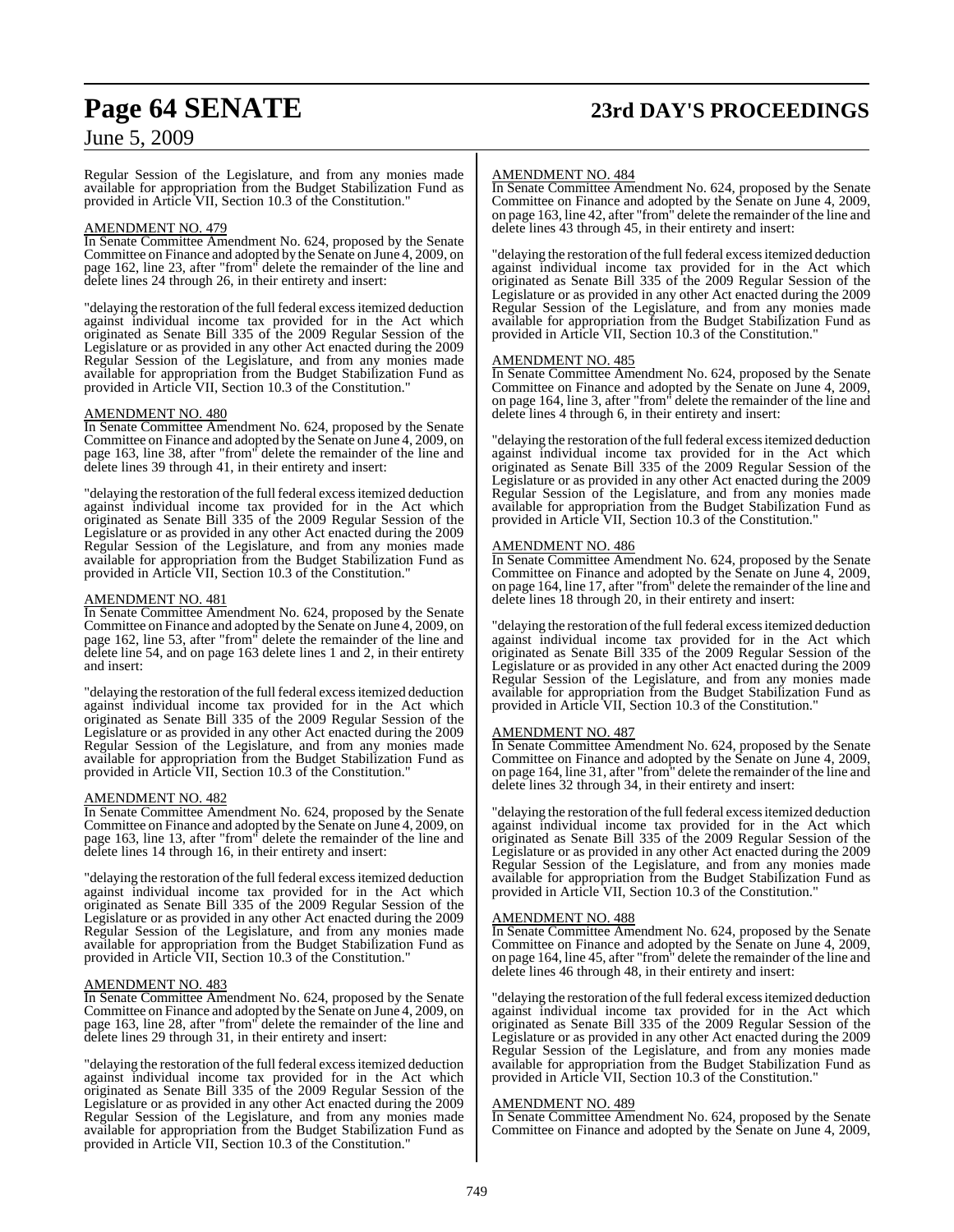# **23rd DAY'S PROCEEDINGS Page 65 SENATE**

# June 5, 2009

on page 165, line 6, after "from" delete the remainder of the line and delete lines 7 through 9, in their entirety and insert:

"delaying the restoration of the full federal excess itemized deduction against individual income tax provided for in the Act which originated as Senate Bill 335 of the 2009 Regular Session of the Legislature or as provided in any other Act enacted during the 2009 Regular Session of the Legislature, and from any monies made available for appropriation from the Budget Stabilization Fund as provided in Article VII, Section 10.3 of the Constitution."

### AMENDMENT NO. 490

In Senate Committee Amendment No. 624, proposed by the Senate Committee on Finance and adopted by the Senate on June 4, 2009, on page 165, line 21, after "from" delete the remainder of the line and delete lines 22 through 24, in their entirety and insert:

"delaying the restoration of the full federal excess itemized deduction against individual income tax provided for in the Act which originated as Senate Bill 335 of the 2009 Regular Session of the Legislature or as provided in any other Act enacted during the 2009 Regular Session of the Legislature, and from any monies made available for appropriation from the Budget Stabilization Fund as provided in Article VII, Section 10.3 of the Constitution."

### AMENDMENT NO. 491

In Senate Committee Amendment No. 624, proposed by the Senate Committee on Finance and adopted by the Senate on June 4, 2009, on page 165, line 35, after "from" delete the remainder of the line and delete lines 36 through 38, in their entirety and insert:

"delaying the restoration of the full federal excess itemized deduction against individual income tax provided for in the Act which originated as Senate Bill 335 of the 2009 Regular Session of the Legislature or as provided in any other Act enacted during the 2009 Regular Session of the Legislature, and from any monies made available for appropriation from the Budget Stabilization Fund as provided in Article VII, Section 10.3 of the Constitution."

### AMENDMENT NO. 492

In Senate Committee Amendment No. 624, proposed by the Senate Committee on Finance and adopted by the Senate on June 4, 2009, on page 165, line 49, after "from" delete the remainder of the line and delete lines 50 through 52, in their entirety and insert:

"delaying the restoration of the full federal excess itemized deduction against individual income tax provided for in the Act which originated as Senate Bill 335 of the 2009 Regular Session of the Legislature or as provided in any other Act enacted during the 2009 Regular Session of the Legislature, and from any monies made available for appropriation from the Budget Stabilization Fund as provided in Article VII, Section 10.3 of the Constitution."

### AMENDMENT NO. 493

In Senate Committee Amendment No. 624, proposed by the Senate Committee on Finance and adopted by the Senate on June 4, 2009, on page 166, line 9, after "from" delete the remainder of the line and delete lines 10 through 12, in their entirety and insert:

"delaying the restoration of the full federal excess itemized deduction against individual income tax provided for in the Act which originated as Senate Bill 335 of the 2009 Regular Session of the Legislature or as provided in any other Act enacted during the 2009 Regular Session of the Legislature, and from any monies made available for appropriation from the Budget Stabilization Fund as provided in Article VII, Section 10.3 of the Constitution."

### AMENDMENT NO. 494

In Senate Committee Amendment No. 624, proposed by the Senate Committee on Finance and adopted by the Senate on June 4, 2009, on page 166, line 24, after "from" delete the remainder of the line and delete lines 25 through 27, in their entirety and insert:

"delaying the restoration of the full federal excess itemized deduction against individual income tax provided for in the Act which originated as Senate Bill 335 of the 2009 Regular Session of the Legislature or as provided in any other Act enacted during the 2009 Regular Session of the Legislature, and from any monies made available for appropriation from the Budget Stabilization Fund as provided in Article VII, Section 10.3 of the Constitution."

### AMENDMENT NO. 495

In Senate Committee Amendment No. 624, proposed by the Senate Committee on Finance and adopted by the Senate on June 4, 2009, on page 166, line 38, after "from" delete the remainder ofthe line and delete lines 39 through 41, in their entirety and insert:

"delaying the restoration of the full federal excess itemized deduction against individual income tax provided for in the Act which originated as Senate Bill 335 of the 2009 Regular Session of the Legislature or as provided in any other Act enacted during the 2009 Regular Session of the Legislature, and from any monies made available for appropriation from the Budget Stabilization Fund as provided in Article VII, Section 10.3 of the Constitution."

### AMENDMENT NO. 496

In Senate Committee Amendment No. 624, proposed by the Senate Committee on Finance and adopted by the Senate on June 4, 2009, on page 166, line 53, after "from" delete the remainder of the line and delete line 54, and on page 167, delete lines 1 and 2, in their entirety and insert:

"delaying the restoration of the full federal excess itemized deduction against individual income tax provided for in the Act which originated as Senate Bill 335 of the 2009 Regular Session of the Legislature or as provided in any other Act enacted during the 2009 Regular Session of the Legislature, and from any monies made available for appropriation from the Budget Stabilization Fund as provided in Article VII, Section 10.3 of the Constitution."

### AMENDMENT NO. 497

In Senate Committee Amendment No. 624, proposed by the Senate Committee on Finance and adopted by the Senate on June 4, 2009, on page 167, line 13, after "from" delete the remainder of the line and delete lines 14 through 16, in their entirety and insert:

"delaying the restoration of the full federal excess itemized deduction against individual income tax provided for in the Act which originated as Senate Bill 335 of the 2009 Regular Session of the Legislature or as provided in any other Act enacted during the 2009 Regular Session of the Legislature, and from any monies made available for appropriation from the Budget Stabilization Fund as provided in Article VII, Section 10.3 of the Constitution."

### AMENDMENT NO. 498

In Senate Committee Amendment No. 624, proposed by the Senate Committee on Finance and adopted by the Senate on June 4, 2009, on page 167, line 28, after "from" delete the remainder ofthe line and delete lines 29 through 31, in their entirety and insert:

"delaying the restoration of the full federal excess itemized deduction against individual income tax provided for in the Act which originated as Senate Bill 335 of the 2009 Regular Session of the Legislature or as provided in any other Act enacted during the 2009 Regular Session of the Legislature, and from any monies made available for appropriation from the Budget Stabilization Fund as provided in Article VII, Section 10.3 of the Constitution."

### AMENDMENT NO. 499

In Senate Committee Amendment No. 624, proposed by the Senate Committee on Finance and adopted by the Senate on June 4, 2009, on page 167, line 42, after "from" delete the remainder of the line and delete lines 43 through 45, in their entirety and insert:

"delaying the restoration of the full federal excess itemized deduction against individual income tax provided for in the Act which originated as Senate Bill 335 of the 2009 Regular Session of the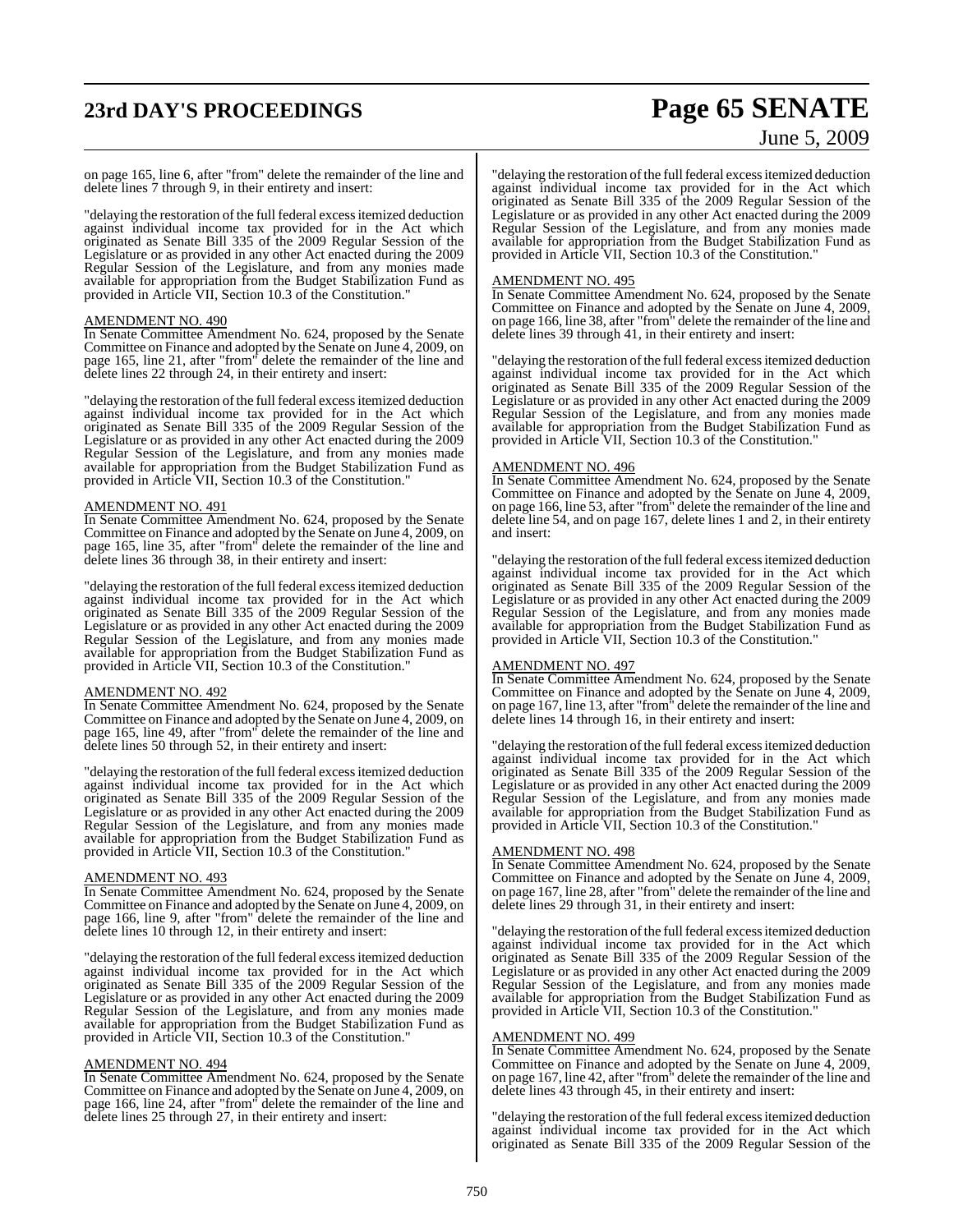# **Page 66 SENATE 23rd DAY'S PROCEEDINGS**

## June 5, 2009

Legislature or as provided in any other Act enacted during the 2009 Regular Session of the Legislature, and from any monies made available for appropriation from the Budget Stabilization Fund as provided in Article VII, Section 10.3 of the Constitution."

### AMENDMENT NO. 500

In Senate Committee Amendment No. 624, proposed by the Senate Committee on Finance and adopted by the Senate on June 4, 2009, on page 168, line 3, after "from" delete the remainder of the line and delete lines 4 through 6, in their entirety and insert:

"delaying the restoration of the full federal excess itemized deduction against individual income tax provided for in the Act which originated as Senate Bill 335 of the 2009 Regular Session of the Legislature or as provided in any other Act enacted during the 2009 Regular Session of the Legislature, and from any monies made available for appropriation from the Budget Stabilization Fund as provided in Article VII, Section 10.3 of the Constitution."

### AMENDMENT NO. 501

In Senate Committee Amendment No. 624, proposed by the Senate Committee on Finance and adopted by the Senate on June 4, 2009, on page 168, line 17, after "from" delete the remainder of the line and delete lines 18 through 20, in their entirety and insert:

"delaying the restoration of the full federal excess itemized deduction against individual income tax provided for in the Act which originated as Senate Bill 335 of the 2009 Regular Session of the Legislature or as provided in any other Act enacted during the 2009 Regular Session of the Legislature, and from any monies made available for appropriation from the Budget Stabilization Fund as provided in Article VII, Section 10.3 of the Constitution."

### AMENDMENT NO. 502

In Senate Committee Amendment No. 624, proposed by the Senate Committee on Finance and adopted by the Senate on June 4, 2009, on page 168, line 31, after "from" delete the remainder of the line and delete lines 32 through 34, in their entirety and insert:

"delaying the restoration of the full federal excess itemized deduction against individual income tax provided for in the Act which originated as Senate Bill 335 of the 2009 Regular Session of the Legislature or as provided in any other Act enacted during the 2009 Regular Session of the Legislature, and from any monies made available for appropriation from the Budget Stabilization Fund as provided in Article VII, Section 10.3 of the Constitution."

### AMENDMENT NO. 503

In Senate Committee Amendment No. 624, proposed by the Senate Committee on Finance and adopted by the Senate on June 4, 2009, on page 168, line 47, after "from" delete the remainder of the line and delete lines 48 through 50, in their entirety and insert:

"delaying the restoration of the full federal excess itemized deduction against individual income tax provided for in the Act which originated as Senate Bill 335 of the 2009 Regular Session of the Legislature or as provided in any other Act enacted during the 2009 Regular Session of the Legislature, and from any monies made available for appropriation from the Budget Stabilization Fund as provided in Article VII, Section 10.3 of the Constitution."

### AMENDMENT NO. 504

In Senate Committee Amendment No. 624, proposed by the Senate Committee on Finance and adopted by the Senate on June 4, 2009, on page 169, line 9, after "from" delete the remainder of the line and delete lines 10 through 12, in their entirety and insert:

"delaying the restoration of the full federal excess itemized deduction against individual income tax provided for in the Act which originated as Senate Bill 335 of the 2009 Regular Session of the Legislature or as provided in any other Act enacted during the 2009 Regular Session of the Legislature, and from any monies made available for appropriation from the Budget Stabilization Fund as provided in Article VII, Section 10.3 of the Constitution."

### AMENDMENT NO. 505

In Senate Committee Amendment No. 624, proposed by the Senate Committee on Finance and adopted by the Senate on June 4, 2009, on page 169, line 24, after "from" delete the remainder of the line and delete lines 25 through 27, in their entirety and insert:

"delaying the restoration of the full federal excess itemized deduction against individual income tax provided for in the Act which originated as Senate Bill 335 of the 2009 Regular Session of the Legislature or as provided in any other Act enacted during the 2009 Regular Session of the Legislature, and from any monies made available for appropriation from the Budget Stabilization Fund as provided in Article VII, Section 10.3 of the Constitution."

### AMENDMENT NO. 506

In Senate Committee Amendment No. 624, proposed by the Senate Committee on Finance and adopted by the Senate on June 4, 2009, on page 169, line 39, after "from" delete the remainder ofthe line and delete lines 40 through 42, in their entirety and insert:

"delaying the restoration of the full federal excess itemized deduction against individual income tax provided for in the Act which originated as Senate Bill 335 of the 2009 Regular Session of the Legislature or as provided in any other Act enacted during the 2009 Regular Session of the Legislature, and from any monies made available for appropriation from the Budget Stabilization Fund as provided in Article VII, Section 10.3 of the Constitution."

### AMENDMENT NO. 507

In Senate Committee Amendment No. 624, proposed by the Senate Committee on Finance and adopted by the Senate on June 4, 2009, on page 169, line 54, after "from" delete the remainder of the line and delete line 55, and on page 170, delete lines 1 and 2, in their entirety and insert:

"delaying the restoration of the full federal excess itemized deduction against individual income tax provided for in the Act which originated as Senate Bill 335 of the 2009 Regular Session of the Legislature or as provided in any other Act enacted during the 2009 Regular Session of the Legislature, and from any monies made available for appropriation from the Budget Stabilization Fund as provided in Article VII, Section 10.3 of the Constitution."

### AMENDMENT NO. 508

In Senate Committee Amendment No. 624, proposed by the Senate Committee on Finance and adopted by the Senate on June 4, 2009, on page 170, line 14, after "from" delete the remainder of the line and delete lines 15 through 17, in their entirety and insert:

"delaying the restoration of the full federal excess itemized deduction against individual income tax provided for in the Act which originated as Senate Bill 335 of the 2009 Regular Session of the Legislature or as provided in any other Act enacted during the 2009 Regular Session of the Legislature, and from any monies made available for appropriation from the Budget Stabilization Fund as provided in Article VII, Section 10.3 of the Constitution."

### AMENDMENT NO. 509

In Senate Committee Amendment No. 624, proposed by the Senate Committee on Finance and adopted by the Senate on June 4, 2009, on page 170, line 30, after "from" delete the remainder of the line and delete lines 31 through 33, in their entirety and insert:

"delaying the restoration of the full federal excess itemized deduction against individual income tax provided for in the Act which originated as Senate Bill 335 of the 2009 Regular Session of the Legislature or as provided in any other Act enacted during the 2009 Regular Session of the Legislature, and from any monies made available for appropriation from the Budget Stabilization Fund as provided in Article VII, Section 10.3 of the Constitution."

### AMENDMENT NO. 510

In Senate Committee Amendment No. 624, proposed by the Senate Committee on Finance and adopted by the Senate on June 4, 2009,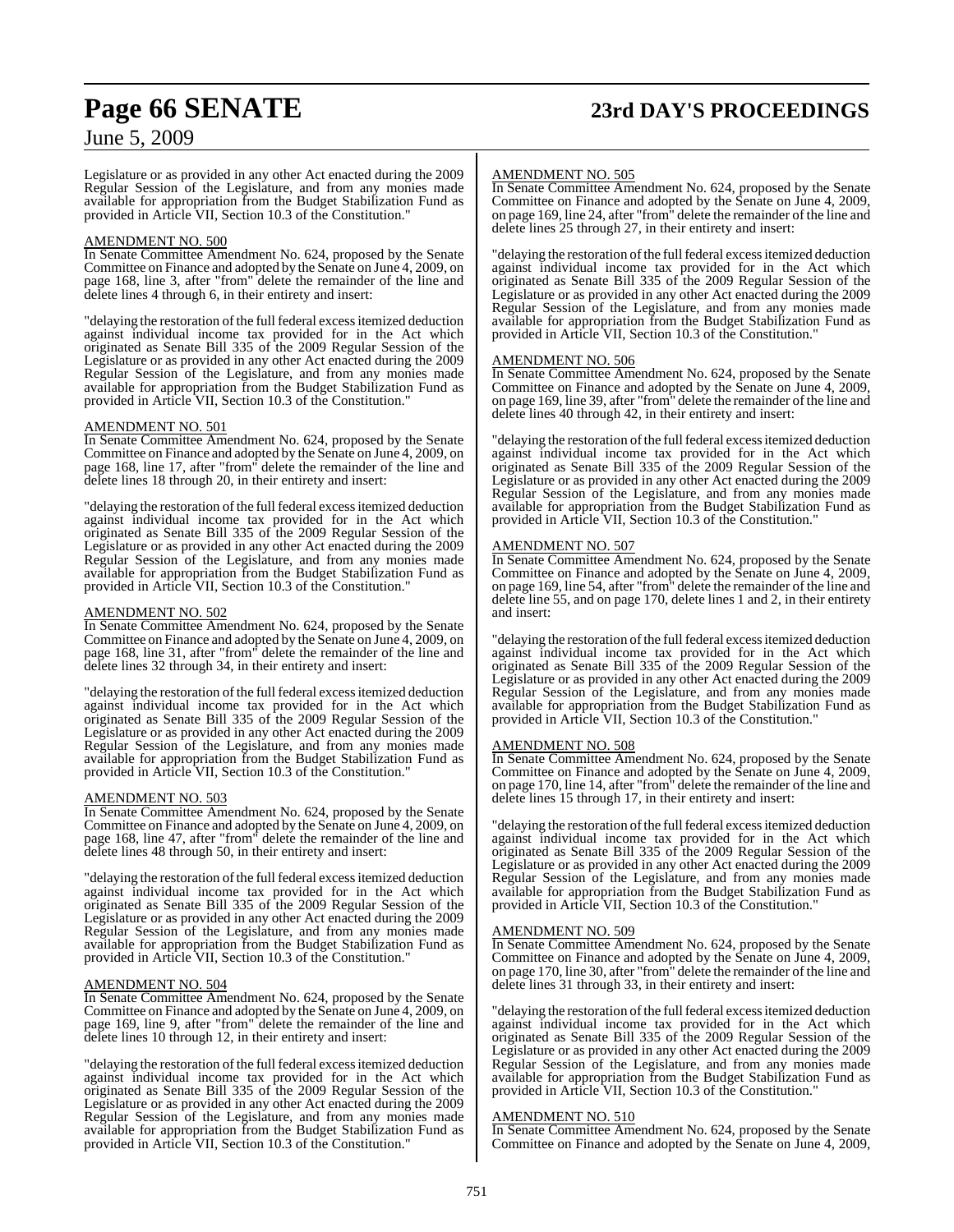# **23rd DAY'S PROCEEDINGS Page 67 SENATE**

## June 5, 2009

on page 170, line 45, after "from" delete the remainder of the line and delete lines 46 through 48, in their entirety and insert:

"delaying the restoration of the full federal excess itemized deduction against individual income tax provided for in the Act which originated as Senate Bill 335 of the 2009 Regular Session of the Legislature or as provided in any other Act enacted during the 2009 Regular Session of the Legislature, and from any monies made available for appropriation from the Budget Stabilization Fund as provided in Article VII, Section 10.3 of the Constitution."

### AMENDMENT NO. 511

In Senate Committee Amendment No. 624, proposed by the Senate Committee on Finance and adopted by the Senate on June 4, 2009, on page 171, line 6, after "from" delete the remainder of the line and delete lines 7 through 9, in their entirety and insert:

"delaying the restoration of the full federal excess itemized deduction against individual income tax provided for in the Act which originated as Senate Bill 335 of the 2009 Regular Session of the Legislature or as provided in any other Act enacted during the 2009 Regular Session of the Legislature, and from any monies made available for appropriation from the Budget Stabilization Fund as provided in Article VII, Section 10.3 of the Constitution."

### AMENDMENT NO. 512

In Senate Committee Amendment No. 624, proposed by the Senate Committee on Finance and adopted by the Senate on June 4, 2009, on page 171, line 22, after "from" delete the remainder of the line and delete lines 23 through 25, in their entirety and insert:

"delaying the restoration of the full federal excess itemized deduction against individual income tax provided for in the Act which originated as Senate Bill 335 of the 2009 Regular Session of the Legislature or as provided in any other Act enacted during the 2009 Regular Session of the Legislature, and from any monies made available for appropriation from the Budget Stabilization Fund as provided in Article VII, Section 10.3 of the Constitution."

### AMENDMENT NO. 513

In Senate Committee Amendment No. 624, proposed by the Senate Committee on Finance and adopted by the Senate on June 4, 2009, on page 171, line 37, after "from" delete the remainder of the line and delete lines 38 through 40, in their entirety and insert:

"delaying the restoration of the full federal excess itemized deduction against individual income tax provided for in the Act which originated as Senate Bill 335 of the 2009 Regular Session of the Legislature or as provided in any other Act enacted during the 2009 Regular Session of the Legislature, and from any monies made available for appropriation from the Budget Stabilization Fund as provided in Article VII, Section 10.3 of the Constitution."

### AMENDMENT NO. 514

In Senate Committee Amendment No. 624, proposed by the Senate Committee on Finance and adopted by the Senate on June 4, 2009, on page 171, line 53, after "from" delete the remainder of the line and delete line 54 in its entirety, and on page 172, delete lines 1 and 2, in their entirety and insert:

"delaying the restoration of the full federal excess itemized deduction against individual income tax provided for in the Act which originated as Senate Bill 335 of the 2009 Regular Session of the Legislature or as provided in any other Act enacted during the 2009 Regular Session of the Legislature, and from any monies made available for appropriation from the Budget Stabilization Fund as provided in Article VII, Section 10.3 of the Constitution."

### AMENDMENT NO. 515

In Senate Committee Amendment No. 624, proposed by the Senate Committee on Finance and adopted by the Senate on June 4, 2009, on page 172, line 15, after "from" delete the remainder of the line and delete lines 16 through 18, in their entirety and insert:

"delaying the restoration of the full federal excess itemized deduction against individual income tax provided for in the Act which originated as Senate Bill 335 of the 2009 Regular Session of the Legislature or as provided in any other Act enacted during the 2009 Regular Session of the Legislature, and from any monies made available for appropriation from the Budget Stabilization Fund as provided in Article VII, Section 10.3 of the Constitution."

### AMENDMENT NO. 516

In Senate Committee Amendment No. 624, proposed by the Senate Committee on Finance and adopted by the Senate on June 4, 2009, on page 172, line 30, after "from" delete the remainder ofthe line and delete lines 31 through 33, in their entirety and insert:

"delaying the restoration of the full federal excess itemized deduction against individual income tax provided for in the Act which originated as Senate Bill 335 of the 2009 Regular Session of the Legislature or as provided in any other Act enacted during the 2009 Regular Session of the Legislature, and from any monies made available for appropriation from the Budget Stabilization Fund as provided in Article VII, Section 10.3 of the Constitution."

### AMENDMENT NO. 517

In Senate Committee Amendment No. 624, proposed by the Senate Committee on Finance and adopted by the Senate on June 4, 2009, on page 172, line 45, after "from" delete the remainder of the line and delete lines 46 through 48, in their entirety and insert:

"delaying the restoration of the full federal excess itemized deduction against individual income tax provided for in the Act which originated as Senate Bill 335 of the 2009 Regular Session of the Legislature or as provided in any other Act enacted during the 2009 Regular Session of the Legislature, and from any monies made available for appropriation from the Budget Stabilization Fund as provided in Article VII, Section 10.3 of the Constitution."

### AMENDMENT NO. 518

In Senate Committee Amendment No. 624, proposed by the Senate Committee on Finance and adopted by the Senate on June 4, 2009, on page 173, line 7, after "from" delete the remainder of the line and delete lines 8 through 10, in their entirety and insert:

"delaying the restoration of the full federal excess itemized deduction against individual income tax provided for in the Act which originated as Senate Bill 335 of the 2009 Regular Session of the Legislature or as provided in any other Act enacted during the 2009 Regular Session of the Legislature, and from any monies made available for appropriation from the Budget Stabilization Fund as provided in Article VII, Section 10.3 of the Constitution."

### AMENDMENT NO. 519

In Senate Committee Amendment No. 624, proposed by the Senate Committee on Finance and adopted by the Senate on June 4, 2009, on page 173, line 21, after "from" delete the remainder of the line and delete lines 22 through 24, in their entirety and insert:

"delaying the restoration of the full federal excess itemized deduction against individual income tax provided for in the Act which originated as Senate Bill 335 of the 2009 Regular Session of the Legislature or as provided in any other Act enacted during the 2009 Regular Session of the Legislature, and from any monies made available for appropriation from the Budget Stabilization Fund as provided in Article VII, Section 10.3 of the Constitution."

### AMENDMENT NO. 520

In Senate Committee Amendment No. 624, proposed by the Senate Committee on Finance and adopted by the Senate on June 4, 2009, on page 173, line 35, after "from" delete the remainder ofthe line and delete lines 36 through 38, in their entirety and insert:

"delaying the restoration of the full federal excess itemized deduction against individual income tax provided for in the Act which originated as Senate Bill 335 of the 2009 Regular Session of the Legislature or as provided in any other Act enacted during the 2009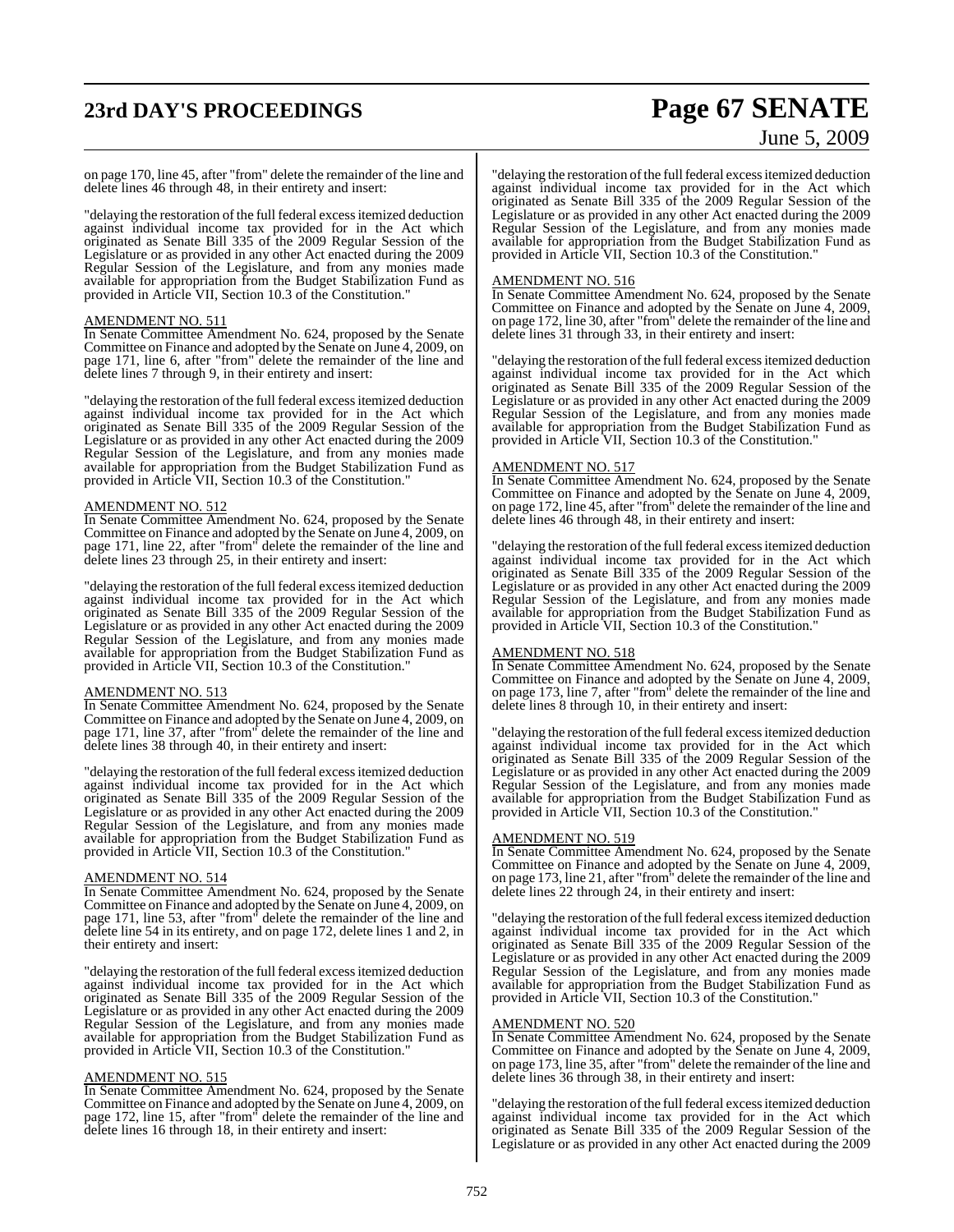# **Page 68 SENATE 23rd DAY'S PROCEEDINGS**

## June 5, 2009

Regular Session of the Legislature, and from any monies made available for appropriation from the Budget Stabilization Fund as provided in Article VII, Section 10.3 of the Constitution."

### AMENDMENT NO. 521

In Senate Committee Amendment No. 624, proposed by the Senate Committee on Finance and adopted by the Senate on June 4, 2009, on page 173, line 49, after "from" delete the remainder of the line and delete lines 50 through 52, in their entirety and insert:

"delaying the restoration of the full federal excess itemized deduction against individual income tax provided for in the Act which originated as Senate Bill 335 of the 2009 Regular Session of the Legislature or as provided in any other Act enacted during the 2009 Regular Session of the Legislature, and from any monies made available for appropriation from the Budget Stabilization Fund as provided in Article VII, Section 10.3 of the Constitution."

### AMENDMENT NO. 522

In Senate Committee Amendment No. 624, proposed by the Senate Committee on Finance and adopted by the Senate on June 4, 2009, on page 174, line 9, after "from" delete the remainder of the line and delete lines 10 through 12, in their entirety and insert:

"delaying the restoration of the full federal excess itemized deduction against individual income tax provided for in the Act which originated as Senate Bill 335 of the 2009 Regular Session of the Legislature or as provided in any other Act enacted during the 2009 Regular Session of the Legislature, and from any monies made available for appropriation from the Budget Stabilization Fund as provided in Article VII, Section 10.3 of the Constitution."

### AMENDMENT NO. 523

In Senate Committee Amendment No. 624, proposed by the Senate Committee on Finance and adopted by the Senate on June 4, 2009, on page 174, line 23, after "from" delete the remainder of the line and delete lines 24 through 26, in their entirety and insert:

"delaying the restoration of the full federal excess itemized deduction against individual income tax provided for in the Act which originated as Senate Bill 335 of the 2009 Regular Session of the Legislature or as provided in any other Act enacted during the 2009 Regular Session of the Legislature, and from any monies made available for appropriation from the Budget Stabilization Fund as provided in Article VII, Section 10.3 of the Constitution."

### AMENDMENT NO. 524

In Senate Committee Amendment No. 624, proposed by the Senate Committee on Finance and adopted by the Senate on June 4, 2009, on page 174, line 38, after "from" delete the remainder of the line and delete lines 39 through 41, in their entirety and insert:

"delaying the restoration of the full federal excess itemized deduction against individual income tax provided for in the Act which originated as Senate Bill 335 of the 2009 Regular Session of the Legislature or as provided in any other Act enacted during the 2009 Regular Session of the Legislature, and from any monies made available for appropriation from the Budget Stabilization Fund as provided in Article VII, Section 10.3 of the Constitution."

### AMENDMENT NO. 525

In Senate Committee Amendment No. 624, proposed by the Senate Committee on Finance and adopted by the Senate on June 4, 2009, on page 174, line 52, after "from" delete the remainder of the line and delete lines 53 through 55, in their entirety and insert:

"delaying the restoration of the full federal excess itemized deduction against individual income tax provided for in the Act which originated as Senate Bill 335 of the 2009 Regular Session of the Legislature or as provided in any other Act enacted during the 2009 Regular Session of the Legislature, and from any monies made available for appropriation from the Budget Stabilization Fund as provided in Article VII, Section 10.3 of the Constitution."

### AMENDMENT NO. 526

In Senate Committee Amendment No. 624, proposed by the Senate Committee on Finance and adopted by the Senate on June 4, 2009, on page 175, line 12, after "from" delete the remainder of the line and delete lines 13 through 15, in their entirety and insert:

"delaying the restoration of the full federal excess itemized deduction against individual income tax provided for in the Act which originated as Senate Bill 335 of the 2009 Regular Session of the Legislature or as provided in any other Act enacted during the 2009 Regular Session of the Legislature, and from any monies made available for appropriation from the Budget Stabilization Fund as provided in Article VII, Section 10.3 of the Constitution."

### AMENDMENT NO. 527

In Senate Committee Amendment No. 624, proposed by the Senate Committee on Finance and adopted by the Senate on June 4, 2009, on page 175, line 26, after "from" delete the remainder ofthe line and delete lines 27 through 29, in their entirety and insert:

"delaying the restoration of the full federal excess itemized deduction against individual income tax provided for in the Act which originated as Senate Bill 335 of the 2009 Regular Session of the Legislature or as provided in any other Act enacted during the 2009 Regular Session of the Legislature, and from any monies made available for appropriation from the Budget Stabilization Fund as provided in Article VII, Section 10.3 of the Constitution."

### AMENDMENT NO. 528

In Senate Committee Amendment No. 624, proposed by the Senate Committee on Finance and adopted by the Senate on June 4, 2009, on page 175, line 40, after "from" delete the remainder of the line and delete lines 41 through 43, in their entirety and insert:

"delaying the restoration of the full federal excess itemized deduction against individual income tax provided for in the Act which originated as Senate Bill 335 of the 2009 Regular Session of the Legislature or as provided in any other Act enacted during the 2009 Regular Session of the Legislature, and from any monies made available for appropriation from the Budget Stabilization Fund as provided in Article VII, Section 10.3 of the Constitution."

### AMENDMENT NO. 529

In Senate Committee Amendment No. 624, proposed by the Senate Committee on Finance and adopted by the Senate on June 4, 2009, on page 176, line 2, after "from" delete the remainder of the line and delete lines 3 through 5, in their entirety and insert:

"delaying the restoration of the full federal excess itemized deduction against individual income tax provided for in the Act which originated as Senate Bill 335 of the 2009 Regular Session of the Legislature or as provided in any other Act enacted during the 2009 Regular Session of the Legislature, and from any monies made available for appropriation from the Budget Stabilization Fund as provided in Article VII, Section 10.3 of the Constitution."

### AMENDMENT NO. 530

In Senate Committee Amendment No. 624, proposed by the Senate Committee on Finance and adopted by the Senate on June 4, 2009, on page 176, line 18, after "from" delete the remainder of the line and delete lines 19 through 21, in their entirety and insert:

"delaying the restoration of the full federal excess itemized deduction against individual income tax provided for in the Act which originated as Senate Bill 335 of the 2009 Regular Session of the Legislature or as provided in any other Act enacted during the 2009 Regular Session of the Legislature, and from any monies made available for appropriation from the Budget Stabilization Fund as provided in Article VII, Section 10.3 of the Constitution."

### AMENDMENT NO. 531

In Senate Committee Amendment No. 624, proposed by the Senate Committee on Finance and adopted by the Senate on June 4, 2009,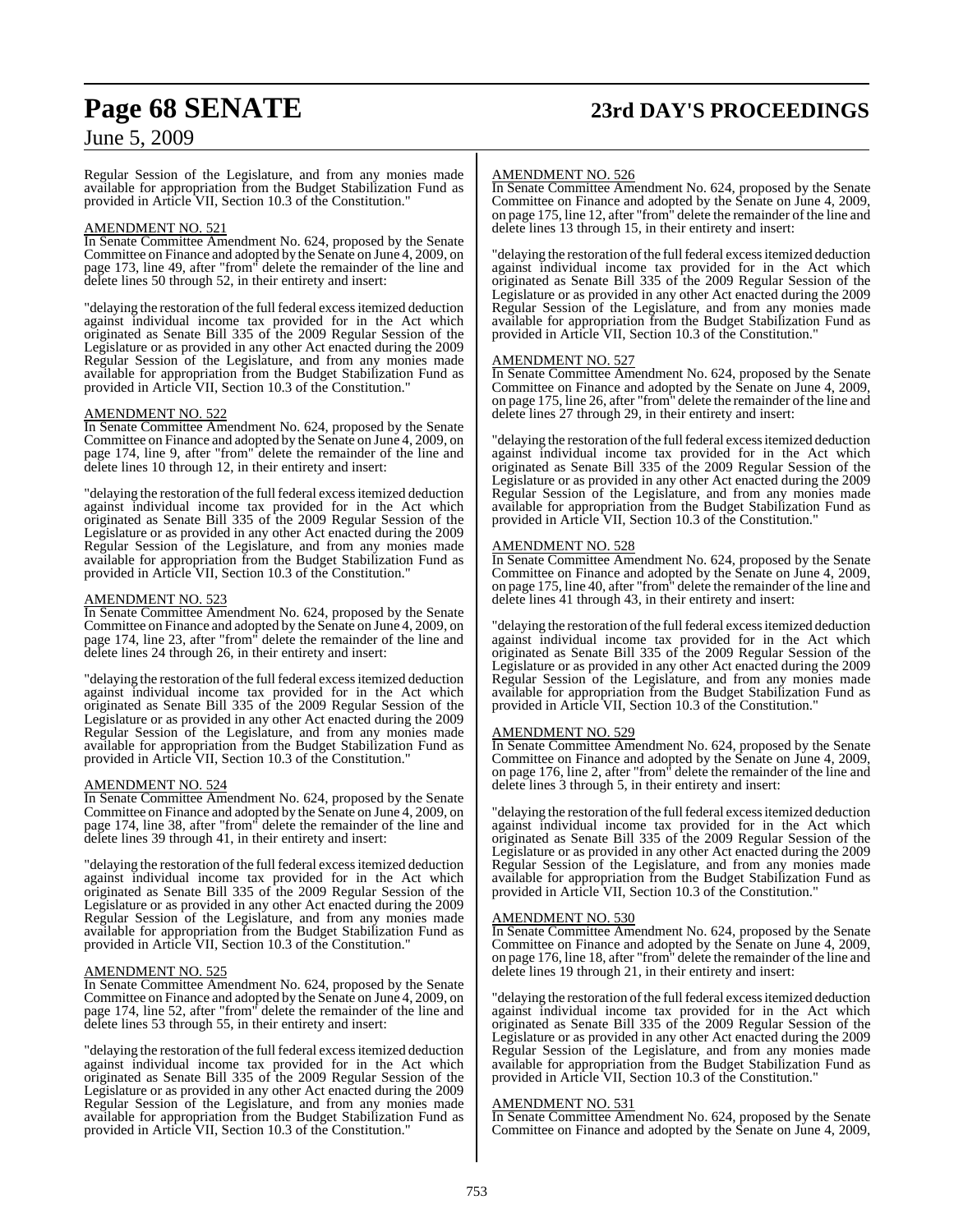# **23rd DAY'S PROCEEDINGS Page 69 SENATE**

June 5, 2009

on page 176, line 33, after "from" delete the remainder of the line and delete lines 34 through 36, in their entirety and insert:

"delaying the restoration of the full federal excess itemized deduction against individual income tax provided for in the Act which originated as Senate Bill 335 of the 2009 Regular Session of the Legislature or as provided in any other Act enacted during the 2009 Regular Session of the Legislature, and from any monies made available for appropriation from the Budget Stabilization Fund as provided in Article VII, Section 10.3 of the Constitution."

### AMENDMENT NO. 532

In Senate Committee Amendment No. 624, proposed by the Senate Committee on Finance and adopted by the Senate on June 4, 2009, on page 176, line 48, after "from" delete the remainder of the line and delete lines 49 through 51, in their entirety and insert:

"delaying the restoration of the full federal excess itemized deduction against individual income tax provided for in the Act which originated as Senate Bill 335 of the 2009 Regular Session of the Legislature or as provided in any other Act enacted during the 2009 Regular Session of the Legislature, and from any monies made available for appropriation from the Budget Stabilization Fund as provided in Article VII, Section 10.3 of the Constitution."

### AMENDMENT NO. 533

In Senate Committee Amendment No. 624, proposed by the Senate Committee on Finance and adopted by the Senate on June 4, 2009, on page 177, line 10, after "from" delete the remainder of the line and delete lines 11 through 13, in their entirety and insert:

"delaying the restoration of the full federal excess itemized deduction against individual income tax provided for in the Act which originated as Senate Bill 335 of the 2009 Regular Session of the Legislature or as provided in any other Act enacted during the 2009 Regular Session of the Legislature, and from any monies made available for appropriation from the Budget Stabilization Fund as provided in Article VII, Section 10.3 of the Constitution."

### AMENDMENT NO. 534

In Senate Committee Amendment No. 624, proposed by the Senate Committee on Finance and adopted by the Senate on June 4, 2009, on page 177, line 26, after "from" delete the remainder of the line and delete lines 27 through 29, in their entirety and insert:

"delaying the restoration of the full federal excess itemized deduction against individual income tax provided for in the Act which originated as Senate Bill 335 of the 2009 Regular Session of the Legislature or as provided in any other Act enacted during the 2009 Regular Session of the Legislature, and from any monies made available for appropriation from the Budget Stabilization Fund as provided in Article VII, Section 10.3 of the Constitution."

### AMENDMENT NO. 535

In Senate Committee Amendment No. 624, proposed by the Senate Committee on Finance and adopted by the Senate on June 4, 2009, on page 177, line 41, after "from" delete the remainder of the line and delete lines 42 through 44, in their entirety and insert:

"delaying the restoration of the full federal excess itemized deduction against individual income tax provided for in the Act which originated as Senate Bill 335 of the 2009 Regular Session of the Legislature or as provided in any other Act enacted during the 2009 Regular Session of the Legislature, and from any monies made available for appropriation from the Budget Stabilization Fund as provided in Article VII, Section 10.3 of the Constitution."

### AMENDMENT NO. 536

In Senate Committee Amendment No. 624, proposed by the Senate Committee on Finance and adopted by the Senate on June 4, 2009, on page 178, line 1, after "from" delete the remainder of the line and delete lines 2 through 4, in their entirety and insert:

"delaying the restoration of the full federal excess itemized deduction against individual income tax provided for in the Act which originated as Senate Bill 335 of the 2009 Regular Session of the Legislature or as provided in any other Act enacted during the 2009 Regular Session of the Legislature, and from any monies made available for appropriation from the Budget Stabilization Fund as provided in Article VII, Section 10.3 of the Constitution."

### AMENDMENT NO. 537

In Senate Committee Amendment No. 624, proposed by the Senate Committee on Finance and adopted by the Senate on June 4, 2009, on page 178, line 15, after "from" delete the remainder ofthe line and delete lines 16 through 18, in their entirety and insert:

"delaying the restoration of the full federal excess itemized deduction against individual income tax provided for in the Act which originated as Senate Bill 335 of the 2009 Regular Session of the Legislature or as provided in any other Act enacted during the 2009 Regular Session of the Legislature, and from any monies made available for appropriation from the Budget Stabilization Fund as provided in Article VII, Section 10.3 of the Constitution."

### AMENDMENT NO. 538

In Senate Committee Amendment No. 624, proposed by the Senate Committee on Finance and adopted by the Senate on June 4, 2009, on page 178, line 29, after "from" delete the remainder of the line and delete lines 30 through 32, in their entirety and insert:

"delaying the restoration of the full federal excess itemized deduction against individual income tax provided for in the Act which originated as Senate Bill 335 of the 2009 Regular Session of the Legislature or as provided in any other Act enacted during the 2009 Regular Session of the Legislature, and from any monies made available for appropriation from the Budget Stabilization Fund as provided in Article VII, Section 10.3 of the Constitution."

### AMENDMENT NO. 539

In Senate Committee Amendment No. 624, proposed by the Senate Committee on Finance and adopted by the Senate on June 4, 2009, on page 178, line 43, after "from" delete the remainder of the line and delete lines 44 through 46, in their entirety and insert:

"delaying the restoration of the full federal excess itemized deduction against individual income tax provided for in the Act which originated as Senate Bill 335 of the 2009 Regular Session of the Legislature or as provided in any other Act enacted during the 2009 Regular Session of the Legislature, and from any monies made available for appropriation from the Budget Stabilization Fund as provided in Article VII, Section 10.3 of the Constitution."

### AMENDMENT NO. 540

In Senate Committee Amendment No. 624, proposed by the Senate Committee on Finance and adopted by the Senate on June 4, 2009, on page 179, line 5, after "from" delete the remainder of the line and delete lines 6 through 8, in their entirety and insert:

"delaying the restoration of the full federal excess itemized deduction against individual income tax provided for in the Act which originated as Senate Bill 335 of the 2009 Regular Session of the Legislature or as provided in any other Act enacted during the 2009 Regular Session of the Legislature, and from any monies made available for appropriation from the Budget Stabilization Fund as provided in Article VII, Section 10.3 of the Constitution."

### AMENDMENT NO. 541

In Senate Committee Amendment No. 624, proposed by the Senate Committee on Finance and adopted by the Senate on June 4, 2009, on page 179, line 19, after "from" delete the remainder ofthe line and delete lines 20 through 22, in their entirety and insert:

"delaying the restoration of the full federal excess itemized deduction against individual income tax provided for in the Act which originated as Senate Bill 335 of the 2009 Regular Session of the Legislature or as provided in any other Act enacted during the 2009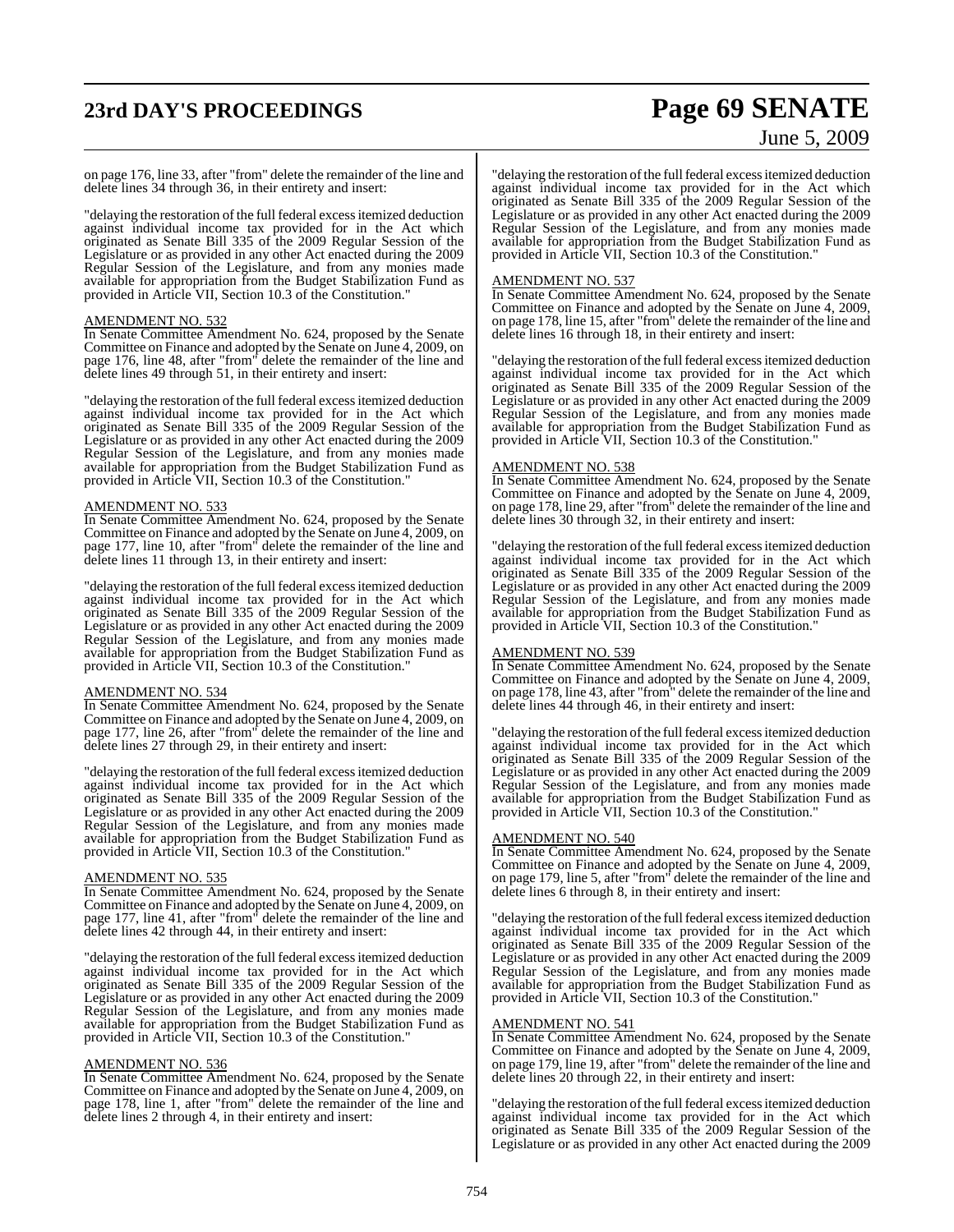# **Page 70 SENATE 23rd DAY'S PROCEEDINGS**

## June 5, 2009

Regular Session of the Legislature, and from any monies made available for appropriation from the Budget Stabilization Fund as provided in Article VII, Section 10.3 of the Constitution."

### AMENDMENT NO. 542

In Senate Committee Amendment No. 624, proposed by the Senate Committee on Finance and adopted by the Senate on June 4, 2009, on page 179, line 33, after "from" delete the remainder of the line and delete lines 34 through 36, in their entirety and insert:

"delaying the restoration of the full federal excess itemized deduction against individual income tax provided for in the Act which originated as Senate Bill 335 of the 2009 Regular Session of the Legislature or as provided in any other Act enacted during the 2009 Regular Session of the Legislature, and from any monies made available for appropriation from the Budget Stabilization Fund as provided in Article VII, Section 10.3 of the Constitution."

### AMENDMENT NO. 543

In Senate Committee Amendment No. 624, proposed by the Senate Committee on Finance and adopted by the Senate on June 4, 2009, on page 179, line 48, after "from" delete the remainder of the line and delete lines 49 through 51, in their entirety and insert:

"delaying the restoration of the full federal excess itemized deduction against individual income tax provided for in the Act which originated as Senate Bill 335 of the 2009 Regular Session of the Legislature or as provided in any other Act enacted during the 2009 Regular Session of the Legislature, and from any monies made available for appropriation from the Budget Stabilization Fund as provided in Article VII, Section 10.3 of the Constitution."

### AMENDMENT NO. 544

In Senate Committee Amendment No. 624, proposed by the Senate Committee on Finance and adopted by the Senate on June 4, 2009, on page 180, line 9, after "from" delete the remainder of the line and delete lines 10 through 12, in their entirety and insert:

"delaying the restoration of the full federal excess itemized deduction against individual income tax provided for in the Act which originated as Senate Bill 335 of the 2009 Regular Session of the Legislature or as provided in any other Act enacted during the 2009 Regular Session of the Legislature, and from any monies made available for appropriation from the Budget Stabilization Fund as provided in Article VII, Section 10.3 of the Constitution."

### AMENDMENT NO. 545

In Senate Committee Amendment No. 624, proposed by the Senate Committee on Finance and adopted by the Senate on June 4, 2009, on page 180, line 24, after "from" delete the remainder of the line and delete lines 25 through 27, in their entirety and insert:

"delaying the restoration of the full federal excess itemized deduction against individual income tax provided for in the Act which originated as Senate Bill 335 of the 2009 Regular Session of the Legislature or as provided in any other Act enacted during the 2009 Regular Session of the Legislature, and from any monies made available for appropriation from the Budget Stabilization Fund as provided in Article VII, Section 10.3 of the Constitution."

### AMENDMENT NO. 546

In Senate Committee Amendment No. 624, proposed by the Senate Committee on Finance and adopted by the Senate on June 4, 2009, on page 180, line 39, after "from" delete the remainder of the line and delete lines 40 through 42, in their entirety and insert:

"delaying the restoration of the full federal excess itemized deduction against individual income tax provided for in the Act which originated as Senate Bill 335 of the 2009 Regular Session of the Legislature or as provided in any other Act enacted during the 2009 Regular Session of the Legislature, and from any monies made available for appropriation from the Budget Stabilization Fund as provided in Article VII, Section 10.3 of the Constitution."

### AMENDMENT NO. 547

In Senate Committee Amendment No. 624, proposed by the Senate Committee on Finance and adopted by the Senate on June 4, 2009, on page 181, line 4, after "from" delete the remainder of the line and delete lines 5 through 7, in their entirety and insert:

"delaying the restoration of the full federal excess itemized deduction against individual income tax provided for in the Act which originated as Senate Bill 335 of the 2009 Regular Session of the Legislature or as provided in any other Act enacted during the 2009 Regular Session of the Legislature, and from any monies made available for appropriation from the Budget Stabilization Fund as provided in Article VII, Section 10.3 of the Constitution."

### AMENDMENT NO. 548

In Senate Committee Amendment No. 625 proposed by the Senate Committee on Finance and adopted by the Senate on June 4, 2009, on page 181, delete lines 14 through 20 and insert the following:

"A. For the satisfaction and payment of various consent judgments, stipulated judgments, and other judgments against the state, if such judgments are final, and notwithstanding the provisions of R.S. 49:112, the provisions of this Supplementary Budget Section contain appropriations in the amount of Thirty-one Million and No/100 (\$31,000,000.00) Dollars, be it more or less estimated, as specifically provided in all Subsections. Provided, however, that all judgments provided for in this Supplementary Budget Section shall be paid as to principal, interest, court costs, and expert witness fees as provided in said judgments, it being the intent herein that when the provisions of any judgment conflict with the provisions of the respective House Bill or this Act, the provisions of the judgment shall be controlling. Any other provision of any such House Bill or this Act not in conflict with the provisions of such judgment, shall control. Payment shall be made as to any such judgment only after presentation to the state treasurer of documentation required by the state treasurer. Further, all judgments provided for in this Section shall be deemed to have been paid on the effective date of the Act, and interest shall cease to run as of that date.

B. Monies are appropriated out of the General Fund of the state of Louisiana for Fiscal Year 2009-2010 to be allocated to pay consent judgments, stipulated judgments, and other judgments against the state, if such judgments are final and if such judgments are delineated in the following House Bills introduced in the 2009 Regular Session of the Legislature:

House Bill No. 20 by Representative Smith House Bill No. 35 by Representative Kleckley House Bill No. 42 by Representative Leger House Bill No. 48 by Representative Anders House Bill No. 52 by Representative Kleckley House Bill No. 67 by Representative Carmody House Bill No. 68 by Representative Roy House Bill No. 71 by Representative Chaney House Bill No. 93 by Representative Geymann House Bill No. 129 by Representative Hill House Bill No. 131 by Representative Anders House Bill No. 153 by Representative Kleckley House Bill No. 154 by Representative Little House Bill No. 174 by Representative Richmond House Bill No. 180 by Representative Labruzzo House Bill No. 196 by Representative Edwards House Bill No. 250 by Representative Burns House Bill No. 262 by Representative Richardson House Bill No. 263 by Representative Richardson House Bill No. 267 by Representative St. Germain House Bill No. 268 by Representative Templet House Bill No. 275 by Representative Foil House Bill No. 280 by Representative Hill House Bill No. 281 by Representative Hill House Bill No. 306 by Representative Templet House Bill No. 321 by Representative Pugh House Bill No. 335 by Representative Cromer House Bill No. 339 by Representative Monica House Bill No. 341 by Representative Connick House Bill No. 362 by Representative Stiaes House Bill No. 417 by Representative Baldone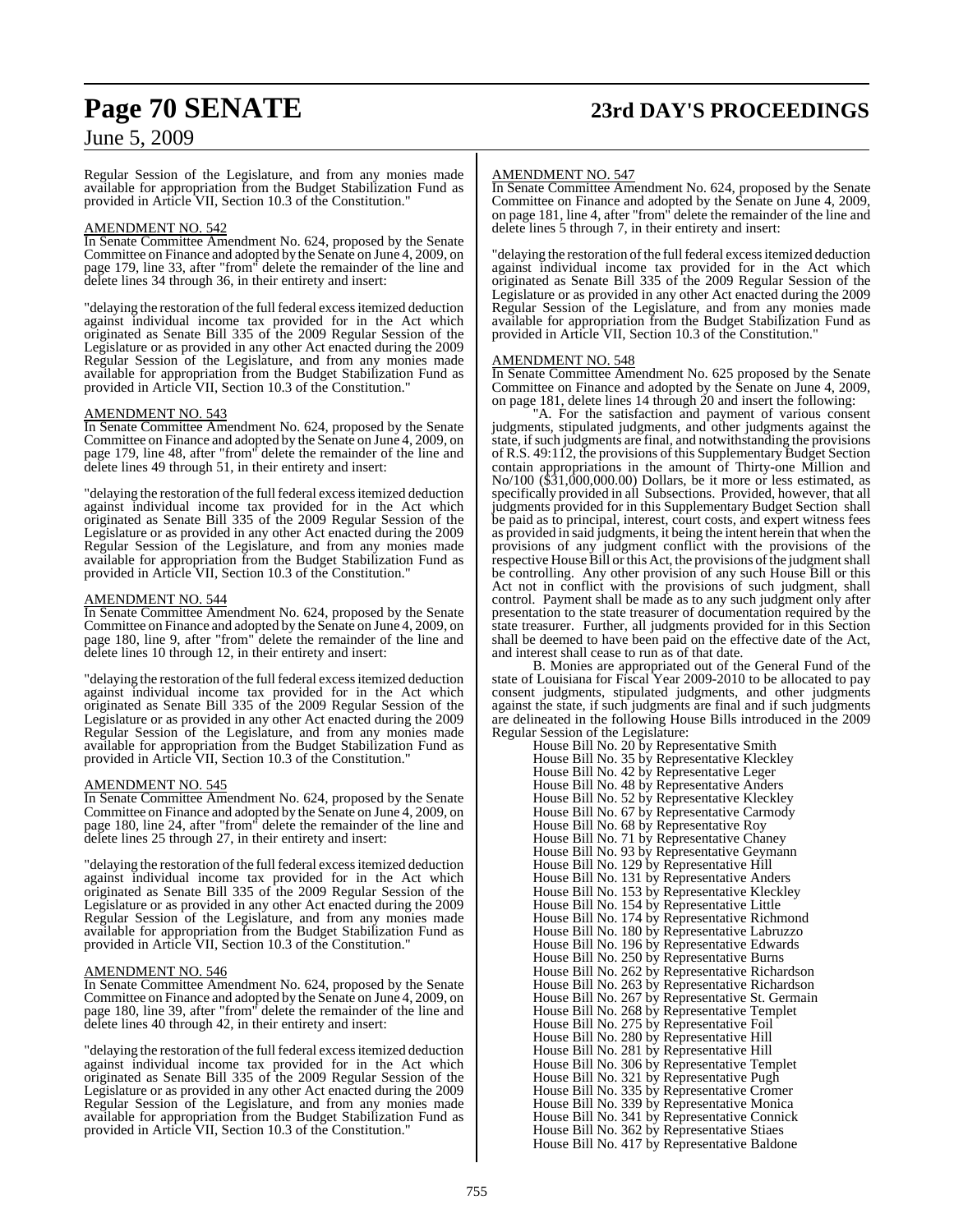# **23rd DAY'S PROCEEDINGS Page 71 SENATE**

# June 5, 2009

| House Bill No. 419 by Representative Morris          |
|------------------------------------------------------|
| House Bill No. 422 by Representative Lambert         |
| House Bill No. 426 by Representative Hutter          |
| House Bill No. 428 by Representative Hutter          |
| House Bill No. 436 by Representative Leger           |
| House Bill No. 459 by Representative Templet         |
| House Bill No. 464 by Representative Cortez          |
| House Bill No. 474 by Representative Perry           |
| House Bill No. 489 by Representative Michael Jackson |
| House Bill No. 491 by Representative Barrow          |
| House Bill No. 494 by Representative Nowlin          |
| House Bill No. 543 by Representative Ritchie         |
| House Bill No. 553 by Representative Richmond        |
| House Bill No. 577 by Representative Templet         |
| House Bill No. 592 by Representative Gisclair        |
| House Bill No. 681 by Representative Franklin        |
| House Bill No. 764 by Representative Greene          |
| House Bill No. 856 by Representative Armes           |
|                                                      |

C.(1) The sum of Six Hundred Fifty Thousand and No/100 (\$650,000.00) Dollars to Jeremy S. Broussard; and the sum of Four Hundred Thousand and No/100 (\$400,000.00) Dollars to Danielle Broussard; are hereby appropriated out of the General Fund of the state of Louisiana for Fiscal Year 2009-2010 to be used to pay the consent judgment in the suit entitled "Jeremy S. Broussard and Danielle Broussard v. State of Louisiana, Department of Transportation and Development", bearing Number 78,191B, on the docket of the Fifteenth Judicial District Court, parish of Vermilion, state of Louisiana.

(2) Monies awarded in this judgment to Jeremy S. Broussard for future medical expensesshall be payable fromthe Future Medical Care Fund pursuant to R.S. 39:1533.2.

D. The sum of Forty Thousand and No/100 (\$40,000.00) Dollars is hereby appropriated out of the General Fund of the state of Louisiana for Fiscal Year 2009-2010 to be used to pay the consent judgment against the Department of Transportation and Development in the suit entitled "Ernest L. Brown, Sr., Trulane Carr Brown and Allen J. Brown v. State of Louisiana, through the Department of Transportation and Development, the City of Gonzales and XYZ Insurance Company", bearing Number 82,661, Division B, on the docket of the Twenty-Third Judicial District Court, parish of Ascension, state of Louisiana.

E. The sum of Two Thousand and No/100 (\$2,000.00) Dollars is hereby appropriated out of the General Fund of the state of Louisiana for Fiscal Year 2009-2010 to be used to pay the consent judgment against the Department of Transportation and Development in the suit entitled "Michelle Guillory Buller, individually and on behalf of her minor daughter, Macy Buller v. Tina M. Sinegal, State Farm Insurance Company, BNSF Railway Company, City of Jennings, Jeff Davis Parish and State of Louisiana", bearing Number C-1038-05 on the docket of the Thirty-First Judicial District Court, parish of Jefferson Davis, state of Louisiana.

F. The sum of One Thousand Three Hundred Four and 65/100 (\$1,304.65) Dollarsis hereby appropriated out of the General Fund of the state of Louisiana for Fiscal Year 2009-2010 to be used to pay the consent judgment against the Department of Transportation and Development in the suit entitled "Sheryl Carter v. State of Louisiana, through the Department of Transportation and Development, bearing Number 2008-0000491 "E" on the docket of the Twenty First Judicial District Court, parish of Tangipahoa, state

of Louisiana. The sum of Two Hundred Thousand and No/100 (\$200,000.00) Dollars is hereby appropriated out of the General Fund of the state of Louisiana for Fiscal Year 2009-2010 to be used to pay the consent judgment against the Department of Transportation and Development in the suit entitled "George Doty v. St. Bernard Parish Government, et al", bearing Number 90-765 "D" on the docket of the Thirty-Fourth Judicial District Court, parish of St. Bernard, state of Louisiana.

H. The sum of Ten Thousand and No/100 (\$10,000.00) Dollars is hereby appropriated out of the General Fund of the state of Louisiana for Fiscal Year 2009-2010 to be used to pay the consent judgment against the Department of Transportation and Development in the suit entitled "Bronson Dunnam v. State of Louisiana, through the Department of Transportation and Development", bearing

Number 99-814, Division E, on the docket of the Thirty-Fourth Judicial District Court, parish of St. Landry, state of Louisiana.

I. The sum of Two Thousand Five Hundred and No/100 (\$2,500.00) Dollars is hereby appropriated out of the General Fund of the state of Louisiana for Fiscal Year 2009-2010 to be used to pay the consent judgment against the Department of Transportation and Development in the suit entitled "Calvene Duplichan, et al v. Union Pacific Railroad Company, et al" consolidated with "Lien Dawsey v. Union Pacific Railroad, et al", bearing Numbers C-251-05 and C-582-05, respectively, on the docket of the Thirty-First Judicial District Court, parish of Jefferson Davis, state of Louisiana.

J. The sum of Nine Thousand Five Hundred and No/100 (\$9,500.00) Dollars is hereby appropriated out of the General Fund of the state of Louisiana for Fiscal Year 2009-2010 to be used to pay the consent judgment against the Department of Transportation and Development in the suit entitled "Meredith Durbin v. State Farm Insurance Company, et al", bearing Number 481,633, Division "D", on the docket of the Nineteenth Judicial District Court, parish of East Baton Rouge, state of Louisiana.

K. The sum of One Million Seven Hundred Fifty Thousand and No/100 (\$1,750,000.00) Dollarsis hereby appropriated out of the General Fund of the state of Louisiana for Fiscal Year 2009-2010 to be used to pay the consent judgment against the Department of Transportation and Development in the suit entitled "Elise Felix, individually, as Administratrix of the Succession of Tommie Felix, and on behalf of her minor children, Tony Felix and Tyler Felix v. the State of Louisiana, through the Department of Transportation and Development and Robinson Industries Inc." consolidated with "Courtney Marie Moore, for and on behalf of her minor children, Aashad J. Moore and Aashariah T. Moore v. the State of Louisiana, through the Department of Transportation and Development and the City of New Orleans", bearing Numbers 2008-7239 "E" and 08-5806 "N", respectively, on the docket of the Civil District Court, parish of Orleans, state of Louisiana.

L. The sum of Two Hundred Fifty Thousand and No/100 (\$250,000.00) Dollars to James "Hank" Fletcher, Individually, and the sum of Two Hundred Fifty Thousand and No/100 (\$250,000.00) Dollars to James "Hank" Fletcher, as duly appointed tutor on behalf of his minor daughter Alyssa Fletcher, are hereby appropriated out of the General Fund of the state of Louisiana for Fiscal Year 2009-2010 to be used to pay the consent judgment in the suit entitled "James "Hank" Fletcher, Individually, and on behalf of his Minor Child, Alyssa Fletcher v. State of Louisiana, through the Department of Transportation and Development; Joyce H. Burton; TMI Enterprises, LLC; Zurich American Insurance Company; L & B Transport, LLC", bearing Number 34,616, Division "B" on the docket of the Eighteenth Judicial District Court, parish of West Baton Rouge, state of Louisiana.

M. The sum of One Hundred Thirty Thousand and No/100 (\$130,000.00) Dollars is hereby appropriated out of the General Fund of the state of Louisiana for Fiscal Year 2009-2010 to be used to pay the consent judgment in the suit entitled "Humberto Fontova and Shirley Fontavo v. the City of Covington, the State of Louisiana Department of Transportation and Development and Digital Engineering and Imaging, Inc.", bearing Number 2005-14054 on the docket of the Twenty-Second Judicial District Court for the parish of St. Tammany, state of Louisiana.

N. The sum of Nine Thousand and No/100 (\$9,000.00) Dollars; plus court costs in the amount of Three Hundred Fifty-Eight and 40/100 (\$358.40) Dollars, is hereby appropriated out of the General Fund of the state of Louisiana for Fiscal Year 2009-2010 to be used to pay the consent judgment in the suit entitled "Jeff Goodwin v. State of Louisiana, through the Department of Transportation and Development", bearing Number 22,996B on the docket of the Seventh Judicial District Court for the parish of Catahoula, state of Louisiana.

O. The sum of Three Hundred Eleven Thousand Eighty and 27/100 (\$311,080.27) Dollars; pluslegal interest fromDecember 19, 1989, until paid, plus court costs in the amount of Twenty Thousand Five Hundred Thirty-Two and 26/100 (\$20,532.26) Dollars, is hereby appropriated out of the General Fund of the state of Louisiana for Fiscal Year 2009-2010 to be used to pay the consent judgment in the suit entitled "Denae L. Jens, Patricia A. Jens, and Thomas M. Jens v. John S. Jones; Pittman Construction Company, Inc.; the Aetna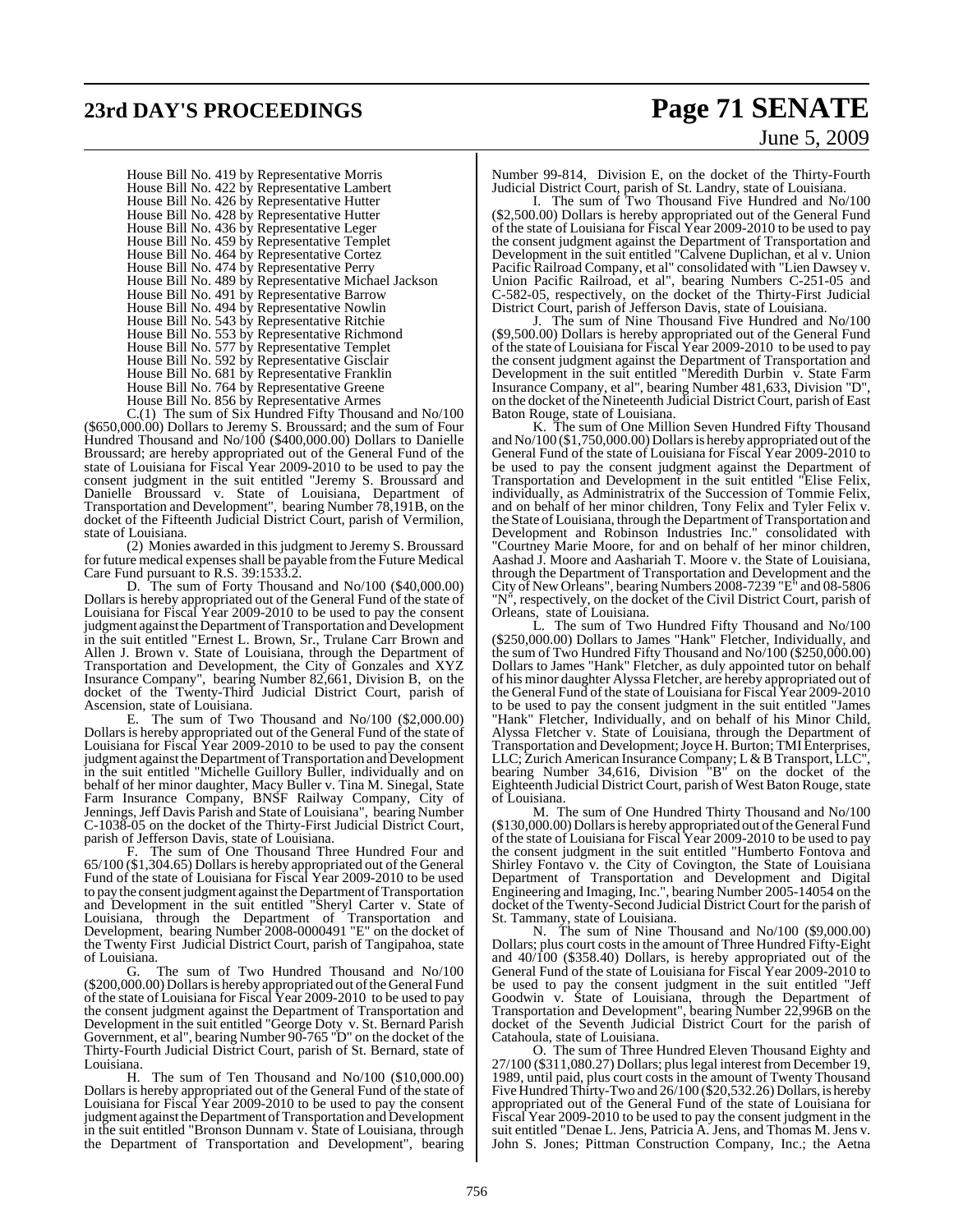Casualty and Surety Company; Datsun, a/k/a Nissan Motor Corporation in U.S.A.; Bill Garrett Nissan, Inc.; Firestone Tire and Rubber Company, Inc., d/b/a Firestone Mastercare Service Center; State of Louisiana, Department of Transportation and Development", bearing Number 89-27032 on the docket of the Seventh Judicial District Court for the parish of Catahoula, state of Louisiana.

The sum of Eighteen Thousand Five Hundred and No/100 (\$18,500.00) Dollars is hereby appropriated out of the General Fund of the state of Louisiana for Fiscal Year 2009-2010 to be used to pay the consent judgment in the suit entitled "Patricia A. Johnson v. State of Louisiana through the Department of Transportation and Development; Transit Management of Southeast Louisiana, Inc.; and the City of New Orleans", bearing Number 2003-18087, Division "H" 12, on the docket of the Civil District Court, parish of Orleans.

Q. The sum of Five Thousand and No/100 (\$5,000.00) Dollars is hereby appropriated out of the General Fund of the state of Louisiana for Fiscal Year 2009-2010 to be used to pay the consent judgment in the suit entitled "Kedric Demoine Lee, Individually and in his capacity as the administrator of the estates of his minor children Ketrelve Lee and Kendra Riley v. Bellsouth Telecommunications, Inc., Entergy Corporation, Cox Communications Louisiana, LLC, and State of Louisiana through the Department of Transportation and Development", bearing Number 60358 Division "D", on the docket of the Eighteenth Judicial District Court, parish of Iberville.

R. The sum of Four Hundred Ninety Thousand and No/100 (\$490,000.00) Dollars is hereby appropriated out of the General Fund of the state of Louisiana for Fiscal Year 2009-2010, to be used to pay the consent judgment in the suit entitled "Daphne LeRay, Elaine LeRay and Glenn LeRay v. the Nissan Motor Corporation, et al" bearing Number 80852 on the docket of the Seventeenth Judicial District Court, parish of Lafourche, state of Louisiana.

S. The sum of Four Thousand Two Hundred Fifty and No/100 (\$4,250.00) Dollars is hereby appropriated out of the General Fund of the state of Louisiana for Fiscal Year 2009-2010, to be used to pay the consent judgment in the suit entitled "Sharon McAdory v. Dale Branch, St. Paul Fire and Marine Insurance Company, the Parish of Washington and the State of Louisiana through the Department of Transportation and Development" bearing Number 86898 on the docket of the Twenty-Second Judicial District Court, parish of Washington, state of Louisiana.

T. The sum of Five Hundred Fifteen Thousand Nine Hundred Fourteen and 50/100 (\$515,914.50) Dollars, plus legal interest from December 3, 1998, until paid, plus court costs in the amount Two Thousand Three Hundred Twenty-Five and No/100 (\$2,325.00) Dollars, is hereby appropriated out of the General Fund of the state of Louisiana for Fiscal Year 2009-2010 to be used to pay the consent judgment against the Department of Transportation and Development in the suit entitled "Julia S. Moss, Individually and on behalf of her deceased husband, Michael Moss,Caitrin H. Moss and Sean M. Moss v. State of Louisiana through the Department of Transportation and Development", bearing Number 454,874 Division I, Section 24, on the docket of the Nineteenth Judicial District Court, parish of East Baton Rouge, state of Louisiana.

U. The sum of Four Thousand Three Hundred Nine and 34/100 (\$4,309.34) Dollars in favor of Eddie Oliver; the sum of Eight Hundred Fifty and No/100 (\$850.00) Dollars in favor of Mark McMillin; and the sum of One Thousand Nine Hundred Ninety-Six and No/100 (\$1,996.00) Dollars in favor of Brian McMillin; are hereby appropriated out of the General Fund of the state of Louisiana for Fiscal Year 2009-2010, to be used to pay the consent judgment in the suit entitled "Eddie Oliver, Mark McMillin and Brian McMillin v. the State of Louisiana, through the Department of Transportation and Development", bearing Number 99,2729 on the docket of the Fourteenth Judicial District Court, parish of Calcasieu, state of Louisiana.

V. The sum of One Hundred Fifty-Seven Thousand Five Hundred and No/100 (\$157,500.00) Dollars is hereby appropriated out of the General Fund of the state of Louisiana for Fiscal Year 2009-2010, to be used to pay the consent judgment in the suit entitled "Augustina Ohemeng, individually and on behalf of the estate of her husband, Alfred A. Adjepon-Yamoah v. State of Louisiana through the Department of Transportation and Development, City/Parish of

West Feliciana and Direct General Insurance Company of Louisiana" bearing Number 17,550, Division B, on the docket of the Twentieth Judicial District Court, parish of West Feliciana, state of Louisiana.

W. The sum of Three Thousand and No/100 (\$3,000.00) Dollars is hereby appropriated out of the General Fund of the state of Louisiana for Fiscal Year 2009-2010, to be used to pay the consent judgment in the suit entitled "Ernie W. Pleasant, et al v. Kansas City Southern Railroad, et al" bearing Number 54,457 on the docket ofthe Eleventh Judicial District Court, parish of Sabine, state of Louisiana.

X. The sum of One Hundred Thousand and No/100 (\$100,000.00) Dollars, plus legal interest from February 5, 2009, until paid, is hereby appropriated out of the General Fund of the state of Louisiana for Fiscal Year 2009-2010 to be used to pay the consent judgment against the Department of Transportation and Development in the suit entitled "Layton W. Thibodeaux, Jr. and Angela Thibodeaux v. State of Louisiana, through the Department of Transportation and Development" consolidated with "Progressive Security Insurance Company, et al v. State of Louisiana, through the Department of Transportation and Development", bearing Numbers 06-C-2920-D and 07-C-2449-D, on the docket of the Twenty-Seventh Judicial District Court, parish of St. Landry, state of Louisiana.

The sum of Two Thousand Eight Hundred and No/100 (\$2,800.00) Dollars is hereby appropriated out of the General Fund of the state of Louisiana for Fiscal Year 2009-2010 to be used to pay the consent judgment against the Department of Transportation and Development in the suit entitled "Burley Valin and Delores Valin, individually and on behalf of the estate of Angela Valin v. Union Pacific Railroad Company, et al", bearing Number 05-C-5867 on the docket of the Twenty-Seventh Judicial District Court, parish of St. Landry, state of Louisiana.

Z. The sum of One Hundred Twenty-Two Thousand Nine Hundred Seventy-Six and 36/100 (\$122,976.36) Dollars, plus legal interest from November 16, 1992, until paid, plus court costs in the amount of Two Thousand Eight Hundred Nineteen and 12/100 (\$2,819.12) Dollars, is hereby appropriated out of the General Fund of the state of Louisiana for Fiscal Year 2009-2010 to be used to pay the consent judgment in favor of Patricia Majoria, wife of/and Marc Majoria in the suit entitled "Patricia Majoria, wife of/and Marc Majoria v. State of Louisiana, through the Department of Transportation and Development of the state of Louisiana", bearing Number 40,438-E on the docket of the Twenty-nineteenth Judicial District Court, parish of St. Charles, state of Louisiana.

AA. The sum of Twenty-five Thousand and No/100 (\$25,000.00) Dollars is hereby appropriated out of the General Fund of the state of Louisiana for Fiscal Year 2009-2010 to be used to pay the judgment in favor of Raymond Julius Distefano in the suit entitled "Raymond Julius Distefano v. State of Louisiana, through the Department of Transportation and Development", bearing Number No. 10597, Division "B" on the docket of the 21st Judicial District Court, parish of Livingston, state of Louisiana.

BB. The sum of Six Hundred Thirteen Thousand Seven Hundred One and 56/100 (\$613,701.56) Dollars, plus legal interest from November 14, 2002, until paid, plus court costs in the amount of Twenty-four Thousand Eight Hundred Eighty-four and 29/100 (\$24,884.29) Dollars is hereby appropriated out of the General Fund of the state of Louisiana for Fiscal Year 2009-2010 to be used to pay the judgment in favor of: Peter Adam in the amount of Sixty-eight Thousand One Hundred Eighty-nine and  $06/100$  (\$68,189.06) Dollars; Camille Adam Bischoff in the amount of Sixty-eight Thousand One Hundred Eighty-nine and 06/100 (\$68,189.06) Dollars; Sidney Adam in the amount of Sixty-eight Thousand One Hundred Eighty-nine and 06/100 (\$68,189.06) Dollars; Patricia Adam Ramil in the amount of Sixty-eight Thousand One Hundred Eighty-nine and 06/100 (\$68,189.06) Dollars; Robert Adam in the amount of Sixty-eight Thousand One Hundred Eighty-nine and 06/100 (\$68,189.06) Dollars; Armond Adam in the amount of Sixty-eight Thousand One Hundred Eighty-nine and 06/100 (\$68,189.06) Dollars; Tammy Manint in the amount of Thirty-four Thousand Ninety-four and 53/100 (\$34,094.53) Dollars; Darek Reatte, on behalf of his minor child, Gabrielle Reatte, in the amount of Thirty-four Thousand Ninety-four and 53/100 (\$34,094.53) Dollars; Randy Adam in the amount of Thirty-four Thousand Ninety-four and 53/100 (\$34,094.53) Dollars; Rhonda Adam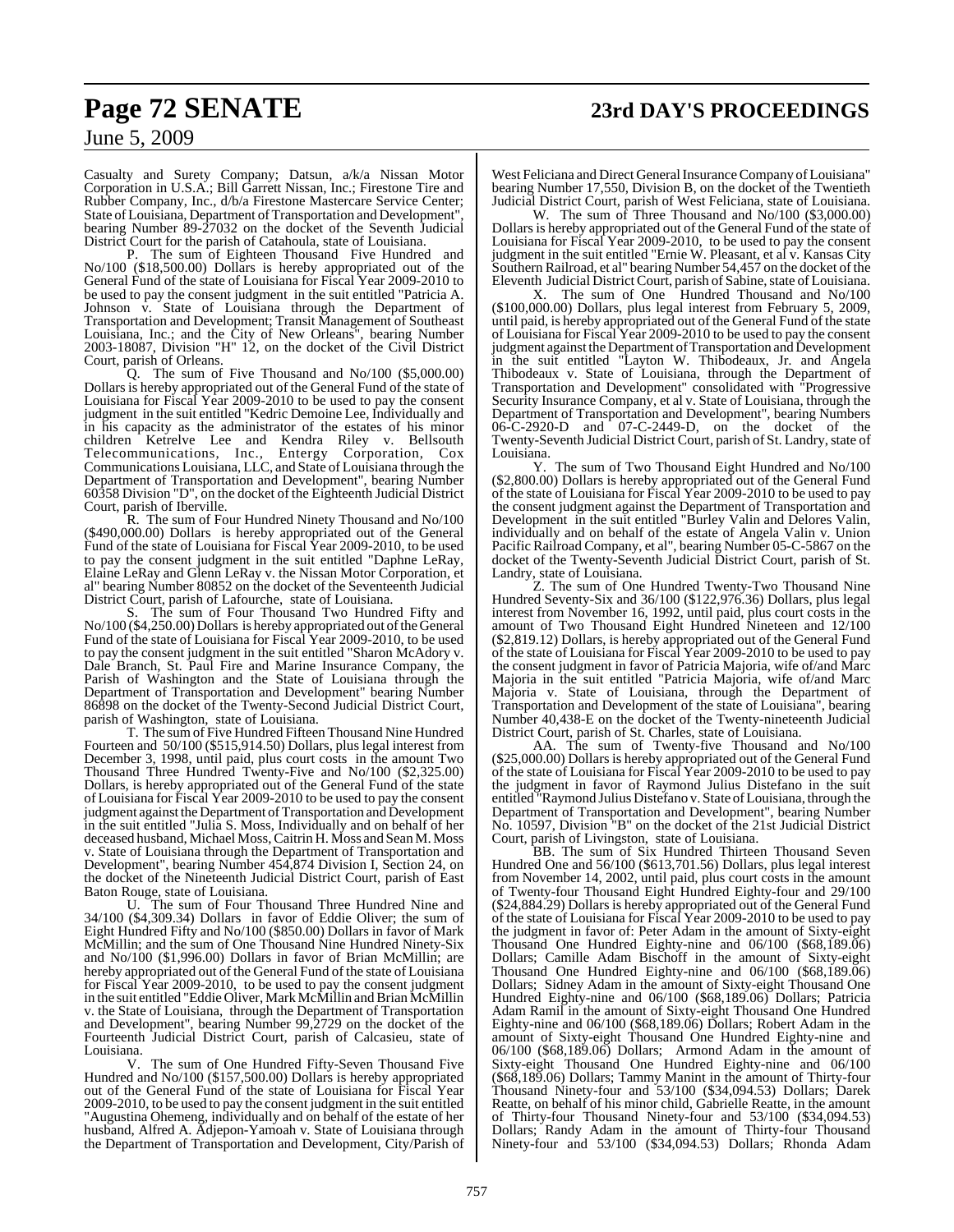Andrews in the amount of Thirty-four Thousand Ninety-four and 53/100 (\$34,094.53) Dollars; James Spano, Jr. in the amount of Seventeen Thousand Forty-seven and 27/100 (\$17,047.27) Dollars; Sherry Gabriel in the amount of Seventeen Thousand Forty-seven and 27/100 (\$17,047.27) Dollars; Shannon Perry Bischoff in the amount of Seventeen Thousand Forty-seven and 27/100 (\$17,047.27) Dollars; and Courtney Martinez Crawford in the amount of Seventeen Thousand Forty-seven and 27/100 (\$17,047.27) Dollars; plus interest from November 14, 2002, until paid, plus costs in the amount of Twenty-four Thousand Eight Hundred Eighty-four and  $29/100$  (\$24,884.29), in the suit entitled "Peter W. Adam, et al v. the State of Louisiana, through the Department of Transportation and Development" consolidated with "Armond Adam v. State of Louisiana, through the Department of Transportation and Development", bearing Numbers 2002-15688, Division G, and 2001-15905, respectively, on the docket of the Twenty-second Judicial District Court, parish of St. Tammany, state of Louisiana.

CC. The sum of Fifty Thousand and No/100 (\$50,000.00) Dollars is hereby appropriated out of the General Fund of the state of Louisiana for Fiscal Year 2009-2010 to be used to pay the consent judgment in favor of Richard Gamboa and Poly Trucking, Inc., in the suit entitled "Richard Gamboa v. DHL Express (USA), Inc., et al" consolidated with "Poly Trucking, Inc. v. DHL Express (USA), Inc., et al", bearing Numbers 2007-0008, Division "B" and 2007-0209, Division "A", respectively, on the docket of the Sixth Judicial District Court, parish of Madison, state of Louisiana.

DD. The sum of Forty-nine Thousand Nine Hundred Ninety-nine and 99/100 (\$49,999.99) Dollars, plus legal interest from November 21, 1994 until paid, plus court costs of Two Thousand Eight Hundred Ninety-Three and 65/100 (\$2,893.65) Dollars, plus expert fees in the amount of Three Thousand and No/100 (\$3,000.00) Dollars, is hereby appropriated out of the General Fund of the state of Louisiana for Fiscal Year 2009-2010 to be used to pay the consent judgment in favor of Kelley Giangrosso in the suit entitled "Kelly Giangrosso v. Town of Amite, Parish of Tangipahoa and the State of Louisiana through the Department of Transportation and Development", bearing Number 9403447 on the docket of the Twenty-first Judicial District Court, parish of Tangipahoa, state of Louisiana.

EE. The sum of One Thousand Seven Hundred and No/100 (\$1,700.00) Dollars is hereby appropriated out of the General Fund of the state of Louisiana for Fiscal Year 2009-2010, to be used to pay the consent judgment in favor of Latharie Sylvain in the suit entitled "Jason Sampson v. William S. Jonson and Allstate Insurance Company" consolidated with "Latharie Sylvain v. Allstate Insurance Company, et al", bearing Numbers 2006-10209-B and 2007-0990A, respectively, on the docket of the Twelfth Judicial District Court, parish of Avoyelles, state of Louisiana.

FF. The sum of Sixty-one Thousand Two Hundred Fifty and No/100 (\$61,250.00) Dollars, plus court costs in the amount of Two Hundred Seventy-Six and No/100 (\$276.00) Dollars, is hereby appropriated out of the General Fund of the state of Louisiana for Fiscal Year 2009-2010, to be used to pay the consent judgment in favor of Eloise Hemmons Powell in the suit entitled "Eloise Hemmons Powell v. State of Louisiana, through the Department of Transportation and Development" consolidated with "Anita Donald Self, et al v. State of Louisiana, through the Department of Transportation and Development", bearing Numbers 30,928, Division "A" and 32,254, Division "A", respectively, on the docket of the Eighteenth Judicial District Court, parish of Pointe Coupee, state of

Louisiana.<br>GG. The sum of Twenty-five Thousand and No/100 (\$65,000.00) Dollars is hereby appropriated out of the General Fund of the state of Louisiana for Fiscal Year 2009-2010 to be used to pay the judgment in favor of Gary Scheffler, Jr. in the suit entitled "Gary Scheffler, Jr. v. State of Louisiana, through the Department of Transportation and Development", bearing Number No. 607,704, Division "K" on the docket of the Twenty-fourth Judicial District Court, parish of Jefferson, state of Louisiana.

HH. The sum of Three Thousand Seven Hundred Fifty and No/100 (\$3,750.00) Dollars is hereby appropriated out of the General Fund of the state of Louisiana for Fiscal Year 2009-2010 to be used to pay the consent judgment in favor of Dana and Ella Smith, individually and on behalf of their minor children, Dana Smith, Jr.

# **23rd DAY'S PROCEEDINGS Page 73 SENATE** June 5, 2009

and Lareisha Weston; AND the sumThree Thousand Seven Hundred Fifty and No/100 (\$3,750.00) Dollars is hereby appropriated out of the General Fund of the state of Louisiana for Fiscal Year 2009-2010 to be used to pay the consent judgment in favor of Angela Jacobs, individually and on behalf of her minor children, Angelica Jacobs and Anthony Lavalais, Jr., in the suit entitled "Dana and Ella Smith, individually and on behalf of their minor children, Dana Smith, Jr. and Lareisha Weston v. Financial Indemnity Company, Anthony Lavalais and American Century Casualty Company" consolidated with "Anthony Lavalais v. State of Louisiana, Department of Transportation and Development" consolidated with "Angela Jacobs, individually and on behalf of her minor children, Angelica Jacobs and Anthony Lavalais, Jr. v. State of Louisiana, Department of Transportation and Development", bearing Numbers 2005-7745-A, 2006-8815-A and 2006-8834-A, respectively, on the docket of the Twelfth Judicial District Court, parish of Avoyelles, state of Louisiana.

Section 5.A. The sum of One Hundred Thirty-Seven Thousand Thirteen and No/100 (\$137,013.00) Dollars, is hereby appropriated out of the General Fund of the state of Louisiana for Fiscal Year 2009-2010 to be used to pay the judgment awarding compensation for wrongful conviction and incarceration in the matter of "DanBright v. State of Louisiana", bearing Number 2008-00866-L on the docket of the Civil District Court, parish of Orleans, state of Louisiana.<br>B.

The sum of One Hundred Forty-Five Thousand Five Hundred Sixty-One and 64/100 (\$145,561.64) Dollars is hereby appropriated out of the General Fund of the state of Louisiana for Fiscal Year 2009-2010 to be used to pay the judgment awarding compensation for wrongful conviction and incarceration in the matter of "Douglas Dilosa v. State of Louisiana", bearing Number 664,081 on the docket of the Twenty-Fourth Judicial District Court, parish of Jefferson, state of Louisiana.

C. The sum of One Hundred Forty-Five Thousand Five Hundred Sixty-One and 64/100 (\$145,561.64) Dollars is hereby appropriated out of the General Fund of the state of Louisiana for Fiscal Year 2009-2010 to be used to pay the judgment awarding compensation for wrongful conviction and incarceration in the matter of "Travis Hayes v. State of Louisiana", bearing Number 663570, Division N, on the docket of the Twenty-Fourth Judicial District Court, parish of Jefferson, state of Louisiana.

D. The sum of One Hundred Fifty Thousand and No/100 (\$150,000.00) Dollarsis hereby appropriated out of the General Fund of the state of Louisiana for Fiscal Year 2009-2010 to be used to pay the judgment awarding compensation for wrongful conviction and incarceration in the matter of "Willie Jackson v. State of Louisiana", bearing Number 655,330, Division O, on the docket of the Twenty-Fourth Judicial District Court, parish of Jefferson, state of Louisiana.

E. The sum of One Hundred Fifty Thousand and No/100 (\$150,000.00) Dollars is hereby appropriated out of the General Fund of the state of Louisiana for Fiscal Year 2009-2010 to be used to pay the judgment awarding compensation for wrongful conviction and incarceration in the matter of "Curtis L. Kyles v. State of Louisiana", bearing Number 303,970, Division G, on the docket of the Orleans Criminal District Court, parish of Orleans, state of Louisiana.

F. The sum of One Hundred Thirty Thousand Seven Hundred Sixteen and No/100 (\$130,716.00) Dollars is hereby appropriated out of the General Fund of the state of Louisiana for Fiscal Year 2009-2010 to be used to pay the judgment awarding compensation for wrongful conviction and incarceration in the matter of "Ryan Matthews v. State of Louisiana", bearing Number 663572, Section F, on the docket of the Twenty-Fourth Judicial District Court, parish of Jefferson, state of Louisiana.

G. The sum of One Hundred Fifty Thousand and No/100 (\$150,000.00) Dollarsis hereby appropriated out of the General Fund of the state of Louisiana for Fiscal Year 2009-2010 to be used to pay the judgment awarding compensation for wrongful conviction and incarceration in the matter of "Calvin Williams v. State of Louisiana", bearing Number 538-401, Section 25 on the docket of the Ninteenth Judicial District Court, parish of East Baton Rouge, state of Louisiana.

H. The sum of One Hundred Ninety Thousand and No/100 (\$190,000.00) Dollars is hereby appropriated out of the General Fund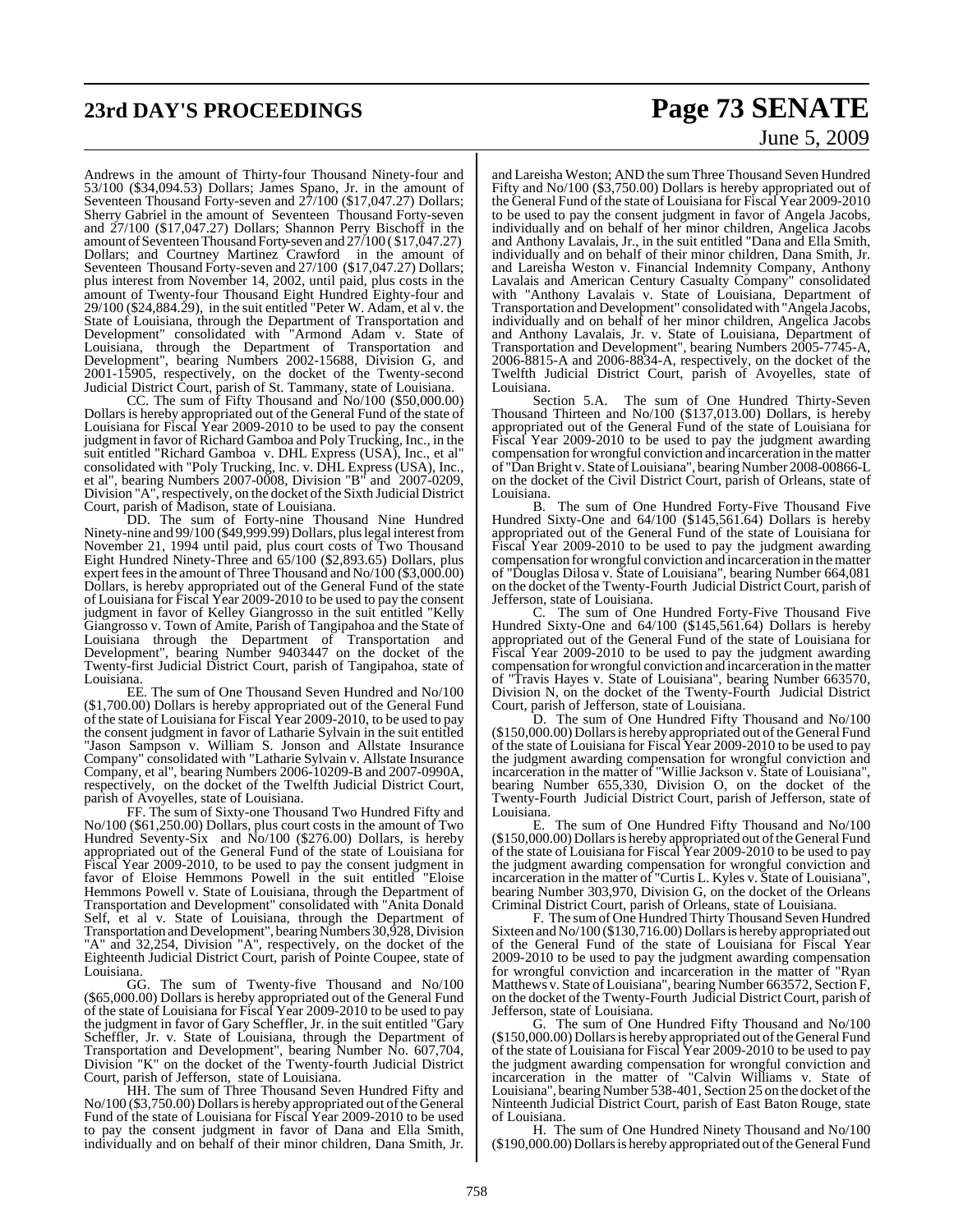of the state of Louisiana for Fiscal Year 2009-2010 to be used to pay the judgment awarding compensation for wrongful conviction and incarceration in the matter of "Calvin Willis v. State of Louisiana", bearing Number 556,984, Division O, Section VIII, on the docket of the Ninteenth Judicial District Court, parish of East Baton Rouge, state of Louisiana.

I. All judgments provided for in this Section shall be paid as to principal, interest, court costs, and expert witness fees as provided in said judgments, it being the intent herein that when the provisions of any judgment conflict with the provisions of this Act, the provisions of the judgment shall be controlling. Any other provision of this Act, not in conflict with the provisions of such judgment, shall control. Payment shall be made as to any such judgment only after presentation to the state treasurer of documentation required by the state treasurer.

Section 6.A. The sum of Nine Hundred Eighty-Two Thousand Ninety-Three and 78/100 (\$982,093.78) Dollars is hereby appropriated out of the General Fund of the state of Louisiana for Fiscal Year 2009-2010 to the Louisiana Department of Revenue (12-440) to be used to satisfy the judgment rendered by the Board of Tax Appeals in the claim against the state entitled "BNSF Railway Company v. Cynthia Bridges, Secretary, Department of Revenue and State of Louisiana", bearing Number 6854 on the docket of the Board of Tax Appeals, state of Louisiana.

B. The sum of Seventy Thousand Two Hundred Sixty-Nine and 10/100 (\$70,269.10) Dollars is hereby appropriated out of the General Fund of the state of Louisiana for Fiscal Year 2009-2010 to the Louisiana Department of Revenue (12-440) to be used to satisfy the judgment rendered by the Board of Tax Appeals in the claim against the state entitled "Comdata Network, Inc. v. Secretary, Department of Revenue, State of Louisiana", bearing Number 6176 on the docket of the Board of Tax Appeals, state of Louisiana.

C. The sum of Seven Hundred Twenty-Two Thousand Three Hundred Fifty-Two and 35/100 (\$722,352.35) Dollars is hereby appropriated out of the General Fund of the state of Louisiana for Fiscal Year 2009-2010 to the Louisiana Department of Revenue (12-440) to be used to satisfy the judgment rendered by the Board of Tax Appeals in the claim against the state entitled "Kansas City Southern Railway Company v. Cynthia Bridges, Secretary, Department of Revenue and State of Louisiana", bearing Number 5408 on the docket of the Board of Tax Appeals, state of Louisiana.

D. The sum of One Hundred Fifty-Four Thousand Two Hundred Six and 21/100 (\$154,206.21) Dollars is hereby appropriated out of the General Fund of the state of Louisiana for Fiscal Year 2009-2010 to the Louisiana Department of Revenue (12-440) to be used to satisfy the judgment rendered by the Board of Tax Appeals in the claim against the state entitled "Illinois Central Railroad Company v. Cynthia Bridges, Secretary, Department of Revenue and State of Louisiana", bearing Number 6635 on the docket of the Board of Tax Appeals, state of Louisiana.

E. The sum of Four Hundred Sixty-One Thousand Two Hundred Ninety-Eight and 47/100 (\$461,298.47) Dollars is hereby appropriated out of the General Fund of the state of Louisiana for Fiscal Year 2009-2010 to the Louisiana Department of Revenue (12-440) to be used to satisfy the judgment rendered by the Board of Tax Appeals in the claim against the state entitled "Illinois Central Railroad Company v. Cynthia Bridges, Secretary, Department of Revenue and State of Louisiana", bearing Number 6818 on the docket of the Board of Tax Appeals, state of Louisiana.

F. The sum of One Hundred Six Thousand Four Hundred Thirty-Four and 34/100 (\$106,434.34) Dollarsis hereby appropriated out of the General Fund of the state of Louisiana for Fiscal Year 2009-2010 to the Louisiana Department of Revenue (12-440) to be used to satisfy the judgment rendered by the Board of Tax Appeals in the claim against the state entitled "Illinois Central Railroad Company v. Cynthia Bridges, Secretary, Department of Revenue and State of Louisiana", bearing Number 6936 on the docket of the Board of Tax Appeals, state of Louisiana.

G. All judgments provided for in this Section shall be paid as to principal, interest, court costs, and expert witness fees as provided in said judgments, it being the intent herein that when the provisions of any judgment conflict with the provisions of this Act, the provisions of the judgment shall be controlling. Any other provision of this Act, not in conflict with the provisions of such judgment, shall

control. Payment shall be made as to any such judgment only after presentation to the state treasurer of documentation required by the state treasurer."

#### AMENDMENT NO. 549

On page 17, after line 47, insert the following:

"Payable out of the State General Fund (Direct) to the Administrative Program for Risk Management 590,822

Provided, however, that such monies shall only be expended in the event the Insure Louisiana Incentive Program Fund is abolished and any monies remaining in the fund are transferred for deposit and credit to the state general fund. In the event that monies deposited into the state general fund from the Insure Louisiana Incentive Program Fund are insufficient to fully fund expenditures subject to the abolition of the fund, each appropriation shall receive the same pro rata share of the monies available which its allocation represents to the total. Provided further, however, that such appropriations shall not become effective until the official forecast for Fiscal Year 2009-2010 is revised over and above the official forecast adopted May 21, 2009 to incorporate revenues resulting from the suspension ofthe individual income tax limitation on excessitemized deductions contained in R.S.  $47:32(A)(2)$  and  $(3)$  or from any monies made available for appropriation from the Budget Stabilization Fund as provided in Article VII, Section 10.3 of the Constitution.

Payable out of the State General Fund (Direct) to the Executive Administration Program to fully fund salaries and related benefits  $\qquad$  \$ 1,114,140

Provided, however, that such monies shall only be expended in the event the Insure Louisiana Incentive Program Fund is abolished and any monies remaining in the fund are transferred for deposit and credit to the state general fund. In the event that monies deposited into the state general fund from the Insure Louisiana Incentive Program Fund are insufficient to fully fund expenditures subject to the abolition of the fund, each appropriation shall receive the same pro rata share of the monies available which its allocation represents to the total. Provided further, however, that such appropriations shall not become effective until the official forecast for Fiscal Year 2009-2010 is revised over and above the official forecast adopted May 21, 2009 to incorporate revenues resulting from the suspension ofthe individual income tax limitation on excessitemized deductions contained in R.S.  $47:32(A)(2)$  and  $(3)$  or from any monies made available for appropriation from the Budget Stabilization Fund as provided in Article VII, Section 10.3 of the Constitution."

#### AMENDMENT NO. 550

On page 17, after line 44, insert the following:

"Payable out of the State General Fund by Statutory Dedications out of the State Emergency Response Fund to the Executive Administration Program to be used in preparation for or in response to an emergency or declared disaster  $\qquad$  \$ 1,000,000"

#### AMENDMENT NO. 551

On page 21, at the end of line 3, delete "\$75,000" and insert "\$70,000"

#### AMENDMENT NO. 552

On page 29, after line 7, insert the following:

"Payable out of the State General Fund (Direct) to District 2 Community Enhancement Corporation  $\qquad \qquad$  \$ 20,000

Provided, however, that such monies shall only be expended in the event the Insure Louisiana Incentive Program Fund is abolished and any monies remaining in the fund are transferred for deposit and credit to the state general fund. In the event that monies deposited into the state general fund from the Insure Louisiana Incentive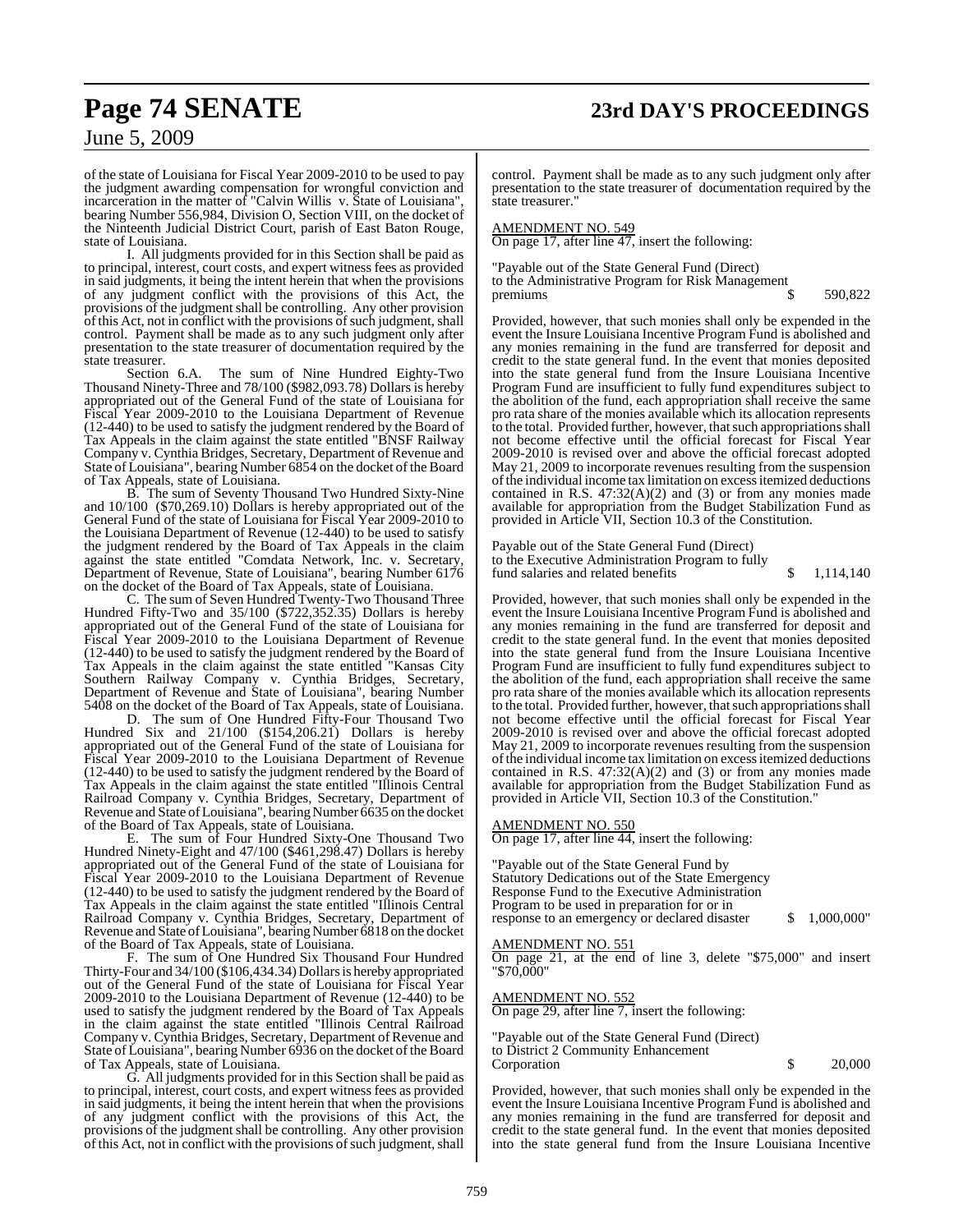# **23rd DAY'S PROCEEDINGS Page 75 SENATE**

June 5, 2009

Program Fund are insufficient to fully fund expenditures subject to the abolition of the fund, each appropriation shall receive the same pro rata share of the monies available which its allocation represents to the total. Provided further, however, that such appropriations shall not become effective until the official forecast for Fiscal Year 2009- 2010 is revised over and above the official forecast adopted May 21, 2009 to incorporate revenuesincluding but not limited to delaying the restoration of the full federal excess itemized deduction against individual income tax provided for in the Act which originated as Senate Bill 335 of the 2009 Regular Session of the Legislature or as provided in any other Act enacted during the 2009 Regular Session of the Legislature and from any monies made available for appropriation from the Budget Stabilization Fund as provided in Article VII, Section 10.3 of the Constitution."

#### AMENDMENT NO. 553

On page 35, line 6, delete "(72)" and insert "(71)"

AMENDMENT NO. 554 On page 35, line 39, delete "(123)" and insert "(128)"

AMENDMENT NO. 555 On page 36, line 51, delete " $(45)$ " and insert " $(42)$ "

AMENDMENT NO. 556 On page 37, line 15, delete "(40)" and insert "(42)"

AMENDMENT NO. 557 On page 37, line 32, delete "(57)" and insert "(54)"

AMENDMENT NO. 558 On page 57, between lines 20 and 21, insert the following:

"Payable out of the State General Fund (Direct) to District 2 Community Enhancement Corporation  $\qquad \qquad$  \$ 150,000

Provided, however, that such monies shall only be expended in the event the Insure Louisiana Incentive Program Fund is abolished and any monies remaining in the fund are transferred for deposit and credit to the state general fund. In the event that monies deposited into the state general fund from the Insure Louisiana Incentive Program Fund are insufficient to fully fund expenditures subject to the abolition of the fund, each appropriation shall receive the same pro rata share of the monies available which its allocation represents to the total. Provided further, however, that such appropriations shall not become effective until the official forecast for Fiscal Year 2009- 2010 is revised over and above the official forecast adopted May 21, 2009 to incorporate revenues resulting from the suspension of the individual income tax limitation on excess itemized deductions contained in R.S.  $47:32(A)(2)$  and  $(3)$  or from any monies made available for appropriation from the Budget Stabilization Fund as provided in Article VII, Section 10.3 of the Constitution."

AMENDMENT NO. 559 On page 66, between lines 41 and 42, insert the following:

"Payable out of the State General Fund (Direct) to the Water Resources and Intermodal Program for levee work in Red River Parish and Bossier Parish as required by the U.S. Corps of Engineers \$ 200,000"

AMENDMENT NO. 560 On page 135, between lines 14 and 15, insert the following:

"Provided, however, that of the funding appropriated herein for the Client Payments Program, \$120,000 shall be allocated to the Sabine Parish School Board for Neighborhood Place."

#### AMENDMENT NO. 561

On page 135, between lines 23 and 24, insert the following:

#### "**ADDITIONAL FUNDING RELATED TO THE AMERICAN RECOVERY AND REINVESTMENT ACT OF 2009**

| EXPENDITURES:<br>Client Payments Program                                | 20,014,000    |
|-------------------------------------------------------------------------|---------------|
| <b>TOTAL EXPENDITURES</b>                                               | 20,014,000    |
| <b>MEANS OF FINANCE:</b><br>Federal Funds - Child Care Development Fund | \$ 20,014,000 |
| TOTAL MEANS OF FINANCING                                                | \$20,014,000  |

#### AMENDMENT NO. 562

On page 137, after line 44, insert the following:

"The Commissioner of Administration is authorized to reduce the appropriation to the TANF initiatives to level of TANF funding available.

The Department of Social Services shall reduce the allocation on a pro-rata basis to the level of TANF funding available."

#### AMENDMENT NO. 563

On page 156, at the end of line 37, delete "\$3,075,075" and insert "\$3,252,800"

#### AMENDMENT NO. 564

On page 175, between lines 25 and 26, insert the following:

"Provided, however, that funding provided for Early Start (formerly the Dual Enrollment Program) shall be used for qualified expenditures as defined by the State Fiscal Stabilization Fund and the American Recovery and Reinvestment Act of 2009 and rules and guidance issued pursuant to such act."

#### AMENDMENT NO. 565

On page 175, delete lines 28 through 30, and insert the following:

"institutions to purchase library acquisitions \$ 6,200,000

Provided, however, that this appropriation shall be distributed in accordance with a plan developed and approved by the Board of Regents and implemented by the Division of Administration. The plan shall allocate funding to public institutions of higher education to be used for maintenance of effort and for qualified expenditures as defined by the State Fiscal Stabilization Fund and the American Recovery and Reinvestment Act of 2009 and rules and guidance issued pursuant to such act."

#### AMENDMENT NO. 566

On page 177, between lines 54 and 55, insert the following:

"Provided, however, that of the funds allocated to Louisiana State University - A&M college, \$950,000 shall be used for Arts, Visualization, Advanced Technologies and Research (AVATAR)"

#### AMENDMENT NO. 567

On page 228 between lines 40 and 41, insert the following:

"Payable out of the State General Fund (Direct) to District 2 Community Enhancement Corporation  $$ 120,000$ 

Provided, however, that such monies shall only be expended in the event the Insure Louisiana Incentive Program Fund is abolished and any monies remaining in the fund are transferred for deposit and credit to the state general fund. In the event that monies deposited into the state general fund from the Insure Louisiana Incentive Program Fund are insufficient to fully fund expenditures subject to the abolition of the fund, each appropriation shall receive the same pro rata share of the monies available which its allocation represents to the total. Provided further, however, that such appropriations shall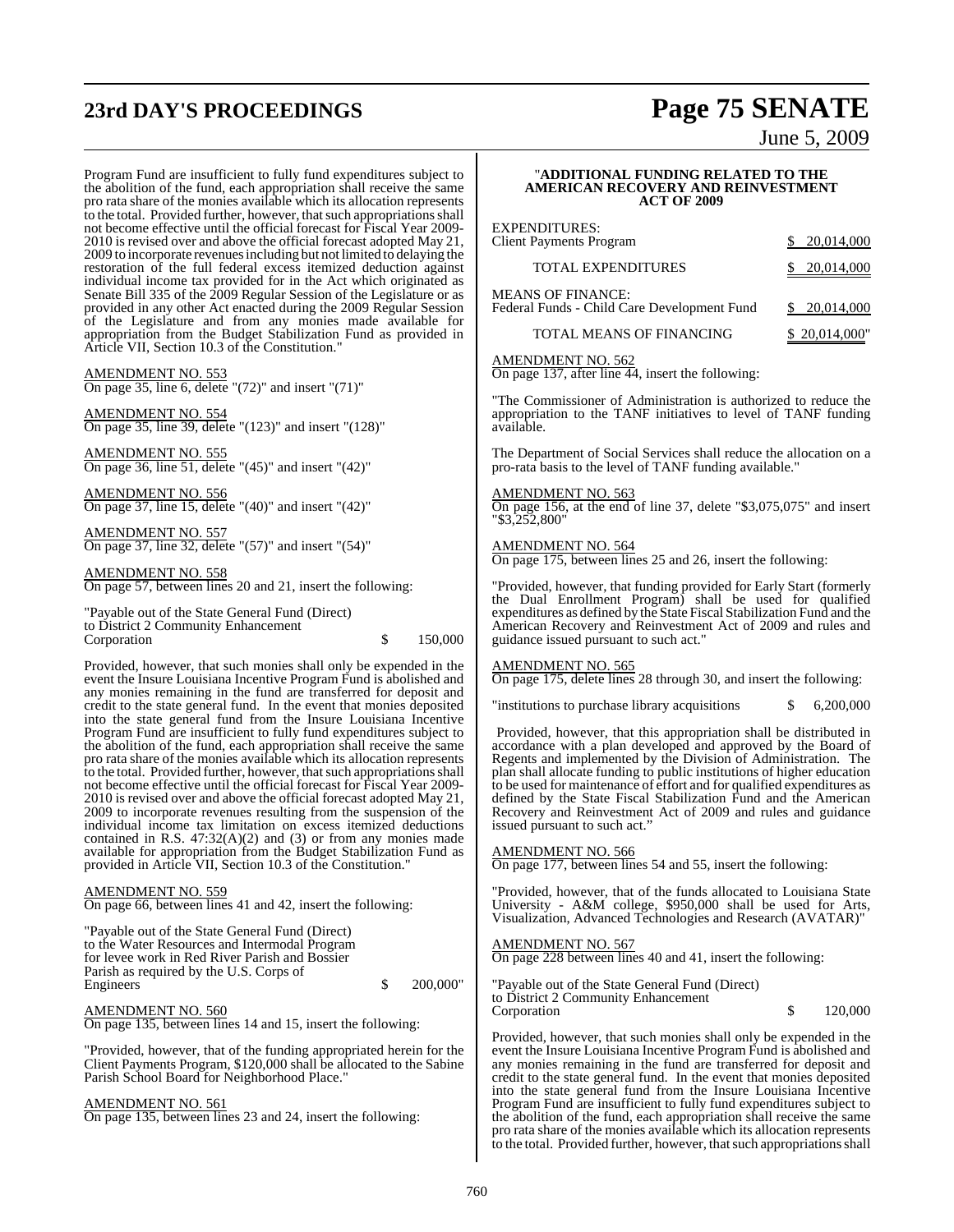# **Page 76 SENATE 23rd DAY'S PROCEEDINGS**

# June 5, 2009

not become effective until the official forecast for Fiscal Year 2009- 2010 is revised over and above the official forecast adopted May 21, 2009 to incorporate revenuesincluding but not limited to delaying the restoration of the full federal excess itemized deduction against individual income tax provided for in the Act which originated as Senate Bill 335 of the 2009 Regular Session of the Legislature or as provided in any other Act enacted during the 2009 Regular Session of the Legislature and from any monies made available for appropriation from the Budget Stabilization Fund as provided in Article VII, Section 10.3 of the Constitution."

#### AMENDMENT NO. 568

On page 237, at the end of line 29, delete "\$55,000" and insert "\$65,000"

#### AMENDMENT NO. 569

On page 237, at the end of line 34, delete "\$950,000" and insert "\$1,200,000"

AMENDMENT NO. 570

On page 237, at the end of line 51, delete "\$225,000" and insert "\$415,000"

AMENDMENT NO. 571 On page 238, between lines 30 and 31, insert the following:

"Rapides Parish - City of Pineville \$ 125,000"

AMENDMENT NO. 572 On page 238, at the end of line 39, delete "\$200,000" and insert "\$300,000"

AMENDMENT NO. 573 On page 239, at the end of line 15, delete "\$55,000" and insert "\$65,000"

#### AMENDMENT NO. 574

On page 239, at the end of line 26, delete "\$950,000" and insert "\$1,200,000"

#### AMENDMENT NO. 575

On page 239, at the end of line 56, delete "\$225,000" and insert "\$415,000"

AMENDMENT NO. 576 On page 240, between lines 55 and 56, insert the following:

"Pineville Economic Development Fund \$ 125,000 (R.S. 47:302.30, 322.32)"

AMENDMENT NO. 577 On page 241, at the end of line 11, delete "\$200,000" and insert "\$300,000"

AMENDMENT NO. 578 On page 243, at the end of line 23, delete "\$75,000" and insert "\$70,000"

AMENDMENT NO. 579 On page 246, delete lines 35 through 44

AMENDMENT NO. 580 On page 274, between lines 14 and 15, insert the following:

"Payable out of the State General Fund (Direct) to Gathering of Sisters, LLC \$ 10,000

Provided, however, that such monies shall only be expended in the event the Insure Louisiana Incentive Program Fund is abolished and any monies remaining in the fund are transferred for deposit and credit to the state general fund. In the event that monies deposited into the state general fund from the Insure Louisiana Incentive Program Fund are insufficient to fully fund expenditures subject to the abolition of the fund, each appropriation shall receive the same pro rata share of the monies available which its allocation represents to the total. Provided further, however, that such appropriations shall not become effective until the official forecast for Fiscal Year 2009-2010 is revised over and above the official forecast adopted May 21, 2009 to incorporate revenues resulting from the suspension ofthe individual income tax limitation on excessitemized deductions contained in R.S.  $47:32(A)(2)$  and  $(3)$  or from any monies made available for appropriation from the Budget Stabilization Fund as provided in Article VII, Section 10.3 of the Constitution.

Payable out of the State General Fund (Direct) to the St. Landry Parish Government for the Ward 1 Marshal for personnel  $\qquad \qquad$  \$ 15,000

Provided, however, that such monies shall only be expended in the event the Insure Louisiana Incentive Program Fund is abolished and any monies remaining in the fund are transferred for deposit and credit to the state general fund. In the event that monies deposited into the state general fund from the Insure Louisiana Incentive Program Fund are insufficient to fully fund expenditures subject to the abolition of the fund, each appropriation shall receive the same pro rata share of the monies available which its allocation represents to the total. Provided further, however, that such appropriations shall not become effective until the official forecast for Fiscal Year 2009-2010 is revised over and above the official forecast adopted May 21, 2009 to incorporate revenues resulting from the suspension ofthe individual income tax limitation on excessitemized deductions contained in R.S.  $47:32(A)(2)$  and  $(3)$  or from any monies made available for appropriation from the Budget Stabilization Fund as provided in Article VII, Section 10.3 of the Constitution."

#### AMENDMENT NO. 581

On page 285, line 36, change "Section 19." to "Section 20."

On motion of Senator Michot, the amendments were adopted.

#### **Motion**

On motion of Senator Michot, Schedule 1 was considered.

#### **Floor Amendments Sent Up**

Senator Murray sent up floor amendments.

#### **SENATE FLOOR AMENDMENTS**

Amendments proposed bySenator Murray to Reengrossed House Bill No. 1 by Representative Fannin

AMENDMENT NO. 1 On page 17, between lines 29 and 30, insert the following:

"Payable from the proceeds of the suit entitled "Board of Commissioners of Orleans Levee District v. M/V Belle of Orleans", 535 F.3d 1299 ( $11<sup>th</sup>$  Cir. 2008), to the Orleans Levee District to maintain non-flood assets under their control contingent upon recognition of the proceeds of the suit by the Revenue Estimating Conference  $$6,500,000"$ 

On motion of Senator Murray, the amendments were adopted.

#### **Motion**

On motion of Senator Michot, Schedule 3 was considered.

#### **Motion**

On motion of Senator Michot, Schedule 4 was considered.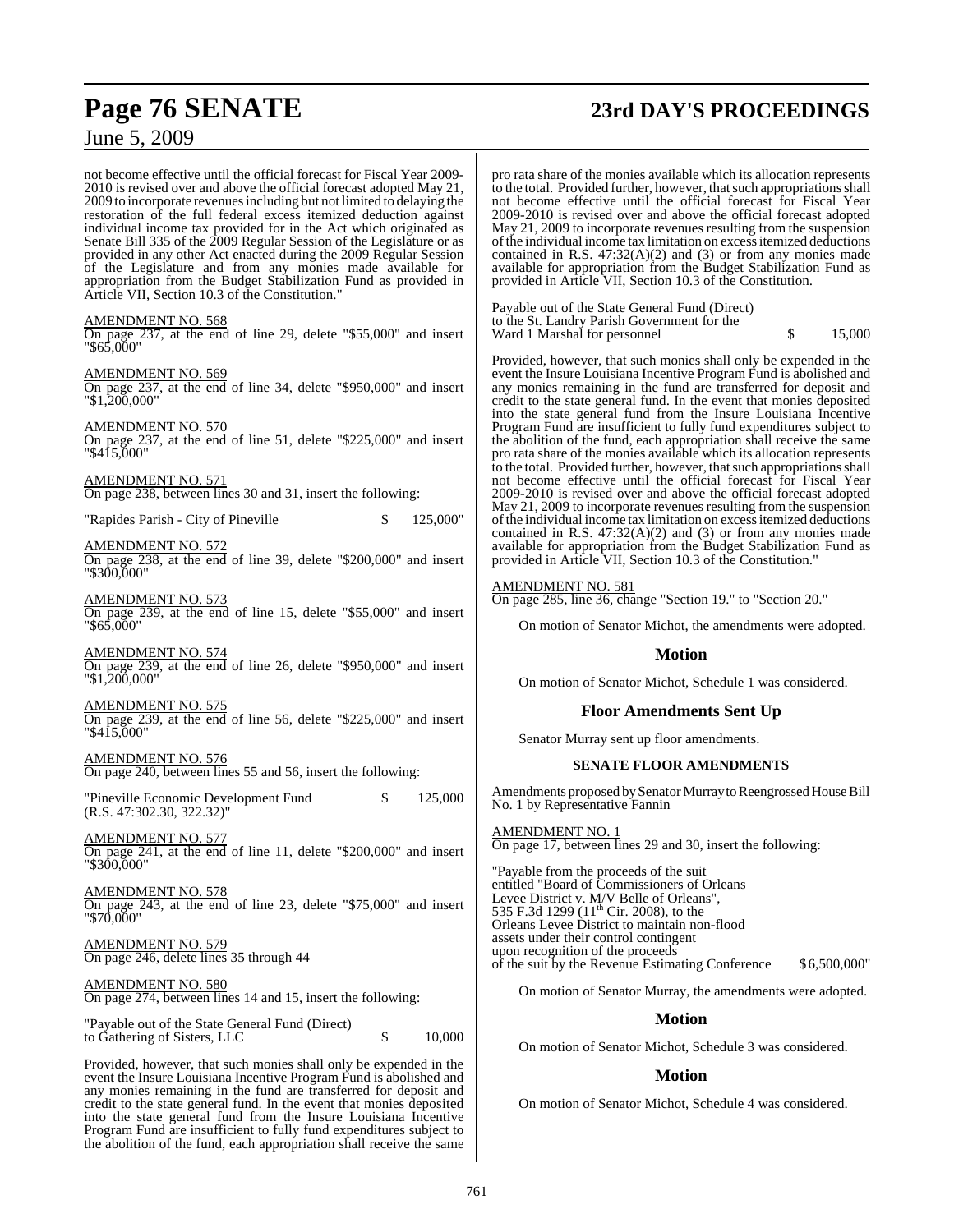# **23rd DAY'S PROCEEDINGS Page 77 SENATE**

# June 5, 2009

## **Floor Amendments Sent Up**

Senator Walsworth sent up floor amendments.

#### **SENATE FLOOR AMENDMENTS**

Amendments proposed by Senator Walsworth to Reengrossed House Bill No. 1 by Representative Fannin

#### AMENDMENT NO. 1

On page 42, between lines 28 and 29, insert the following:

"Provided, however, that the total number of authorized positions within the Criminal Law and Medicaid Fraud Program shall be increased by seven (7) positions to support on-line predator initiatives.

On motion of Senator Walsworth, the amendments were adopted.

#### **Motion**

On motion of Senator Michot, Schedule 5 was considered.

#### **Motion**

On motion of Senator Michot, Schedule 6 was considered.

#### **Floor Amendments Sent Up**

Senator Murray sent up floor amendments.

#### **SENATE FLOOR AMENDMENTS**

Amendments proposed by Senator Murray to Reengrossed House Bill No. 1 by Representative Fannin

#### AMENDMENT NO. 1

In Senate Committee Amendment No. 77 proposed by the Senate Committee on Finance and adopted by the Senate on June 4, 2009, on page 23, delete lines 2 through 17.

#### AMENDMENT NO. 2

On page 58, between lines 21 and 22, insert the following:

| "Payable out of the State General Fund (Direct) |         |
|-------------------------------------------------|---------|
| for the New Orleans Jazz and Heritage Festival  | 100,000 |

Provided, however, that such monies shall only be expended in the event the Insure Louisiana Incentive Program Fund is abolished and any monies remaining in the fund are transferred for deposit and credit to the state general fund. In the event that monies deposited into the state general fund from the Insure Louisiana Incentive Program Fund are insufficient to fully fund expenditures subject to the abolition of the fund, each appropriation shall receive the same pro rata share of the monies available which its allocation represents to the total. Provided further, however, that such appropriations shall not become effective until the official forecast for Fiscal Year 2009- 2010 is revised over and above the official forecast adopted May 21, 2009 to incorporate revenuesincluding but not limited to delaying the restoration of the full federal excess itemized deduction against individual income tax provided for in the Act which originated as Senate Bill 335 of the 2009 Regular Session of the Legislature or as provided in any other Act enacted during the 2009 Regular Session of the Legislature and from any monies made available for appropriation from the Budget Stabilization Fund as provided in Article VII, Section 10.3 of the Constitution.

Payable out of the State General Fund (Direct) for the Louis Satchmo Armstrong Festival  $\qquad \qquad$   $\qquad \qquad$  50,000

Provided, however, that such monies shall only be expended in the event the Insure Louisiana Incentive Program Fund is abolished and any monies remaining in the fund are transferred for deposit and credit to the state general fund. In the event that monies deposited into the state general fund from the Insure Louisiana Incentive Program Fund are insufficient to fully fund expenditures subject to the abolition of the fund, each appropriation shall receive the same pro rata share of the monies available which its allocation represents to the total. Provided further, however, that such appropriations shall not become effective until the official forecast for Fiscal Year 2009- 2010 is revised over and above the official forecast adopted May 21, 2009 to incorporate revenues including but not limited to delaying the restoration of the full federal excess itemized deduction against individual income tax provided for in the Act which originated as Senate Bill 335 of the 2009 Regular Session of the Legislature or as provided in any other Act enacted during the 2009 Regular Session of the Legislature and from any monies made available for appropriation from the Budget Stabilization Fund as provided in Article VII, Section 10.3 of the Constitution."

On motion of Senator Murray, the amendments were adopted.

#### **Floor Amendments Sent Up**

Senator Nevers sent up floor amendments.

#### **SENATE FLOOR AMENDMENTS**

Amendments proposed by Senator Nevers to Reengrossed House Bill No. 1 by Representative Fannin

#### AMENDMENT NO. 1

On page 61, between lines 22 and 23, insert the following:

"Provided, however, that of the American recovery and Reinvestment Act of 2009 funds contained herein, the amount of \$4,663,046 shall be used for operating expenses related to Bogue Chitto State Park, Palmetto Island State Park, Palmetto Island State Park, and Fort Randolph/Buhlow State Historic Site. The number of authorized positions shall be increased by thirty-nine (39) positions"

Senator Nevers moved adoption of the amendments.

Senator Michot objected.

#### **ROLL CALL**

The roll was called with the following result:

#### YEAS

| Appel<br>Donahue<br>Dupre<br>Erdey<br>Total - 12                                              | Gautreaux B<br>Gautreaux N<br><b>Gray Evans</b><br>Heitmeier<br><b>NAYS</b>                          | Kostelka<br>Mount<br><b>Nevers</b><br>Riser                          |
|-----------------------------------------------------------------------------------------------|------------------------------------------------------------------------------------------------------|----------------------------------------------------------------------|
| Adley<br>Alario<br>Amedee<br>Cheek<br>Claitor<br>Crowe<br>Dorsey<br>Duplessis<br>Total - $23$ | Hebert<br>Jackson<br>LaFleur<br>Long<br>Marionneaux<br>Martiny<br>Michot<br>Morrell<br><b>ABSENT</b> | Morrish<br>Murray<br>Ouinn<br>Shaw<br>Smith<br>Thompson<br>Walsworth |
| Mr. President<br><b>Broome</b>                                                                | Guillory<br>McPherson                                                                                |                                                                      |

McPherson Total - 4

The Chair declared the amendments were rejected.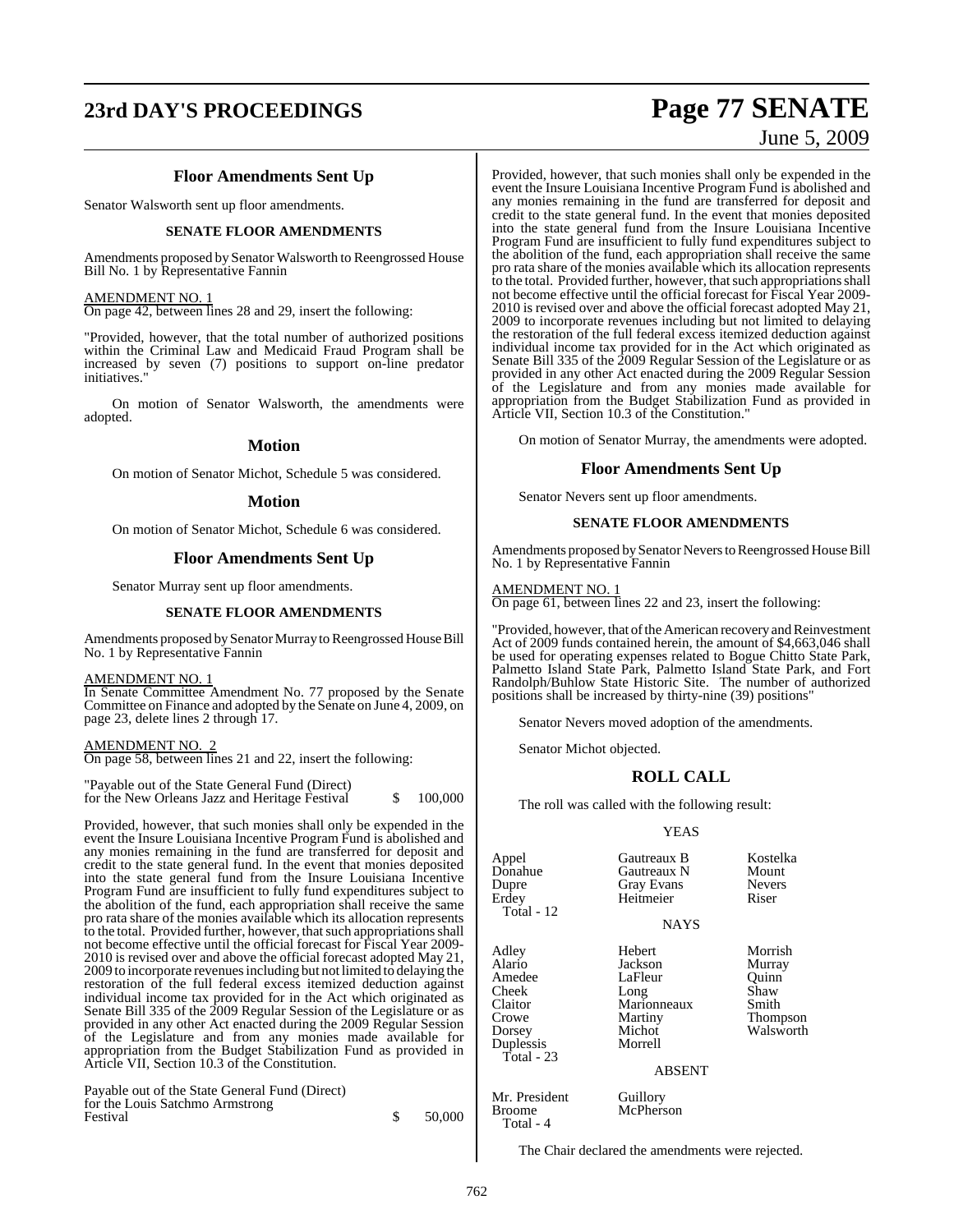### **Motion**

On motion of Senator Michot, Schedule 7 was considered.

#### **Motion**

On motion of Senator Michot, Schedule 8 was considered.

#### **Senator N. Gautreaux in the Chair**

#### **Floor Amendments Sent Up**

Senator Guillory sent up floor amendments.

#### **SENATE FLOOR AMENDMENTS**

Amendments proposed by Senator Guillory to Reengrossed House Bill No. 1 by Representative Fannin

#### AMENDMENT NO. 1

On page 85, between lines 8 and 9, insert the following:

"Payable out of the State General Fund (Direct) for a \$1,500 salary supplement for active Probation and Parole agents  $$ 810,000"$ 

AMENDMENT NO. 2 On page 88, between lines 48 and 49, insert the following:

"Payable out of the State General Fund (Direct) for a \$1,500 salary supplement for active and retired State Troopers  $$3,500,000"$ 

AMENDMENT NO. 3 On page 94, at the end of line 16, delete "\$16,328,452" and insert "\$14,048,452"

AMENDMENT NO. 4 On page 94, at the end of line 42, delete "\$14,519,620" and insert "\$12,489,620"

Senator Guillory moved adoption of the amendments.

Senator Michot objected.

## **ROLL CALL**

The roll was called with the following result:

YEAS

| Amedee<br>Appel<br>Gautreaux B<br>Total - 8 | Guillory<br>Kostelka<br>Marionneaux | Murray<br>Ouinn |
|---------------------------------------------|-------------------------------------|-----------------|
|                                             | <b>NAYS</b>                         |                 |
| Mr. President                               | Duplessis                           | Michot          |
| Adley                                       | Erdey                               | Morrell         |
| Alario                                      | Gautreaux N                         | Morrish         |
| <b>Broome</b>                               | Hebert                              | Mount           |
| Cheek                                       | Heitmeier                           | <b>Nevers</b>   |
| Claitor                                     | Jackson                             | Riser           |

Crowe LaFleur<br>Donahue Long Donahue Long Thompson<br>
Dorsey Martiny Walsworth Total - 27

# sis Michot Morrell<br>
Morrish Morrish Claitor **Jackson** Riser<br>Crowe LaFleur Shaw

Morrish Walsworth

# **Page 78 SENATE 23rd DAY'S PROCEEDINGS**

#### ABSENT

Dupre McPherson<br>Gray Evans Smith Gray Evans Total - 4

The Chair declared the amendments were rejected.

#### **Motion**

On motion of Senator Michot, Schedule 9 was considered.

#### **Floor Amendments Sent Up**

Senator Michot sent up floor amendments.

#### **SENATE FLOOR AMENDMENTS**

Amendments proposed by Senator Michot to Reengrossed House Bill No. 1 by Representative Fannin

#### AMENDMENT NO. 1

In Senate Committee Amendment No. 244 proposed by the Senate Committee on Finance and adopted by the Senate on June 4, 2009, on page 51, at the end of line 34, delete "\$9,127,000" and insert "\$9,127,070"

On motion of Senator Michot, the amendments were adopted.

#### **Motion**

On motion of Senator Michot, Schedule 10 was considered.

#### **Motion**

On motion of Senator Michot, Schedule 11 was considered.

#### **Motion**

On motion of Senator Michot, Schedule 12 was considered.

#### **Motion**

On motion of Senator Michot, Schedule 13 was considered.

## **Floor Amendments Sent Up**

Senator Michot sent up floor amendments.

#### **SENATE FLOOR AMENDMENTS**

Amendments proposed by Senator Michot to Reengrossed House Bill No. 1 by Representative Fannin

#### AMENDMENT NO. 1

On page 154, between lines 18 and 19, insert the following:

"Provided, however, that the Oil Spill Coordinator's Office is transferred to the Department of Public Safety, Public Safety Services, in the event that Senate Bill No. 320 of the 2009 Regular Session of the Legislature is enacted into law."

On motion of Senator Michot, the amendments were adopted.

#### **Motion**

On motion of Senator Michot, Schedule 14 was considered.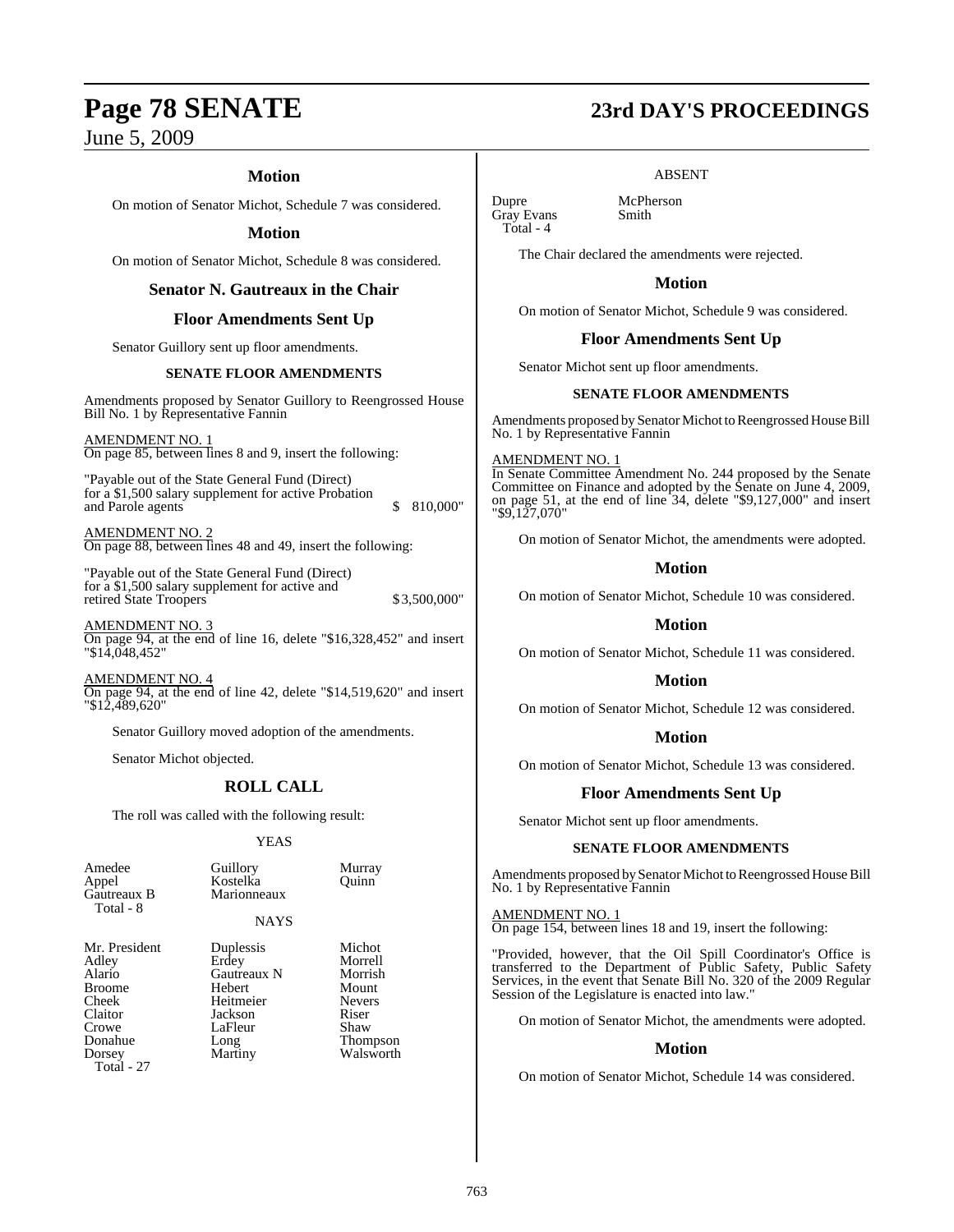# **23rd DAY'S PROCEEDINGS Page 79 SENATE**

#### **Motion**

On motion of Senator Michot, Schedule 16 was considered.

#### **Motion**

On motion of Senator Michot, Schedule 17 was considered.

#### **Motion**

On motion of Senator Michot, Schedule 19 was considered.

#### **Mr. President in the Chair**

#### **Floor Amendments Sent Up**

Senator Nevers sent up floor amendments.

#### **SENATE FLOOR AMENDMENTS**

Amendments proposed by Senators Nevers, Donahue and Walsworth to Reengrossed House Bill No. 1 by Representative Fannin

#### AMENDMENT NO. 1

On page 223, between lines 10 and 11, insert the following:

"Provided, however, that of the discretionary State General Fund (Direct) appropriated to Schedule 19-678, State Activities, \$7,710,000 shall be allocated for reimbursements to school systems for providing salary supplements to the following: teachers having certificates issued by the National Board for Professional Teaching Standards; school counselors having certain certificates issued by the National Board for Certified Counselors; school psychologists having certain credentials issued by the National School Psychology Certification Board; school social workers having certain certificates issued by the National Association of Social Workers; and school speech-language pathologists and audiologists having certain certificates issued by the America Speech-Language Hearing Association.

Provided, further, the Department of Education shall ensure that the sub-allocations for reimbursements to school systems for providing salary supplements to each listed professional group in Fiscal Year 2009-2010 shall be approximately proportional to the amounts reimbursed to school systems for each listed professional group's salary supplements in Fiscal Year 2008-2009.

Senator Nevers moved adoption of the amendments.

Senator Jackson objected.

#### **ROLL CALL**

The roll was called with the following result:

#### YEAS

| Adley       | <b>Gray Evans</b> | Quinn     |
|-------------|-------------------|-----------|
| Crowe       | Kostelka          | Riser     |
| Donahue     | Long              | Shaw      |
| Dupre       | Martiny           | Smith     |
| Erdev       | Morrish           | Walsworth |
| Gautreaux B | Mount             |           |
| Gautreaux N | <b>Nevers</b>     |           |
| Total - 19  |                   |           |
|             | NAYS              |           |

Mr. President Claitor<br>Alario Dorsey Amedee Guillor<br>Appel Hebert Appel Hebert Murray<br>Cheek Heitmeier Thomps Total - 15

Dorsey<br>Guillory

| Jackson        |  |
|----------------|--|
| Michot         |  |
| Morrell        |  |
| $\blacksquare$ |  |

Thompson

June 5, 2009

#### ABSENT

Broome LaFleur McPherson<br>
Duplessis Marionneaux Total - 5

The Chair declared the amendments were adopted.

**Marionneaux** 

#### **Notice Regarding Vote**

Senator Dorsey stated she had voted in error on the amendment by Senator Nevers to House Bill No. 1. She voted nay on the amendment and had intended to vote yea. She asked that the Official Journal so state.

#### **Motion**

On motion of Senator Michot, Schedule 20 was considered.

#### **Floor Amendments Sent Up**

Senator Guillory sent up floor amendments.

#### **SENATE FLOOR AMENDMENTS**

Amendments proposed by Senator Guillory to Reengrossed House Bill No. 1 by Representative Fannin

#### AMENDMENT NO. 1

In Senate Committee Amendment No. 624, proposed by the Senate committee on Finance and adopted by the Senate on June 4, 2009, on page 181, line 11, delete "\$500,000" and insert "\$625,000"

On motion of Senator Guillory, the amendments were adopted.

#### **Floor Amendments Sent Up**

Senator Walsworth sent up floor amendments.

#### **SENATE FLOOR AMENDMENTS**

Amendments proposed by Senator Walsworth to Reengrossed House Bill No. 1 by Representative Fannin

#### AMENDMENT NO. 1

In Senate Committee Amendment No. 624 proposed by the Senate Committee on Finance and adopted by the Louisiana State Senate on June 4, 2009, on page 160, line 23, delete "\$25,000" and insert "\$10,000"

#### AMENDMENT NO. 2

In Senate Committee Amendment No. 624 proposed by the Senate Committee on Finance and adopted by the Louisiana State Senate on June 4, 2009, on page 160, delete lines 36 through 53

#### AMENDMENT NO. 3

In Senate Committee Amendment No. 624 proposed by the Senate Committee on Finance and adopted by the Louisiana State Senate on June 4, 2009, on page 161, delete lines 1through 52

#### AMENDMENT NO. 4

In Senate Committee Amendment No. 624 proposed by the Senate Committee on Finance and adopted by the Louisiana State Senate on June 4, 2009, on page 162, delete lines 13 through 26

#### AMENDMENT NO. 5

In Senate Committee Amendment No. 624 proposed by the Senate Committee on Finance and adopted by the Louisiana State Senate on June 4, 2009, on page 162, line 44, delete "\$15,000" and insert "\$10,000"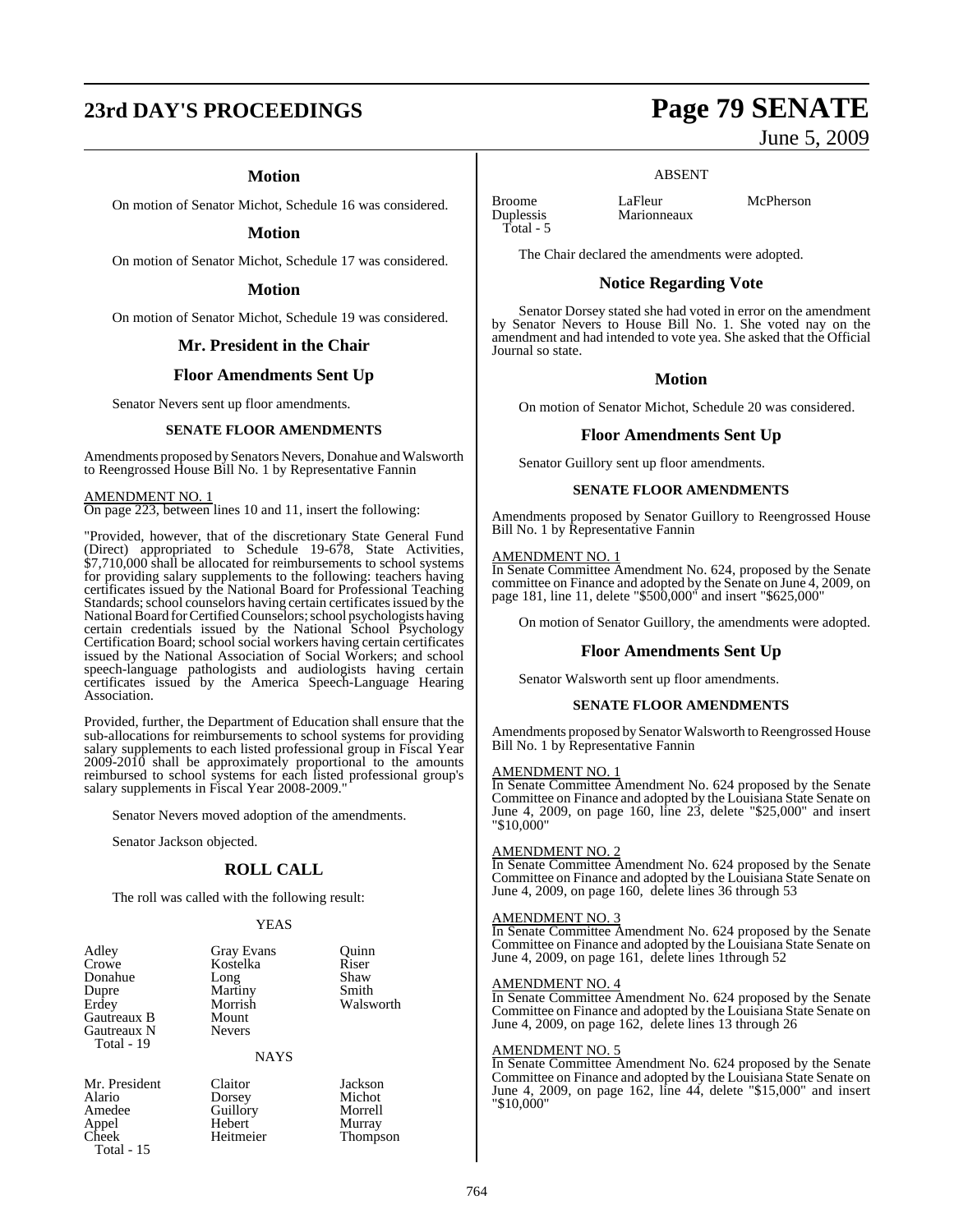# **Page 80 SENATE 23rd DAY'S PROCEEDINGS**

AMENDMENT NO. 6

In Senate Committee Amendment No. 624 proposed by the Senate Committee on Finance and adopted by the Louisiana State Senate on June 4, 2009, on page 163, line 19, delete "\$15,000" and insert "\$10,000"

#### AMENDMENT NO. 7

In Senate Committee Amendment No. 624 proposed by the Senate Committee on Finance and adopted by the Louisiana State Senate on June 4, 2009, on page 163, line 33, delete "\$20,000" and insert "\$10,000"

### AMENDMENT NO. 8

In Senate Committee Amendment No. 624 proposed by the Senate Committee on Finance and adopted by the Louisiana State Senate on June 4, 2009, on page 165, delete lines 10 through 24

#### AMENDMENT NO. 9

In Senate Committee Amendment No. 624 proposed by the Senate Committee on Finance and adopted by the Louisiana State Senate on June 4, 2009, on page 167, line 4, delete "\$20,000" and insert "\$15,000"

#### AMENDMENT NO. 10

On page 119, between lines 5 and 6, insert the following:

"Payable out of the State General Fund (Direct) to the Personal Health Services Program for an operational grant to the school-based health center in Morehouse Parish that received a planning grant in Fiscal Year 2008-2009 \$ 144,000

Provided, however, that such monies shall only be expended in the event the Insure Louisiana Incentive Program Fund is abolished and any monies remaining in the fund are transferred for deposit and credit to the state general fund. In the event that monies deposited into the state general fund from the Insure Louisiana Incentive Program Fund are insufficient to fully fund expenditures subject to the abolition of the fund, each appropriation shall receive the same pro rata share of the monies available which its allocation represents to the total. Provided further, however, that such appropriations shall not become effective until the official forecast for Fiscal Year 2009- 2010 is revised over and above the official forecast adopted May 21, 2009 to incorporate revenues including but not limited to delaying the restoration of the full federal excess itemized deduction against individual income tax provided for in the Act which originated as Senate Bill 335 of the 2009 Regular Session of the Legislature or as provided in any other Act enacted during the 2009 Regular Session of the Legislature and from any monies made available for appropriation from the Budget Stabilization Fund as provided in Article VII, Section 10.3 of the Constitution."

On motion of Senator Walsworth, the amendments were adopted.

#### **Floor Amendments Sent Up**

Senator Thompson sent up floor amendments.

#### **SENATE FLOOR AMENDMENTS**

Amendments proposed by Senator Thompson to Reengrossed House Bill No. 1 by Representative Fannin

#### AMENDMENT NO. 1

In Senate Committee Amendment No. 264, proposed by Senate Committee on Finance and adopted by Louisiana State Senate on June 4, 2009, on page 154, delete lines 46 through 53

#### AMENDMENT NO. 2

In Senate Committee Amendment No. 264, proposed by Senate Committee on Finance and adopted by Louisiana State Senate on June 4, 2009, on page 155, delete lines 1 through 7

#### AMENDMENT NO. 3

In Senate Committee Amendment No. 264, proposed by Senate Committee on Finance and adopted by Louisiana State Senate on June 4, 2009, on page 179, delete lines 23 through 51

#### AMENDMENT NO. 4

On page 274, between lines 14 and 15, insert the following:

"Payable out of the State General Fund (Direct) to the Parish Councils on Aging Program for Richland Parish Council on Aging  $$ 4,431$ 

Provided, however, that such monies shall only be expended in the event the Insure Louisiana Incentive Program Fund is abolished and any monies remaining in the fund are transferred for deposit and credit to the state general fund. In the event that monies deposited into the state general fund from the Insure Louisiana Incentive Program Fund are insufficient to fully fund expenditures subject to the abolition of the fund, each appropriation shall receive the same pro rata share of the monies available which its allocation represents to the total. Provided further, however, that such appropriations shall not become effective until the official forecast for Fiscal Year 2009- 2010 is revised over and above the official forecast adopted May 21, 2009 to incorporate revenues including but not limited to delaying the restoration of the full federal excess itemized deduction against individual income tax provided for in the Act which originated as Senate Bill 335 of the 2009 Regular Session of the Legislature or as provided in any other Act enacted during the 2009 Regular Session of the Legislature and from any monies made available for appropriation from the Budget Stabilization Fund as provided in Article VII, Section 10.3 of the Constitution.

Payable out of the State General Fund (Direct) to Doorways to Louisiana  $\qquad \qquad$  \$ 4,230

Provided, however, that such monies shall only be expended in the event the Insure Louisiana Incentive Program Fund is abolished and any monies remaining in the fund are transferred for deposit and credit to the state general fund. In the event that monies deposited into the state general fund from the Insure Louisiana Incentive Program Fund are insufficient to fully fund expenditures subject to the abolition of the fund, each appropriation shall receive the same pro rata share of the monies available which its allocation represents to the total. Provided further, however, that such appropriations shall not become effective until the official forecast for Fiscal Year 2009- 2010 is revised over and above the official forecast adopted May 21, 2009 to incorporate revenues including but not limited to delaying the restoration of the full federal excess itemized deduction against individual income tax provided for in the Act which originated as Senate Bill 335 of the 2009 Regular Session of the Legislature or as provided in any other Act enacted during the 2009 Regular Session of the Legislature and from any monies made available for appropriation from the Budget Stabilization Fund as provided in Article VII, Section 10.3 of the Constitution.

Payable out of the State General Fund (Direct) to Byerley House  $\qquad \qquad$  \$ 4,331

Provided, however, that such monies shall only be expended in the event the Insure Louisiana Incentive Program Fund is abolished and any monies remaining in the fund are transferred for deposit and credit to the state general fund. In the event that monies deposited into the state general fund from the Insure Louisiana Incentive Program Fund are insufficient to fully fund expenditures subject to the abolition of the fund, each appropriation shall receive the same pro rata share of the monies available which its allocation represents to the total. Provided further, however, that such appropriations shall not become effective until the official forecast for Fiscal Year 2009- 2010 is revised over and above the official forecast adopted May 21, 2009 to incorporate revenues including but not limited to delaying the restoration of the full federal excess itemized deduction against individual income tax provided for in the Act which originated as Senate Bill 335 of the 2009 Regular Session of the Legislature or as provided in any other Act enacted during the 2009 Regular Session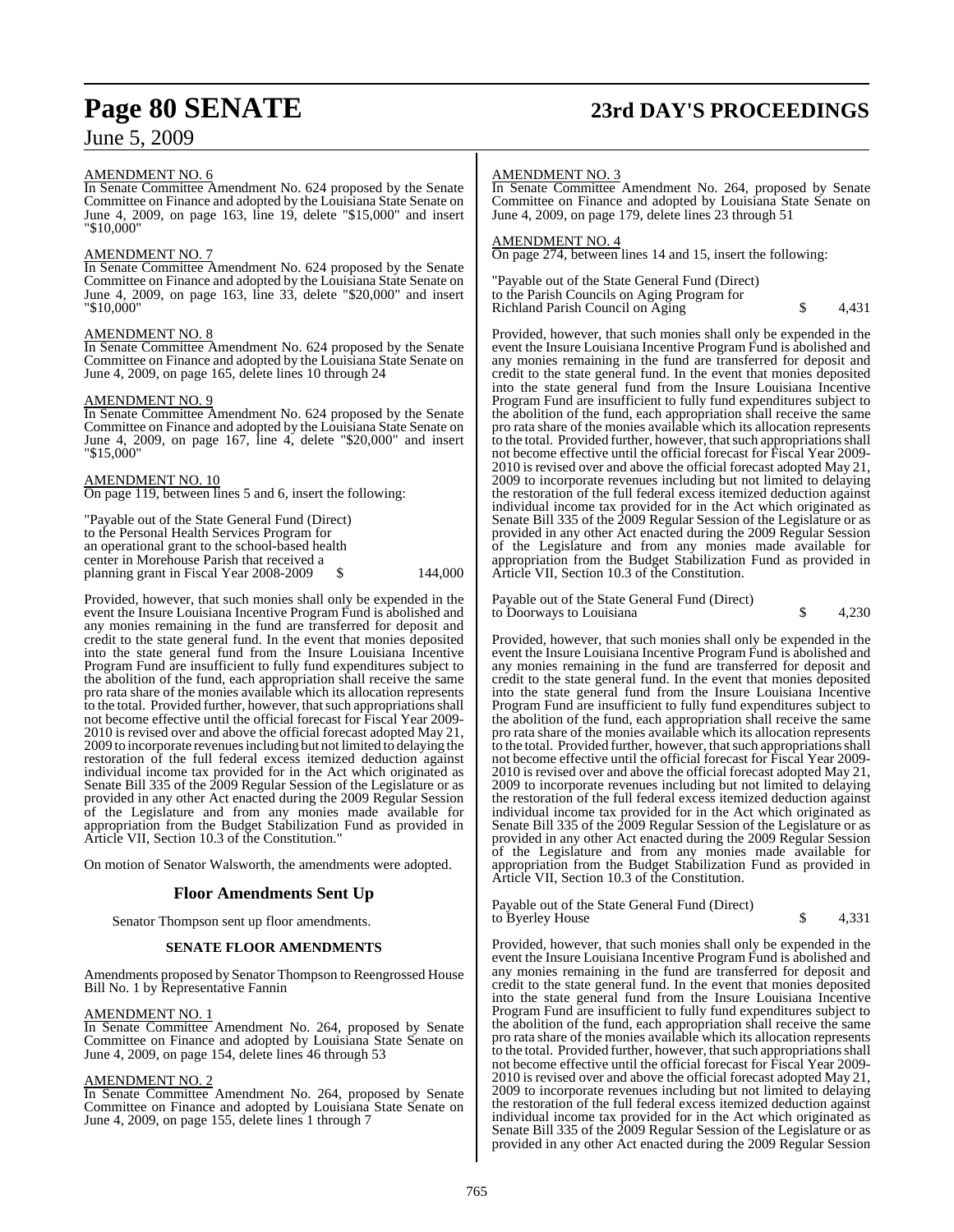# **23rd DAY'S PROCEEDINGS Page 81 SENATE**

# June 5, 2009

of the Legislature and from any monies made available for appropriation from the Budget Stabilization Fund as provided in Article VII, Section 10.3 of the Constitution.

Payable out of the State General Fund (Direct) to Rhymes Public Library  $\qquad \qquad$  \$ 4,431

Provided, however, that such monies shall only be expended in the event the Insure Louisiana Incentive Program Fund is abolished and any monies remaining in the fund are transferred for deposit and credit to the state general fund. In the event that monies deposited into the state general fund from the Insure Louisiana Incentive Program Fund are insufficient to fully fund expenditures subject to the abolition of the fund, each appropriation shall receive the same pro rata share of the monies available which its allocation represents to the total. Provided further, however, that such appropriations shall not become effective until the official forecast for Fiscal Year 2009- 2010 is revised over and above the official forecast adopted May 21, 2009 to incorporate revenuesincluding but not limited to delaying the restoration of the full federal excess itemized deduction against individual income tax provided for in the Act which originated as Senate Bill 335 of the 2009 Regular Session of the Legislature or as provided in any other Act enacted during the 2009 Regular Session of the Legislature and from any monies made available for appropriation from the Budget Stabilization Fund as provided in Article VII, Section 10.3 of the Constitution."

On motion of Senator Thompson, the amendments were adopted.

### **Floor Amendments Sent Up**

Senator Broome sent up floor amendments.

#### **SENATE FLOOR AMENDMENTS**

Amendments proposed by Senator Broome to Reengrossed House Bill No. 1 by Representative Fannin

#### AMENDMENT NO. 1

In Senate Amendment No. 624 proposed by the Senate Committee on Finance and adopted by the Senate on June 4, 2009, on page 140, delete lines 30 through 44.

#### AMENDMENT NO. 2

In Senate Amendment No. 624 proposed by the Senate Committee on Finance and adopted by the Senate on June 4, 2009, on page 142, delete lines 10 through 24.

#### AMENDMENT NO. 3

In Senate Amendment No. 624 proposed by the Senate Committee on Finance and adopted by the Senate on June 4, 2009, on page 144, delete lines 3 through 17.

#### AMENDMENT NO. 4

In Senate Amendment No. 624 proposed by the SenateCommittee on Finance and adopted by the Senate on June 4, 2009, on page 144, delete lines 32 through 45.

#### AMENDMENT NO. 5

On page 57, between lines 20 and 21, insert the following:

"Payable out of the State General Fund (Direct) to the Greenwell Springs/Airline Economic Development District  $$50,000$ 

Provided, however, that such monies shall only be expended in the event the Insure Louisiana Incentive Program Fund is abolished and any monies remaining in the fund are transferred for deposit and credit to the state general fund. In the event that monies deposited into the state general fund from the Insure Louisiana Incentive Program Fund are insufficient to fully fund expenditures subject to the abolition of the fund, each appropriation shall receive the same pro rata share of the monies available which its allocation represents

to the total. Provided further, however, that such appropriations shall not become effective until the official forecast for Fiscal Year 2009- 2010 is revised over and above the official forecast adopted May 21, 2009 to incorporate revenues including but not limited to delaying the restoration of the full federal excess itemized deduction against individual income tax provided for in the Act which originated as Senate Bill 335 of the 2009 Regular Session of the Legislature or as provided in any other Act enacted during the 2009 Regular Session of the Legislature and from any monies made available for appropriation from the Budget Stabilization Fund as provided in Article VII, Section 10.3 of the Constitution."

#### AMENDMENT NO. 6

On page 73, after line 59, insert the following:

"Payable out of the State General Fund (Direct) to Beyond the Gates, Inc.  $$50,000$ 

Provided, however, that such monies shall only be expended in the event the Insure Louisiana Incentive Program Fund is abolished and any monies remaining in the fund are transferred for deposit and credit to the state general fund. In the event that monies deposited into the state general fund from the Insure Louisiana Incentive Program Fund are insufficient to fully fund expenditures subject to the abolition of the fund, each appropriation shall receive the same pro rata share of the monies available which its allocation represents to the total. Provided further, however, that such appropriations shall not become effective until the official forecast for Fiscal Year 2009- 2010 is revised over and above the official forecast adopted May 21, 2009 to incorporate revenues including but not limited to delaying the restoration of the full federal excess itemized deduction against individual income tax provided for in the Act which originated as Senate Bill 335 of the 2009 Regular Session of the Legislature or as provided in any other Act enacted during the 2009 Regular Session of the Legislature and from any monies made available for appropriation from the Budget Stabilization Fund as provided in Article VII, Section 10.3 of the Constitution."

#### AMENDMENT NO. 7

On page 140, between lines 22 and 23, insert the following:

"Payable out of the State General Fund (Direct) to Urban Restoration Enhancement Corp. for regional community development, supportive services and affordable housing initiatives  $\qquad$  \$ 300,000

Provided, however, that such monies shall only be expended in the event the Insure Louisiana Incentive Program Fund is abolished and any monies remaining in the fund are transferred for deposit and credit to the state general fund. In the event that monies deposited into the state general fund from the Insure Louisiana Incentive Program Fund are insufficient to fully fund expenditures subject to the abolition of the fund, each appropriation shall receive the same pro rata share of the monies available which its allocation represents to the total. Provided further, however, that such appropriations shall not become effective until the official forecast for Fiscal Year 2009- 2010 is revised over and above the official forecast adopted May 21, 2009 to incorporate revenues including but not limited to delaying the restoration of the full federal excess itemized deduction against individual income tax provided for in the Act which originated as Senate Bill 335 of the 2009 Regular Session of the Legislature or as provided in any other Act enacted during the 2009 Regular Session of the Legislature and from any monies made available for appropriation from the Budget Stabilization Fund as provided in Article VII, Section 10.3 of the Constitution.

Payable out of the State General Fund (Direct) to Grandparents Raising Grandchildren Information Center of Louisiana  $\qquad \qquad$  \$ 25,000

Provided, however, that such monies shall only be expended in the event the Insure Louisiana Incentive Program Fund is abolished and any monies remaining in the fund are transferred for deposit and credit to the state general fund. In the event that monies deposited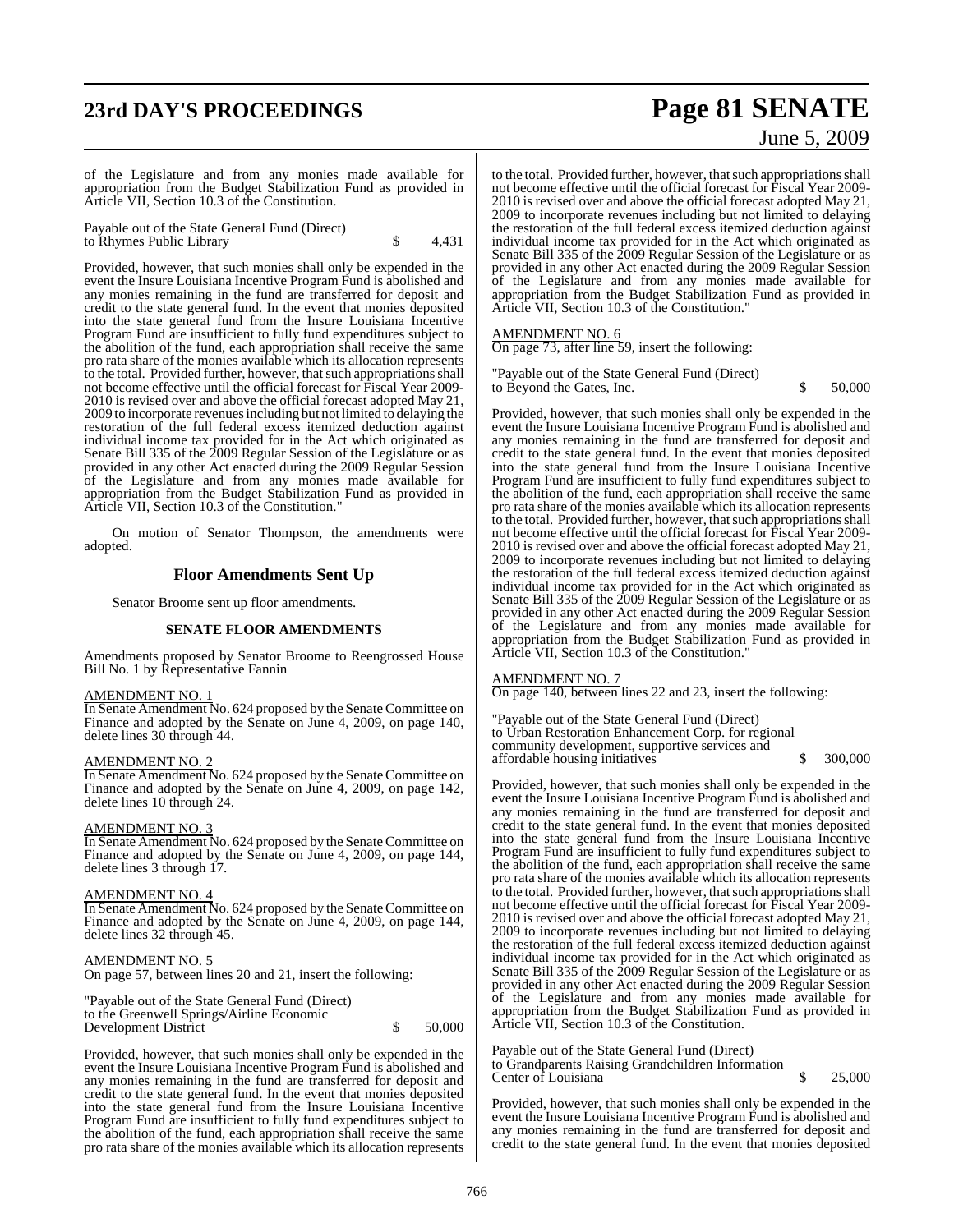# **Page 82 SENATE 23rd DAY'S PROCEEDINGS**

## June 5, 2009

into the state general fund from the Insure Louisiana Incentive Program Fund are insufficient to fully fund expenditures subject to the abolition of the fund, each appropriation shall receive the same pro rata share of the monies available which its allocation represents to the total. Provided further, however, that such appropriations shall not become effective until the official forecast for Fiscal Year 2009- 2010 is revised over and above the official forecast adopted May 21, 2009 to incorporate revenuesincluding but not limited to delaying the restoration of the full federal excess itemized deduction against individual income tax provided for in the Act which originated as Senate Bill 335 of the 2009 Regular Session of the Legislature or as provided in any other Act enacted during the 2009 Regular Session of the Legislature and from any monies made available for appropriation from the Budget Stabilization Fund as provided in Article VII, Section 10.3 of the Constitution."

#### AMENDMENT NO. 8

On page 160, between lines 13 and 14, insert the following:

"Payable out of the State General Fund (Direct) to Joy Corporation of Baton Rouge for regional workforce readiness programs  $\qquad \qquad$  \$ 25,000

Provided, however, that such monies shall only be expended in the event the Insure Louisiana Incentive Program Fund is abolished and any monies remaining in the fund are transferred for deposit and credit to the state general fund. In the event that monies deposited into the state general fund from the Insure Louisiana Incentive Program Fund are insufficient to fully fund expenditures subject to the abolition of the fund, each appropriation shall receive the same pro rata share of the monies available which its allocation represents to the total. Provided further, however, that such appropriations shall not become effective until the official forecast for Fiscal Year 2009- 2010 is revised over and above the official forecast adopted May 21, 2009 to incorporate revenuesincluding but not limited to delaying the restoration of the full federal excess itemized deduction against individual income tax provided for in the Act which originated as Senate Bill 335 of the 2009 Regular Session of the Legislature or as provided in any other Act enacted during the 2009 Regular Session of the Legislature and from any monies made available for appropriation from the Budget Stabilization Fund as provided in Article VII, Section 10.3 of the Constitution."

#### AMENDMENT NO. 9

On page 227, between 36 and 37, insert the following:

"Payable out of the State General Fund (Direct) to Saturday Academy for regional tutorial and educational/leadership training  $$ 100,000$ 

Provided, however, that such monies shall only be expended in the event the Insure Louisiana Incentive Program Fund is abolished and any monies remaining in the fund are transferred for deposit and credit to the state general fund. In the event that monies deposited into the state general fund from the Insure Louisiana Incentive Program Fund are insufficient to fully fund expenditures subject to the abolition of the fund, each appropriation shall receive the same pro rata share of the monies available which its allocation represents to the total. Provided further, however, that such appropriations shall not become effective until the official forecast for Fiscal Year 2009- 2010 is revised over and above the official forecast adopted May 21, 2009 to incorporate revenuesincluding but not limited to delaying the restoration of the full federal excess itemized deduction against individual income tax provided for in the Act which originated as Senate Bill 335 of the 2009 Regular Session of the Legislature or as provided in any other Act enacted during the 2009 Regular Session of the Legislature and from any monies made available for appropriation from the Budget Stabilization Fund as provided in Article VII, Section 10.3 of the Constitution."

#### AMENDMENT NO. 10

On page 252, delete lines 20 through 29.

On motion of Senator Broome, the amendments were adopted.

#### **Floor Amendments Sent Up**

Senator Adley sent up floor amendments.

#### **SENATE FLOOR AMENDMENTS**

Amendments proposed by Senator Adley to Reengrossed House Bill No. 1 by Representative Fannin

#### AMENDMENT NO. 1

On page 275, after line 48, insert the following:

"Section 19. The Litigation Subcommittee of the Joint Legislative Committee on the Budget shall report to the legislature on all settlements which are in excess of one million dollars."

#### AMENDMENT NO. 2

On page 276, line 2, change "Section 19" to "Section 20"

AMENDMENT NO. 3 On page 285, line 36, change "Section 19" to "Section 21"

On motion of Senator Adley, the amendments were adopted.

#### **Floor Amendments Sent Up**

Senator Thompson sent up floor amendments.

#### **SENATE FLOOR AMENDMENTS**

Amendments proposed by Senator Thompson to Reengrossed House Bill No. 1 by Representative Fannin

#### AMENDMENT NO. 1

In Senate Committee Amendment No. 624 proposed by the Senate Committee on Finance and adopted by the Senate on June 4, 2009, on page 148, delete lines 52 and 53

#### AMENDMENT NO. 2

In Senate Committee Amendment No. 624 proposed by the Senate Committee on Finance and adopted by the Senate on June 4, 2009, on page 149, delete lines 1 through 12

#### AMENDMENT NO. 3

On page 184, between lines 27and 28, insert the following:

"Payable out of the State General Fund (Direct) to the LSU Agricultural Center for the Delta Development Initiative \$ 44,300

Provided, however, that such monies shall only be expended in the event the Insure Louisiana Incentive Program Fund is abolished and any monies remaining in the fund are transferred for deposit and credit to the state general fund. In the event that monies deposited into the state general fund from the Insure Louisiana Incentive Program Fund are insufficient to fully fund expenditures subject to the abolition of the fund, each appropriation shall receive the same pro rata share of the monies available which its allocation represents to the total. Provided further, however, that such appropriations shall not become effective until the official forecast for Fiscal Year 2009- 2010 is revised over and above the official forecast adopted May 21, 2009 to incorporate revenues resulting from the suspension of the individual income tax limitation on excess itemized deductions contained in R.S.  $47:32(A)(2)$  and  $(3)$  or from any monies made available for appropriation from the Budget Stabilization Fund as provided in Article VII, Section 10.3 of the Constitution."

On motion of Senator Thompson, the amendments were adopted.

#### **Floor Amendments Sent Up**

Senator Thompson sent up floor amendments.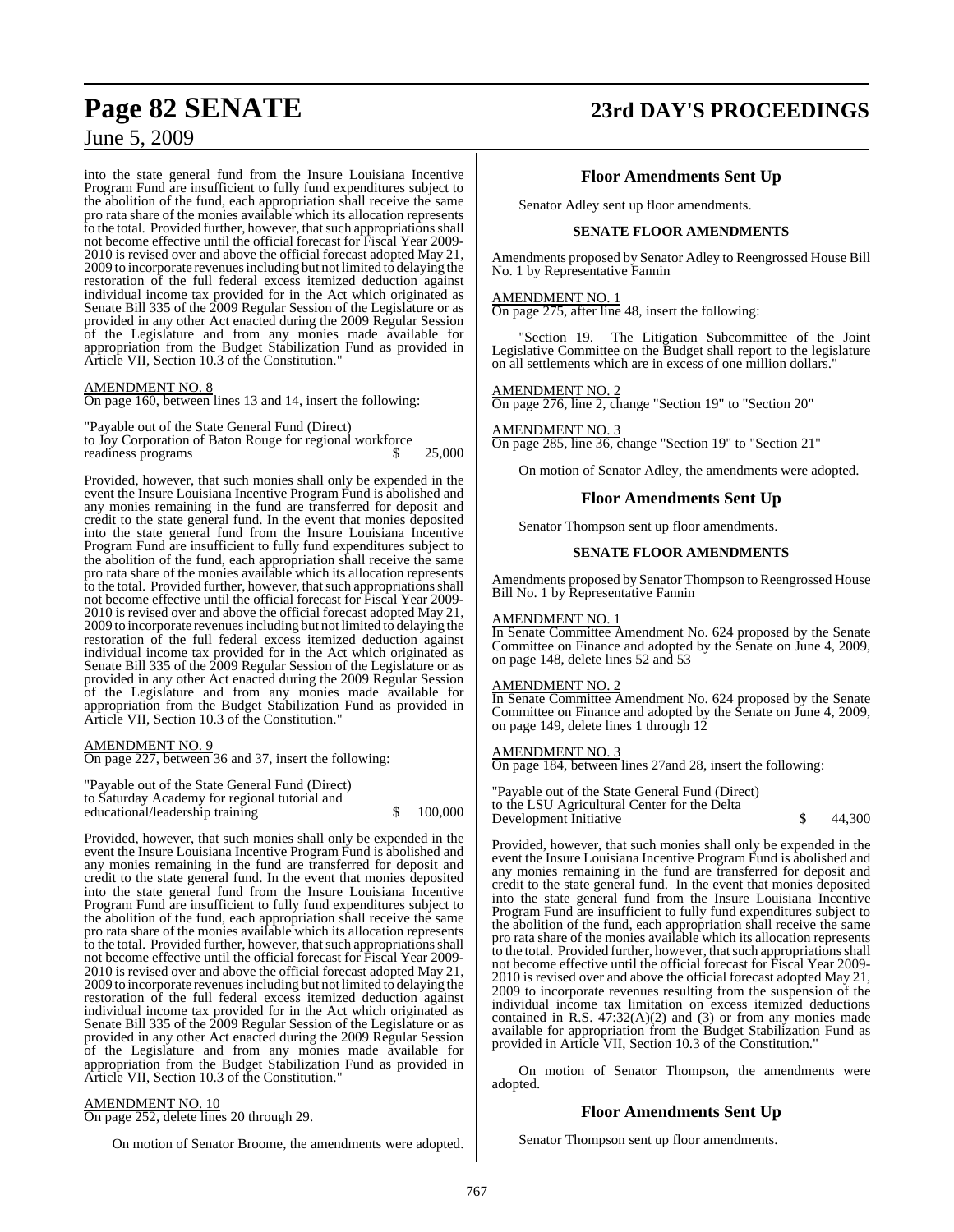# **23rd DAY'S PROCEEDINGS Page 83 SENATE**

#### **SENATE FLOOR AMENDMENTS**

Amendments proposed by Senator Thompson to Reengrossed House Bill No. 1 by Representative Fannin

#### AMENDMENT NO. 1

In Senate Committee Amendment No. 624 proposed by the Senate Committee on Finance and adopted by the Senate on June 4, 2009, on page 152, delete lines 8 through 21

#### AMENDMENT NO. 2

On page 132 between lines 15 and 16, insert the following:

"Payable out of the State General Fund (Direct) to the Administration and Executive Support Program for the Louisiana Center Against Poverty, Inc \$ 150,000

Provided, however, that such monies shall only be expended in the event the Insure Louisiana Incentive Program Fund is abolished and any monies remaining in the fund are transferred for deposit and credit to the state general fund. In the event that monies deposited into the state general fund from the Insure Louisiana Incentive Program Fund are insufficient to fully fund expenditures subject to the abolition of the fund, each appropriation shall receive the same pro rata share of the monies available which its allocation represents to the total. Provided further, however, that such appropriations shall not become effective until the official forecast for Fiscal Year 2009- 2010 is revised over and above the official forecast adopted May 21, 2009 to incorporate revenues resulting from the suspension of the individual income tax limitation on excess itemized deductions contained in R.S.  $47:32(A)(2)$  and (3) or from any monies made available for appropriation from the Budget Stabilization Fund as provided in Article VII, Section 10.3 of the Constitution."

On motion of Senator Thompson, the amendments were adopted.

#### **Floor Amendments Sent Up**

Senator Jackson sent up floor amendments.

#### **SENATE FLOOR AMENDMENTS**

Amendments proposed by Senator Jackson to Reengrossed House Bill No. 1 by Representative Fannin

#### AMENDMENT NO. 1

In Senate Committee Amendment No. 395 proposed by the Senate Committee on Finance and adopted by the Senate on June 4, 2009, on page 79, between lines 1 and 2, insert the following:

"Provided, however, that the monies appropriated here in to the Southern University-Agricultural Research and Extension Center \$250,000 shall be allocated for a study to be conducted to address the decline in number of small and minority farmers in Louisiana, in conjunction with the Louisiana Department of Agriculture and Forestry."

On motion of Senator Jackson, the amendments were adopted.

#### **Floor Amendments Sent Up**

Senator Murray sent up floor amendments.

#### **SENATE FLOOR AMENDMENTS**

Amendments proposed bySenator Murray to Reengrossed House Bill No. 1 by Representative Fannin

#### AMENDMENT NO. 1

In Senate Floor Amendment No. 548 proposed by Senator Michot and adopt by the Louisiana State Senate on June 5, 2009, on page 122, between lines 58 and 59, insert the following:

# June 5, 2009

"II. The sum of Five Hundred and Twenty-One Thousand Two Hundred and Seventy-Nine Thousand and No/100 (\$521,279.00) Dollars out of the General Fund of the State of Louisiana for Fiscal Year 2009-2010 to be used to pay the judgment which originated as "N-Y Associates, Inc. versus Board of Commissioners of the Orleans Parish Levee District"

On motion of Senator Murray, the amendments were adopted.

The bill was read by title. Senator Michot moved the final passage of the amended bill.

#### **ROLL CALL**

The roll was called with the following result:

YEAS

| Mr. President | Erdey             | Morrell       |
|---------------|-------------------|---------------|
| Adlev         | Gautreaux B       | Morrish       |
| Alario        | Gautreaux N       | Mount         |
| Amedee        | <b>Gray Evans</b> | Murray        |
| Appel         | Guillory          | <b>Nevers</b> |
| Broome        | Hebert            | Ouinn         |
| Cheek         | Heitmeier         | Riser         |
| Claitor       | Jackson           | Shaw          |
| Crowe         | LaFleur           | Smith         |
| Donahue       | Long              | Thompson      |
| Dorsey        | Marionneaux       | Walsworth     |
| Duplessis     | Martiny           |               |
| Dupre         | Michot            |               |
| Total - 37    |                   |               |
|               | <b>NAYS</b>       |               |
| Total - 0     | <b>ABSENT</b>     |               |
|               |                   |               |

Kostelka McPherson Total - 2

The Chair declared the amended bill was passed and ordered it returned to the House. Senator Michot moved to reconsider the vote by which the bill was passed and laid the motion on the table.

#### **Senator Broome in the Chair**

#### **Senate Concurrent Resolutions to be Adopted, Subject to Call**

#### **Called from the Calendar**

Senator Chaisson asked that Senate Concurrent Resolution No. 81 be called from the Calendar.

## **SENATE CONCURRENT RESOLUTION NO. 81—** BY SENATORS CHAISSON, BROOME, MICHOT AND JACKSON A CONCURRENT RESOLUTION

To authorize the Revenue Estimating Conference to incorporate certain monies available for appropriation from the Budget Stabilization Fund into the official forecast for Fiscal Year 2009-2010.

The resolution was read by title. Senator Chaisson moved to adopt the Senate Concurrent Resolution.

## **ROLL CALL**

The roll was called with the following result:

#### YEAS

Mr. President Erdey Morrell<br>Adley Gautreaux B Morrish

Gautreaux B